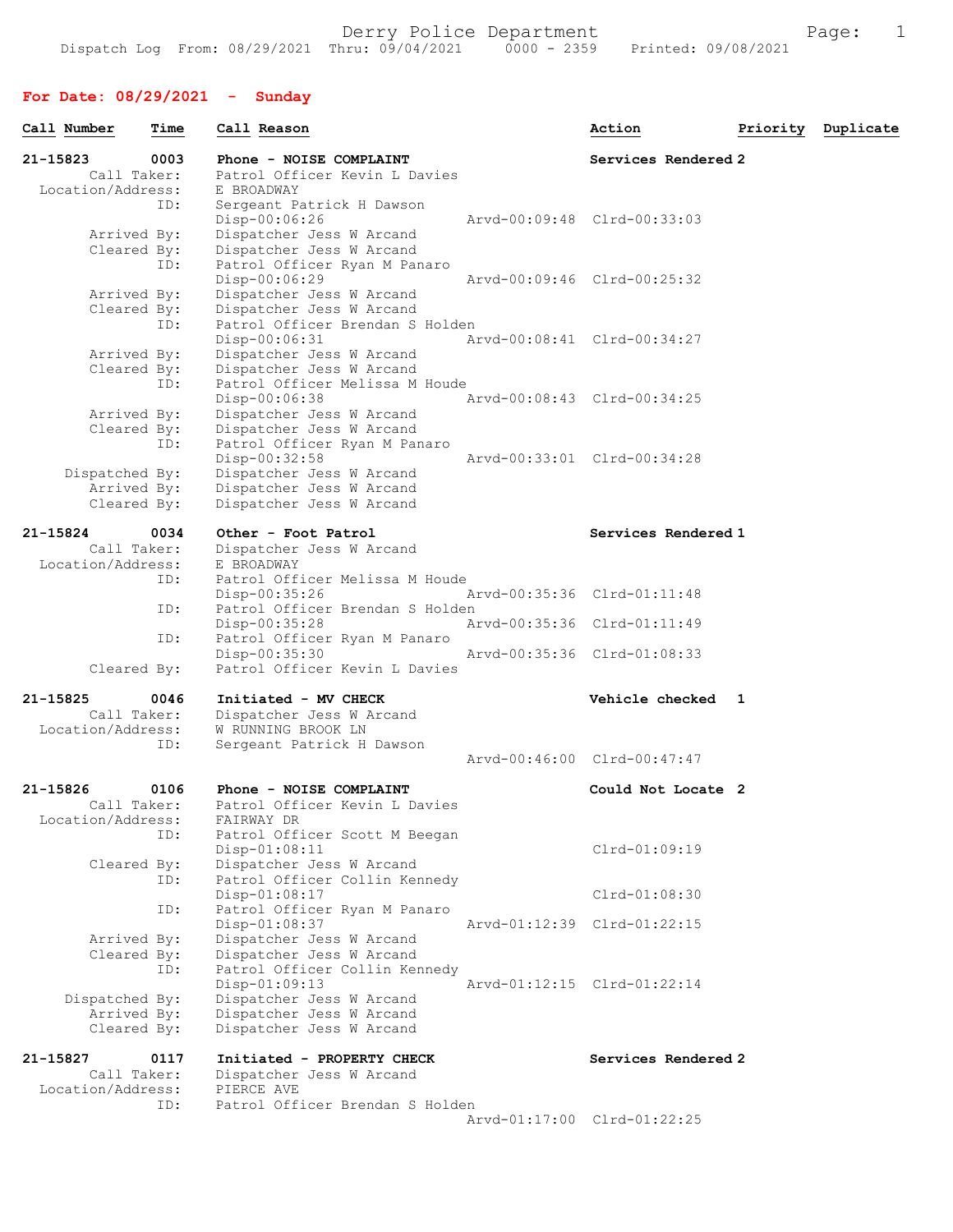21-15828 0123 Initiated - PED CHECK SENT ON THEIR WAY 2 Call Taker: Dispatcher Jess W Arcand -15828<br>Call Taker: Dispatence<br>Location/Address: E BROADWAY ID: Patrol Officer Melissa M Houde Arvd-01:23:00 Clrd-01:27:31 ID: Patrol Officer Brendan S Holden<br>Disp-01:23:55 Ar Disp-01:23:55 Arvd-01:23:58 Clrd-01:27:31 Dispatched By: Patrol Officer Kevin L Davies Arrived By: Patrol Officer Kevin L Davies 21-15829 0137 Initiated - PROPERTY CHECK Services Rendered 2 Call Taker: Dispatcher Jess W Arcand<br>cion/Address: SOUTH AVE Location/Address:<br>ID: Patrol Officer Brendan S Holden Arvd-01:37:00 Clrd-01:40:08 21-15830 0200 Phone - ALARM, BURGLAR False Alarm 1 Call Taker: Dispatcher Jess W Arcand Location/Address: [DY 3370] LINLEW DR ID: Patrol Officer Collin Kennedy Disp-02:01:01 <br>ID: Patrol Officer Rvan M Panaro<br>Displacement Panaro Patrol Officer Ryan M Panaro<br>Disp-02:01:03 Disp-02:01:03 Arvd-02:02:42 Clrd-02:12:15 Refer To Field Int: 21-3045-FI 21-15831 0343 Initiated - MV CHECK North Services Rendered 1 Call Taker: Dispatcher Jess W Arcand Location/Address: PIERCE AVE ID: Patrol Officer Brendan S Holden Arvd-03:43:00 Clrd-04:33:20<br>21-3060-FI Refer To Field Int: 21-15832 0712 Phone - UNATTENDED DEATH Report Taken 2 Call Taker: Dispatcher Jonathon S Pickering Location/Address: WARNER HILL RD ID: Patrol Officer Nicholas M Granville<br>Disp-07:12:15 Arvd-0 Disp-07:12:15 Arvd-07:17:47 Clrd-09:12:43 ID: Patrol Officer Awess Abdulkadir Disp-07:12:16 <br>Disp-07:12:16 Arvd-07:17:48 Clrd-09:52:51<br>ID: Sergeant Jeffrey M Dawe Sergeant Jeffrey M Dawe<br>Disp-07:12:24 Disp-07:12:24 Arvd-07:18:28 Clrd-09:52:50 Narrative: 08/29/2021 0713 DFD on scene Narrative: 08/29/2021 0716 DFD has patient contact Narrative: 08/29/2021 0755 RCSO requested to page ME and County Attorney Narrative: 08/29/2021 0755 A3 notified Narrative: 08/29/2021 0758 message left for A1 Narrative: 08/29/2021 0758 A2 notified Narrative: 08/29/2021 0801 A1 notified Narrative: 08/29/2021 0821 ACA Shesnard notified Narrative: 08/29/2021 0829 ME Kelly Dold notified and declined response Narrative: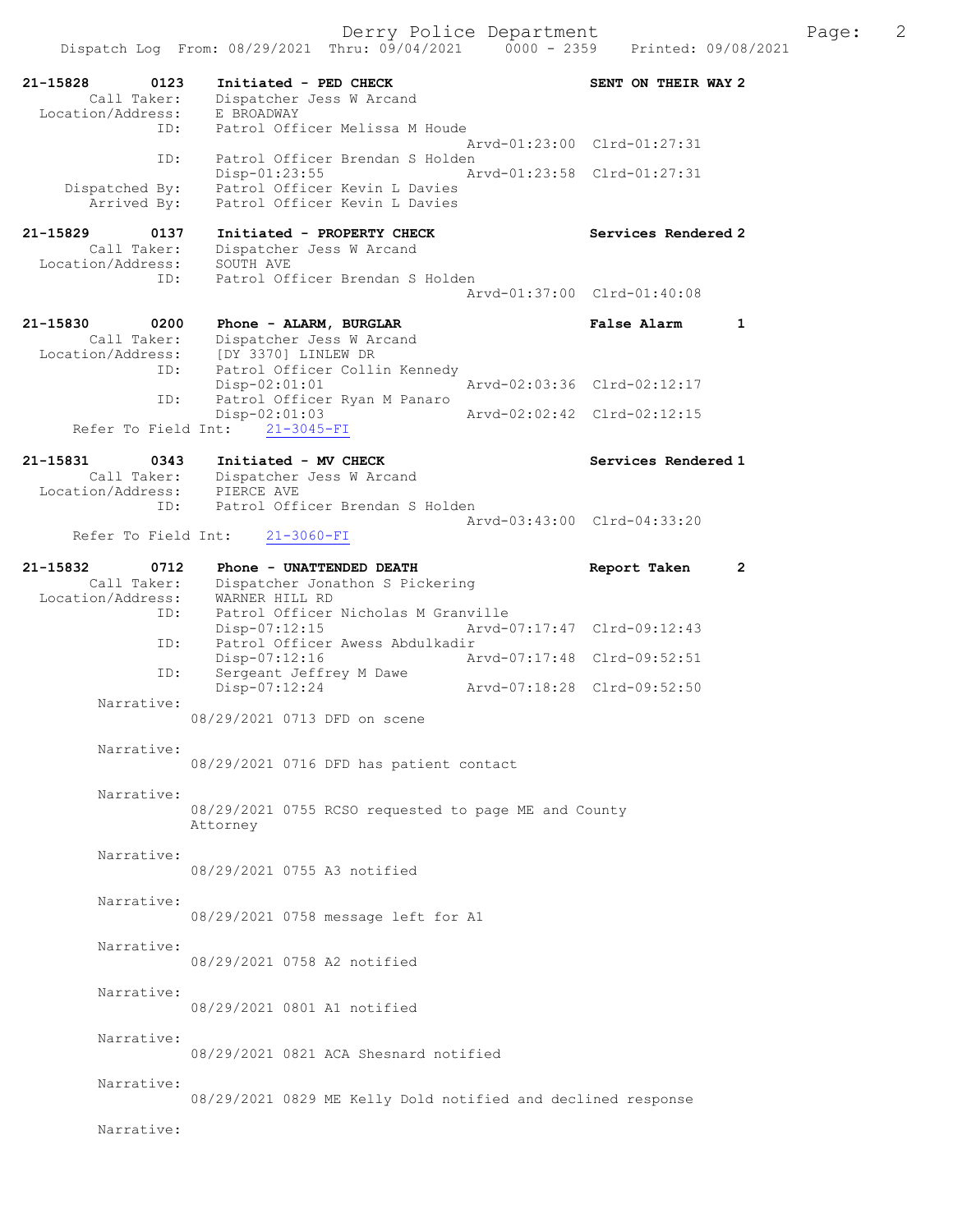|                                  |                   | Derry Police Department<br>Dispatch Log From: 08/29/2021 Thru: 09/04/2021 0000 - 2359 Printed: 09/08/2021 |                             | Page:          | 3 |
|----------------------------------|-------------------|-----------------------------------------------------------------------------------------------------------|-----------------------------|----------------|---|
|                                  |                   | 08/29/2021 0830 Peabody's paged                                                                           |                             |                |   |
|                                  | Narrative:        |                                                                                                           |                             |                |   |
|                                  |                   | 08/29/2021 0921 Peabody's on scene                                                                        |                             |                |   |
|                                  |                   | Refer To Incident:<br>$21 - 1508 - OF$                                                                    |                             |                |   |
| $21 - 15833$                     | 0748              | Phone - Wildlife Complaint                                                                                | No Action Required          | $\overline{2}$ |   |
| Call Taker:<br>Location/Address: | ID:<br>Narrative: | Dispatcher Jonathon S Pickering<br>ENGLISH RANGE RD<br>Patrol Officer Nikita Tomnyuk<br>Disp-08:03:56     | Arvd-08:08:24 Clrd-08:44:12 |                |   |
|                                  |                   | 08/29/2021 0748 deceased deer                                                                             |                             |                |   |
|                                  | Narrative:        | 08/29/2021 0844 ticket entered for DPW                                                                    |                             |                |   |
| 21-15834                         | 0920              | Initiated - FOLLOW-UP                                                                                     | No Action Required          | $\mathbf{2}$   |   |
| Call Taker:                      |                   | Dispatcher Jonathon S Pickering                                                                           |                             |                |   |
|                                  | ID:               | Location/Address: GRANDVIEW AVE<br>Patrol Officer Nikita Tomnyuk                                          | Arvd-09:20:00 Clrd-09:27:13 |                |   |
| 21-15835                         | 0921              | Phone - ALARM, BURGLAR                                                                                    | <b>False Alarm</b><br>1     |                |   |
| Call Taker:<br>Location/Address: | ID:               | Dispatcher Jonathon S Pickering<br>[DY 3174] FORDWAY EXT<br>Patrol Officer Nicholas M Granville           |                             |                |   |
|                                  | ID:               | Disp-09:22:56<br>Patrol Officer Timothy J Underhill                                                       | Arvd-09:29:36 Clrd-09:35:11 |                |   |
|                                  | Narrative:        | Disp-09:22:58                                                                                             | Arvd-09:30:39 Clrd-09:35:11 |                |   |
|                                  |                   | 08/29/2021 0921 basement door alarm                                                                       |                             |                |   |
|                                  | Narrative:        | 08/29/2021 0935 house checked and secure                                                                  |                             |                |   |
|                                  |                   | Refer To Field Int: 21-3081-FI                                                                            |                             |                |   |
| 21-15836                         | 1043              | Initiated - FOLLOW-UP                                                                                     | No Action Required          | 2              |   |
| Call Taker:<br>Location/Address: | ID:               | Dispatcher Jonathon S Pickering<br>[DY 2419] MANCHESTER RD<br>Patrol Officer Timothy J Underhill          |                             |                |   |
|                                  |                   |                                                                                                           | Aryd-10:43:00 Clrd-10:56:27 |                |   |
| 21-15837                         | 1056              | Initiated - FOLLOW-UP                                                                                     | No Action Required          | $\mathbf{2}$   |   |
| Call Taker:<br>Location/Address: | ID:               | Dispatcher Jonathon S Pickering<br>[DY 146] ASHLEIGH DR<br>Patrol Officer Nikita Tomnyuk                  |                             |                |   |
|                                  |                   |                                                                                                           | Arvd-10:56:00 Clrd-10:58:18 |                |   |
| 21-15838                         | 1215              | Phone - OHRV COMPLAINT                                                                                    | Could Not Locate 1          |                |   |
| Call Taker:<br>Location/Address: | ID:               | Dispatcher Jonathon S Pickering<br>WARNER HILL RD<br>Patrol Officer Awess Abdulkadir                      |                             |                |   |
|                                  |                   | $Disp-12:16:34$                                                                                           | $Clrd-12:17:15$             |                |   |
|                                  | ID:               | Patrol Officer James M McClafferty<br>Disp-12:17:13                                                       | Arvd-12:29:11 Clrd-12:40:22 |                |   |
|                                  | Narrative:        | 08/29/2021 1240 OHRVs being operated recklessly                                                           |                             |                |   |
| 21-15839                         | 1231              | Initiated - ATTEMPTED BURGLARY                                                                            | Report Taken<br>2           |                |   |
| Call Taker:<br>Location/Address: |                   | Dispatcher Jonathon S Pickering<br>[DY 3681] HAMPSTEAD RD                                                 |                             |                |   |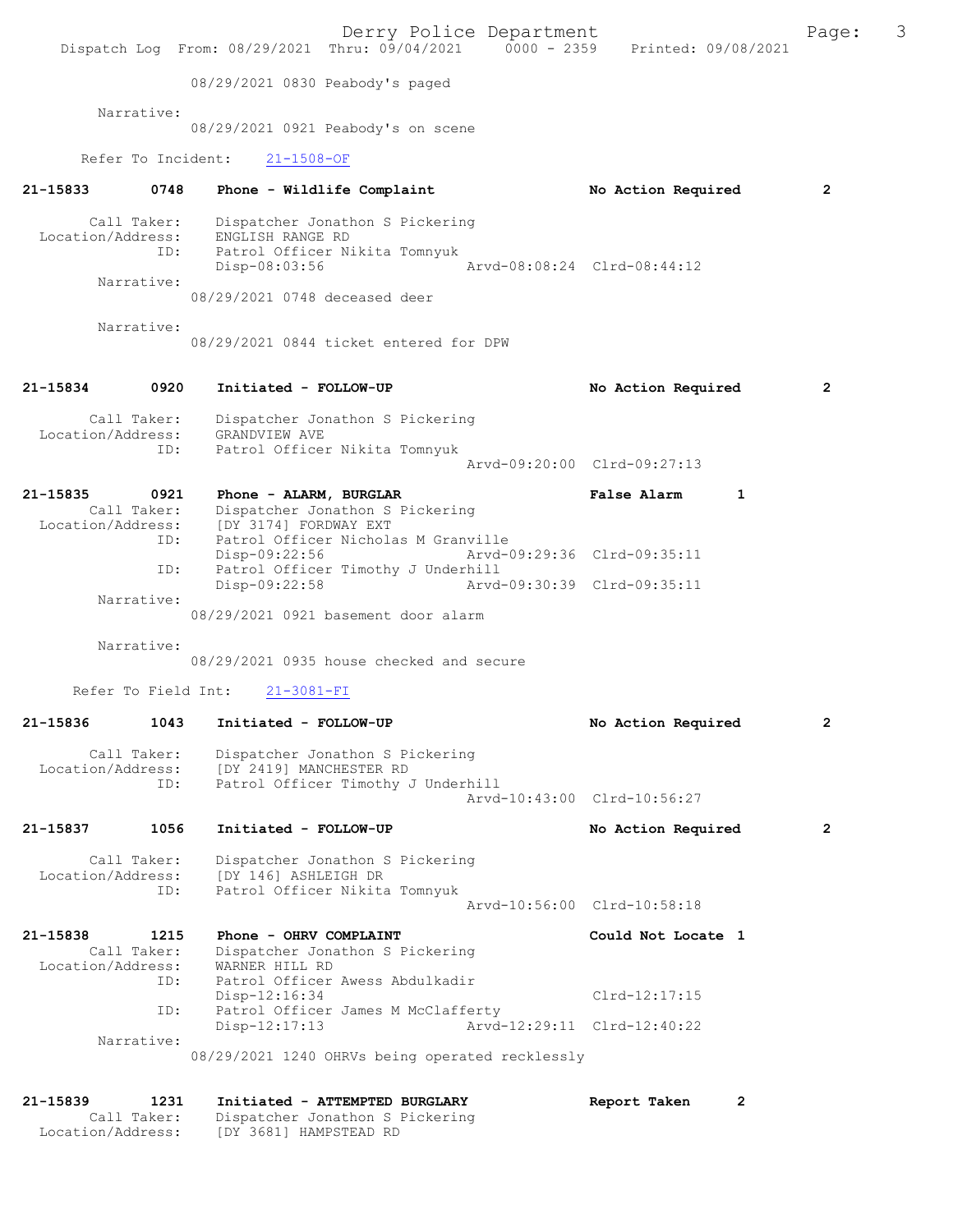Derry Police Department The Page: 4 Dispatch Log From: 08/29/2021 Thru: 09/04/2021 0000 - 2359 Printed: 09/08/2021 ID: Patrol Officer Nikita Tomnyuk Arvd-12:31:00 Clrd-13:53:01<br>TD: Patrol Officer Timothy J Underbill Patrol Officer Timothy J Underhill<br>Disp-12:39:28 Arvd Disp-12:39:28 Arvd-12:47:36 Clrd-13:53:02<br>TD: Sergeant Jeffrey M Dawe Sergeant Jeffrey M Dawe<br>Disp-13:17:11 Disp-13:17:11 Arvd-13:17:14 Clrd-13:50:20 Narrative: 08/29/2021 1239 unsecured door Narrative: 08/29/2021 1331 keyholder on scene Refer To Incident: 21-1510-OF 21-15840 1248 Walk-In - DOMESTIC DISTURBANCE Report Taken 1 Call Taker: Patrol Officer Scott M Beegan Call Taker: Patrol Of:<br>Location/Address: DANIEL RD ID: Patrol Officer Andrew R Kennedy<br>Disp-12:49:18 Am Disp-12:49:18 Arvd-12:49:22 Clrd-13:21:37 Patrol Officer Scott M Beegan Narrative: report of a past tense domestic assault Refer To Incident: 21-1509-OF 21-15841 1254 Initiated - FOLLOW-UP No Action Required 2 Call Taker: Dispatcher Jonathon S Pickering<br>Location/Address: [DY 3681] CRYSTAL AVE [DY 3681] CRYSTAL AVE ESS: [21 SSS] IF FORD RESS: [21 SSS] IF FORD RESS: [21 SSS] IF FORD RESSION RESSIONS Arvd-12:54:00 Clrd-13:56:15 21-15842 1356 Initiated - FOLLOW-UP No Action Required 2 Call Taker: Dispatcher Jonathon S Pickering Location/Address:<br>Fr. ess: ASH<sup>-</sup>ST<br>ID: Patrol Officer Nicholas M Granville Arvd-13:56:00 Clrd-14:19:35 21-15843 1410 Initiated - Wildlife Complaint ADVICE GIVEN 2 Call Taker: Dispatcher Jonathon S Pickering<br>ion/Address: N SHORE (IP) RD Location/Address: ID: Dispatcher Jonathon S Pickering Arvd-14:10:00 Clrd-14:11:14 Narrative: 08/29/2021 1410 subject seeking advice in regards to past tense raccoon bite 21-15844 1413 Phone - MEDICAL EMERGENCY Transported to Hospital 1 Call Taker: Dispatcher Jonathon S Pickering<br>ion/Address: FAIRWAY DR Location/Address:<br>ID: Patrol Officer James M McClafferty<br>Disp-14:14:11 Arvd Arvd-14:20:17 Clrd-14:31:56 ID: Patrol Officer Timothy J Underhill Arvd-14:20:16 Clrd-14:31:55 Narrative: 08/29/2021 1427 DFD on scene Refer To Field Int: 21-3053-FI 21-15845 1418 Phone - ERRATIC OPERATION Could Not Locate 2 Call Taker: Dispatcher Jonathon S Pickering Location/Address: LAWRENCE ST ID: Patrol Officer Awess Abdulkadir Disp-14:18:38 Arvd-14:24:45 Clrd-14:28:25<br>TD: Patrol Officer Nikita Tompyuk Patrol Officer Nikita Tomnyuk Disp-14:18:42 Clrd-14:19:45 ID: Patrol Officer Nicholas M Granville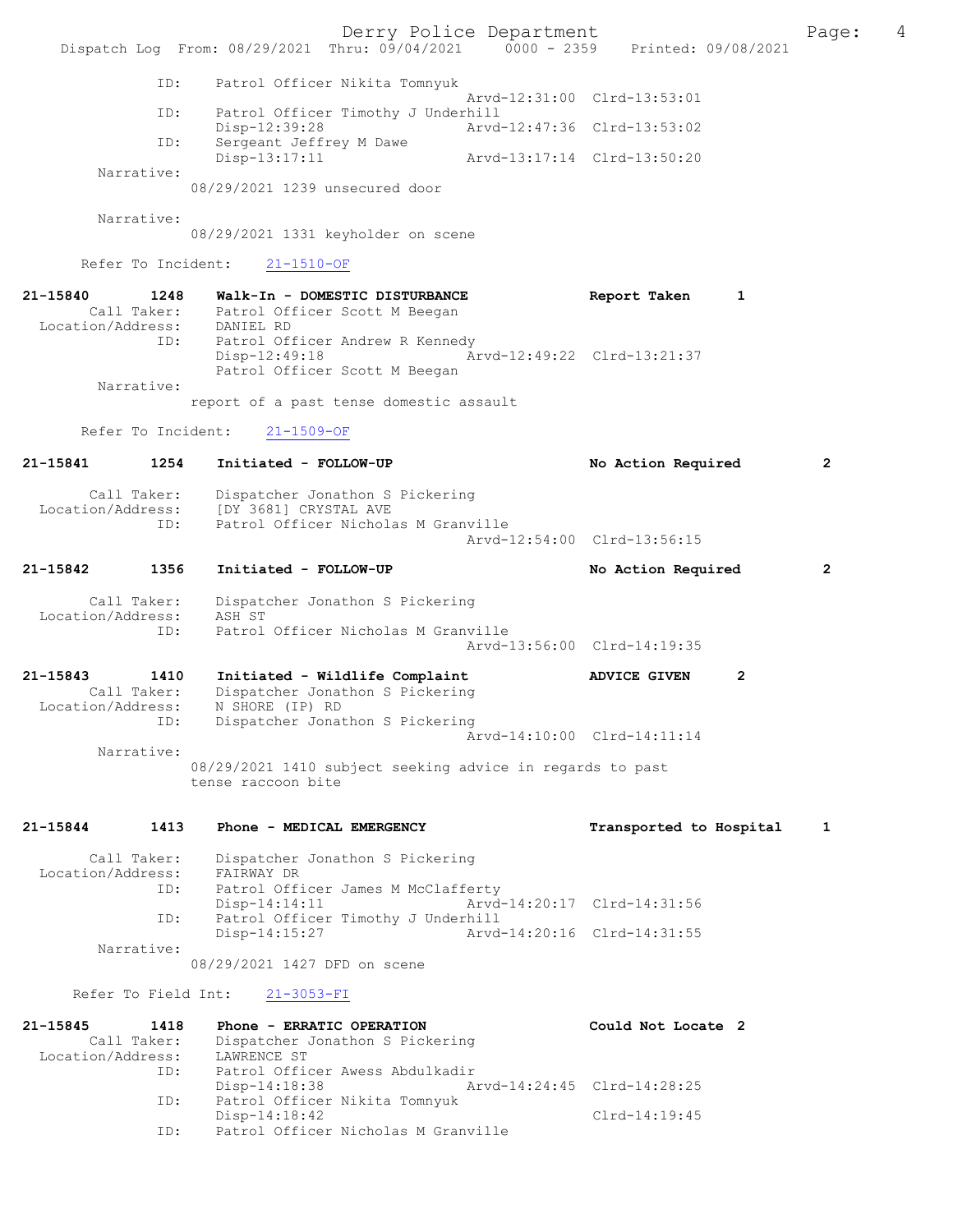Dispatch Log From: 08/29/2021 Thru: 09/04/2021 0000 - 2359 Printed: 09/08/2021

 Disp-14:19:43 Arvd-14:24:32 Clrd-14:28:24 21-15846 1426 Phone - SUSPICIOUS ACTIVITY Services Rendered 2 Call Taker: Dispatcher Jonathon S Pickering Location/Address: ROCKINGHAM RD ID: Patrol Officer Timothy J Underhill Disp-14:32:28 Arvd-14:39:18 Clrd-15:28:45 Cleared By: Dispatcher Christina L Power Narrative: 08/29/2021 1426 reported missing items from house Refer To Field Int: 21-3054-FI 21-15847 1512 Walk-In - LARCENY /FORGERY/ FRAUD Report Taken 2 Call Taker: Patrol Officer Scott M Beegan Location/Address: [DY 2] MUNICIPAL DR<br>ID: Patrol Officer Andre Patrol Officer Andrew R Kennedy Disp-15:13:10 Arvd-15:13:12 Clrd-15:16:32 Patrol Officer Scott M Beegan Refer To Incident: 21-1511-OF 21-15848 1547 Initiated - MV STOP Summons Issued 3 Call Taker: Dispatcher Christina L Power Location/Address: MANCHESTER RD ID: Patrol Officer Nathan S Lavoie Arvd-15:47:00 Clrd-16:19:26 Patrol Officer Sara R Joyce Refer To Citation: 21-3859-CN Refer To Summons: 21-825-AR 21-15849 1602 Initiated - ATTEMPTED PAPER SERVICE Not Served 2 Call Taker: Dispatcher Christina L Power Location/Address: MARY JO LN ID: Patrol Officer Blake A Martineau Arvd-16:02:00 Clrd-16:09:59 21-15850 1645 Initiated - ATTEMPTED PAPER SERVICE Served 2 Call Taker: Dispatcher Christina L Power Location/Address: MARY JO LN ID: Patrol Officer Blake A Martineau Arvd-16:45:00 Clrd-16:59:23<br>21-826-AR Refer To Summons: 21-15851 1657 Initiated - DISPERSE A GROUP SENT ON THEIR WAY 2 Call Taker: Dispatcher Christina L Power Location/Address: CRYSTAL AVE ID: Patrol Officer Nathan S Lavoie Arvd-16:57:00 Clrd-17:01:06 Patrol Officer Sara R Joyce 21-15852 1749 Alarm - ALARM, BURGLAR False Alarm 1 Call Taker: Patrol Officer Robert Corwin Location/Address: [DY 997] PARKLAND DR ID: Patrol Officer Ryan M Panaro Disp-17:50:23 Arvd-17:53:13 Clrd-18:01:09 Cleared By: Dispatcher Christina L Power ID: Patrol Officer Blake A Martineau Disp-17:50:24 Arvd-17:53:11 Clrd-18:01:11 Cleared By: Dispatcher Christina L Power Narrative: general motion Narrative: checked and secure Refer To Field Int: 21-3063-FI 21-15853 1849 Initiated - DISPERSE A GROUP SENT ON THEIR WAY 2 Call Taker: Dispatcher Christina L Power Location/Address: CRYSTAL AVE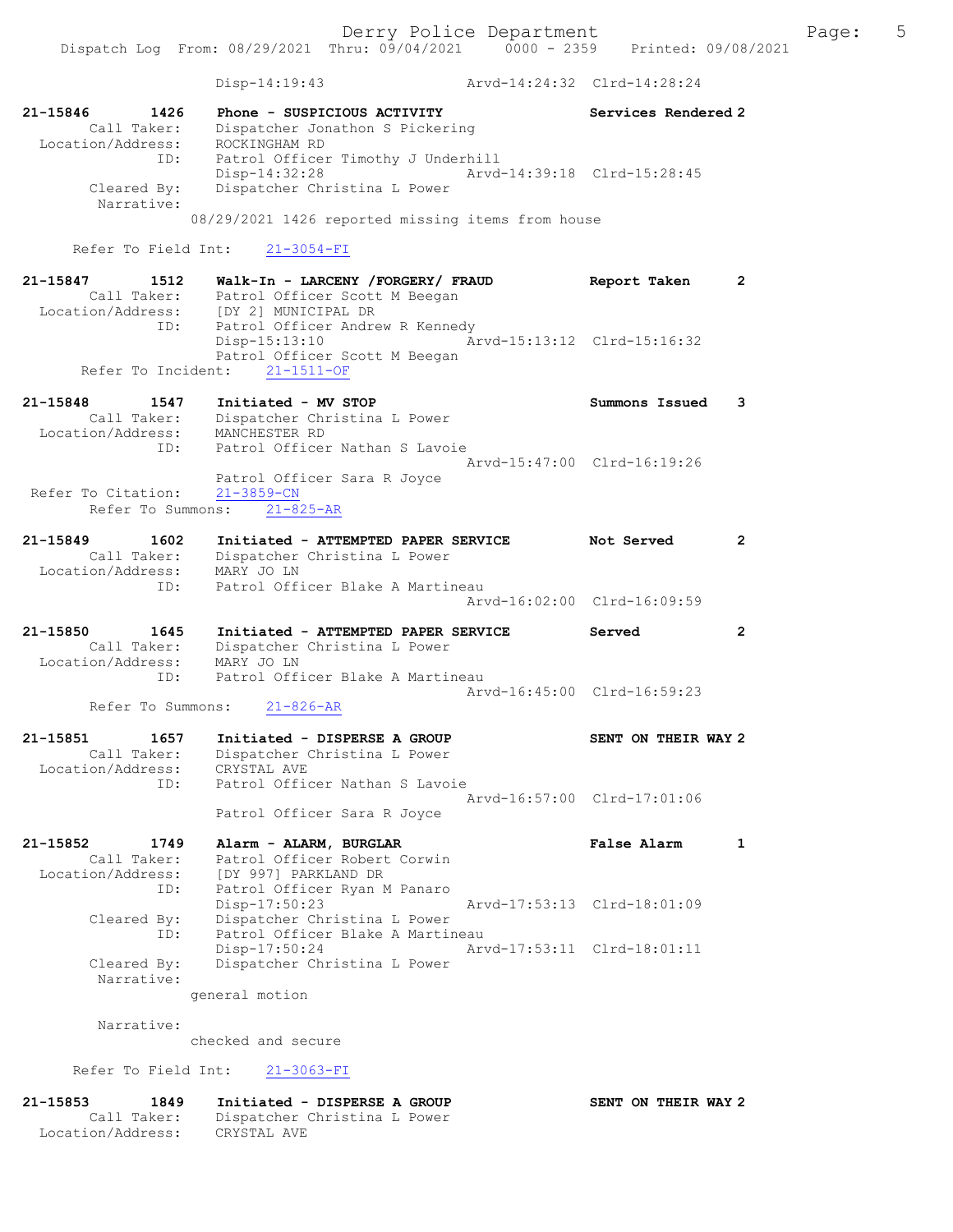ID: Patrol Officer Nathan S Lavoie Arvd-18:49:00 Clrd-18:52:19 Patrol Officer Sara R Joyce

## 21-15854 1913 Initiated - DISABLED MV Assistance Rendered 3

 Call Taker: Dispatcher Christina L Power Location/Address: ASHLEIGH DR ID: Patrol Officer Nathan S Lavoie

 Arvd-19:13:00 Clrd-19:39:06 Patrol Officer Sara R Joyce Refer To Field Int: 21-3067-FI

#### 21-15855 2009 Phone - ASSIST CITIZEN No Action Required 3

 Call Taker: Patrol Officer Robert Corwin Location/Address: SCENIC DR ID: Patrol Officer Michael P Accorto Disp-20:10:59 Arvd-20:14:05 Clrd-21:27:59 Arrived By: Dispatcher Christina L Power Narrative:

concerning text messages

Refer To Field Int: 21-3079-FI

# 21-15856 2020 Phone - FIREWORKS COMPLAINT Quieted on Request 2 Call Taker: Dispatcher Christina L Power Location/Address:<br>ID: CAMACHE RD<br>Patrol Officer Ryan M Panaro<br>Disp-20:20:55 Arvd-20:23:18 Clrd-20:42:05 ID: Patrol Officer Nathan S Lavoie Disp-20:20:57 Arvd-20:32:35 Clrd-20:42:03 Patrol Officer Sara R Joyce Narrative: neighbors arguing over fireworks

Refer To Field Int: 21-3080-FI

| 21-15857           | 2207        | Initiated - MV STOP          | Warning Issued 3            |  |
|--------------------|-------------|------------------------------|-----------------------------|--|
|                    | Call Taker: | Dispatcher Christina L Power |                             |  |
| Location/Address:  |             | W BROADWAY                   |                             |  |
|                    | ID:         | Patrol Officer Ryan M Panaro |                             |  |
|                    |             |                              | Arvd-22:07:00 Clrd-22:11:52 |  |
| Refer To Citation: |             | 21-3860-CN                   |                             |  |

```
21-15858 2214 Initiated - MV CHECK SENT ON THEIR WAY 1 
     Call Taker: Dispatcher Christina L Power
 Location/Address: ROLLINS ST
 ID: Patrol Officer Ryan M Panaro
                                         Arvd-22:14:00 Clrd-22:15:32
```
21-15859 2340 Initiated - MV STOP Warning Issued 3 Call Taker: Dispatcher Jess W Arcand Location/Address: HAMPSTEAD RD<br>ID: Sergeant Pati Sergeant Patrick H Dawson Arvd-23:40:00 Clrd-23:43:20<br>21-3861-CN Refer To Citation:

| 21-15860           | 2356        | Initiated - MV STOP          |                                          | Warning Issued | $\overline{\phantom{a}}$ 3 |  |
|--------------------|-------------|------------------------------|------------------------------------------|----------------|----------------------------|--|
|                    | Call Taker: | Dispatcher Jess W Arcand     |                                          |                |                            |  |
| Location/Address:  |             | NESMITH ST                   |                                          |                |                            |  |
|                    | ID:         | Patrol Officer Ryan M Panaro |                                          |                |                            |  |
|                    |             |                              | Arvd-23:56:00 Clrd-08/30/2021 @ 00:01:37 |                |                            |  |
| Refer To Citation: |             | 21-3862-CN                   |                                          |                |                            |  |

```
For Date: 08/30/2021 - Monday
```
21-15861 0001 Initiated - MV CHECK SENT ON THEIR WAY 1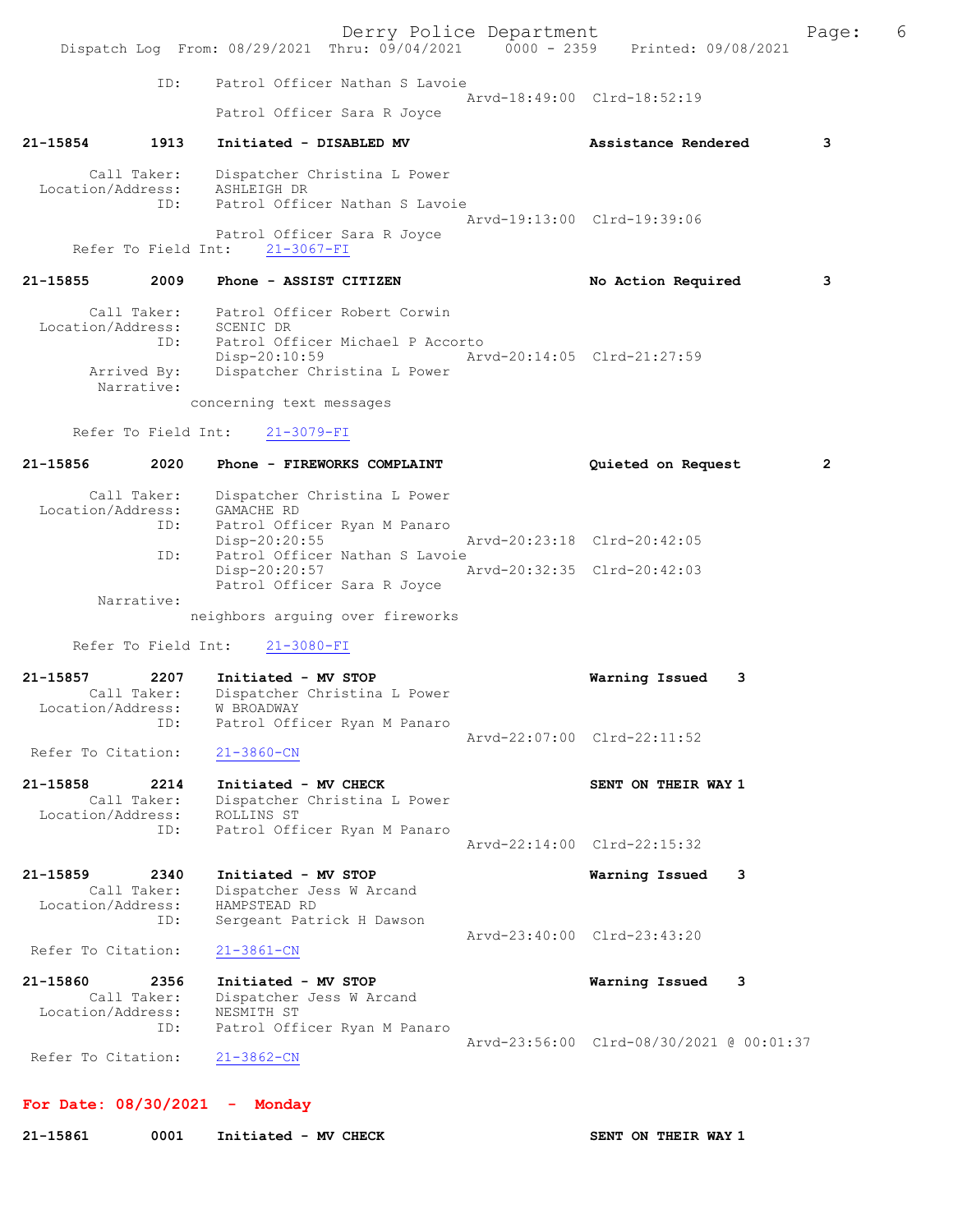Derry Police Department The Page: 7 Dispatch Log From: 08/29/2021 Thru: 09/04/2021 0000 - 2359 Printed: 09/08/2021 Call Taker: Dispatcher Jess W Arcand Location/Address: ASHLEIGH DR ID: Patrol Officer Collin Kennedy Arvd-00:01:00 Clrd-00:08:31 ID: Patrol Officer Michael P Accorto Disp-00:04:39 Arvd-00:04:42 Clrd-00:08:29 Refer To Field Int: 21-3114-FI 21-15862 0024 Initiated - MV CHECK Vehicle checked 1 Call Taker: Dispatcher Jess W Arcand Location/Address: HOOD RD ID: Patrol Officer Ryan M Panaro Arvd-00:24:00 Clrd-00:26:56<br>Patrol Officer Melissa M Houde ID: Patrol Officer Melissa M Houde Disp-00:25:16 Arvd-00:25:18 Clrd-00:26:56 21-15863 0050 Initiated - MV STOP Warning Issued 3 Call Taker: Dispatcher Jess W Arcand Location/Address: W BROADWAY ID: Patrol Officer Ryan M Panaro Arvd-00:50:00 Clrd-00:58:13 ID: Patrol Officer Melissa M Houde<br>Disp-00:58:07 A Disp-00:58:07 Arvd-00:58:09 Clrd-00:58:11 Refer To Citation: 21-15864 0142 Initiated - MV CHECK SENT ON THEIR WAY 1 Call Taker: Dispatcher Jess W Arcand Location/Address: E BROADWAY ID: Patrol Officer Collin Kennedy Arvd-01:42:00 Clrd-01:46:43<br>ID: Patrol Officer Cody Johnson Patrol Officer Cody Johnson<br>Disp-01:42:30 p-01:42:30 <br>
21-3110-FI <br>
Arvd-01:42:41 Clrd-01:46:54 Refer To Field Int: 21-15865 0207 Initiated - MV STOP Warning Issued 3 Call Taker: Dispatcher Jess W Arcand Location/Address: S MAIN ST ID: Patrol Officer Cody Johnson Arvd-02:07:00 Clrd-02:14:04<br>21-3864-CN Refer To Citation: 21-15866 0219 Phone - SECURITY /OPEN DOOR/WINDOW Services Rendered 2 Call Taker: Dispatcher Jess W Arcand Location/Address: ROCKINGHAM RD ID: Patrol Officer Cody Johnson Disp-02:19:47 Arvd-02:21:12 Clrd-02:21:21 ID: Patrol Officer Collin Kennedy Disp-02:19:49 Clrd-02:21:19 21-15867 0220 Initiated - MV CHECK Summons Issued 1 Call Taker: Dispatcher Jess W Arcand Location/Address: MANCHESTER RD ID: Patrol Officer Ryan M Panaro Arvd-02:20:00 Clrd-02:44:40 ID: Patrol Officer Melissa M Houde Disp-02:20:49 Arvd-02:20:51 Clrd-02:44:44<br>TD: Sergeant Patrick H Dawson Sergeant Patrick H Dawson<br>Disp-02:24:13 Disp-02:24:13 Arvd-02:24:15 Clrd-02:44:41 Narrative: 08/30/2021 0226 CONDUCTING CONSENT SEARCH Narrative: 08/30/2021 0235 SEARCH ENDED Refer To Summons: 21-827-AR 21-15868 0229 Initiated - PROPERTY CHECK Services Rendered 2 Call Taker: Dispatcher Jess W Arcand

Location/Address: HUMPHREY RD

ID: Patrol Officer Cody Johnson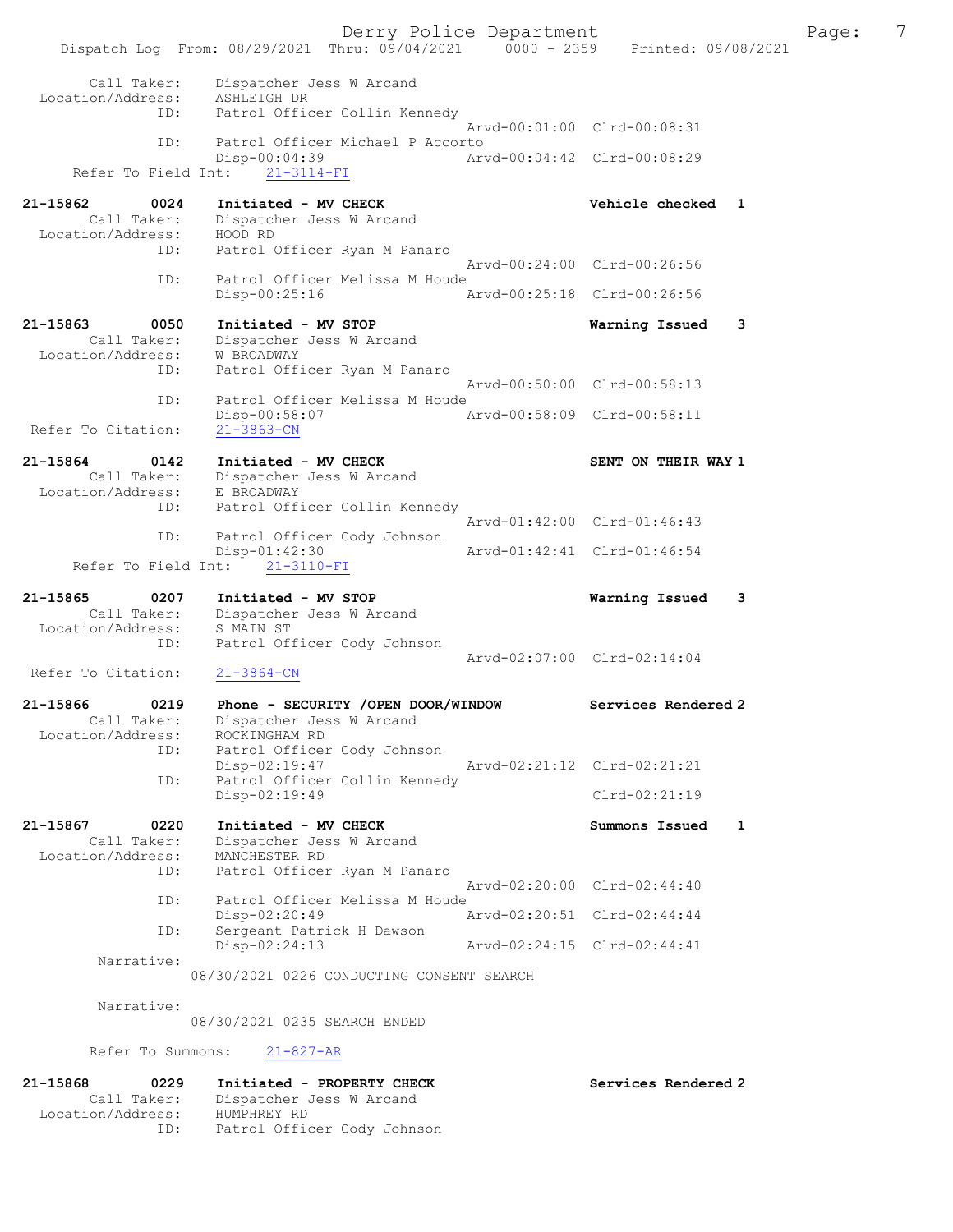Dispatch Log From: 08/29/2021 Thru: 09/04/2021 0000 - 2359 Printed: 09/08/2021

Arvd-02:29:00 Clrd-02:36:00

| 21-15869<br>0240<br>Call Taker:<br>Location/Address:        | Initiated - MV STOP<br>Dispatcher Jess W Arcand<br>MANCHESTER RD                             |               | Warning Issued              | 3 |
|-------------------------------------------------------------|----------------------------------------------------------------------------------------------|---------------|-----------------------------|---|
| ID:                                                         | Patrol Officer Cody Johnson                                                                  |               | Arvd-02:40:00 Clrd-02:46:20 |   |
| Refer To Citation:                                          | $21 - 3866 - CN$                                                                             |               |                             |   |
| 21-15870<br>0252<br>Call Taker:<br>Location/Address:<br>ID: | Initiated - MV STOP<br>Dispatcher Jess W Arcand<br>W BROADWAY<br>Patrol Officer Cody Johnson |               | Warning Issued              | 3 |
| Refer To Citation:                                          | $21 - 3867 - CN$                                                                             |               | Arvd-02:52:00 Clrd-03:03:21 |   |
| 21-15871<br>0257<br>Call Taker:<br>Location/Address:        | Initiated - MV CHECK<br>Dispatcher Jess W Arcand<br>CRYSTAL AVE                              |               | Vehicle checked             | 1 |
| ID:<br>Refer To Field Int:                                  | Patrol Officer Collin Kennedy<br>$21 - 3113 - FI$                                            |               | Arvd-02:57:00 Clrd-03:03:29 |   |
|                                                             |                                                                                              |               |                             |   |
| 21-15872<br>0312<br>Call Taker:<br>Location/Address:<br>ID: | Initiated - MV STOP<br>Dispatcher Jess W Arcand<br>S MAIN ST<br>Patrol Officer Ryan M Panaro |               | Warning Issued              | 3 |
| Refer To Citation:                                          | $21 - 3865 - CN$                                                                             |               | Arvd-03:12:00 Clrd-03:17:36 |   |
| 21-15873<br>0438                                            | Phone - ANIMAL COMPLAINT                                                                     |               | Services Rendered 1         |   |
| Call Taker:                                                 | Dispatcher Jess W Arcand                                                                     |               |                             |   |
| Location/Address:                                           | BYPASS 28                                                                                    |               |                             |   |
| ID:                                                         | Patrol Officer Collin Kennedy<br>Disp-04:38:48                                               |               | Arvd-04:40:37 Clrd-05:18:28 |   |
| ID:                                                         | Sergeant Patrick H Dawson<br>Disp-04:41:15                                                   |               | Arvd-04:45:53 Clrd-05:15:02 |   |
| ID:                                                         | Patrol Officer Ryan M Panaro<br>$Disp-04:41:22$                                              | Arvd-04:51:48 | $Clrd-05:17:33$             |   |
| ID:                                                         | Patrol Officer Melissa M Houde<br>Disp-04:41:24                                              |               | Arvd-04:51:50 Clrd-05:17:31 |   |
| Narrative:                                                  |                                                                                              |               |                             |   |
|                                                             | 08/30/2021 0438 TWO LOOSE HORSES                                                             |               |                             |   |
| Narrative:                                                  | 08/30/2021 0518 RETURNED TO OWNER                                                            |               |                             |   |
| Refer To Field Int:                                         | $21 - 3111 - FI$                                                                             |               |                             |   |
| 21-15874<br>0443<br>Call Taker:                             | Initiated - MV STOP<br>Dispatcher Jess W Arcand                                              |               | <b>ADVICE GIVEN</b>         | 3 |
| Location/Address:                                           | S MAIN ST                                                                                    |               |                             |   |
| ID:                                                         | Patrol Officer Cody Johnson                                                                  |               |                             |   |
| Refer To Citation:                                          | $21 - 3868 - CN$                                                                             |               | Arvd-04:43:00 Clrd-04:50:13 |   |
| 21-15875<br>0450<br>Call Taker:                             | Initiated - MV STOP                                                                          |               | Warning Issued              | 3 |
| Location/Address:                                           | Dispatcher Jess W Arcand<br>E BROADWAY                                                       |               |                             |   |
| ID:                                                         | Patrol Officer Cody Johnson                                                                  |               |                             |   |
| Refer To Citation:                                          | $21 - 3869 - CN$                                                                             |               | Arvd-04:50:00 Clrd-04:56:09 |   |
| 21-15876<br>0456                                            | Initiated - MV STOP                                                                          |               | Warning Issued              | 3 |
| Call Taker:                                                 | Dispatcher Jess W Arcand                                                                     |               |                             |   |
| Location/Address:                                           | E BROADWAY                                                                                   |               |                             |   |
| ID:                                                         | Patrol Officer Cody Johnson                                                                  |               | Arvd-04:56:00 Clrd-05:00:42 |   |
| Refer To Citation:                                          | $21 - 3870 - CN$                                                                             |               |                             |   |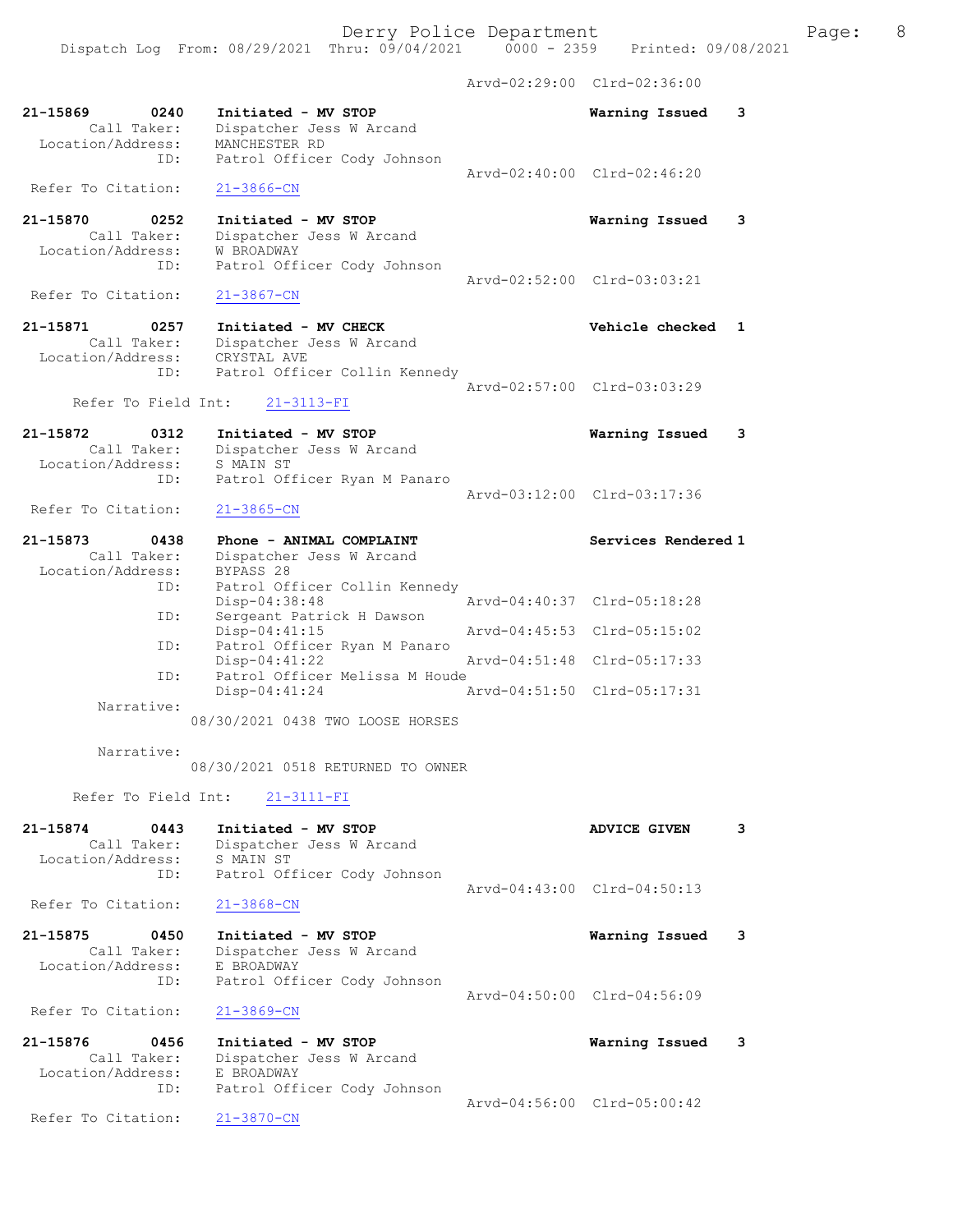| 21-15877<br>0514                 | Initiated - MV STOP                                              | Warning Issued              | 3                    |
|----------------------------------|------------------------------------------------------------------|-----------------------------|----------------------|
| Call Taker:                      | Dispatcher Jess W Arcand                                         |                             |                      |
| Location/Address:<br>ID:         | W BROADWAY<br>Patrol Officer Cody Johnson                        |                             |                      |
| Refer To Citation:               |                                                                  | Arvd-05:14:00 Clrd-05:17:37 |                      |
|                                  | 21-3871-CN                                                       |                             |                      |
| 21-15878<br>0519<br>Call Taker:  | Initiated - MV STOP<br>Dispatcher Jess W Arcand                  | Warning Issued              | 3                    |
| Location/Address:                | W BROADWAY                                                       |                             |                      |
| ID:                              | Patrol Officer Cody Johnson                                      | Arvd-05:19:00 Clrd-05:27:06 |                      |
| Refer To Citation:               | $21 - 3872 - CN$                                                 |                             |                      |
| 21-15879<br>0721<br>Call Taker:  | Phone - ATTEMPT TO LOCATE<br>Dispatcher Jonathon S Pickering     | Arrest(s) Made              | $\mathbf{2}$         |
| Location/Address:<br>ID:         | RICHARDSON DR<br>Patrol Officer Nikita Tomnyuk                   |                             |                      |
|                                  | Disp-07:27:57                                                    | Arvd-07:48:24 Clrd-08:33:32 |                      |
| ID:                              | Patrol Officer Samuel J Troy<br>$Disp-07:27:58$                  | Arvd-07:48:24 Clrd-08:05:01 |                      |
| ID:                              | Sergeant Seth Plumer<br>Disp-07:27:59                            | Arvd-07:48:23 Clrd-08:05:02 |                      |
| ID:                              | Patrol Officer Awess Abdulkadir                                  |                             |                      |
| Narrative:                       | Disp-08:10:07                                                    | Arvd-08:14:11 Clrd-08:33:33 |                      |
|                                  | 08/30/2021 0756 one in custody for IEA                           |                             |                      |
| Narrative:                       |                                                                  |                             |                      |
|                                  | 08/30/2021 0802 132 transporting subject to DPDHQ s/m:<br>9002.9 |                             |                      |
| Narrative:                       |                                                                  |                             |                      |
|                                  | 08/30/2021 0814 132 off at DPDHQ e/m: 9008.6                     |                             |                      |
|                                  |                                                                  |                             |                      |
| Narrative:                       | 08/30/2021 0827 placed in cell #3                                |                             |                      |
| Narrative:                       |                                                                  |                             |                      |
|                                  | 08/30/2021 0952 released to NHSP                                 |                             |                      |
|                                  |                                                                  |                             |                      |
| 21-15880<br>0802<br>Call Taker:  | Initiated - MV STOP<br>Dispatcher Jonathon S Pickering           | Warning Issued              | 3                    |
| Location/Address:<br>ID:         | S MAIN ST<br>Patrol Officer James M McClafferty                  |                             |                      |
|                                  |                                                                  | Arvd-08:02:00 Clrd-08:06:36 |                      |
| Refer To Citation:               | $21 - 3873 - CN$                                                 |                             |                      |
| 21-15881<br>0823                 | Phone - VIN CHECK                                                | Services Rendered 3         |                      |
| Call Taker:<br>Location/Address: | Dispatcher Jonathon S Pickering<br>KRISTIN DR                    |                             |                      |
| ID:                              | Patrol Officer Nikita Tomnyuk<br>$Disp-08:42:18$                 | Arvd-08:53:42 Clrd-09:03:54 |                      |
| Refer To Field Int:              | 21-3112-FI                                                       |                             |                      |
| 21-15882<br>0832                 | Phone - ILLEGAL DUMPING/LITTERING                                | Report Taken                | $\mathbf{2}$         |
| Call Taker:<br>Location/Address: | Dispatcher Jonathon S Pickering<br>HUMPHREY RD                   |                             |                      |
| ID:                              | Patrol Officer Samuel J Troy                                     |                             |                      |
| Refer To Incident:               | Disp-08:33:07<br>$21 - 1513 - OF$                                | Arvd-08:41:00 Clrd-08:53:19 |                      |
| 21-15883<br>0833                 | Initiated - THEFT                                                | Report Taken                | $\mathbf{2}^{\circ}$ |
| Call Taker:                      | Dispatcher Jonathon S Pickering                                  |                             |                      |
| Location/Address:<br>ID:         | RICHARDSON DR<br>Patrol Officer Nikita Tomnyuk                   |                             |                      |
| Refer To Incident:               | $21 - 1512 - OF$                                                 | Arvd-08:33:00 Clrd-08:33:53 |                      |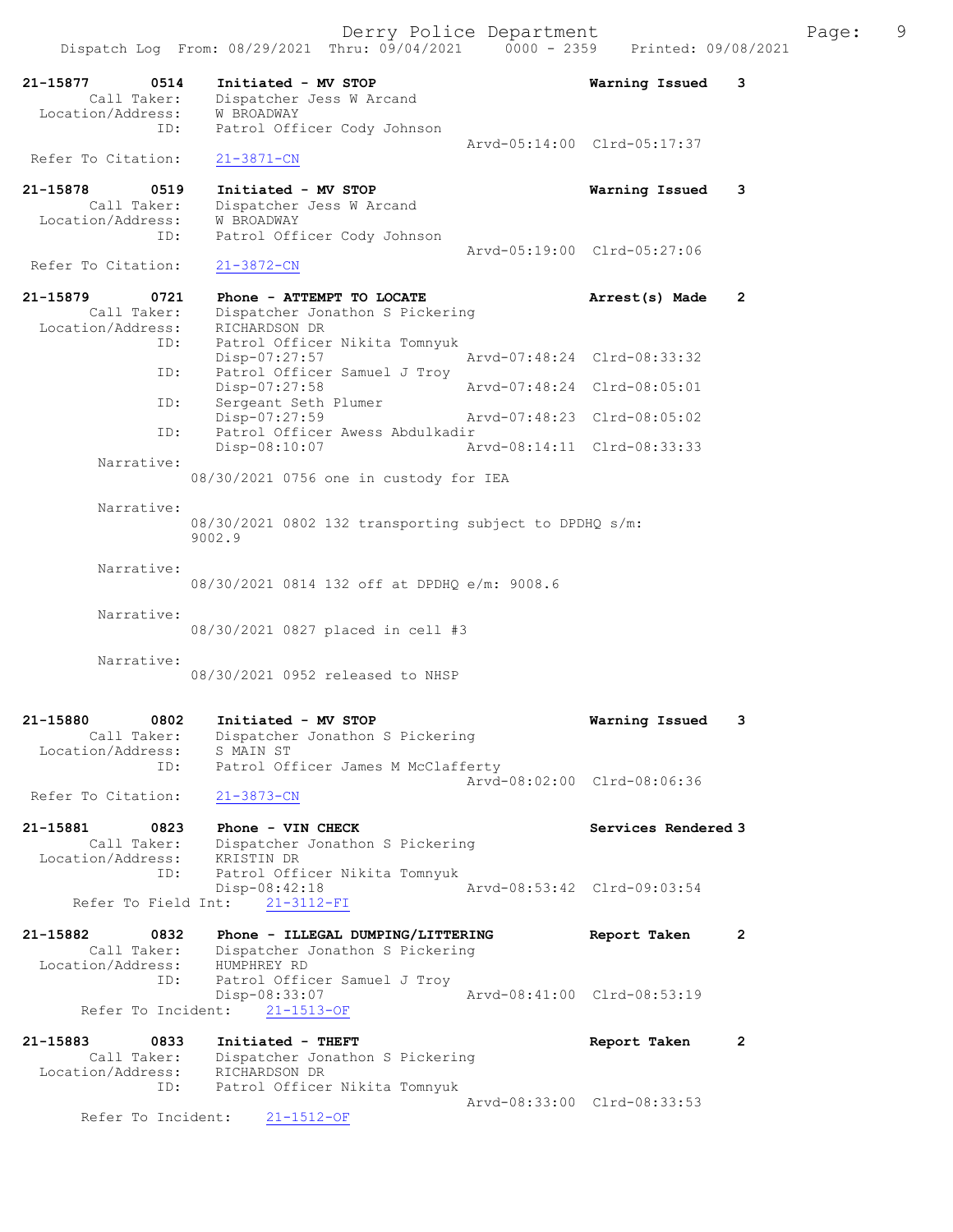Dispatch Log From: 08/29/2021 Thru: 09/04/2021 0000 - 2359 Printed: 09/08/2021 21-15884 0906 Initiated - SEXUAL OFFENDER REGISTRATION Services Rendered 1 Call Taker: Dispatcher Jonathon S Pickering Location/Address: [DY 2] MUNICIPAL DR ID: Detective Mark Borgatti Arvd-09:06:00 Clrd-09:06:47 21-15885 0917 Initiated - FOLLOW-UP Services Rendered 2 Call Taker: Dispatcher Jonathon S Pickering Location/Address: PELICAN CIR ID: Patrol Officer Nikita Tomnyuk Arvd-09:17:00 Clrd-09:26:29 21-15886 0918 Phone - WARRANT ARREST 2001 Arrest(s) Made 2 Call Taker: Dispatcher Jonathon S Pickering Location/Address: PINE ISLE DR ID: Patrol Officer James M McClafferty<br>Disp-09:19:08 Arvd-Disp-09:19:08 Arvd-09:24:58 Clrd-10:01:54<br>ID: Patrol Officer Andrew R Kennedy Patrol Officer Andrew R Kennedy<br>Disp-09:19:10 Ar Disp-09:19:10 Arvd-09:24:57 Clrd-09:32:25 Patrol Officer Brian J Landry Narrative: 08/30/2021 0930 402 has one in custody at this time. Narrative: 08/30/2021 0931 401 transporting to DPDHQ s/m: 33638.0 Narrative: 08/30/2021 0937 401 off at DPDHQ e/m: 33639.6 Narrative: 08/30/2021 0937 Subject Info: Patrick Farnell 10f Pine Isle Dr Derry, NH DOB:2/21/97 Arrested on a Derry warrant Narrative: 08/30/2021 0941 placed in cell #4 Narrative: 08/30/2021 1141 bail set at \$1,000 PR bail with a DDC date of 1/6/22 Narrative: 08/30/2021 1142 TBD court date for Rockingham County Superior Court Refer To Arrest: 21-829-AR 21-15887 0953 Initiated - ATTEMPTED PAPER SERVICE No Action Required 2 Call Taker: Dispatcher Jonathon S Pickering Location/Address: W RUNNING BROOK LN ID: Patrol Officer Andrew R Kennedy Arvd-09:53:00 Clrd-10:16:49 Patrol Officer Brian J Landry 21-15888 0959 Initiated - ATTEMPTED PAPER SERVICE Served 2 Call Taker: Dispatcher Jonathon S Pickering Location/Address: GULF RD<br>ID: Patrol ( Patrol Officer Samuel J Troy

21-15889 1000 Initiated - MEDICAL EMERGENCY Assistance Rendered 1

Arvd-09:59:00 Clrd-10:07:20

 Call Taker: Dispatcher Jonathon S Pickering Location/Address: [DY 26] MANNING ST ess: [D. Zv] nummine --<br>ID: Patrol Officer Awess Abdulkadir Arvd-10:00:00 Clrd-10:17:00<br>21-3068-FI

Refer To Field Int: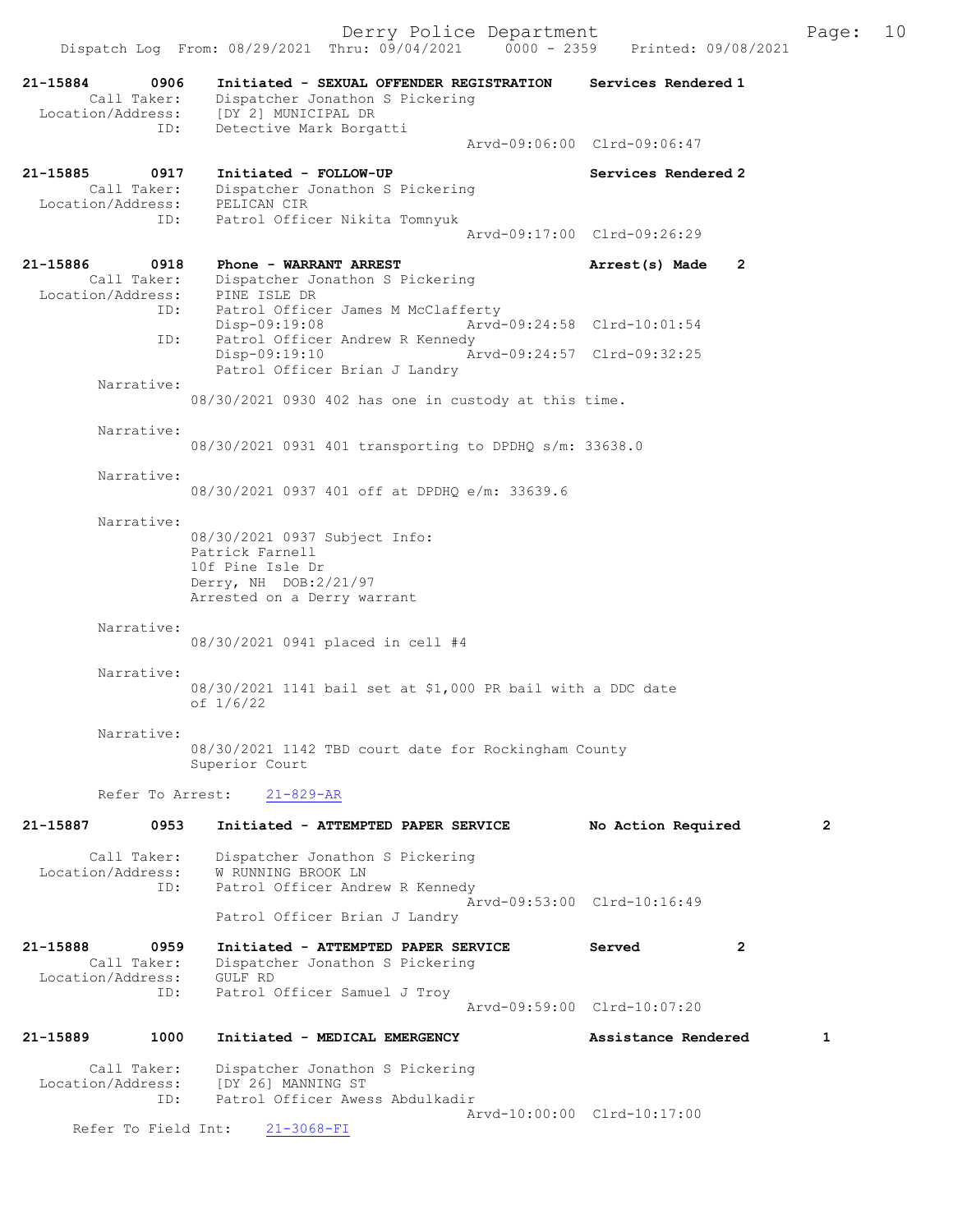Derry Police Department Fage: 11

| 21-15890<br>1019                                            | Initiated - ATTEMPTED PAPER SERVICE                                                                                       | $\overline{2}$<br>No Action Required  |
|-------------------------------------------------------------|---------------------------------------------------------------------------------------------------------------------------|---------------------------------------|
| Call Taker:<br>Location/Address:<br>ID:                     | Dispatcher Jonathon S Pickering<br>[DY 250] PINKERTON ST<br>Patrol Officer Andrew R Kennedy                               |                                       |
|                                                             | Patrol Officer Brian J Landry                                                                                             | Arvd-10:19:00 Clrd-10:37:24           |
| 21-15891<br>1023<br>Call Taker:<br>Location/Address:<br>ID: | Initiated - ASSIST CITIZEN<br>Dispatcher Jonathon S Pickering<br>[DY 2] MUNICIPAL DR<br>Patrol Officer Nikita Tomnyuk     | Cleared<br>3                          |
|                                                             |                                                                                                                           | Arvd-10:23:00 Clrd-10:27:04           |
| 21-15892<br>1107<br>Call Taker:<br>Location/Address:        | Phone - FOUND/LOST PROPERTY<br>Dispatcher Jonathon S Pickering<br>PAUL AVE                                                | Report Taken<br>3                     |
| ID:<br>Cleared By:<br>Narrative:                            | Patrol Officer Nikita Tomnyuk<br>$Disp-11:08:48$<br>Dispatcher Christina L Power                                          | Arvd-11:11:19 Clrd-12:06:19           |
|                                                             | orange road work sign that has been left behind for 3-4<br>months                                                         |                                       |
| Refer To Incident:                                          | $21 - 1514 - OF$                                                                                                          |                                       |
| 21-15893<br>1109<br>Call Taker:<br>Location/Address:        | Initiated - FOLLOW-UP<br>Dispatcher Jonathon S Pickering<br>FAIRWAY DR                                                    | Cleared<br>2                          |
| ID:<br>Cleared By:                                          | Patrol Officer James M McClafferty<br>Dispatcher Christina L Power                                                        | Arvd-11:09:00 Clrd-11:20:22           |
| 21-15894<br>1110                                            | Initiated - MV STOP                                                                                                       | Warning Issued<br>3                   |
| Call Taker:<br>Location/Address:<br>ID:                     | Dispatcher Jonathon S Pickering<br>ISLAND POND RD<br>Patrol Officer Samuel J Troy                                         |                                       |
| Cleared By:<br>Refer To Citation:                           | Dispatcher Christina L Power<br>$21 - 3876 - CN$                                                                          | Arvd-11:10:00 Clrd-11:20:11           |
| 21-15895<br>1138<br>Call Taker:<br>Location/Address:        | Initiated - PROPERTY CHECK<br>Dispatcher Christina L Power<br>ROLLINS ST                                                  | Services Rendered 2                   |
| ID:                                                         | Patrol Officer Andrew R Kennedy<br>Patrol Officer Brian J Landry                                                          | Arvd-11:38:00 Clrd-11:49:51           |
| 21-15896<br>1146<br>Call Taker:<br>Location/Address:<br>ID: | Walk-In - SEXUAL OFFENDER REGISTRATION<br>Dispatcher Christina L Power<br>[DY 2] MUNICIPAL DR<br>Detective Kevin G Ruppel | Services Rendered 1                   |
|                                                             | Disp-11:59:43                                                                                                             | Arvd-11:59:44 Clrd-11:59:46           |
| 21-15897<br>1157<br>Call Taker:<br>Location/Address:        | Phone - FOLLOW-UP<br>Dispatcher Christina L Power<br>ROCKINGHAM RD                                                        | $\overline{2}$<br><b>ADVICE GIVEN</b> |
| ID:                                                         | Patrol Officer Samuel J Troy<br>$Disp-11:59:33$                                                                           | Arvd-12:06:32 Clrd-12:36:00           |
| 21-15898<br>1159<br>Call Taker:<br>Location/Address:<br>ID: | Phone - DOMESTIC DISTURBANCE<br>Lieutenant Shawn P O'Donaghue<br>FORDWAY ST<br>Patrol Officer Awess Abdulkadir            | Services Rendered 1                   |
| Arrived By:<br>Cleared By:                                  | $Disp-12:00:53$<br>Dispatcher Christina L Power<br>Dispatcher Christina L Power                                           | Arvd-12:06:00 Clrd-12:49:10           |
| ID:                                                         | Patrol Officer Andrew R Kennedy<br>Disp-12:00:57                                                                          | Arvd-12:05:41 Clrd-12:40:46           |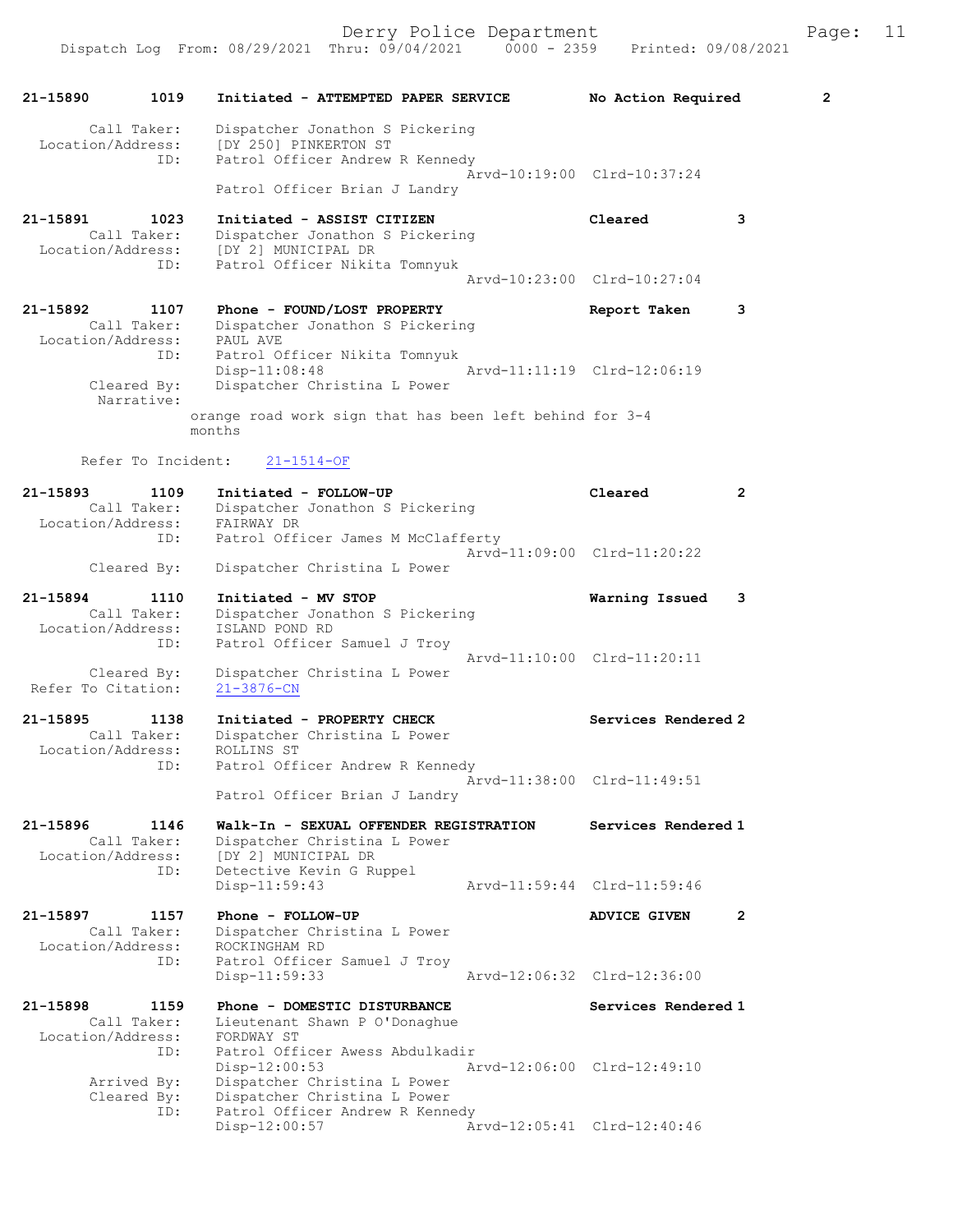|                                                                 | Dispatch Log From: 08/29/2021 Thru: 09/04/2021 0000 - 2359                                                                       | Derry Police Department | Printed: 09/08/2021         |                | Page: | 12 |
|-----------------------------------------------------------------|----------------------------------------------------------------------------------------------------------------------------------|-------------------------|-----------------------------|----------------|-------|----|
| Arrived By:<br>Cleared By:                                      | Patrol Officer Brian J Landry<br>Dispatcher Christina L Power<br>Dispatcher Christina L Power                                    |                         |                             |                |       |    |
| ID:<br>Arrived By:                                              | Sergeant Seth Plumer<br>Disp-12:01:04<br>Dispatcher Christina L Power                                                            |                         | Arvd-12:05:55 Clrd-12:40:49 |                |       |    |
| Cleared By:<br>ID:                                              | Dispatcher Christina L Power<br>Patrol Officer Scott M Beegan<br>Disp-12:05:51                                                   |                         | Arvd-12:05:52 Clrd-12:40:42 |                |       |    |
| Dispatched By:<br>Arrived By:<br>Cleared By:                    | Dispatcher Christina L Power<br>Dispatcher Christina L Power<br>Dispatcher Christina L Power                                     |                         |                             |                |       |    |
| Narrative:                                                      | 08/30/2021 1208 DFD requested                                                                                                    |                         |                             |                |       |    |
| Narrative:                                                      | 08/30/2021 1213 DFD on scene                                                                                                     |                         |                             |                |       |    |
| Refer To Incident:<br>Refer To Field Int:                       | $21 - 1515 - OF$<br>$21 - 3069 - FI$                                                                                             |                         |                             |                |       |    |
| 21-15899<br>1201<br>Call Taker:<br>Location/Address: MANNING ST | Initiated - FOLLOW-UP<br>Dispatcher Christina L Power                                                                            |                         | Cleared                     | $\overline{2}$ |       |    |
| ID:                                                             | Detective Mark Borgatti                                                                                                          |                         | Arvd-12:01:00 Clrd-12:09:51 |                |       |    |
| 21-15900<br>1227<br>Call Taker:<br>Location/Address:            | Phone - ALARM, BURGLAR<br>Dispatcher Christina L Power<br>[DY 997] PARKLAND DR                                                   |                         | False Alarm                 | 1              |       |    |
| ID:<br>Narrative:                                               | Patrol Officer Nikita Tomnyuk<br>Disp-12:28:47                                                                                   |                         | Arvd-12:33:02 Clrd-12:46:33 |                |       |    |
|                                                                 | confirmed false by employee                                                                                                      |                         |                             |                |       |    |
| Refer To Field Int:                                             | $21 - 3077 - FI$                                                                                                                 |                         |                             |                |       |    |
| 21-15901<br>1236<br>Call Taker:<br>Location/Address:<br>ID:     | Phone - SUSPICIOUS ACTIVITY<br>Dispatcher Christina L Power<br>N SHORE (BL) RD<br>Patrol Officer Andrew R Kennedy                |                         | <b>ADVICE GIVEN</b>         | 2              |       |    |
| Narrative:                                                      | Disp-12:46:31<br>Patrol Officer Brian J Landry                                                                                   |                         | Arvd-12:48:34 Clrd-12:58:04 |                |       |    |
|                                                                 | eggs thrown on property                                                                                                          |                         |                             |                |       |    |
| Refer To Field Int:                                             | $21 - 3070 - FI$                                                                                                                 |                         |                             |                |       |    |
| 21-15902<br>1243<br>Call Taker:<br>Location/Address:            | Initiated - MV STOP<br>Dispatcher Christina L Power<br>DERRY WAY                                                                 |                         | Summons Issued              | 3              |       |    |
| ID:                                                             | Captain Vernon L Thomas                                                                                                          |                         | Arvd-12:43:00 Clrd-13:37:04 |                |       |    |
| 21-15903<br>1249<br>Call Taker:                                 | Initiated - ATTEMPTED PAPER SERVICE<br>Dispatcher Christina L Power                                                              |                         | Not Served                  | $\overline{2}$ |       |    |
| Location/Address:<br>ID:                                        | CENTRAL ST<br>Patrol Officer Awess Abdulkadir                                                                                    |                         | Arvd-12:49:00 Clrd-12:54:50 |                |       |    |
| 21-15904<br>1251<br>Call Taker:<br>Location/Address:            | Initiated - FOLLOW-UP<br>Dispatcher Christina L Power<br>COURTHOUSE LN                                                           |                         | Cleared                     | $\mathbf{2}$   |       |    |
| ID:                                                             | Patrol Officer James M McClafferty                                                                                               |                         | Arvd-12:51:00 Clrd-12:54:58 |                |       |    |
| 21-15905<br>1320<br>Call Taker:<br>Location/Address:<br>ID:     | Walk-In - SUSPICIOUS ACTIVITY<br>Patrol Officer Timothy J Underhill<br>[DY 2] MUNICIPAL DR<br>Patrol Officer Timothy J Underhill |                         | <b>ADVICE GIVEN</b>         | $\mathbf{2}$   |       |    |
|                                                                 |                                                                                                                                  |                         |                             |                |       |    |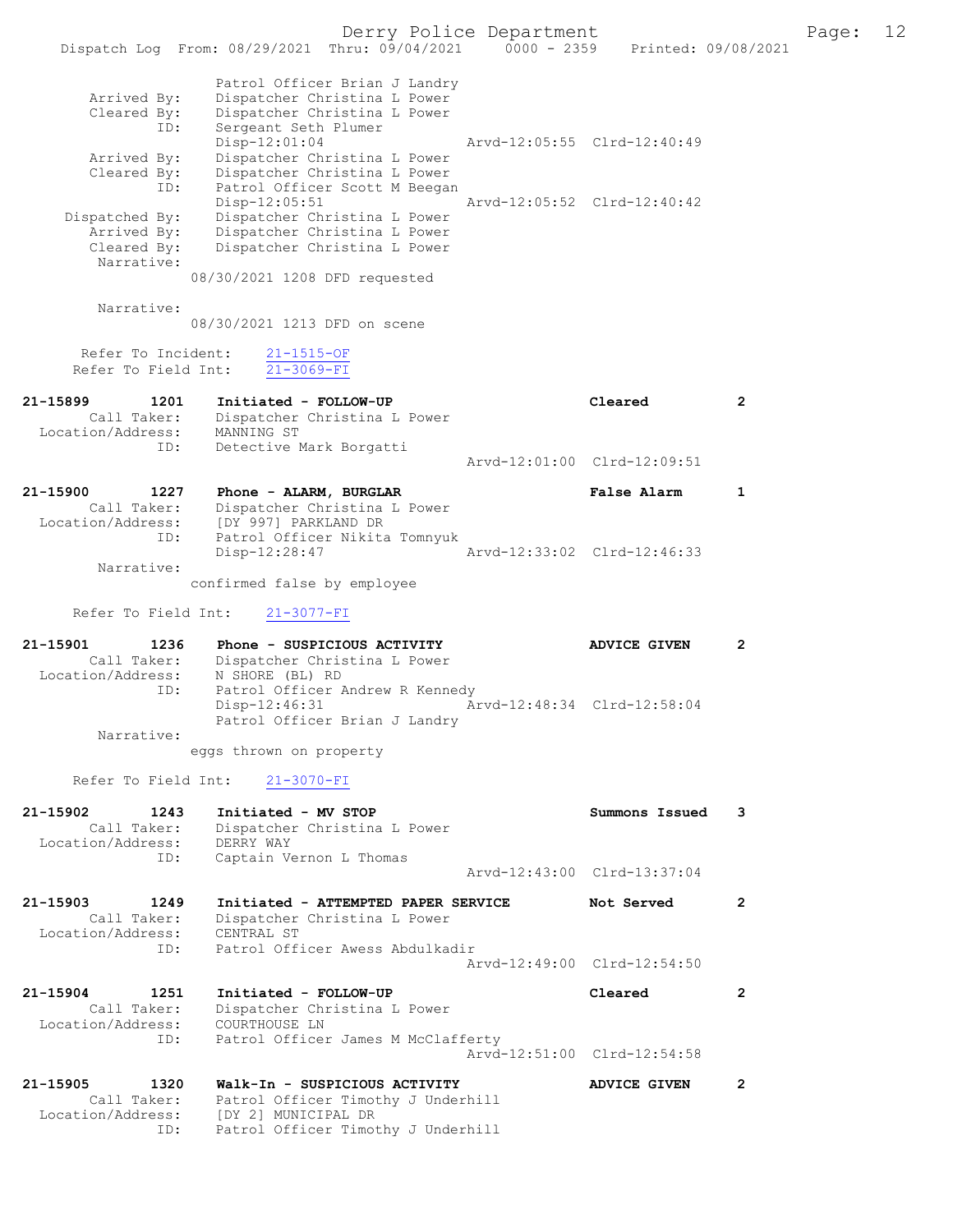Derry Police Department The Page: 13 Dispatch Log From: 08/29/2021 Thru: 09/04/2021 0000 - 2359 Printed: 09/08/2021 Disp-13:21:39 Arvd-13:21:41 Clrd-13:21:52 Refer To Field Int: 21-3071-FI 21-15906 1349 Initiated - MV STOP Warning Issued 3 Call Taker: Dispatcher Christina L Power Location/Address: CHESTER RD ID: Patrol Officer Nikita Tomnyuk Arvd-13:49:00 Clrd-13:55:03 Refer To Citation: 21-3877-CN 21-15907 1421 Initiated - MV STOP Summons Issued 3 Call Taker: Dispatcher Christina L Power Location/Address: ASH ST EXT ID: Captain Vernon L Thomas Arvd-14:21:00 Clrd-14:30:45 21-15908 1442 Walk-In - FINGERPRINTS Services Rendered 3 Call Taker: Patrol Officer Timothy J Underhill Location/Address: [DY 2] MUNICIPAL DR ID: Patrol Officer Timothy J Underhill<br>Disp-14:43:08 Arvd Disp-14:43:08 Arvd-14:43:09 Clrd-14:53:06 21-15909 1449 Walk-In - ASSIST CITIZEN Assistance Rendered 3 Call Taker: Sergeant Seth Plumer Location/Address: [DY 2] MUNICIPAL DR<br>ID: Sergeant Seth Plumer Sergeant Seth Plumer<br>Disp-14:50:41 -14:50:41<br>
21-3072-FI Arvd-14:50:44 Clrd-14:50:46 Refer To Field Int: 21-15910 1451 Initiated - MV STOP Arrest(s) Made 3 Call Taker: Dispatcher Christina L Power Location/Address: LENOX RD ID: Patrol Officer Andrew R Kennedy Arvd-14:51:00 Clrd-16:07:50 Patrol Officer Brian J Landry ID: Patrol Officer Blake A Martineau<br>Disp-15:00:14 Ary Disp-15:00:14 Arvd-15:07:12 Clrd-15:20:25 ID: Patrol Officer Michael P Accorto Disp-17:44:17 Arvd-17:51:56 Clrd-18:22:07<br>ID: Patrol Officer Michael P Accorto Patrol Officer Michael P Accorto<br>Disp-18:22:45 Arv Disp-18:22:45 Arvd-18:22:46 Clrd-18:32:05 Narrative: 08/30/2021 1501 one in custody on an EBW for OAS and violation of a CBPO. Narrative: 08/30/2021 1513 enroute to hq's s/m 7552.4 Narrative: 08/30/2021 1519 off at hq's. e/m 7553.3 with; Makara,Eugene 465 Westford St Lowell, MA 060279 Narrative: 08/30/2021 1539 BC notified Narrative: 08/30/2021 1654 being held on preventitive detention Narrative: 08/30/2021 1751 enroute to RCSO Narrative:

08/30/2021 1822 off at RCSO, e/m 7574.8

Refer To Arrest: 21-830-AR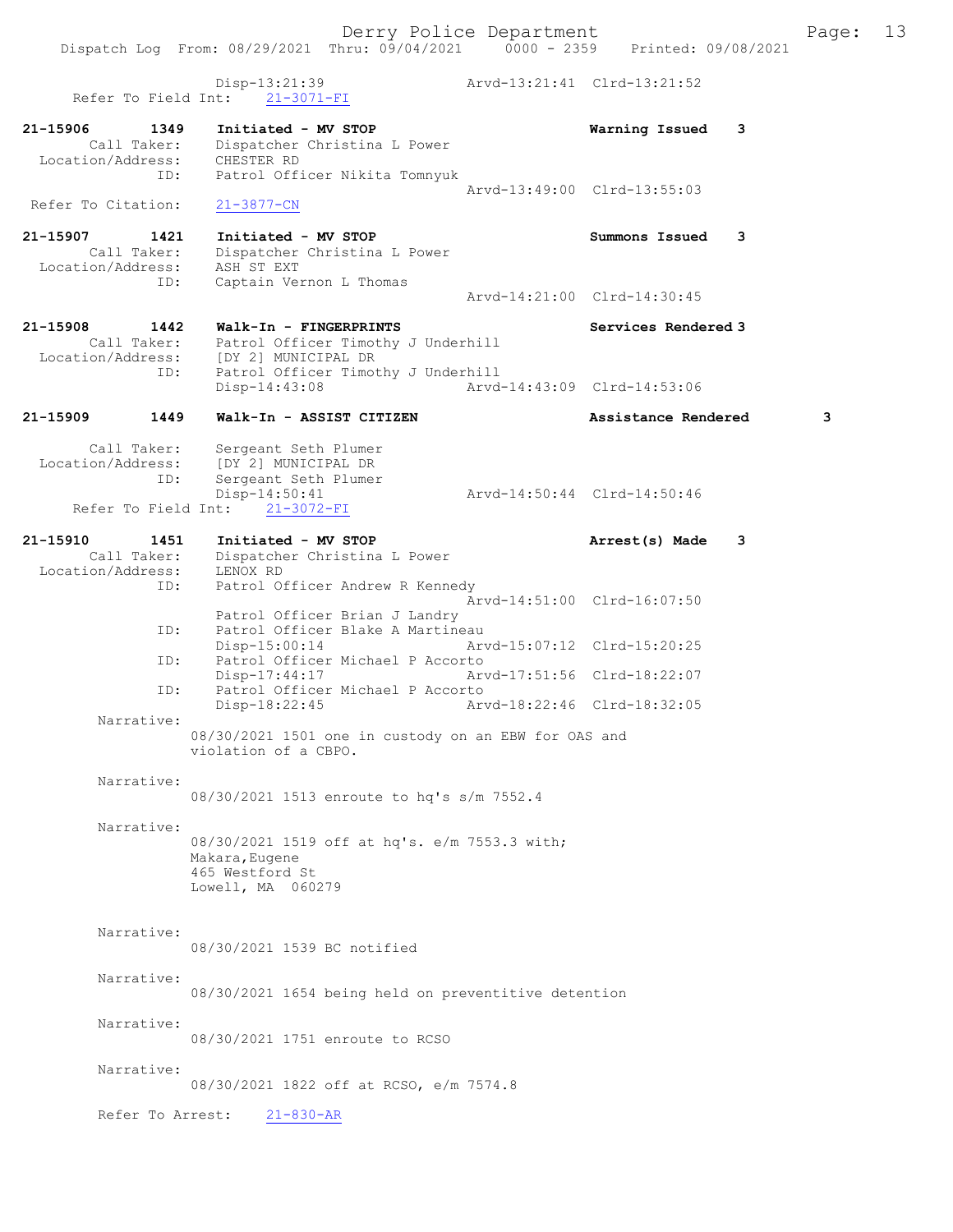|                                  | Dispatch Log From: 08/29/2021 Thru: 09/04/2021                 | $0000 - 2359$ | Printed: 09/08/2021         |              |
|----------------------------------|----------------------------------------------------------------|---------------|-----------------------------|--------------|
| 21-15911<br>1515                 | Initiated - MV STOP                                            |               | Warning Issued              | 3            |
| Call Taker:<br>Location/Address: | Dispatcher Christina L Power<br>ASHLEIGH DR                    |               |                             |              |
| ID:                              | Patrol Officer Adam J Petkus                                   |               |                             |              |
| Refer To Citation:               | $21 - 3879 - CN$                                               |               | Arvd-15:15:00 Clrd-15:23:42 |              |
| 21-15912<br>1517                 | Walk-In - SEXUAL OFFENDER REGISTRATION                         |               | Services Rendered 1         |              |
| Call Taker:                      | Dispatcher Christina L Power                                   |               |                             |              |
| Location/Address:<br>ID:         | MUNICIPAL DR<br>Detective Victoria M Kidd                      |               |                             |              |
|                                  | Disp-15:18:41                                                  |               | Arvd-15:18:42 Clrd-15:22:17 |              |
| 21-15913<br>1520                 | Initiated - MV STOP                                            |               | Warning Issued              | 3            |
| Call Taker:<br>Location/Address: | Dispatcher Christina L Power<br>LENOX RD                       |               |                             |              |
| ID:                              | Patrol Officer Blake A Martineau                               |               |                             |              |
| Refer To Citation:               | $21 - 3880 - CN$                                               |               | Arvd-15:20:00 Clrd-15:27:17 |              |
|                                  |                                                                |               |                             |              |
| 21-15914<br>1554<br>Call Taker:  | Phone - ASSIST OTHER AGENCY<br>Dispatcher Christina L Power    |               | Report Taken                | 3            |
| Location/Address:                | MUNICIPAL DR                                                   |               |                             |              |
| ID:                              | Detective Scott A Tompkins<br>Disp-15:54:54                    |               | Arvd-15:54:55 Clrd-15:55:06 |              |
| Refer To Incident:               | $21 - 1516 - OF$                                               |               |                             |              |
| 21-15915<br>1606                 | Initiated - MV STOP                                            |               | Warning Issued              | 3            |
| Call Taker:<br>Location/Address: | Dispatcher Christina L Power<br>E BROADWAY                     |               |                             |              |
| ID:                              | Patrol Officer Blake A Martineau                               |               |                             |              |
| Refer To Citation:               | $21 - 3881 - CN$                                               |               | Arvd-16:06:00 Clrd-16:10:58 |              |
| 21-15916<br>1608                 | Initiated - SUBPOENA DELIVERY                                  |               | Not Served                  | $\mathbf{1}$ |
| Call Taker:                      | Dispatcher Christina L Power                                   |               |                             |              |
| Location/Address:<br>ID:         | PEBBLE LN<br>Patrol Officer Monica Ricci                       |               |                             |              |
|                                  |                                                                |               | Arvd-16:08:00 Clrd-16:13:01 |              |
| 21-15917<br>1608                 | Phone - DOWN WIRE                                              |               | Services Rendered 2         |              |
| Call Taker:<br>Location/Address: | Dispatcher Christina L Power                                   |               |                             |              |
| ID:                              | ISLAND POND RD + FEATHERBED LN<br>Patrol Officer Jack Stafford |               |                             |              |
| Narrative:                       | Disp-16:09:22                                                  |               | Arvd-16:12:58 Clrd-16:18:48 |              |
|                                  | checked and not a hazard                                       |               |                             |              |
|                                  |                                                                |               |                             |              |
| 21-15918<br>1633<br>Call Taker:  | Phone - WELFARE CHECK<br>Dispatcher Christina L Power          |               | SENT ON THEIR WAY 2         |              |
| Location/Address:                | CRYSTAL AVE                                                    |               |                             |              |
| ID:                              | Patrol Officer Blake A Martineau<br>Disp-16:34:23              |               | Arvd-16:37:52 Clrd-17:16:09 |              |
| Cleared By:                      | Lieutenant Michael T Muncey                                    |               |                             |              |
| ID:                              | Patrol Officer Nathan S Lavoie<br>Disp-16:34:31                |               | Arvd-16:47:07 Clrd-17:16:06 |              |
| Cleared By:                      | Patrol Officer Sara R Joyce<br>Lieutenant Michael T Muncey     |               |                             |              |
| ID:                              | Sergeant Jeffrey M Dawe                                        |               |                             |              |
| Cleared By:                      | Disp-16:47:12<br>Lieutenant Michael T Muncey                   |               | Arvd-16:47:13 Clrd-17:16:15 |              |
| Narrative:                       |                                                                |               |                             |              |
|                                  | 08/30/2021 1648 DFD requested and on scene                     |               |                             |              |
| Refer To Field Int:              | $21 - 3073 - FI$                                               |               |                             |              |
| 21-15919<br>1647                 | Initiated - MV STOP                                            |               | Warning Issued              | 3            |

Call Taker: Dispatcher Christina L Power

Location/Address: CHESTER RD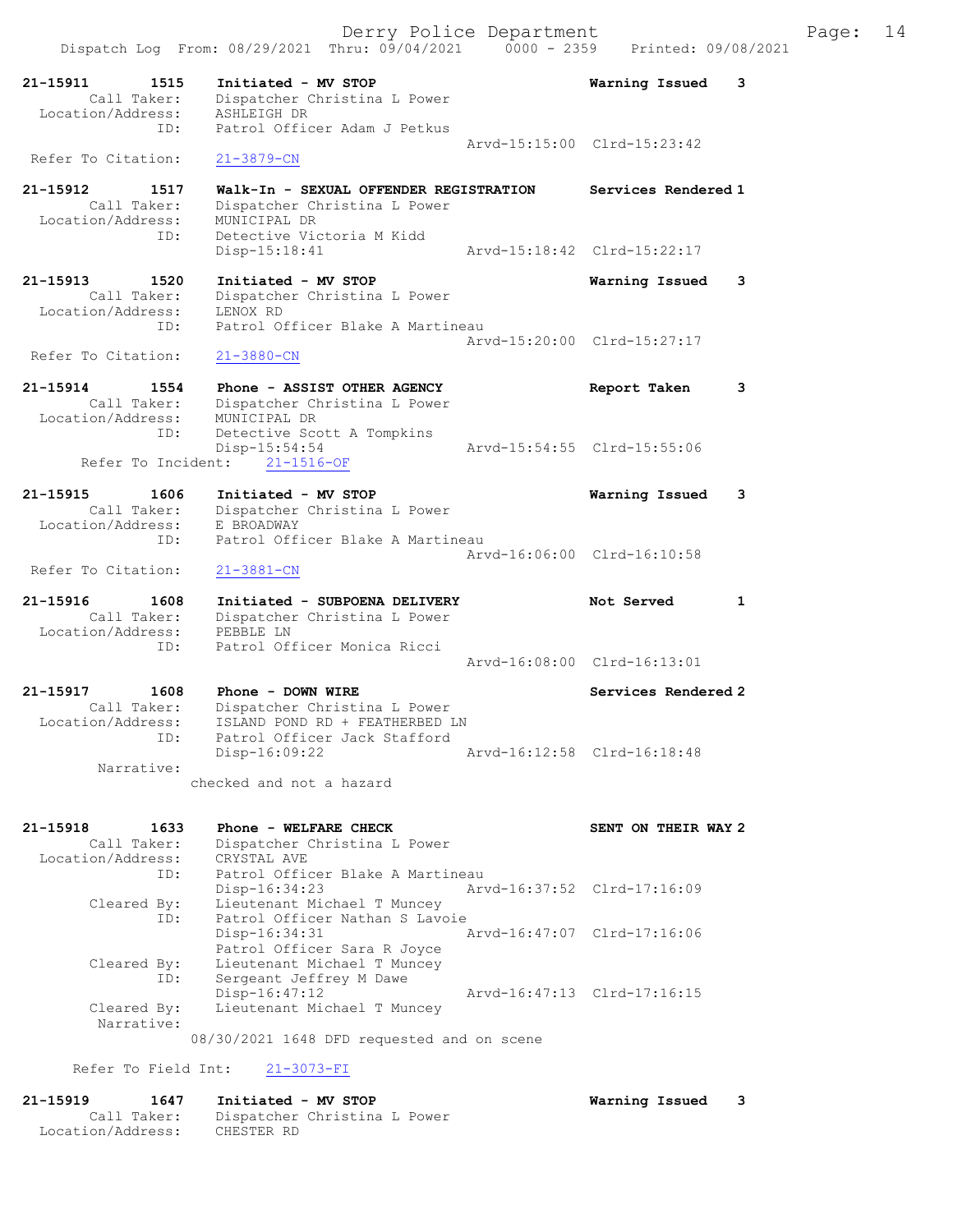| Page: |  | Б<br>IJ |
|-------|--|---------|
|       |  |         |

|                                  | Dispatch Log From: 08/29/2021 Thru: 09/04/2021 0000 - 2359 Printed: 09/08/2021 | Derry Police Department |                              |                | Page: | 15 |
|----------------------------------|--------------------------------------------------------------------------------|-------------------------|------------------------------|----------------|-------|----|
|                                  |                                                                                |                         |                              |                |       |    |
| ID:                              | Patrol Officer Monica Ricci                                                    |                         | Arvd-16:47:00 Clrd-16:53:24  |                |       |    |
| Refer To Citation:               | $21 - 3882 - CN$                                                               |                         |                              |                |       |    |
| 21-15921<br>1739                 | Phone - RESTRAINING ORDER VIOLATION                                            |                         | Report Taken                 | $\overline{2}$ |       |    |
| Call Taker:<br>Location/Address: | Dispatcher Christina L Power<br>HAMPSTEAD RD                                   |                         |                              |                |       |    |
| ID:                              | Patrol Officer Monica Ricci                                                    |                         |                              |                |       |    |
|                                  | $Disp-17:42:45$                                                                |                         | Arvd-17:57:50 Clrd-19:04:11  |                |       |    |
| Arrived By:<br>ID:               | Patrol Officer Robert Corwin<br>Patrol Officer Jack Stafford                   |                         |                              |                |       |    |
|                                  | Disp-17:43:02                                                                  |                         | $Clrd-17:43:52$              |                |       |    |
| Dispatched By:<br>ID:            | Patrol Officer Robert Corwin<br>Patrol Officer Jack Stafford                   |                         |                              |                |       |    |
|                                  | Disp-17:44:02                                                                  |                         | Arvd-17:54:09 Clrd-18:31:40  |                |       |    |
| ID:                              | Sergeant Jeffrey M Dawe<br>Disp-17:57:48                                       |                         | Arvd-18:21:16 Clrd-18:31:38  |                |       |    |
| Dispatched By:                   | Patrol Officer Robert Corwin                                                   |                         |                              |                |       |    |
| Refer To Incident:               | $21 - 1517 - OF$                                                               |                         |                              |                |       |    |
| 21-15920<br>1740                 | Initiated - PAPER SERVICE                                                      |                         | Not Served                   | 3              |       |    |
|                                  | Call Taker: Patrol Officer Robert Corwin                                       |                         |                              |                |       |    |
| ID:                              | Location/Address: [DY 1139] ISLAND POND RD<br>Patrol Officer Jack Stafford     |                         |                              |                |       |    |
|                                  |                                                                                |                         | Arvd-17:40:00 Clrd-17:41:51  |                |       |    |
| 21-15922<br>1742                 | Phone - DOMESTIC DISTURBANCE                                                   |                         | Verbal in Nature 1           |                |       |    |
| Call Taker:                      | Dispatcher Christina L Power                                                   |                         |                              |                |       |    |
| Location/Address:                | LARAWAY CT                                                                     |                         |                              |                |       |    |
| ID:                              | Patrol Officer Blake A Martineau<br>$Disp-17:43:35$                            |                         | Arvd-17:44:43 Clrd-17:53:54  |                |       |    |
| ID:                              | Patrol Officer Nathan S Lavoie                                                 |                         |                              |                |       |    |
|                                  | Disp-17:43:40<br>Patrol Officer Sara R Joyce                                   |                         | Arvd-17:45:27 Clrd-17:53:52  |                |       |    |
| ID:                              | Sergeant Jeffrey M Dawe                                                        |                         |                              |                |       |    |
| Narrative:                       | Disp-17:43:43                                                                  |                         | Arvd-17:44:18 Clrd-17:53:50  |                |       |    |
|                                  | mother/son                                                                     |                         |                              |                |       |    |
| Refer To Field Int:              | $21 - 3074 - FI$                                                               |                         |                              |                |       |    |
| 21-15923<br>1754                 | Phone - DOMESTIC DISTURBANCE                                                   |                         | Cancelled Prior to Arrival 1 |                |       |    |
| Call Taker:                      | Patrol Officer Robert Corwin                                                   |                         |                              |                |       |    |
| Location/Address:                | WINDHAM RD                                                                     |                         |                              |                |       |    |
| ID:                              | Patrol Officer Blake A Martineau                                               |                         | Clrd-17:57:23                |                |       |    |
| ID:                              | Disp-17:55:49<br>Patrol Officer Nathan S Lavoie                                |                         |                              |                |       |    |
|                                  | Disp-17:55:52                                                                  |                         | Clrd-17:57:26                |                |       |    |
|                                  | Patrol Officer Sara R Joyce                                                    |                         |                              |                |       |    |
| 21-15924<br>1810                 | Initiated - SERVE RESTRAINING ORDER                                            |                         | Not Served                   | 2              |       |    |
| Call Taker:<br>Location/Address: | Dispatcher Christina L Power<br>FOREST RIDGE RD                                |                         |                              |                |       |    |
| ID:                              | Patrol Officer Nathan S Lavoie                                                 |                         |                              |                |       |    |
|                                  |                                                                                |                         | Arvd-18:10:00 Clrd-18:21:59  |                |       |    |
|                                  | Patrol Officer Sara R Joyce                                                    |                         |                              |                |       |    |
| 21-15925<br>1824                 | 911 - DOMESTIC DISTURBANCE                                                     |                         | Verbal in Nature 1           |                |       |    |
| Call Taker:<br>Location/Address: | Patrol Officer Robert Corwin<br>REGENCY RD                                     |                         |                              |                |       |    |
| ID:                              | Patrol Officer Nathan S Lavoie                                                 |                         |                              |                |       |    |
|                                  | Disp-18:25:20<br>Patrol Officer Sara R Joyce                                   |                         | Arvd-18:32:21 Clrd-18:43:59  |                |       |    |
| Arrived By:                      | Dispatcher Christina L Power                                                   |                         |                              |                |       |    |
| Cleared By:<br>Narrative:        | Dispatcher Christina L Power                                                   |                         |                              |                |       |    |

husband/wife

Refer To Field Int:  $21-3075-FI$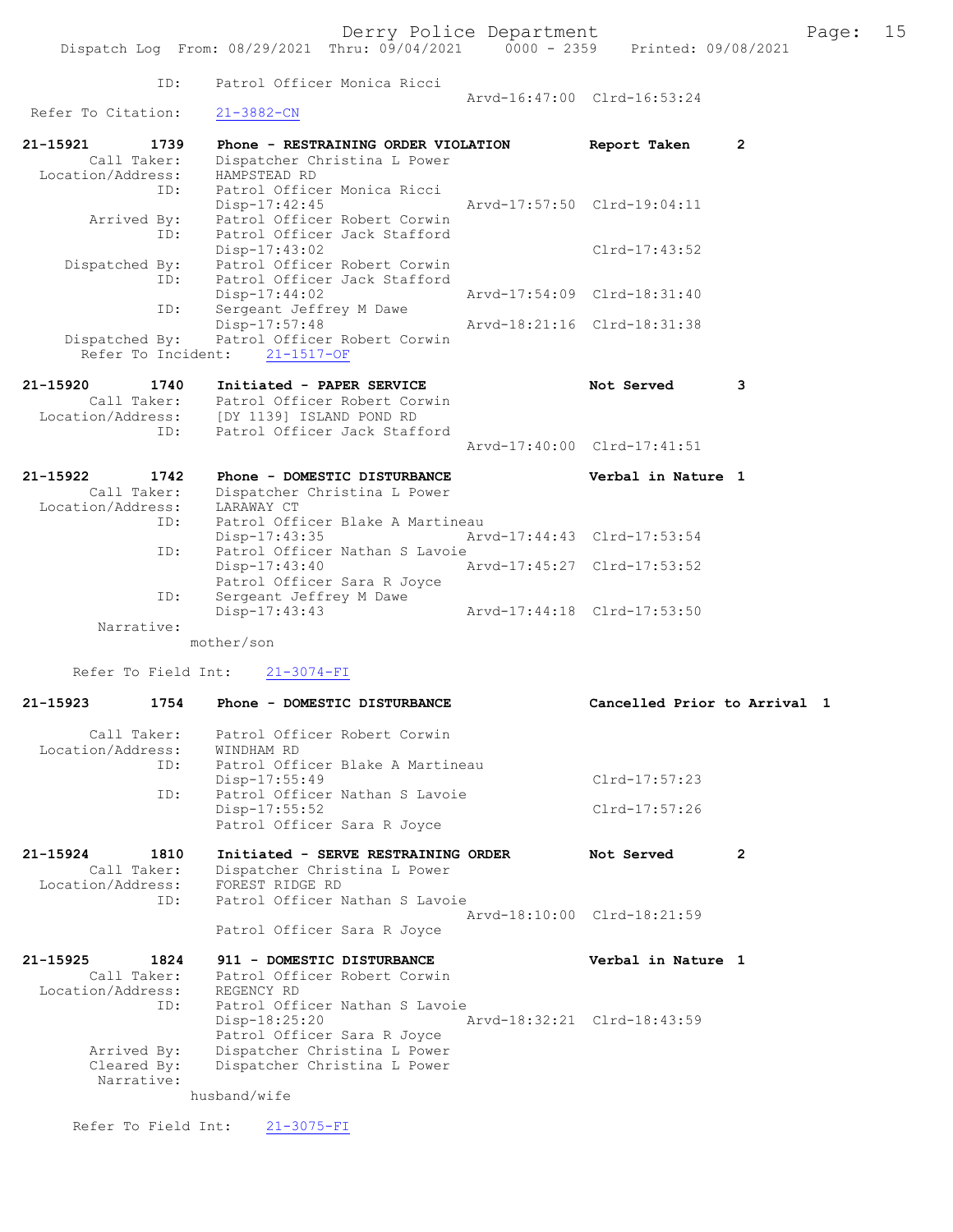| 21-15926<br>1827<br>Call Taker: | Phone - VIN CHECK<br>Patrol Officer Robert Corwin                     | Services Rendered 3            |   |
|---------------------------------|-----------------------------------------------------------------------|--------------------------------|---|
| Location/Address:<br>ID:        | LAKE AVE                                                              |                                |   |
|                                 | Patrol Officer Jack Stafford                                          |                                |   |
| Dispatched By:                  | Disp-18:36:07<br>Dispatcher Christina L Power                         | $Clrd-18:39:11$                |   |
| Cleared By:                     | Dispatcher Christina L Power                                          |                                |   |
| ID:                             | Patrol Officer Nathan S Lavoie<br>Disp-18:56:40                       | Arvd-19:00:02 Clrd-19:11:44    |   |
|                                 | Patrol Officer Sara R Joyce                                           |                                |   |
| Dispatched By:                  | Dispatcher Christina L Power                                          |                                |   |
| Arrived By:<br>Cleared By:      | Dispatcher Christina L Power<br>Dispatcher Christina L Power          |                                |   |
| Refer To Field Int:             | $21 - 3108 - FI$                                                      |                                |   |
| 21-15927<br>1839                | Phone - MV ACCIDENT                                                   | Report Taken                   | 1 |
| Call Taker:                     | Dispatcher Christina L Power                                          |                                |   |
| Location/Address:               | ISLAND POND RD                                                        |                                |   |
| ID:                             | Patrol Officer Jack Stafford<br>Disp-18:39:59                         | Arvd-18:44:06 Clrd-19:50:16    |   |
| ID:                             | Sergeant Jeffrey M Dawe                                               |                                |   |
| Narrative:                      | Disp-18:46:27                                                         | Arvd-18:46:28 Clrd-19:11:06    |   |
|                                 | 08/30/2021 1846 DFD on scene                                          |                                |   |
|                                 |                                                                       |                                |   |
| Refer To Incident:              | $21 - 1518 - OF$                                                      |                                |   |
| 21-15928<br>1923                | Initiated - SUBPOENA DELIVERY                                         | Served                         | 1 |
| Call Taker:                     | Dispatcher Christina L Power                                          |                                |   |
| Location/Address:<br>ID:        | PEBBLE LN<br>Patrol Officer Monica Ricci                              |                                |   |
|                                 |                                                                       | Arvd-19:23:00 Clrd-19:29:41    |   |
| 21-15929<br>1931                | Walk-In - VANDALISM                                                   | Report Taken                   | 3 |
| Call Taker:                     | Patrol Officer Robert Corwin                                          |                                |   |
| ID:                             | Location/Address: [DY 2] MUNICIPAL DR<br>Patrol Officer Robert Corwin |                                |   |
|                                 | Disp-19:32:31                                                         | Arvd-19:32:34 Clrd-19:49:18    |   |
| Narrative:                      |                                                                       |                                |   |
|                                 | Graffiti on retaining wall                                            |                                |   |
| Refer To Incident:              | $21 - 1519 - OF$                                                      |                                |   |
| 21-15930<br>1935                | Phone - KEEP THE PEACE                                                | Matter Mediated 2              |   |
| Call Taker:                     | Dispatcher Christina L Power                                          |                                |   |
| Location/Address:               | RAILROAD AVE                                                          |                                |   |
| ID:                             | Patrol Officer Blake A Martineau<br>Disp-19:36:43                     | Arvd-19:37:44 Clrd-19:59:47    |   |
| ID:                             | Patrol Officer Michael P Accorto                                      |                                |   |
| Refer To Field Int:             | Disp-19:36:47<br>$21 - 3085 - FI$                                     | Arvd-19:37:45 Clrd-19:59:30    |   |
|                                 |                                                                       |                                |   |
| 21-15931<br>1947                | Walk-In - DOMESTIC DISTURBANCE                                        | Taken to Family/Guardian/Other |   |
| $\mathbf{1}$<br>Call Taker:     | Patrol Officer Robert Corwin                                          |                                |   |
| Location/Address:               | [DY 2] MUNICIPAL DR                                                   |                                |   |
| ID:                             | Patrol Officer Robert Corwin<br>Disp-19:49:25                         | Arvd-19:52:36 Clrd-19:59:56    |   |
| Cleared By:                     | Dispatcher Christina L Power                                          |                                |   |
| ID:                             | Patrol Officer Nathan S Lavoie                                        |                                |   |
|                                 | Disp-19:49:30<br>Patrol Officer Sara R Joyce                          | Arvd-19:53:17 Clrd-20:39:14    |   |
| Cleared By:                     | Dispatcher Christina L Power                                          |                                |   |
| Narrative:                      | 08/30/2021 2009 courtesy transport to E Broadway s/m 33710.9          |                                |   |
|                                 |                                                                       |                                |   |
| Narrative:                      |                                                                       |                                |   |
|                                 | e/m off at 55 Crystal Ave, e/m 33713 released to a parent             |                                |   |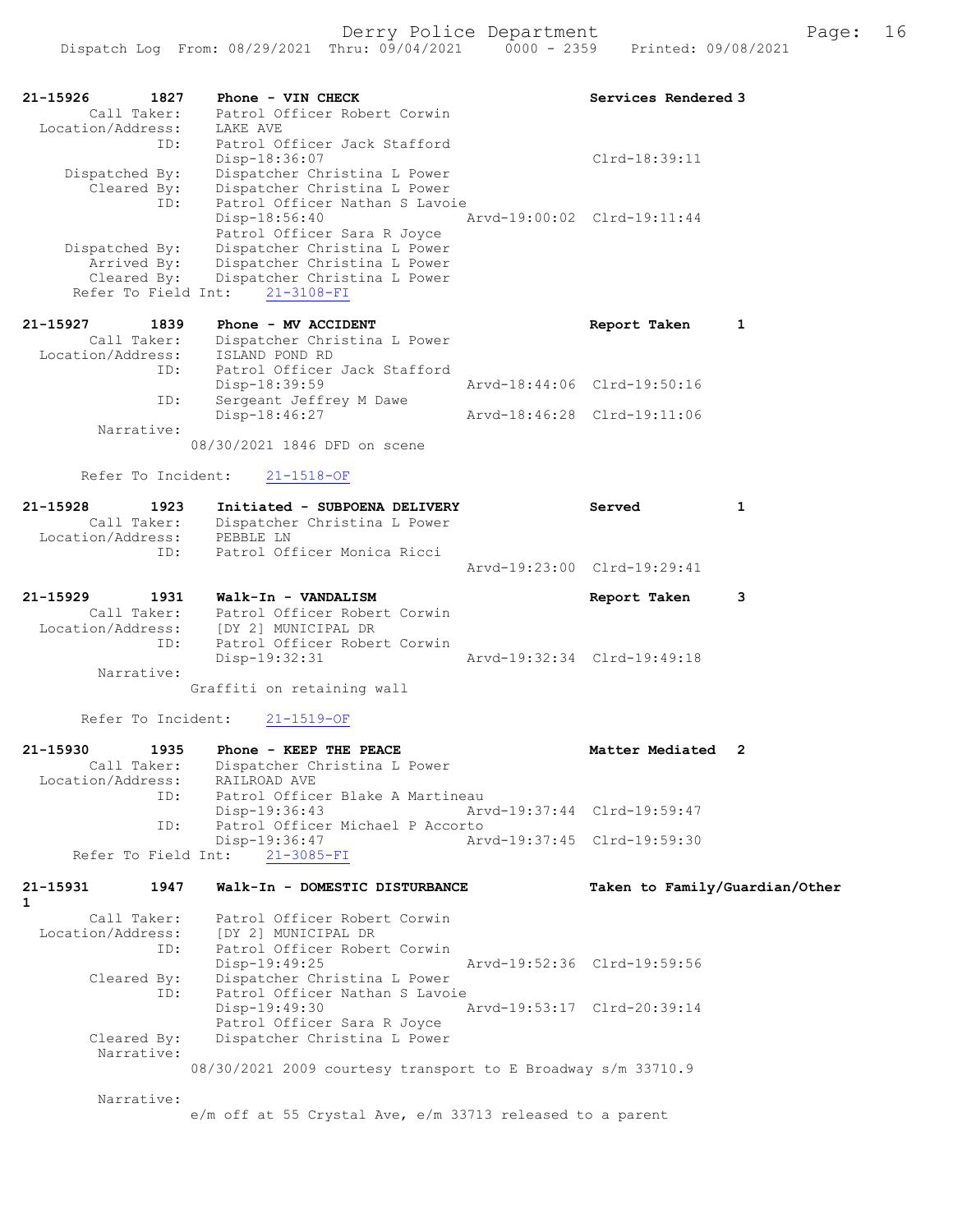Refer To Field Int: 21-3078-FI

Cleared By: Dispatcher Christine D Carlson

vehicle blasting music

Narrative:

| Keter to Field TUP:                                | $21 - 3010 - 11$                                                         |                                          |                |
|----------------------------------------------------|--------------------------------------------------------------------------|------------------------------------------|----------------|
| 21-15932<br>2010<br>Call Taker:                    | Alarm - ALARM, BURGLAR<br>Patrol Officer Robert Corwin                   | <b>False Alarm</b>                       | 1              |
| Location/Address:                                  | [DY 231] TSIENNETO RD                                                    |                                          |                |
| ID:                                                | Patrol Officer Michael P Accorto                                         |                                          |                |
|                                                    | Disp-20:10:56                                                            | Arvd-20:16:32 Clrd-20:16:33              |                |
| Arrived By:<br>Cleared By:                         | Dispatcher Christina L Power<br>Dispatcher Christina L Power             |                                          |                |
| ID:                                                | Patrol Officer Monica Ricci                                              |                                          |                |
|                                                    | Disp-20:11:15                                                            | Arvd-20:16:31 Clrd-20:16:35              |                |
| Arrived By:                                        | Dispatcher Christina L Power                                             |                                          |                |
| Cleared By:                                        | Dispatcher Christina L Power                                             |                                          |                |
| Narrative:                                         | confirmed false by employee                                              |                                          |                |
| Refer To Field Int:                                | $21 - 3121 - FI$                                                         |                                          |                |
|                                                    |                                                                          |                                          |                |
| 21-15933<br>2029                                   | Initiated - MV STOP<br>Dispatcher Christina L Power                      | Warning Issued                           | 3              |
| .<br>Call Taker:<br>Callmass.<br>Location/Address: | BIRCH ST                                                                 |                                          |                |
| ID:                                                | Patrol Officer Michael P Accorto                                         |                                          |                |
|                                                    |                                                                          | Arvd-20:29:00 Clrd-20:32:42              |                |
| Refer To Citation:                                 | $21 - 3883 - CN$                                                         |                                          |                |
| 21-15934<br>2112                                   | Phone - STRUCK ANIMAL                                                    | Report Taken                             | $\overline{2}$ |
| Call Taker:                                        | Dispatcher Christina L Power                                             |                                          |                |
| Location/Address:                                  | ENGLISH RANGE RD                                                         |                                          |                |
| ID:                                                | Patrol Officer Michael P Accorto<br>Disp-21:12:30                        | Arvd-21:19:19 Clrd-21:19:42              |                |
| Arrived By:                                        | Patrol Officer Robert Corwin                                             |                                          |                |
| Refer To Incident:                                 | $21 - 1520 - OF$                                                         |                                          |                |
| 21-15935<br>2120                                   | Initiated - MV STOP                                                      | Warning Issued                           | 3              |
| Call Taker:                                        | Dispatcher Christina L Power                                             |                                          |                |
| Location/Address:                                  | CRYSTAL AVE                                                              |                                          |                |
| ID:                                                | Patrol Officer Blake A Martineau                                         | Arvd-21:20:00 Clrd-21:24:45              |                |
| Refer To Citation:                                 | $21 - 3884 - CN$                                                         |                                          |                |
| 21-15936<br>2259                                   | Phone - ABANDONED 911                                                    | Services Rendered 1                      |                |
| Call Taker:                                        | Dispatcher Christine D Carlson                                           |                                          |                |
| Location/Address:                                  | TSIENNETO RD                                                             |                                          |                |
| ID:                                                | Patrol Officer Monica Ricci                                              |                                          |                |
|                                                    | $Disp-22:59:54$                                                          | Arvd-23:04:36 Clrd-23:12:26              |                |
| ID:                                                | Sergeant James M Belanger<br>Disp-23:04:45                               | Arvd-23:04:46 Clrd-23:12:23              |                |
| Narrative:                                         |                                                                          |                                          |                |
|                                                    | 08/30/2021 2312 Cleaner accidentally hit emergency button -<br>no issues |                                          |                |
| Refer To Field Int:                                | $21 - 3098 - FI$                                                         |                                          |                |
| 21-15937<br>2336                                   | Initiated - PROPERTY CHECK                                               | Services Rendered 2                      |                |
| Call Taker:                                        | Dispatcher Christine D Carlson                                           |                                          |                |
| Location/Address:                                  | PIERCE AVE                                                               |                                          |                |
| ID:                                                | Patrol Officer Melissa M Houde                                           |                                          |                |
|                                                    |                                                                          | Arvd-23:36:00 Clrd-23:37:15              |                |
| 21-15938<br>2338                                   | Phone - SUSPICIOUS ACTIVITY                                              | Services Rendered 2                      |                |
| Call Taker:                                        | Patrol Officer Robert Corwin                                             |                                          |                |
| Location/Address:                                  | [DY 146] ASHLEIGH DR                                                     |                                          |                |
| ID:                                                | Patrol Officer Monica Ricci                                              |                                          |                |
| Cleared By:                                        | Disp-23:40:38<br>Dispatcher Christine D Carlson                          | Arvd-23:42:46 Clrd-08/31/2021 @ 00:00:32 |                |
| ID:                                                | Patrol Officer Cody Johnson                                              |                                          |                |
|                                                    | $Disp-23:40:41$                                                          | Arvd-23:42:36 Clrd-08/31/2021 @ 00:00:36 |                |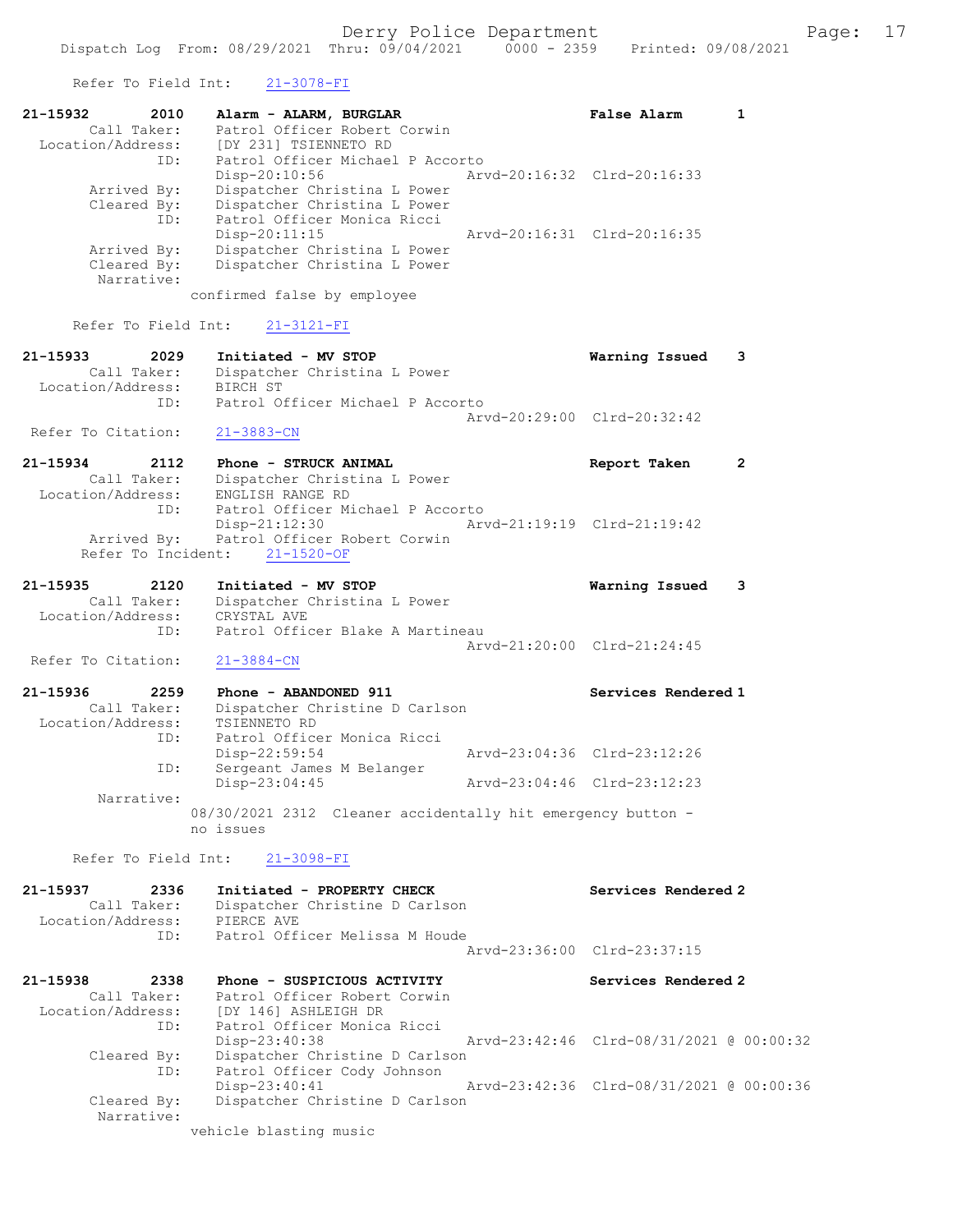Refer To Field Int: 21-3087-FI

| 21-15939<br>2350  | Phone - DISABLED MV                               | Vehicle Towed<br>3 |
|-------------------|---------------------------------------------------|--------------------|
| Call Taker:       | Patrol Officer Robert Corwin                      |                    |
| Location/Address: | [DY 1001] RT 28                                   |                    |
| ID:               | Patrol Officer Melissa M Houde                    |                    |
|                   | Disp-23:51:41                                     |                    |
| Arrived By:       | Dispatcher Christine D Carlson                    |                    |
| Cleared By:       | Dispatcher Christine D Carlson                    |                    |
| Narrative:        |                                                   |                    |
|                   | 08/30/2021 2359 Birch St called for tow - enroute |                    |

Narrative:

08/31/2021 0016 Wrecker on scene

Refer To Field Int: 21-3099-FI

# For Date: 08/31/2021 - Tuesday

| 0024<br>21-15940                                         | Phone - NOISE COMPLAINT                                                                                                              | Quieted on Request          | $\overline{2}$ |
|----------------------------------------------------------|--------------------------------------------------------------------------------------------------------------------------------------|-----------------------------|----------------|
| Call Taker:<br>Location/Address:<br>ID:                  | Patrol Officer Robert Corwin<br>PEMBROKE DR<br>Patrol Officer Monica Ricci                                                           |                             |                |
| Arrived By:<br>Cleared By:                               | $Disp-00:25:20$<br>Dispatcher Christine D Carlson<br>Dispatcher Christine D Carlson                                                  | Arvd-00:28:32 Clrd-00:34:01 |                |
| ID:<br>Arrived By:                                       | Patrol Officer Cody Johnson<br>Disp-00:25:34<br>Dispatcher Christine D Carlson                                                       | Arvd-00:28:46 Clrd-00:33:59 |                |
| Cleared By:<br>Narrative:                                | Dispatcher Christine D Carlson                                                                                                       |                             |                |
|                                                          | man yelling                                                                                                                          |                             |                |
| Refer To Field Int:                                      | $21 - 3097 - FI$                                                                                                                     |                             |                |
| 21-15941<br>0040<br>Call Taker:                          | Initiated - MV CHECK<br>Dispatcher Christine D Carlson<br>Location/Address: [DY 1530] BIRCH ST                                       | SENT ON THEIR WAY 1         |                |
| ID:                                                      | Patrol Officer Melissa M Houde                                                                                                       | Arvd-00:40:00 Clrd-00:46:25 |                |
| ID:<br>Refer To Field Int:                               | Patrol Officer Michael P Accorto<br>$Disp-00:41:01$<br>21-3100-FI                                                                    | Arvd-00:41:02 Clrd-00:46:23 |                |
| 21-15942<br>0050                                         | Phone - NOISE COMPLAINT                                                                                                              | Quieted on Request          | $\overline{2}$ |
| Call Taker:<br>Location/Address:<br>ID:                  | Patrol Officer Robert Corwin<br>PEMBROKE DR<br>Patrol Officer Monica Ricci                                                           |                             |                |
| Arrived By:<br>Cleared By:                               | $Disp-00:50:52$<br>Dispatcher Christine D Carlson<br>Dispatcher Christine D Carlson                                                  | Arvd-00:53:54 Clrd-01:00:45 |                |
| ID:<br>Arrived By:<br>Cleared By:<br>Refer To Field Int: | Patrol Officer Cody Johnson<br>Disp-00:50:53<br>Dispatcher Christine D Carlson<br>Dispatcher Christine D Carlson<br>$21 - 3115 - FI$ | Arvd-00:54:00 Clrd-01:00:43 |                |
| 21-15943<br>0103                                         | Phone - SUSPICIOUS ACTIVITY                                                                                                          | Services Rendered 2         |                |
| Call Taker:<br>Location/Address:                         | Patrol Officer Robert Corwin<br>CRYSTAL AVE                                                                                          |                             |                |
| ID:                                                      | Patrol Officer Monica Ricci<br>$Disp-01:04:45$                                                                                       | Arvd-01:08:17 Clrd-01:12:30 |                |
| Arrived By:<br>Cleared By:<br>ID:                        | Dispatcher Christine D Carlson<br>Dispatcher Christine D Carlson<br>Patrol Officer Cody Johnson                                      |                             |                |
|                                                          | Disp-01:04:46                                                                                                                        | Arvd-01:09:38 Clrd-01:12:32 |                |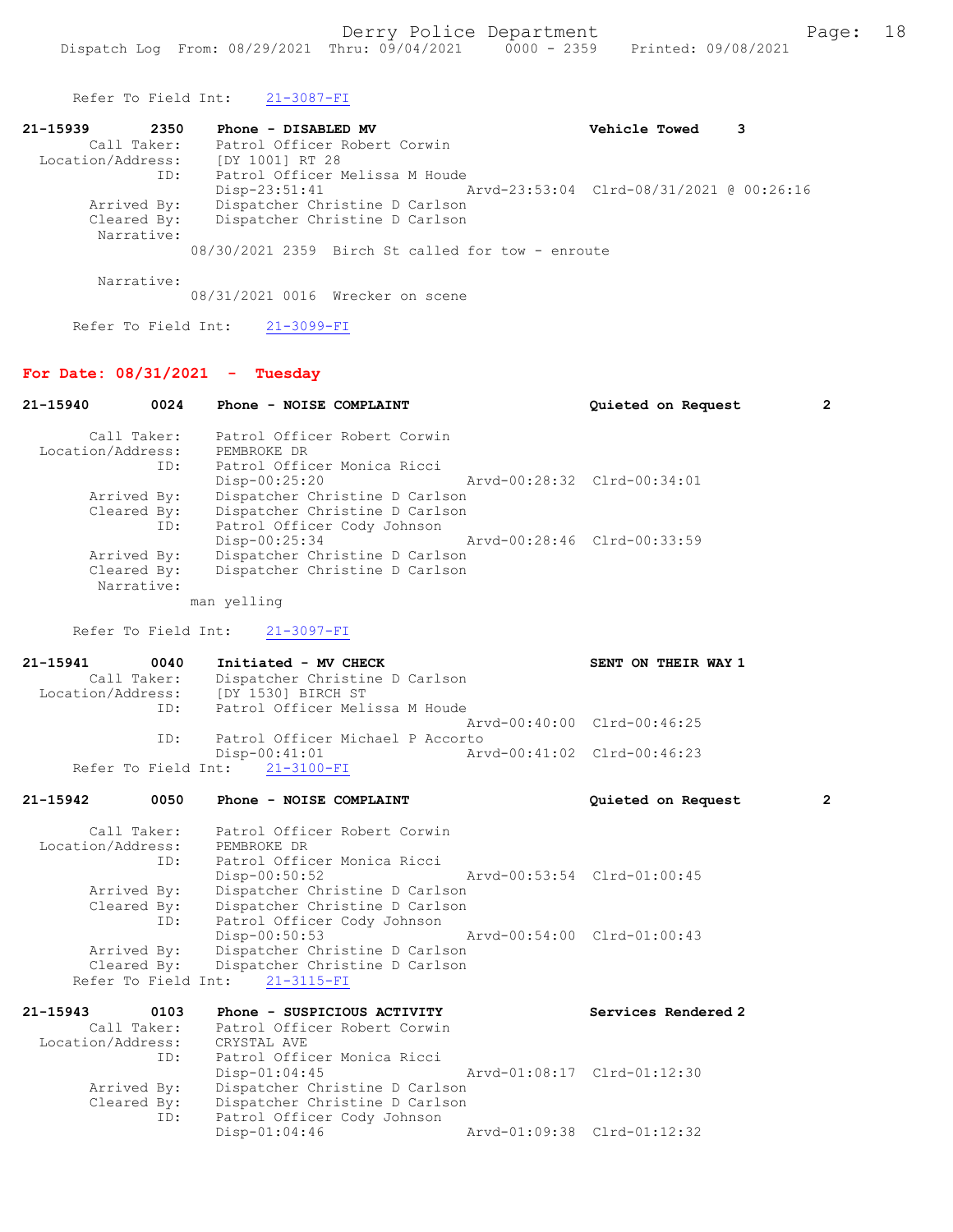Derry Police Department The Page: 19 Dispatch Log From:  $08/29/2021$  Thru:  $09/04/2021$  0000 - 2359 Printed: 09/08/2021 Arrived By: Dispatcher Christine D Carlson Cleared By: Dispatcher Christine D Carlson ID: Sergeant James M Belanger Disp-01:09:39 Arvd-01:09:40 Clrd-01:12:27 Dispatched By: Dispatcher Christine D Carlson<br>Arrived By: Dispatcher Christine D Carlson Dispatcher Christine D Carlson Cleared By: Dispatcher Christine D Carlson Narrative: woman sleeping in red car Refer To Field Int: 21-3086-FI 21-15944 0110 Initiated - MV STOP Warning Issued 3<br>Call Taker: Dispatcher Christine D Carlson Dispatcher Christine D Carlson<br>ROCKINGHAM RD Location/Address: ID: Patrol Officer Melissa M Houde Arvd-01:10:00 Clrd-01:14:22<br>21-3885-CN Refer To Citation: 21-15945 0119 Initiated - MV STOP Warning Issued 3 Call Taker: Dispatcher Christine D Carlson<br>ion/Address: CRYSTAL AVE Location/Address:<br>Th: Patrol Officer Cody Johnson Arvd-01:19:00 Clrd-01:26:52<br>21-3887-CN Refer To Citation: 21-15946 0144 Initiated - MV STOP Warning Issued 3 Call Taker: Dispatcher Christine D Carlson<br>ion/Address: E BROADWAY Location/Address: ID: Patrol Officer Melissa M Houde Arvd-01:44:00 Clrd-01:49:05<br>21-3886-CN Refer To Citation: 21-15947 0233 Phone - MEDICAL EMERGENCY Services Rendered 1 Call Taker: Dispatcher Christine D Carlson<br>ion/Address: LARAWAY CT Location/Address: ID: Patrol Officer Cody Johnson Disp-02:34:08 Arvd-02:36:36 Clrd-03:02:23<br>ID: Patrol Officer Monica Ricci Patrol Officer Monica Ricci<br>Disp-02:34:09 Disp-02:34:09 Arvd-02:37:28 Clrd-03:02:14<br>ID: Sergeant James M Belanger Sergeant James M Belanger Disp-02:37:29 Arvd-02:37:30 Clrd-03:02:12 Narrative: 08/31/2021 0239 DFD on scene Refer To Field Int: 21-3088-FI 21-15948 0630 Radio - DEPARTMENT INFO No Action Required 3 Call Taker: Dispatcher Christine D Carlson<br>Location/Address: [DY 749] W RUNNING BROOK LN ess: [DY 749] W RUNNING BROOK LN<br>ID: Patrol Officer Cody Johnson Patrol Officer Cody Johnson<br>Disp-06:31:35 Disp-06:31:35 Arvd-06:31:37 Clrd-07:47:57<br>Cleared By: Dispatcher Jonathon S Pickering Dispatcher Jonathon S Pickering 21-15949 0630 Radio - DEPARTMENT INFO No Action Required 3 Call Taker: Dispatcher Christine D Carlson<br>ion/Address: [DY 277] HOOD RD Location/Address: ID: Patrol Officer Melissa M Houde<br>Disp-06:31:40 Disp-06:31:40 Arvd-06:31:42 Clrd-07:48:51<br>Cleared By: Dispatcher Jonathon S Pickering Dispatcher Jonathon S Pickering 21-15950 0650 Radio - DEPARTMENT INFO No Action Required 3 Call Taker: Dispatcher Christine D Carlson Location/Address: [DY 1278] EASTGATE RD<br>ID: Patrol Officer Nikita Patrol Officer Nikita Tomnyuk<br>Disp-06:58:40 Disp-06:58:40 Arvd-06:58:41 Clrd-08:43:58 Dispatched By: Dispatcher Jonathon S Pickering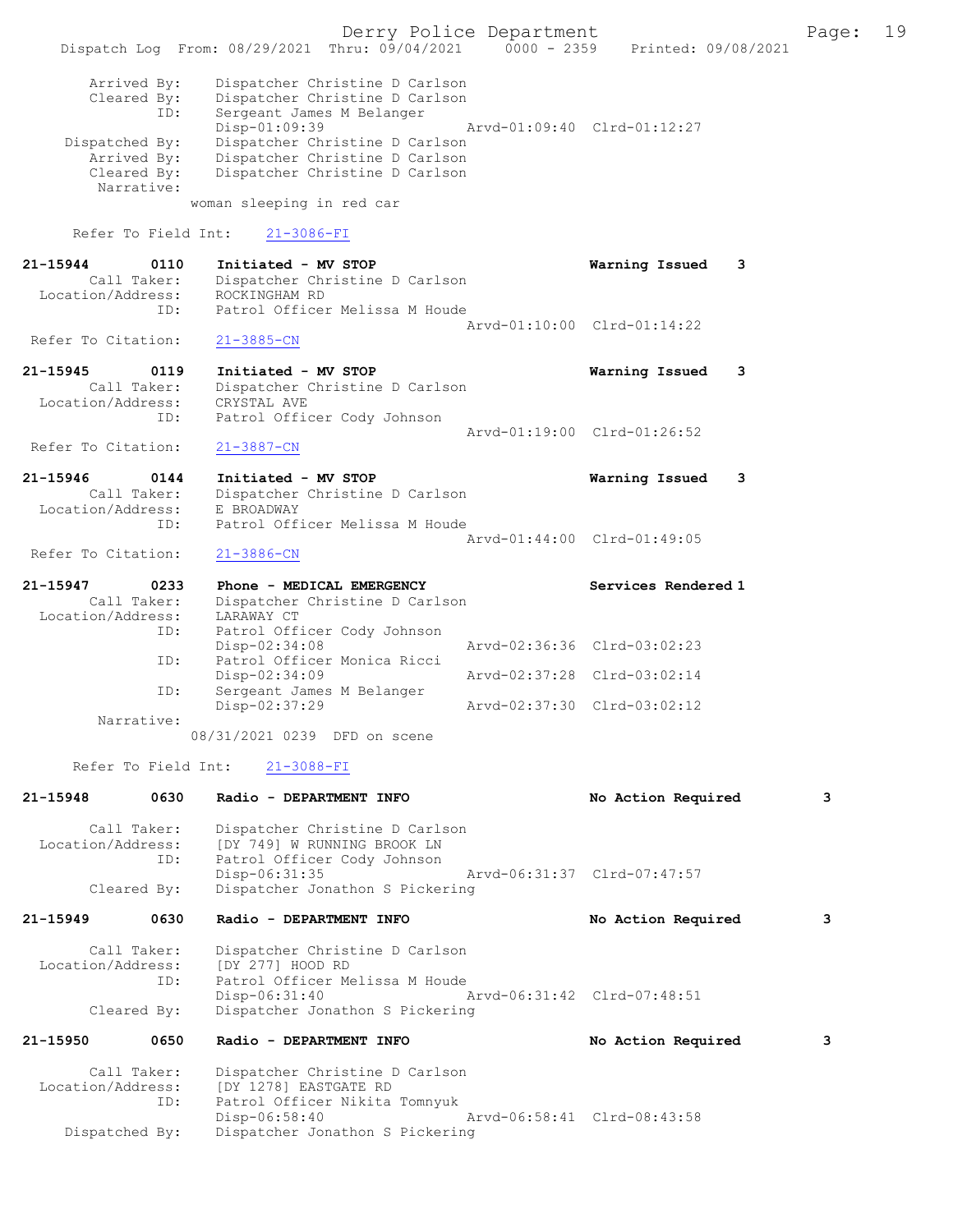|                                     |                                   | Dispatch Log From: 08/29/2021 Thru: 09/04/2021<br>$0000 - 2359$                                                                                                                              | Printed: 09/08/2021         |   |
|-------------------------------------|-----------------------------------|----------------------------------------------------------------------------------------------------------------------------------------------------------------------------------------------|-----------------------------|---|
|                                     | Arrived By:<br>Cleared By:        | Dispatcher Jonathon S Pickering<br>Dispatcher Jonathon S Pickering                                                                                                                           |                             |   |
| 21–15951                            | 0651                              | Radio - DEPARTMENT INFO                                                                                                                                                                      | No Action Required          | з |
| Location/Address:                   | Call Taker:<br>ID:                | Dispatcher Christine D Carlson<br>[DY 278] S MAIN ST<br>Patrol Officer Brian J Landry<br>Disp-06:58:22<br>Patrol Officer Andrew R Kennedy                                                    | Arvd-06:58:24 Clrd-07:02:57 |   |
| Dispatched By:                      | Arrived By:<br>Cleared By:<br>ID: | Dispatcher Jonathon S Pickering<br>Dispatcher Jonathon S Pickering<br>Dispatcher Jonathon S Pickering<br>Patrol Officer Brian J Landry<br>$Disp-07:13:44$<br>Patrol Officer Andrew R Kennedy | Arvd-07:13:44 Clrd-08:01:17 |   |
| Dispatched By:                      | Arrived By:<br>Cleared By:<br>ID: | Dispatcher Jonathon S Pickering<br>Dispatcher Jonathon S Pickering<br>Dispatcher Jonathon S Pickering<br>Patrol Officer Melissa M Houde<br>Disp-07:52:11                                     | Arvd-08:00:03 Clrd-08:26:18 |   |
| Dispatched By:                      | Arrived By:<br>Cleared By:<br>ID: | Dispatcher Jonathon S Pickering<br>Dispatcher Jonathon S Pickering<br>Dispatcher Jonathon S Pickering<br>Patrol Officer Melissa M Houde<br>Disp-08:35:30                                     | Arvd-08:35:31 Clrd-08:50:23 |   |
| Dispatched By:                      | Arrived By:<br>Cleared By:        | Dispatcher Jonathon S Pickering<br>Dispatcher Jonathon S Pickering<br>Dispatcher Jonathon S Pickering                                                                                        |                             |   |
| 21-15952                            | 0651                              | Radio - DEPARTMENT INFO                                                                                                                                                                      | No Action Required          | з |
| Location/Address:<br>Dispatched By: | Call Taker:<br>ID:                | Dispatcher Christine D Carlson<br>[DY 279] DUBEAU DR<br>Patrol Officer Samuel J Troy<br>Disp-06:58:30<br>Dispatcher Jonathon S Pickering                                                     | Arvd-06:58:32 Clrd-08:52:08 |   |
|                                     | Arrived By:<br>Cleared By:        | Dispatcher Jonathon S Pickering<br>Dispatcher Jonathon S Pickering                                                                                                                           |                             |   |
| 21-15953                            | 0652                              | Radio - DEPARTMENT INFO                                                                                                                                                                      | No Action Required          | з |
| Location/Address:                   | Call Taker:<br>ID:                | Dispatcher Christine D Carlson<br>[DY 276] GRINNELL RD<br>Patrol Officer Awess Abdulkadir<br>Disp-06:58:09                                                                                   | Arvd-06:58:11 Clrd-08:26:22 |   |
| Dispatched By:                      | Arrived By:<br>Cleared By:        | Dispatcher Jonathon S Pickering<br>Dispatcher Jonathon S Pickering<br>Dispatcher Jonathon S Pickering                                                                                        |                             |   |
| 21-15954                            | 0652                              | Radio - DEPARTMENT INFO                                                                                                                                                                      | No Action Required          | з |
| Location/Address:                   | Call Taker:<br>ID:                | Dispatcher Christine D Carlson<br>[DY 281] DRURY LN<br>Patrol Officer Charles L Doherty<br>$Disp-06:58:46$                                                                                   | Arvd-06:58:47 Clrd-07:47:34 |   |
| Dispatched By:                      | Arrived By:<br>Cleared By:<br>ID: | Dispatcher Jonathon S Pickering<br>Dispatcher Jonathon S Pickering<br>Dispatcher Jonathon S Pickering<br>Patrol Officer Cody Johnson<br>Disp-07:54:27                                        | Arvd-07:54:28 Clrd-08:54:59 |   |
| Dispatched By:                      | Arrived By:<br>Cleared By:        | Dispatcher Jonathon S Pickering<br>Dispatcher Jonathon S Pickering<br>Dispatcher Jonathon S Pickering                                                                                        |                             |   |
| 21-15955                            | 0702                              | Phone - MEDICAL EMERGENCY                                                                                                                                                                    | Assistance Rendered         | 1 |
| Location/Address:                   | Call Taker:<br>ID:                | Dispatcher Jonathon S Pickering<br>PEMBROKE DR<br>Patrol Officer Brian J Landry                                                                                                              |                             |   |
|                                     |                                   | Disp-07:03:00                                                                                                                                                                                | Arvd-07:03:57 Clrd-07:13:31 |   |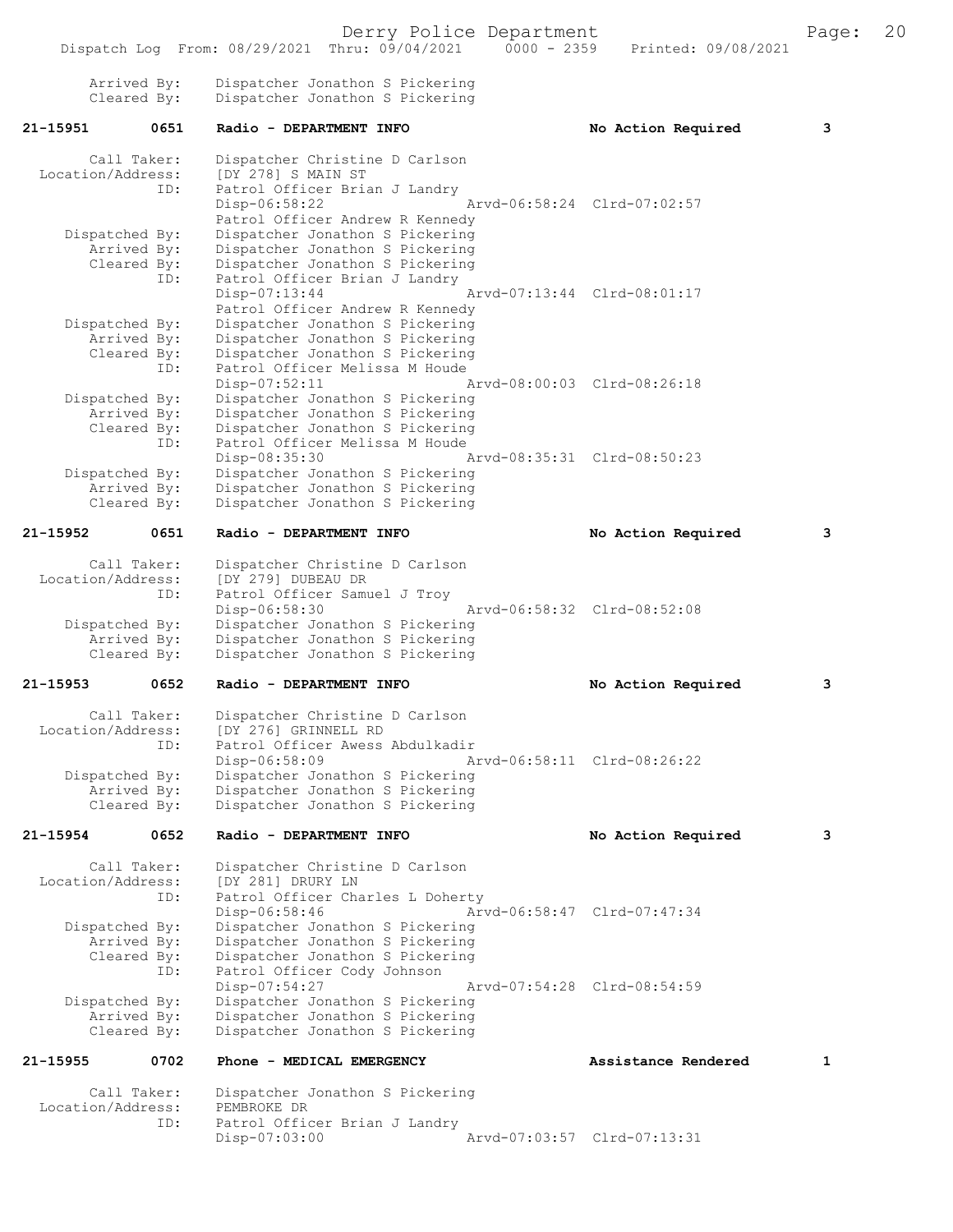|                                                      | Derry Police Department<br>Dispatch Log From: 08/29/2021 Thru: 09/04/2021 0000 - 2359 Printed: 09/08/2021                                                                         |                                                            | Page: | 21 |
|------------------------------------------------------|-----------------------------------------------------------------------------------------------------------------------------------------------------------------------------------|------------------------------------------------------------|-------|----|
| Refer To Field Int:                                  | Patrol Officer Andrew R Kennedy<br>$21 - 3089 - FI$                                                                                                                               |                                                            |       |    |
| 21-15956<br>0752                                     | Phone - WARRANT ARREST                                                                                                                                                            | Arrest(s) Made<br>$\overline{2}$                           |       |    |
| Location/Address:<br>ID:                             | Call Taker: Dispatcher Jonathon S Pickering<br>COURTHOUSE LN<br>Patrol Officer Brian J Landry<br>$Disp-08:02:53$<br>Patrol Officer Andrew R Kennedy                               | Arvd-08:12:37 Clrd-11:08:20                                |       |    |
| Cleared By:<br>ID:                                   | Dispatcher Jess W Arcand<br>Sergeant Jared Knox                                                                                                                                   |                                                            |       |    |
| ID:                                                  | Disp-08:03:07<br>Patrol Officer Casey J Noyes<br>Disp-09:23:23                                                                                                                    | Arvd-08:12:36 Clrd-09:22:47<br>Arvd-09:23:24 Clrd-09:56:06 |       |    |
| Narrative:                                           | 08/31/2021 0908 737 transporting to DPDHQ s/m: 28672.8                                                                                                                            |                                                            |       |    |
| Narrative:                                           |                                                                                                                                                                                   |                                                            |       |    |
|                                                      | 08/31/2021 0912 737 off at DPDHO e/m: 28673.8                                                                                                                                     |                                                            |       |    |
| Narrative:                                           | 08/31/2021 0917 Subject Info:<br>Christopher Foley<br>155 Huse Rd<br>Manchester, NH DOB:8/8/82<br>Arrested on warrants for: Stalking (5 cts) and Violation of<br>Protective Order |                                                            |       |    |
| Narrative:                                           | 08/31/2021 0920 no bail per state statute                                                                                                                                         |                                                            |       |    |
| Narrative:                                           | 08/31/2021 0937 placed in cell #3                                                                                                                                                 |                                                            |       |    |
| Narrative:                                           | 08/31/2021 1002 transporting subject to Brentwood s/m:<br>28673.8                                                                                                                 |                                                            |       |    |
| Narrative:                                           | 08/31/2021 1032 737 off at Brentwood e/m: 28695.3                                                                                                                                 |                                                            |       |    |
| Refer To Arrest:                                     | $21 - 831 - AR$                                                                                                                                                                   |                                                            |       |    |
| 0826<br>21-15957<br>Call Taker:<br>Location/Address: | Phone - JUVENILE OFFENSES<br>Dispatcher Jonathon S Pickering<br>ELM ST                                                                                                            | Services Rendered 2                                        |       |    |
| ID:                                                  | Patrol Officer Awess Abdulkadir<br>Disp-08:26:28                                                                                                                                  | Arvd-08:29:09 Clrd-09:52:31                                |       |    |
| ID:                                                  | Patrol Officer Melissa M Houde<br>Disp-08:26:31                                                                                                                                   | Clrd-08:30:56                                              |       |    |
| ID:                                                  | Captain Vernon L Thomas<br>Disp-08:28:18                                                                                                                                          | Arvd-08:28:20 Clrd-08:53:42                                |       |    |
| ID:                                                  | Sergeant James M Belanger<br>Disp-08:31:00                                                                                                                                        | Aryd-08:31:05 Clrd-09:49:32                                |       |    |
| ID:                                                  | Patrol Officer Melissa M Houde<br>Disp-09:18:18                                                                                                                                   | Arvd-09:22:18 Clrd-09:52:30                                |       |    |
| ID:                                                  | Sergeant Jared Knox<br>Disp-09:22:49                                                                                                                                              | Arvd-09:22:52 Clrd-09:52:32                                |       |    |
| Narrative:                                           | 08/31/2021 0826 out of control juvenile                                                                                                                                           |                                                            |       |    |
| Narrative:                                           | 08/31/2021 0918 DFD requested and responding                                                                                                                                      |                                                            |       |    |
| Narrative:                                           | 08/31/2021 0928 DFD on scene                                                                                                                                                      |                                                            |       |    |
| Refer To Incident:                                   | $21 - 1523 - OF$                                                                                                                                                                  |                                                            |       |    |
| 21-15958<br>0843                                     | Phone - LARCENY /FORGERY/ FRAUD                                                                                                                                                   | $\overline{2}$<br>Report Taken                             |       |    |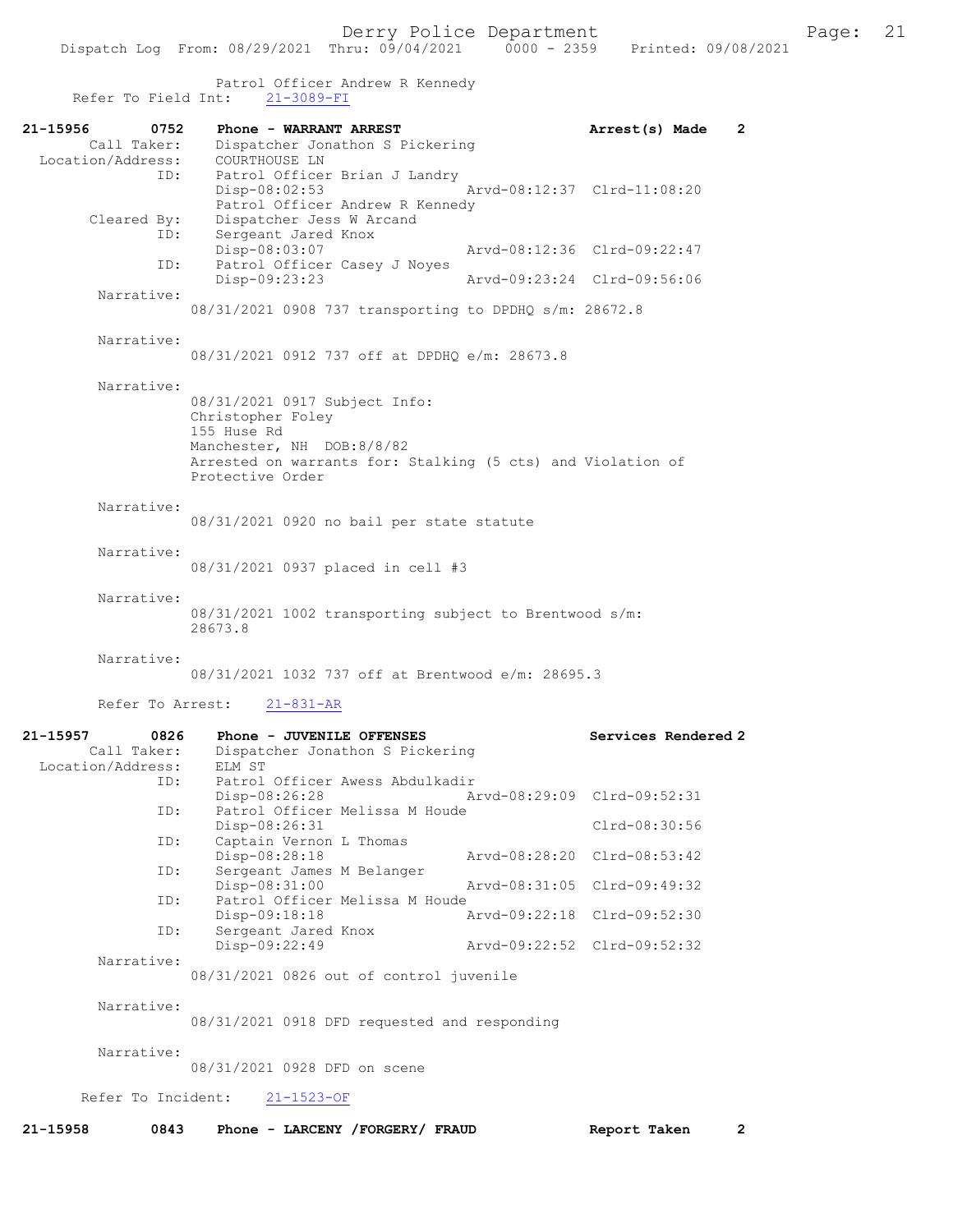Derry Police Department Fage: 22 Dispatch Log From: 08/29/2021 Thru: 09/04/2021 0000 - 2359 Printed: 09/08/2021 Call Taker: Dispatcher Jonathon S Pickering Location/Address: [DY 2] MUNICIPAL DR ID: Patrol Officer Nikita Tomnyuk Disp-08:44:03 Arvd-08:53:31 Clrd-09:20:37 Refer To Incident: 21-1521-OF 21-15959 0911 Initiated - MV STOP Warning Issued 3 Call Taker: Dispatcher Jonathon S Pickering Location/Address: MANCHESTER RD ID: Patrol Officer Cody Johnson Arvd-09:11:00 Clrd-09:14:31 Refer To Citation: 21-3888-CN 21-15960 0934 Initiated - MV STOP Warning Issued 3 Call Taker: Dispatcher Jonathon S Pickering Location/Address: HAMPSTEAD RD ID: Patrol Officer Samuel J Troy Arvd-09:34:00 Clrd-09:41:24 Refer To Citation: 21-3889-CN 21-15961 0944 Phone - FOUND/LOST PROPERTY Services Rendered 3 Call Taker: Dispatcher Jonathon S Pickering Location/Address: HUBBARD HILL RD ID: Patrol Officer Nikita Tomnyuk Disp-09:44:35 Arvd-09:57:57 Clrd-10:06:02 Arrived By: Lieutenant Shawn P O'Donaghue Refer To Incident: 21-1522-OF 21-15962 0948 Initiated - PED CHECK No Action Required 2 Call Taker: Dispatcher Jonathon S Pickering Location/Address: ROLLINS ST + CRYSTAL AVE ID: Patrol Officer Charles L Doherty Arvd-09:48:00 Clrd-09:55:18 ID: Patrol Officer Cody Johnson Clrd-09:55:20 21-15963 0949 Phone - MEDICAL EMERGENCY Assistance Rendered 1 Call Taker: Dispatcher Jonathon S Pickering Location/Address: W BROADWAY ID: Patrol Officer Samuel J Troy<br>Disp-09:50:01 Disp-09:50:01 Clrd-09:52:55 ID: Detective Lieutenant Jon M Breen Disp-09:51:28 Arvd-09:51:29 Clrd-09:55:29 ID: Detective Benjamin J Doyle Disp-09:51:32 Arvd-09:51:33 Clrd-09:55:30 ID: Patrol Officer Awess Abdulkadir Disp-09:52:52 Clrd-09:55:46 21-15964 1003 Initiated - MV ACCIDENT 1 Report Taken 1 Call Taker: Dispatcher Jonathon S Pickering Location/Address: [DY 188] CRYSTAL AVE ID: Detective Scott A Tompkins Arvd-10:03:00 Clrd-10:19:00<br>ID: Detective Kevin G Ruppel Detective Kevin G Ruppel<br>Disp-10:04:05 Disp-10:04:05 Arvd-10:04:06 Clrd-10:18:59 ID: Patrol Officer Charles L Doherty Disp-10:04:08 <br>
Disp-10:04:08 <br>
Displays <br>
Displays <br>
Displays <br>
Displays <br>
Displays <br>
Displays <br>
Displays <br>
Displays <br>
Displays <br>
Displays <br>
Displays <br>
Displays <br>
Displays <br>
Displays <br>
Displays <br>
Displays <br>
Displays <br>
Dis ISP-10:04:08<br>Sergeant Jared Knox<br>DispelD:05.35 Disp-10:05:16 Arvd-10:05:19 Clrd-10:10:52 Narrative: 08/31/2021 1004 off with NH 4847294 Narrative: 08/31/2021 1008 AAA requested and responding Narrative: 08/31/2021 1019 Wilson v rock - non reportable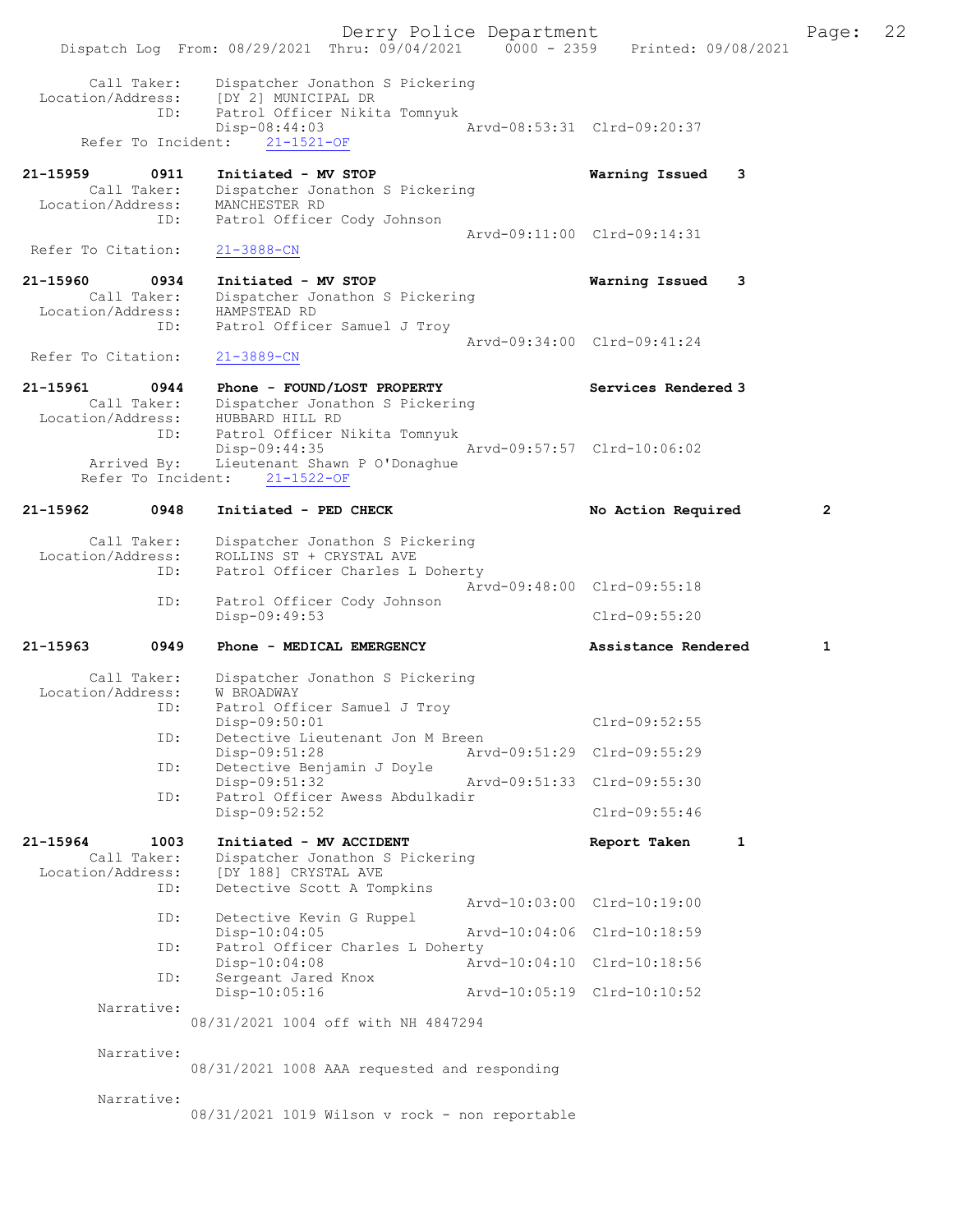Refer To Accident: 21-416-AC

| 21-15965          | 1003        | Phone - WELFARE CHECK           |                             | Services Rendered 2         |
|-------------------|-------------|---------------------------------|-----------------------------|-----------------------------|
|                   | Call Taker: | Dispatcher Jonathon S Pickering |                             |                             |
| Location/Address: |             | BLUNT DR                        |                             |                             |
|                   | ID:         | Patrol Officer Samuel J Troy    |                             |                             |
|                   |             | $Disp-10:04:47$                 |                             | Arvd-10:06:06 Clrd-10:57:58 |
|                   | Cleared By: | Dispatcher Jess W Arcand        |                             |                             |
|                   | ID:         | Sergeant Jared Knox             |                             |                             |
|                   |             | Disp-10:10:54                   | Arvd-10:10:55 Clrd-10:24:48 |                             |
|                   | ID:         | Patrol Officer Awess Abdulkadir |                             |                             |
|                   |             | $Disp-10:24:41$                 | Arvd-10:31:11 Clrd-10:58:00 |                             |
|                   | Cleared By: | Dispatcher Jess W Arcand        |                             |                             |
|                   | Narrative:  |                                 |                             |                             |
|                   |             | 08/31/2021 1006 off at PMC      |                             |                             |

Narrative:

08/31/2021 1038 off with subject on Blunt Dr

Refer To Field Int: 21-3092-FI

Patrol Officer Andrew R Kennedy

Narrative:

| 21-15966<br>1024<br>Call Taker:<br>Location/Address:            | Phone - UNATTENDED DEATH<br>Dispatcher Jonathon S Pickering<br>CHESTER RD                                        | Report Taken                | $\overline{2}$ |
|-----------------------------------------------------------------|------------------------------------------------------------------------------------------------------------------|-----------------------------|----------------|
| ID:<br>Cleared By:<br>ID:                                       | Patrol Officer Charles L Doherty<br>$Disp-10:24:43$<br>Dispatcher Jess W Arcand<br>Patrol Officer Nikita Tomnyuk | Arvd-10:27:38 Clrd-14:30:21 |                |
| ID:                                                             | $Disp-10:24:46$<br>Sergeant Jared Knox                                                                           | Arvd-10:26:41 Clrd-15:05:26 |                |
| Cleared By:<br>Narrative:                                       | Disp-10:24:51<br>Dispatcher Jess W Arcand                                                                        | Arvd-10:30:04 Clrd-14:30:19 |                |
|                                                                 | 08/31/2021 1026 DFD on scene                                                                                     |                             |                |
| Narrative:                                                      | 08/31/2021 1127 C.A. CHESNARD NOTIFIED                                                                           |                             |                |
| Narrative:                                                      | 08/31/2021 1128 A2 NOTIFIED                                                                                      |                             |                |
| Narrative:                                                      | 08/31/2021 1132 A1 NOTIFIED                                                                                      |                             |                |
| Narrative:                                                      | 08/31/2021 1135 A2 AND A3 NOTIFIED                                                                               |                             |                |
| Narrative:                                                      | 08/31/2021 1147 M.E. FEDERICK NOTIFIED                                                                           |                             |                |
| Narrative:                                                      | 08/31/2021 1322 M.E. ON SCENE                                                                                    |                             |                |
| Narrative:                                                      | 08/31/2021 1353 PEABODY'S NOTIFIED                                                                               |                             |                |
| Narrative:                                                      | 08/31/2021 1439 PEABODY'S ON SCENE                                                                               |                             |                |
| Refer To Incident:                                              | $21 - 1528 - OF$                                                                                                 |                             |                |
| $21 - 15967$<br>1106<br>Call Taker:<br>Location/Address:<br>ID: | Phone - Wildlife Complaint<br>Dispatcher Jess W Arcand<br>KILREA RD<br>Patrol Officer Samuel J Troy              | Report Taken                | $\overline{2}$ |
|                                                                 | Disp-11:18:35                                                                                                    | Arvd-11:23:48 Clrd-12:39:28 |                |
| ID:                                                             | Patrol Officer Brian J Landry<br>Disp-11:37:27                                                                   | Arvd-11:37:29 Clrd-12:09:22 |                |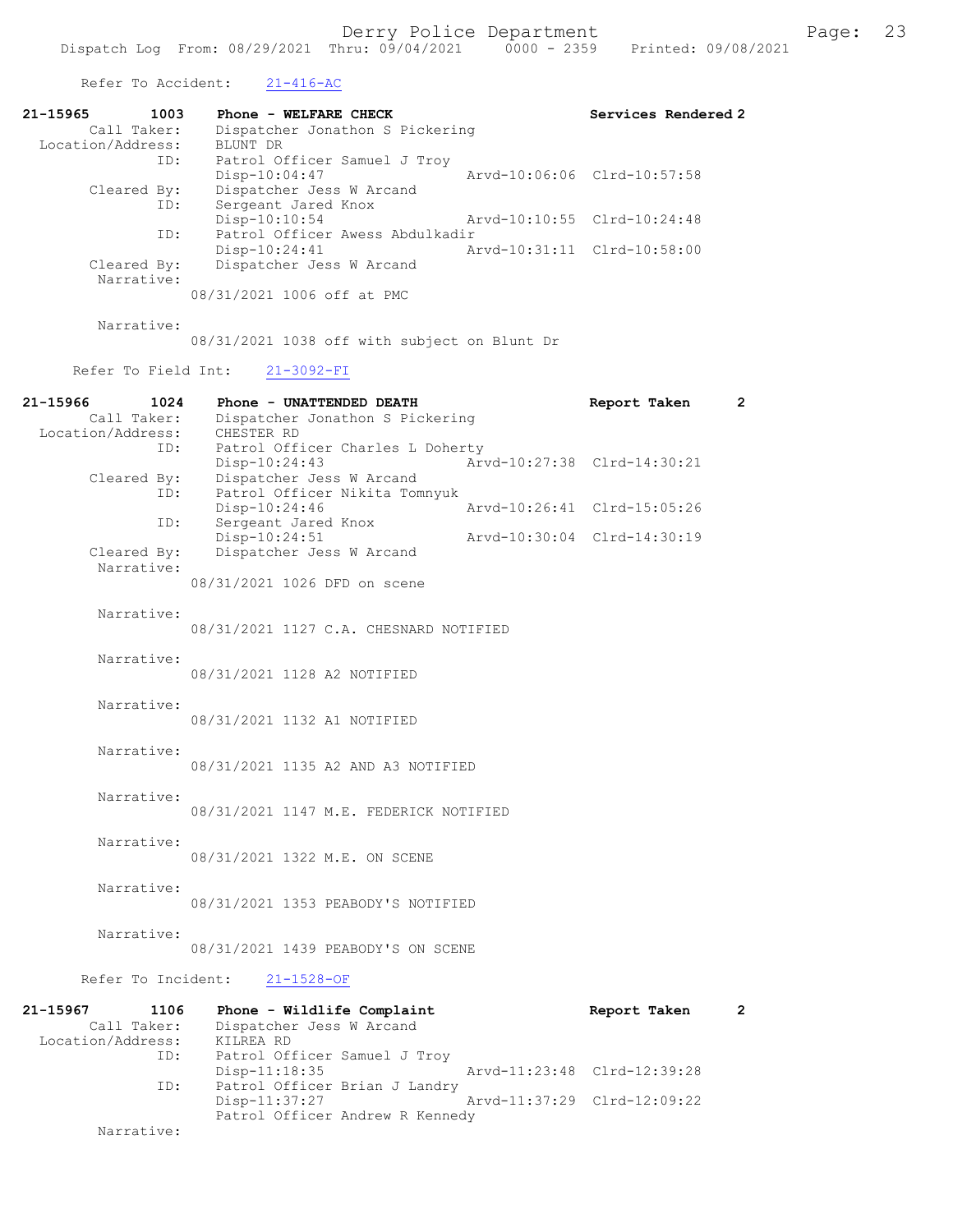08/31/2021 1118 SICK RACCOON

Refer To Incident: 21-1524-OF

| 21-15968<br>1225<br>Call Taker:<br>Location/Address: HAMPSTEAD RD<br>ID: | Phone - SECURITY /OPEN DOOR/WINDOW<br>Dispatcher Jess W Arcand<br>Patrol Officer Brian J Landry                                      | Services Rendered 2                            |                       |
|--------------------------------------------------------------------------|--------------------------------------------------------------------------------------------------------------------------------------|------------------------------------------------|-----------------------|
|                                                                          | Disp-12:25:49<br>Patrol Officer Andrew R Kennedy<br>Refer To Field Int: 21-3109-FI                                                   | Arvd-12:35:28 Clrd-12:45:02                    |                       |
| 21-15969<br>1300<br>ID:                                                  | Walk-In - THEFT<br>Call Taker: Patrol Officer Casey J Noyes<br>Location/Address: [DY 2] MUNICIPAL DR<br>Patrol Officer Casey J Noyes | Report Taken                                   | $\mathbf{2}$          |
|                                                                          | Disp-13:00:53<br>Refer To Incident: 21-1525-OF                                                                                       | Arvd-13:00:56 Clrd-13:00:59                    |                       |
| 21-15970<br>1301                                                         | Walk-In - LARCENY /FORGERY/ FRAUD<br>Call Taker: Patrol Officer Casey J Noyes                                                        | Report Taken                                   | $\mathbf{2}$          |
| ID:                                                                      | Location/Address: [DY 2] MUNICIPAL DR<br>Patrol Officer Casey J Noyes<br>Disp-13:03:03                                               | Arvd-13:03:05 Clrd-14:00:37                    |                       |
|                                                                          | Cleared By: Dispatcher Jess W Arcand<br>Refer To Incident: 21-1526-OF                                                                |                                                |                       |
| 21-15971<br>1306<br>Call Taker:                                          | Initiated - SERVE RESTRAINING ORDER<br>Dispatcher Jess W Arcand                                                                      | Served                                         | $\mathbf{2}^{\prime}$ |
| Location/Address: KENDALL POND RD<br>ID:                                 | Patrol Officer Awess Abdulkadir                                                                                                      | Arvd-13:06:00 Clrd-13:19:54                    |                       |
| ID:                                                                      | Patrol Officer Samuel J Troy<br>Disp-13:06:18                                                                                        | Arvd-13:06:21 Clrd-13:19:52                    |                       |
| 21-15972<br>1309<br>Call Taker:<br>Location/Address:<br>ID:              | Phone - VIN CHECK<br>Dispatcher Jess W Arcand<br>W BROADWAY<br>Patrol Officer Awess Abdulkadir                                       | Services Rendered 3                            |                       |
|                                                                          | Disp-13:20:07                                                                                                                        |                                                |                       |
| 21-15973<br>1330                                                         | Initiated - FOLLOW-UP                                                                                                                | No Action Required                             | 2                     |
| Call Taker:<br>Location/Address:<br>ID:                                  | Dispatcher Jess W Arcand<br>MUNICIPAL DR<br>Patrol Officer Brian J Landry                                                            |                                                |                       |
|                                                                          | Patrol Officer Andrew R Kennedy                                                                                                      | Arvd-13:30:00 Clrd-14:13:35                    |                       |
| 21-15974<br>1400<br>Call Taker:<br>Location/Address:                     | Walk-In - THEFT<br>Dispatcher Jess W Arcand<br>OLD CHESTER RD                                                                        | Report Taken                                   | $\mathbf{2}$          |
| ID:<br>Narrative:                                                        | Patrol Officer Casey J Noyes<br>$Disp-14:01:04$                                                                                      | Arvd-14:01:06 Clrd-14:01:27                    |                       |
|                                                                          | 08/31/2021 1401 VARIOUS TOOLS/ EQUIPMENT                                                                                             |                                                |                       |
| Refer To Incident:                                                       | 21-1527-OF                                                                                                                           |                                                |                       |
| 21-15975<br>1517<br>Call Taker:<br>Location/Address:<br>ID:              | Initiated - FOLLOW-UP<br>Dispatcher Jonathon S Pickering<br>[DY 146] ASHLEIGH DR<br>Patrol Officer Joshua Martin                     | <b>False Alarm</b>                             | 2                     |
| ID:                                                                      | Patrol Officer Jack Stafford<br>$Disp-15:46:55$                                                                                      | Arvd-15:17:00 Clrd-16:05:07<br>$Clrd-15:47:00$ |                       |
|                                                                          |                                                                                                                                      |                                                |                       |
| 21-15976<br>1527                                                         | Walk-In - FOUND/LOST PROPERTY                                                                                                        | Report Taken                                   | 3                     |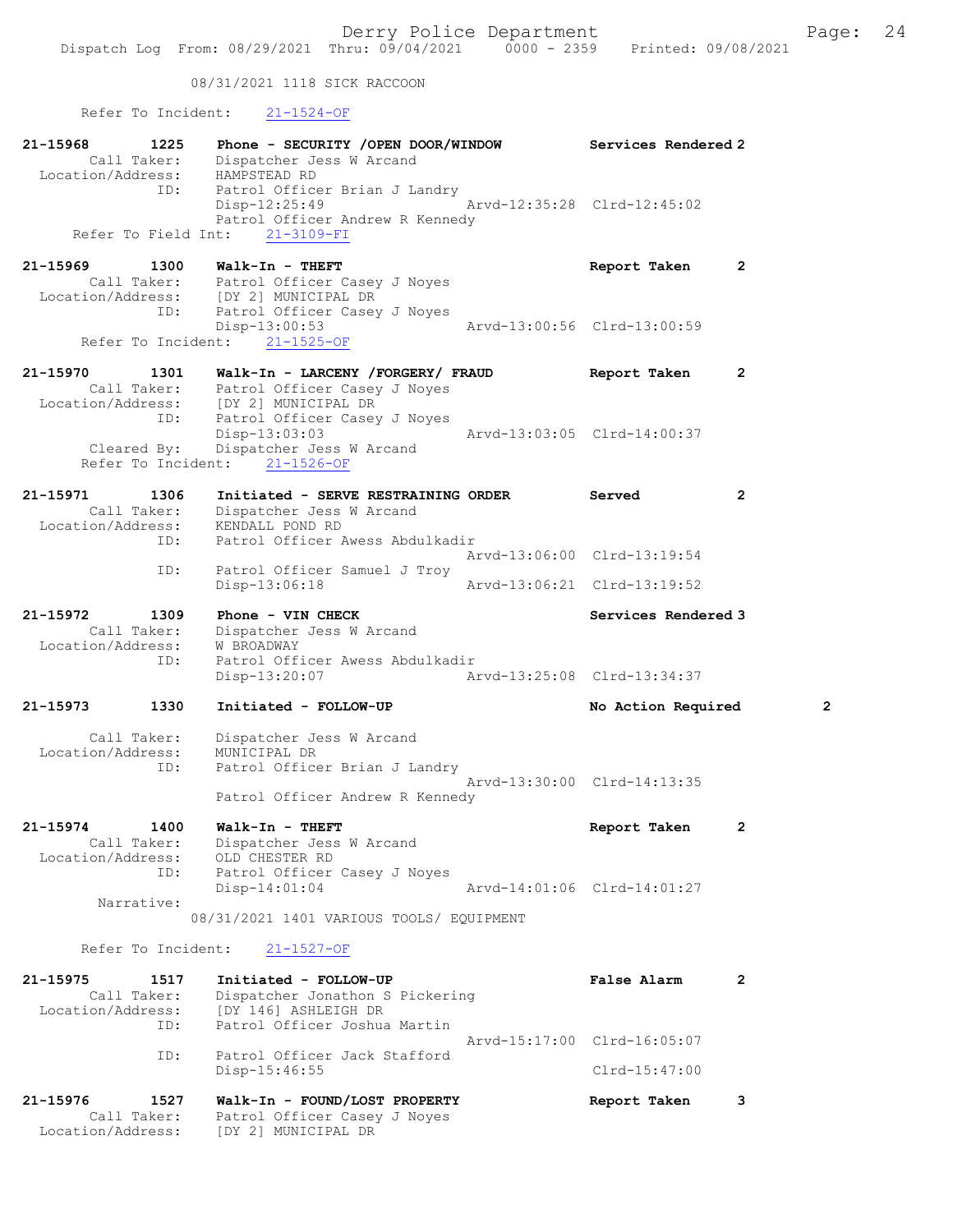ID: Patrol Officer Casey J Noyes Disp-15:27:55 Arvd-15:27:59 Clrd-15:28:03 Refer To Incident: 21-1529-OF

| 21-15977          | 1546        | Phone - ALARM, BURGLAR           | <b>False Alarm</b>          |  |
|-------------------|-------------|----------------------------------|-----------------------------|--|
|                   | Call Taker: | Dispatcher Jonathon S Pickering  |                             |  |
| Location/Address: |             | [DY 3695] DUSTIN AVE             |                             |  |
|                   | ID:         | Patrol Officer Jack Stafford     |                             |  |
|                   |             | $Disp-15:47:03$                  | Arvd-16:05:35 Clrd-16:05:36 |  |
|                   | ID:         | Patrol Officer Blake A Martineau |                             |  |
|                   |             | $Disp-15:47:05$                  | Arvd-15:52:29 Clrd-16:05:35 |  |
|                   | Narrative:  |                                  |                             |  |
|                   |             | 08/31/2021 1546 entry/exit alarm |                             |  |

Narrative:

08/31/2021 1605 accidental by homeowner

Refer To Field Int: 21-3101-FI

| 21-15978          | 1603        | Phone - ANIMAL COMPLAINT                                                                       |                             | SENT ON THEIR WAY 1 |  |
|-------------------|-------------|------------------------------------------------------------------------------------------------|-----------------------------|---------------------|--|
|                   | Call Taker: | Dispatcher Jonathon S Pickering                                                                |                             |                     |  |
| Location/Address: |             | HUMPHREY RD                                                                                    |                             |                     |  |
|                   | ID:         | Patrol Officer Monica Ricci                                                                    |                             |                     |  |
|                   |             | $Disp-16:03:55$                                                                                | Arvd-16:09:14 Clrd-16:14:48 |                     |  |
|                   | ID:         | Patrol Officer Jack Stafford                                                                   |                             |                     |  |
|                   |             | $Disp-16:05:47$                                                                                | Arvd-16:09:16 Clrd-16:14:48 |                     |  |
|                   | Narrative:  |                                                                                                |                             |                     |  |
|                   |             | 08/31/2021 1605 subject walking his dog on posted area of<br>the park, arquing with Parks Dept |                             |                     |  |

Refer To Field Int: 21-3095-FI

| 21-15979          | 1621        | Phone - FOUND/LOST PROPERTY      | Services Rendered 3         |
|-------------------|-------------|----------------------------------|-----------------------------|
|                   | Call Taker: | Dispatcher Jonathon S Pickering  |                             |
| Location/Address: |             | MAPLE ST                         |                             |
|                   | ID:         | Patrol Officer Blake A Martineau |                             |
|                   |             | Disp-16:22:02                    | Arvd-16:25:57 Clrd-16:42:23 |
|                   | Narrative:  |                                  |                             |
|                   |             | 08/31/2021 1622 found wallet     |                             |

Narrative:

08/31/2021 1642 returned to owner on Oak St

Refer To Field Int: 21-3096-FI

| 21-15980          | 1637        | Phone - ERRATIC OPERATION                      | Could Not Locate 2          |  |
|-------------------|-------------|------------------------------------------------|-----------------------------|--|
|                   | Call Taker: | Dispatcher Jonathon S Pickering                |                             |  |
| Location/Address: |             | BIRCH ST + WINDHAM RD                          |                             |  |
|                   | ID:         | Patrol Officer Jack Stafford                   |                             |  |
|                   |             | Disp-16:38:04                                  | Arvd-16:38:06 Clrd-16:43:19 |  |
|                   | ID:         | Patrol Officer Joshua Martin                   |                             |  |
|                   |             | Disp-16:42:34                                  | Arvd-16:42:36 Clrd-16:43:20 |  |
|                   | Narrative:  |                                                |                             |  |
|                   |             | 08/31/2021 1637 NH 4908659, high rate of speed |                             |  |

| 21-15981<br>Location/Address: | 1654<br>Call Taker:<br>ID: | Phone - SERVE RESTRAINING ORDER<br>Dispatcher Jonathon S Pickering<br>FAIRWAY DR<br>Patrol Officer Joshua Martin | Served                      | 2 |
|-------------------------------|----------------------------|------------------------------------------------------------------------------------------------------------------|-----------------------------|---|
|                               |                            | $Disp-16:55:05$                                                                                                  | Arvd-16:56:47 Clrd-17:03:17 |   |
|                               | ID:                        | Patrol Officer Jack Stafford<br>$Disp-16:55:12$                                                                  | Aryd-16:56:48 Clrd-17:03:17 |   |
| 21-15982<br>Location/Address: | 1725<br>Call Taker:        | Initiated - SUBPOENA DELIVERY<br>Dispatcher Jonathon S Pickering<br>ROCKINGHAM RD                                | Served                      |   |
|                               | ID:                        | Patrol Officer Jack Stafford                                                                                     | Arvd-17:25:00 Clrd-17:26:55 |   |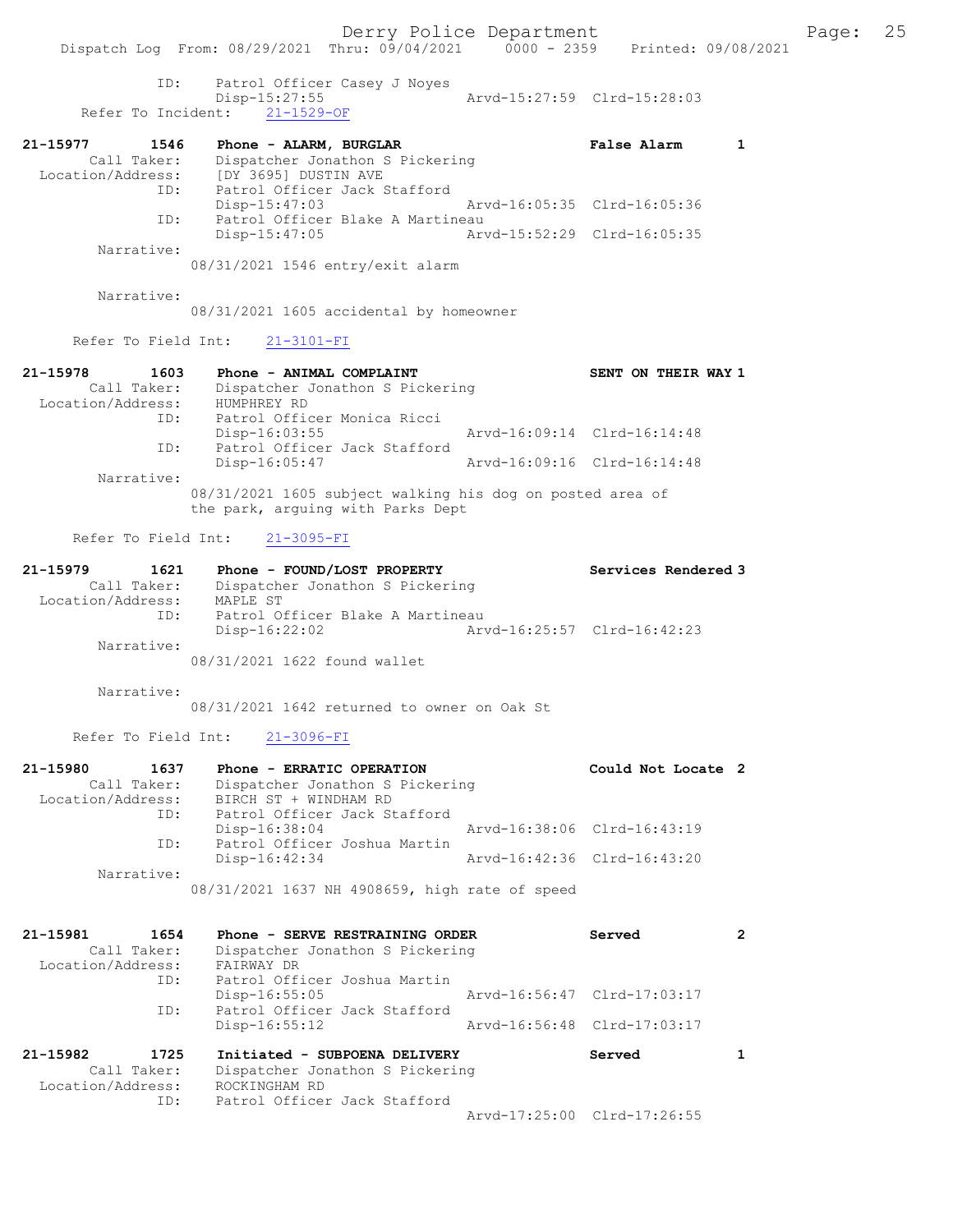|                                                             | Derry Police Department<br>Dispatch Log From: 08/29/2021 Thru: 09/04/2021 0000 - 2359 Printed: 09/08/2021                                                   |                                           |              | Page:          | 26 |
|-------------------------------------------------------------|-------------------------------------------------------------------------------------------------------------------------------------------------------------|-------------------------------------------|--------------|----------------|----|
| 21-15983<br>1734<br>Call Taker:<br>Location/Address:<br>ID: | Initiated - SUBPOENA DELIVERY<br>Dispatcher Jonathon S Pickering<br>MILLS FARM CIR<br>Patrol Officer Blake A Martineau                                      | Not Served<br>Arvd-17:34:00 Clrd-17:44:24 | 1            |                |    |
| 21-15984<br>1736<br>Call Taker:<br>Location/Address:<br>ID: | Initiated - SUBPOENA DELIVERY<br>Dispatcher Jonathon S Pickering<br>REDFIELD CIR<br>Patrol Officer Jack Stafford                                            | Not Served                                | 1            |                |    |
|                                                             |                                                                                                                                                             | Arvd-17:36:00 Clrd-17:47:12               |              |                |    |
| 21-15985<br>1817<br>Call Taker:<br>Location/Address:<br>ID: | Phone - ANIMAL COMPLAINT<br>Patrol Officer Kevin L Davies<br>HARVEST DR<br>Patrol Officer Michael P Accorto                                                 | Report Taken                              | 1            |                |    |
| Dispatched By:<br>Arrived By:<br>Cleared By:<br>Narrative:  | Disp-18:18:41<br>Dispatcher Jonathon S Pickering<br>Dispatcher Jonathon S Pickering<br>Dispatcher Jonathon S Pickering<br>08/31/2021 1841 off on Harvest Dr | Arvd-18:26:13 Clrd-18:55:47               |              |                |    |
| Narrative:                                                  | 08/31/2021 1855 dog bite report taken                                                                                                                       |                                           |              |                |    |
| Refer To Incident:                                          | $21 - 1530 - OF$                                                                                                                                            |                                           |              |                |    |
| 1818<br>21-15986                                            | Initiated - FOLLOW-UP                                                                                                                                       | No Action Required                        |              | $\overline{2}$ |    |
| Call Taker:<br>Location/Address:<br>ID:                     | Dispatcher Jonathon S Pickering<br>E BROADWAY<br>Patrol Officer Blake A Martineau                                                                           | Arvd-18:18:00 Clrd-18:26:07               |              |                |    |
| 21-15987<br>1842<br>Call Taker:<br>Location/Address:<br>ID: | Initiated - MV STOP<br>Dispatcher Jonathon S Pickering<br>ASHLEIGH DR<br>Patrol Officer Joshua Martin                                                       | Warning Issued                            | 3            |                |    |
| Refer To Citation:                                          | $21 - 3891 - CN$                                                                                                                                            | Aryd-18:42:00 Clrd-18:46:02               |              |                |    |
| 21-15988<br>1856<br>Call Taker:<br>Location/Address:<br>ID: | Initiated - SUBPOENA DELIVERY<br>Dispatcher Jonathon S Pickering<br>[DY 997] PARKLAND DR<br>Patrol Officer Blake A Martineau                                | Served                                    | 1            |                |    |
| Cleared By:                                                 | Patrol Officer Kevin L Davies                                                                                                                               | Arvd-18:56:00 Clrd-19:09:40               |              |                |    |
| 21-15989<br>1859<br>Call Taker:<br>Location/Address:<br>ID: | Phone - FOUND/LOST PROPERTY<br>Dispatcher Jonathon S Pickering<br>BARKLAND DR<br>Patrol Officer Monica Ricci                                                | Item(s) Returned 3                        |              |                |    |
| Cleared By:<br>Narrative:                                   | $Disp-19:02:02$<br>Patrol Officer Kevin L Davies<br>08/31/2021 1859 found packages                                                                          | Arvd-19:05:36 Clrd-19:15:16               |              |                |    |
|                                                             |                                                                                                                                                             |                                           |              |                |    |
| 21-15990 1933<br>Call Taker:<br>Location/Address:<br>ID:    | Initiated - MV STOP<br>Dispatcher Jonathon S Pickering<br>RT 28<br>Patrol Officer Michael P Accorto                                                         | Warning Issued 3                          |              |                |    |
| Refer To Citation:                                          | $21 - 3892 - CN$                                                                                                                                            | Arvd-19:33:00 Clrd-19:37:08               |              |                |    |
| 21-15991<br>1939<br>Call Taker:<br>Location/Address:<br>ID: | Phone - DRUG VIOLATION<br>Dispatcher Jonathon S Pickering<br>[DY 2258] E BROADWAY<br>Patrol Officer Blake A Martineau                                       | Report Taken                              | $\mathbf{2}$ |                |    |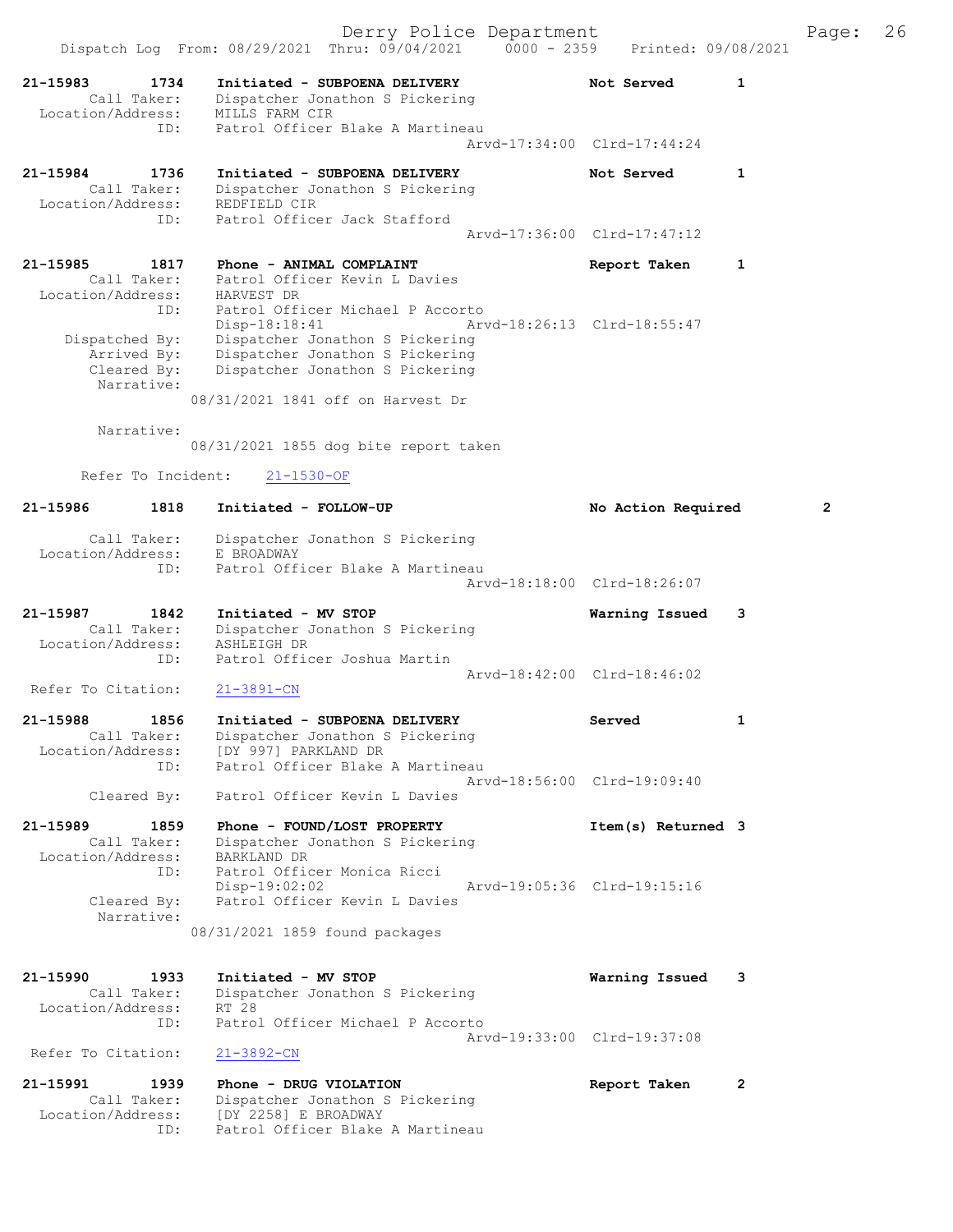Derry Police Department Fage: 27 Dispatch Log From: 08/29/2021 Thru: 09/04/2021 0000 - 2359 Printed: 09/08/2021 Disp-19:39:45 Arvd-19:42:40 Clrd-20:02:56 Narrative: 08/31/2021 1942 drugs left behind by customer Refer To Incident: 21-1532-OF 21-15992 1957 Phone - FOLLOW-UP 10 No Action Required 2 Call Taker: Patrol Officer Kevin L Davies Location/Address: FAIRWAY DR ID: Patrol Officer Michael P Accorto Disp-19:58:08 Arvd-20:03:30 Clrd-20:20:26 Arrived By: Dispatcher Jonathon S Pickering Cleared By: Dispatcher Jonathon S Pickering 21-15993 1958 Initiated - DEPARTMENT INFO Report Taken 3 Call Taker: Dispatcher Jonathon S Pickering Location/Address: [DY 2] MUNICIPAL DR ID: Detective Victoria M Kidd Arvd-19:58:00 Clrd-20:03:01<br>21-1531-OF Refer To Incident: 21-15994 2038 Phone - ASSIST OTHER AGENCY Assistance Rendered 3 Call Taker: Dispatcher Jonathon S Pickering Location/Address: [DY 2157] E BROADWAY ID: Patrol Officer Michael P Accorto Disp-20:38:56 Clrd-20:39:29<br>ID: Patrol Officer Blake A Martineau Patrol Officer Blake A Martineau Disp-20:39:26 Arvd-20:43:51 Clrd-20:49:19 21-15995 2124 Phone - VANDALISM Report Taken 3 Call Taker: Patrol Officer Kevin L Davies Location/Address: [DY 1323] WALNUT HILL RD ID: Patrol Officer Monica Ricci Disp-21:25:30 Arvd-21:32:52 Clrd-22:06:19 Arrived By: Dispatcher Jonathon S Pickering Cleared By: Dispatcher Jonathon S Pickering ID: Patrol Officer Michael P Accorto Disp-21:25:34 Arvd-21:32:51 Clrd-21:53:23 Arrived By: Dispatcher Jonathon S Pickering Cleared By: Dispatcher Jonathon S Pickering Narrative: 08/31/2021 2137 damaged mailbox Refer To Incident: 21-1533-OF 21-15996 2151 Phone - DISPERSE A GROUP SENT ON THEIR WAY 2 Call Taker: Dispatcher Jonathon S Pickering Location/Address: [DY 2777] MANCHESTER RD ID: Patrol Officer Joshua Martin Disp-21:51:46 Arvd-21:51:50 Clrd-21:53:26 ID: Patrol Officer Blake A Martineau Disp-21:51:52 Clrd-21:53:24 21-15997 2319 Initiated - PROPERTY CHECK Services Rendered 2 Call Taker: Dispatcher Christine D Carlson Location/Address: HUMPHREY RD ID: Patrol Officer Brendan S Holden Arvd-23:19:00 Clrd-23:19:50 21-15998 2321 Initiated - PROPERTY CHECK Services Rendered 2 Call Taker: Dispatcher Christine D Carlson Location/Address: [DY 3681] HAMPSTEAD RD ID: Patrol Officer Taylor Dezotell Arvd-23:21:00 Clrd-23:21:34 21-15999 2334 Initiated - MV CHECK Vehicle checked 1 Call Taker: Dispatcher Christine D Carlson Location/Address: CRYSTAL AVE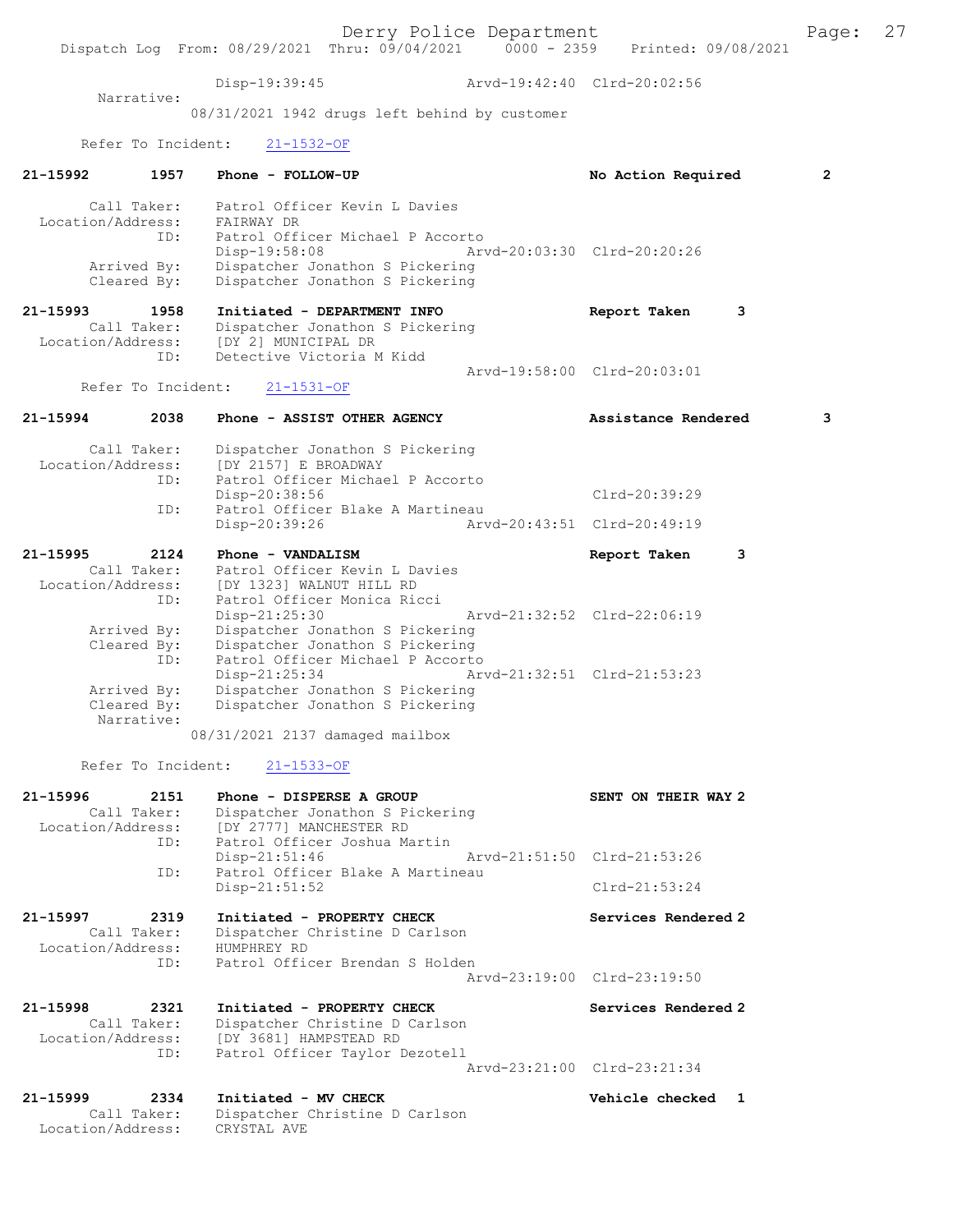|                                                                                | Dispatch Log From: 08/29/2021 Thru: 09/04/2021 0000 - 2359 Printed: 09/08/2021                                                            | Derry Police Department     |                                          | Page: | 28 |
|--------------------------------------------------------------------------------|-------------------------------------------------------------------------------------------------------------------------------------------|-----------------------------|------------------------------------------|-------|----|
|                                                                                | ID: Patrol Officer Collin Kennedy<br>Refer To Field Int: 21-3118-FI                                                                       | Arvd-23:34:00 Clrd-23:40:26 |                                          |       |    |
| 21-16000<br>2349<br>Call Taker:<br>Location/Address: TSIENNETO RD<br>ID:       | Initiated - PROPERTY CHECK<br>Dispatcher Christine D Carlson<br>Patrol Officer Taylor Dezotell                                            | Arvd-23:49:00 Clrd-23:50:04 | Services Rendered 2                      |       |    |
| 21-16001<br>2354<br>Call Taker:<br>Location/Address: [DY 279] DUBEAU DR<br>ID: | Initiated - PED CHECK<br>Dispatcher Christine D Carlson<br>Patrol Officer Brendan S Holden                                                |                             | SENT ON THEIR WAY 2                      |       |    |
|                                                                                | Refer To Field Int: 21-3119-FI                                                                                                            |                             | Arvd-23:54:00 Clrd-09/01/2021 @ 00:02:10 |       |    |
| 21-16002<br>2358<br>Call Taker:<br>ID:                                         | Initiated - PROPERTY CHECK<br>Dispatcher Christine D Carlson<br>Location/Address: [DY 1278] EASTGATE RD<br>Patrol Officer Taylor Dezotell |                             | Services Rendered 2                      |       |    |
|                                                                                |                                                                                                                                           |                             | Arvd-23:58:00 Clrd-23:58:17              |       |    |
| 21-16003<br>2358<br>Call Taker:<br>Location/Address:<br>ID:                    | Initiated - PROPERTY CHECK<br>Dispatcher Christine D Carlson<br>PIERCE AVE<br>Patrol Officer Cody Johnson                                 |                             | Services Rendered 2                      |       |    |
|                                                                                |                                                                                                                                           | Arvd-23:58:00 Clrd-23:58:38 |                                          |       |    |

# For Date: 09/01/2021 - Wednesday

| $21 - 16004$       | 0008                | Phone - ALARM (OTHER)          | Services Rendered 2             |  |
|--------------------|---------------------|--------------------------------|---------------------------------|--|
|                    | Call Taker:         | Patrol Officer Kevin L Davies  |                                 |  |
| Location/Address:  |                     | TSIENNETO RD                   |                                 |  |
|                    | ID:                 | Patrol Officer Taylor Dezotell |                                 |  |
|                    |                     | $Disp-00:09:29$                | Arvd-00:13:42 Clrd-00:20:03     |  |
|                    | Arrived By:         | Dispatcher Christine D Carlson |                                 |  |
|                    | Cleared By:         | Dispatcher Christine D Carlson |                                 |  |
|                    | ID:                 | Patrol Officer Collin Kennedy  |                                 |  |
|                    |                     | Disp-00:09:32                  | Arvd-00:13:12 Clrd-00:20:01     |  |
|                    | Arrived By:         | Dispatcher Christine D Carlson |                                 |  |
|                    | Cleared By:         | Dispatcher Christine D Carlson |                                 |  |
| $21 - 16005$       | 0044                | Initiated - PED CHECK          | SENT ON THEIR WAY 2             |  |
|                    | Call Taker:         | Dispatcher Christine D Carlson |                                 |  |
| Location/Address:  |                     | ROLLINS ST                     |                                 |  |
|                    | ID:                 | Patrol Officer Collin Kennedy  |                                 |  |
|                    |                     |                                | Arvd-00:44:00 Clrd-00:57:00     |  |
|                    | ID:                 | Patrol Officer Cody Johnson    |                                 |  |
|                    |                     | Disp-00:46:04                  | Arvd-00:46:05 Clrd-00:56:58     |  |
|                    |                     |                                |                                 |  |
|                    | Refer To Field Int: | $21 - 3117 - FI$               |                                 |  |
| $21 - 16006$       | 0100                | Initiated - MV CHECK           | SENT ON THEIR WAY 1             |  |
|                    | Call Taker:         | Dispatcher Christine D Carlson |                                 |  |
| Location/Address:  |                     | [DY 15] HAMPSTEAD RD           |                                 |  |
|                    | ID:                 | Patrol Officer Taylor Dezotell |                                 |  |
|                    |                     |                                | Aryd-01:00:00 Clrd-01:02:30     |  |
| $21 - 16007$       | 0134                | Initiated - MV STOP            | 3<br>Warning Issued             |  |
|                    | Call Taker:         | Dispatcher Christine D Carlson |                                 |  |
| Location/Address:  |                     | N MAIN ST                      |                                 |  |
|                    | ID:                 | Patrol Officer Taylor Dezotell |                                 |  |
|                    |                     |                                | Arvd-01:34:00 Clrd-01:38:20     |  |
| Refer To Citation: |                     | $21 - 3893 - CN$               |                                 |  |
| 21-16008           | 0206                | Initiated - MV CHECK           | Vehicle checked<br>$\mathbf{1}$ |  |
|                    | Call Taker:         | Dispatcher Christine D Carlson |                                 |  |
| Location/Address:  |                     | MANCHESTER RD                  |                                 |  |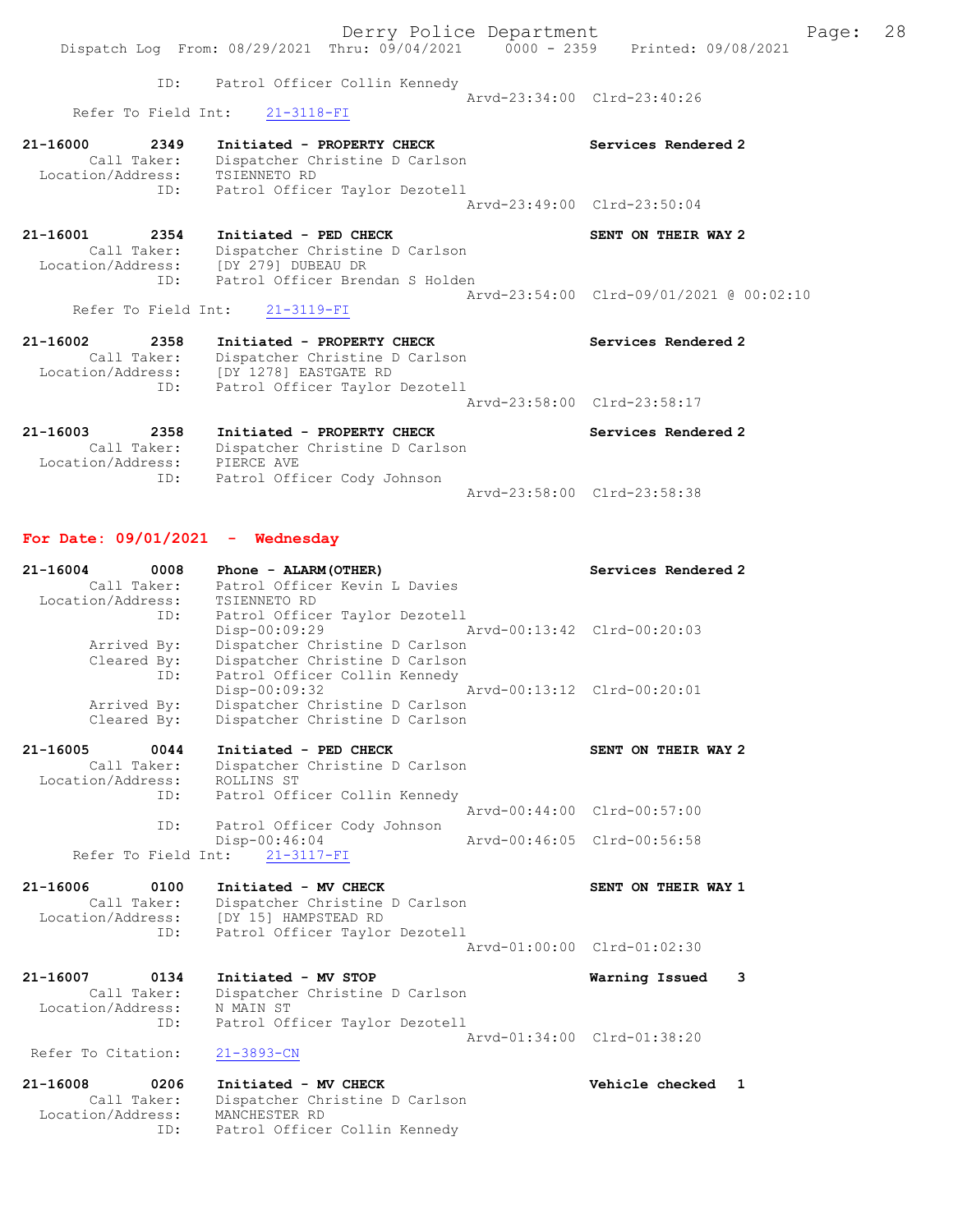Derry Police Department Fage: 29 Dispatch Log From: 08/29/2021 Thru: 09/04/2021 0000 - 2359 Printed: 09/08/2021 Arvd-02:06:00 Clrd-02:14:20 Refer To Field Int: 21-3116-FI 21-16009 0415 Initiated - DISABLED MV Services Rendered 3 Call Taker: Dispatcher Christine D Carlson Location/Address: ROCKINGHAM RD ID: Patrol Officer Brendan S Holden Arvd-04:15:00 Clrd-04:30:00 Refer To Field Int: 21-3120-FI 21-16010 0515 Phone - SUSPICIOUS ACTIVITY Gone on Arrival 2 Call Taker: Dispatcher Christine D Carlson Location/Address: N SHORE (IP) RD + DREW RD ID: Patrol Officer Brendan S Holden<br>Disp-05:16:00 Arvd-05:24:48 Clrd-05:33:12 Disp-05:16:00 Arvd-05:24:48 Clrd-05:33:12 ID: Patrol Officer Cody Johnson Disp-05:16:02 Arvd-05:33:07 Clrd-05:33:09 21-16011 0539 Initiated - MV STOP Warning Issued 3 Call Taker: Dispatcher Christine D Carlson Location/Address: ISLAND POND RD + DREW RD ID: Patrol Officer Cody Johnson Arvd-05:39:00 Clrd-05:51:06 ID: Patrol Officer Brendan S Holden<br>Disp-05:43:56 Ar Disp-05:43:56 Arvd-05:43:57 Clrd-05:51:05 21-16012 0647 Phone - ASSIST OTHER AGENCY Services Rendered 3 Call Taker: Dispatcher Christine D Carlson Location: [HMS] HAMPSTEAD PD ID: Detective Scott A Tompkins Disp-06:48:40 Arvd-06:48:41 Clrd-09:12:33 Cleared By: Dispatcher Jess W Arcand Refer To Incident: 21-1534-OF 21-16013 0803 Initiated - MV STOP Warning Issued 3 Call Taker: Dispatcher Jess W Arcand Location/Address: CEMETERY RD ID: Patrol Officer Samuel J Troy Arvd-08:03:00 Clrd-08:04:00 Refer To Citation: 21-3894-CN 21-16014 0817 Initiated - MV STOP Warning Issued 3 Call Taker: Dispatcher Jess W Arcand Location/Address: ROCKINGHAM RD ID: Patrol Officer Samuel J Troy Arvd-08:17:00 Clrd-08:24:09 Refer To Citation: 21-3895-CN 21-16015 0844 Phone - Loose Dog Complaint Services Rendered 2 Call Taker: Dispatcher Jess W Arcand Location/Address: RICHARDSON DR ID: Patrol Officer Nikita Tomnyuk Disp-08:56:09 Arvd-08:57:44 Clrd-09:13:26 Narrative: 09/01/2021 0913 DOG RETURNED TO OWNER Refer To Field Int: 21-3132-FI 21-16016 0856 Other - Drop Box Maintenance Report Taken 3 Call Taker: Dispatcher Jess W Arcand Refer To Incident: 21-1535-OF 21-16017 0912 Initiated - FOLLOW-UP No Action Required 2 Call Taker: Dispatcher Jess W Arcand Location/Address: MUNICIPAL DR ID: Patrol Officer Charles L Doherty

Arvd-09:12:00 Clrd-11:04:41

21-16018 0919 Initiated - MV STOP Warning Issued 3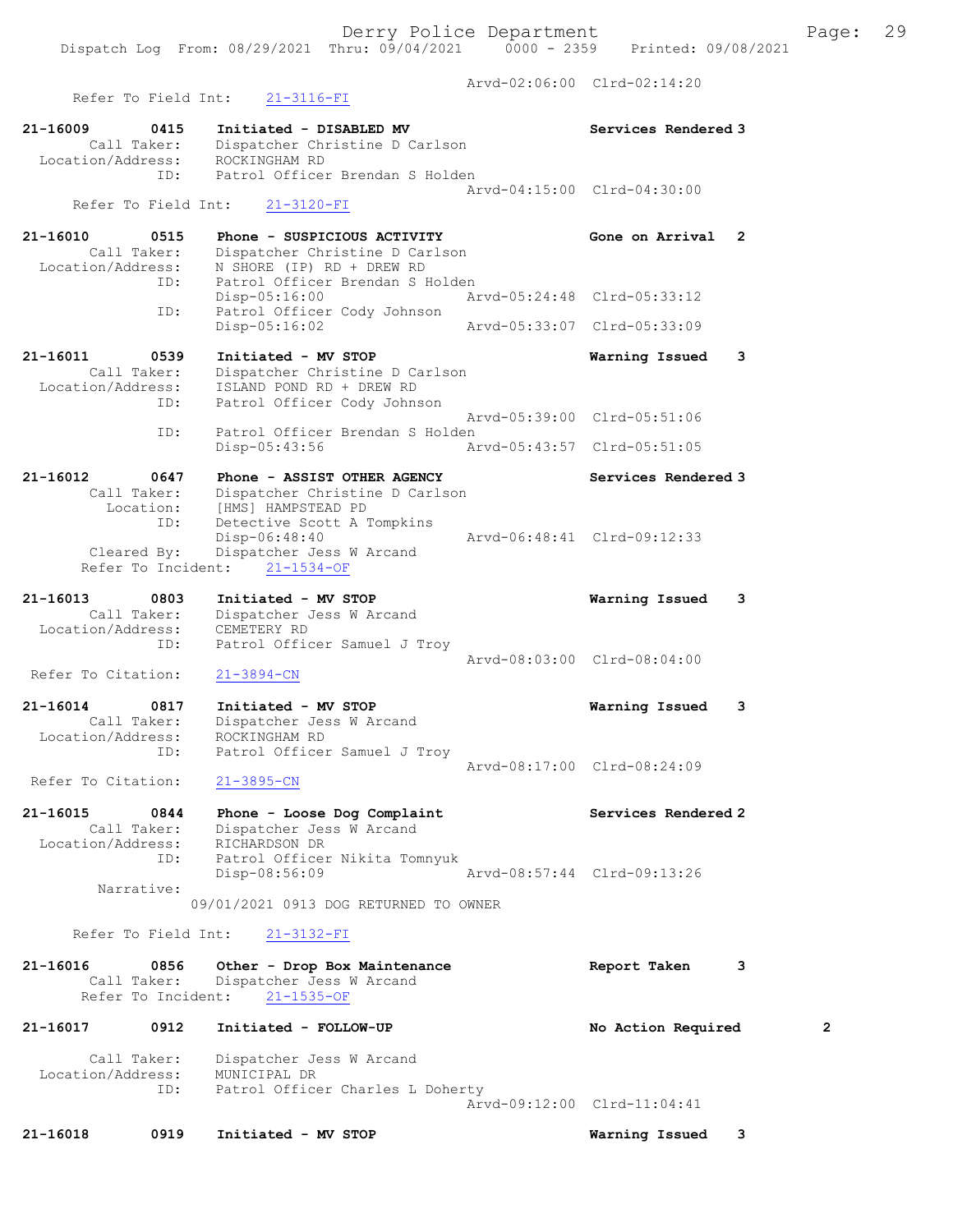|                                                  |      | Dispatch Log From: 08/29/2021 Thru: 09/04/2021 0000 - 2359                                           | Derry Police Department     | Printed: 09/08/2021          |   | Page:        | 30 |
|--------------------------------------------------|------|------------------------------------------------------------------------------------------------------|-----------------------------|------------------------------|---|--------------|----|
|                                                  |      |                                                                                                      |                             |                              |   |              |    |
| Call Taker:<br>Location/Address:                 |      | Dispatcher Jess W Arcand<br>HAMPSTEAD RD                                                             |                             |                              |   |              |    |
|                                                  | ID:  | Patrol Officer Nikita Tomnyuk                                                                        | Arvd-09:19:00 Clrd-09:27:08 |                              |   |              |    |
| Refer To Citation:                               |      | $21 - 3896 - CN$                                                                                     |                             |                              |   |              |    |
| $21 - 16019$<br>Call Taker:<br>Location/Address: | 0920 | Initiated - Traffic Enforcement<br>Dispatcher Jess W Arcand<br>SOUTH AVE                             |                             | Services Rendered 1          |   |              |    |
|                                                  | ID:  | Patrol Officer Nicholas M Granville                                                                  | Arvd-09:20:00 Clrd-09:45:30 |                              |   |              |    |
| 21-16020<br>Call Taker:<br>Location/Address:     | 0958 | Initiated - SUBPOENA DELIVERY<br>Dispatcher Jess W Arcand<br>REDFIELD CIR                            |                             | Served                       | 1 |              |    |
|                                                  | ID:  | Patrol Officer Andrew R Kennedy                                                                      | Arvd-09:58:00 Clrd-10:09:30 |                              |   |              |    |
|                                                  |      | Patrol Officer Samuel J Troy                                                                         |                             |                              |   |              |    |
| 21-16021                                         | 1010 | Initiated - ASSIST CITIZEN<br>Call Taker: Dispatcher Jess W Arcand<br>Location/Address: REDFIELD CIR |                             | <b>ADVICE GIVEN</b>          | 3 |              |    |
|                                                  | ID:  | Patrol Officer Andrew R Kennedy<br>Patrol Officer Samuel J Troy                                      | Arvd-10:10:00 Clrd-10:18:45 |                              |   |              |    |
| Refer To Field Int:                              |      | $21 - 3133 - FI$                                                                                     |                             |                              |   |              |    |
| 21-16022<br>Call Taker:                          | 1013 | Phone - ALARM, BURGLAR<br>Dispatcher Jess W Arcand                                                   |                             | False Alarm                  | 1 |              |    |
| Location/Address:                                | ID:  | [DY 1328] ISLAND POND RD<br>Patrol Officer Scott M Beegan<br>$Disp-10:18:10$                         | Arvd-10:19:34 Clrd-10:35:11 |                              |   |              |    |
|                                                  | ID:  | Patrol Officer Nicholas M Granville<br>Disp-10:18:21                                                 |                             | $Clrd-10:19:02$              |   |              |    |
|                                                  | ID:  | Patrol Officer Andrew R Kennedy<br>Disp-10:19:00<br>Patrol Officer Samuel J Troy                     |                             | $Clrd-10:34:40$              |   |              |    |
| 21-16023                                         | 1034 | Initiated - SUBPOENA DELIVERY                                                                        |                             | Not Served                   | 1 |              |    |
| Call Taker:                                      |      | Dispatcher Jess W Arcand                                                                             |                             |                              |   |              |    |
| Location/Address:                                | ID:  | ISLAND POND RD<br>Patrol Officer Andrew R Kennedy                                                    |                             |                              |   |              |    |
|                                                  |      | Patrol Officer Samuel J Troy                                                                         |                             | Arvd-10:34:00 Clrd-10:39:46  |   |              |    |
| 21-16024<br>Location/Address:                    | 1046 | Phone - ATTEMPTED THEFT<br>Call Taker: Dispatcher Jess W Arcand<br>HAMPSTEAD RD                      |                             | Report Taken                 | 2 |              |    |
| Refer To Incident:                               | ID:  | Patrol Officer Nikita Tomnyuk<br>Disp-10:47:08<br>$21 - 1536 - OF$                                   | Arvd-10:55:16 Clrd-11:31:48 |                              |   |              |    |
|                                                  |      |                                                                                                      |                             |                              |   |              |    |
| 21-16025                                         | 1058 | Initiated - FOLLOW-UP                                                                                |                             | No Action Required           |   | $\mathbf{2}$ |    |
| Call Taker:<br>Location/Address:                 |      | Dispatcher Jess W Arcand<br>E BROADWAY                                                               |                             |                              |   |              |    |
|                                                  | ID:  | Patrol Officer Scott M Beegan                                                                        |                             | Arvd-10:58:00 Clrd-11:06:00  |   |              |    |
| 21-16026                                         | 1107 | Initiated - MV STOP                                                                                  |                             | Warning Issued               | 3 |              |    |
| Call Taker:<br>Location/Address:                 |      | Dispatcher Jess W Arcand<br>HAMPSTEAD RD                                                             |                             |                              |   |              |    |
|                                                  | ID:  | Patrol Officer Andrew R Kennedy                                                                      |                             | Arvd-11:07:00 Clrd-11:12:35  |   |              |    |
| Refer To Citation:                               |      | Patrol Officer Samuel J Troy<br>$21 - 3897 - CN$                                                     |                             |                              |   |              |    |
| 21-16027                                         | 1112 | 911 - ABANDONED 911                                                                                  |                             | Cancelled Prior to Arrival 1 |   |              |    |
| Call Taker:                                      |      | Dispatcher Jess W Arcand                                                                             |                             |                              |   |              |    |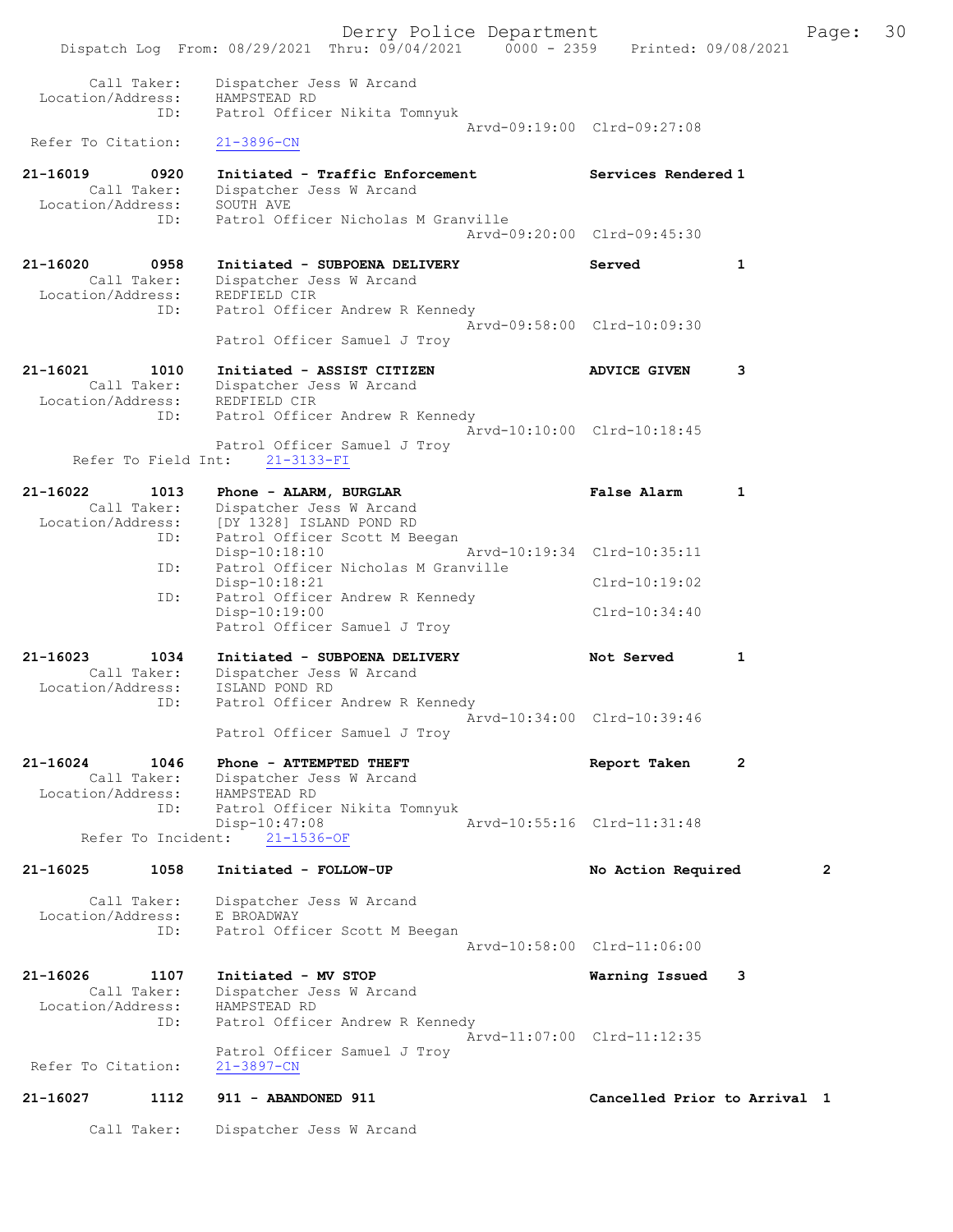Derry Police Department Fage: 31 Dispatch Log From: 08/29/2021 Thru: 09/04/2021 0000 - 2359 Printed: 09/08/2021 Location/Address: [DY 1041] MANCHESTER AVE ID: Patrol Officer Charles L Doherty Patrol Officer Charles L Doherty<br>Disp-11:13:21 Clrd-11:15:00 Narrative: 09/01/2021 1115 DETERMINED TO BE A PRIOR MEDICAL ISSUE. 21-16028 1144 Phone - MEDICAL EMERGENCY Services Rendered 1 Call Taker: Dispatcher Jess W Arcand Location/Address: SOUTH AVE ID: Patrol Officer Scott M Beegan Disp-11:44:49 Arvd-11:47:37 Clrd-12:06:33 ID: Patrol Officer Andrew R Kennedy Disp-11:44:52 Arvd-11:54:06 Clrd-12:06:32 Patrol Officer Samuel J Troy ID: Sergeant Jared Knox<br>Disp-11:50:06 Arvd-11:50:08 Clrd-12:06:35 Refer To Field Int:  $\frac{21-3103-FI}{21-3104-FI}$ Refer To Field Int: 21-16029 1219 Initiated - FOLLOW-UP No Action Required 2 Call Taker: Dispatcher Jess W Arcand Location/Address: DANIEL RD ID: Patrol Officer Andrew R Kennedy Arvd-12:19:00 Clrd-12:30:03 Patrol Officer Samuel J Troy 21-16030 1228 Phone - WELFARE CHECK Services Rendered 2 Call Taker: Dispatcher Jess W Arcand Location/Address: LINLEW DR ID: Patrol Officer Charles L Doherty Disp-12:28:57 Arvd-12:33:12 Clrd-12:49:11 ID: Patrol Officer Scott M Beegan Disp-12:29:00 Arvd-12:33:17 Clrd-12:49:13 ID: Sergeant Jared Knox Disp-12:40:17 Arvd-12:40:19 Clrd-12:49:09 Refer To Field Int: 21-3131-FI 21-16031 1236 Initiated - FOUND/LOST PROPERTY Report Taken 3 Call Taker: Dispatcher Jess W Arcand Location/Address: W BROADWAY ID: Patrol Officer Casey J Noyes Arvd-12:36:00 Clrd-12:45:57 Cleared By: Patrol Officer Casey J Noyes Refer To Incident: 21-1537-OF 21-16032 1251 Initiated - JUVENILE OFFENSES SENT ON THEIR WAY 2 Call Taker: Dispatcher Jess W Arcand Location/Address: PINKERTON ST ID: Patrol Officer Brian J Landry Arvd-12:51:00 Clrd-12:55:52 ID: Patrol Officer Nikita Tomnyuk Disp-12:51:29 Arvd-12:55:24 Clrd-12:55:50 21-16033 1514 Initiated - MV STOP Warning Issued 3 Call Taker: Patrol Officer Robert Corwin Location/Address: E BROADWAY ID: Patrol Officer Michael Carnazzo Arvd-15:14:00 Clrd-15:21:21 Cleared By: Patrol Officer Andrew R Kennedy Refer To Citation: 21-3898-CN 21-16034 1521 Initiated - WARRANT ARREST Arrest(s) Made 2 Call Taker: Patrol Officer Robert Corwin Location/Address: [DY 2] MUNICIPAL DR ID: Patrol Officer Casey J Noyes Arvd-15:21:00 Clrd-16:20:36 Narrative:

09/01/2021 1623 Juvenile released to parent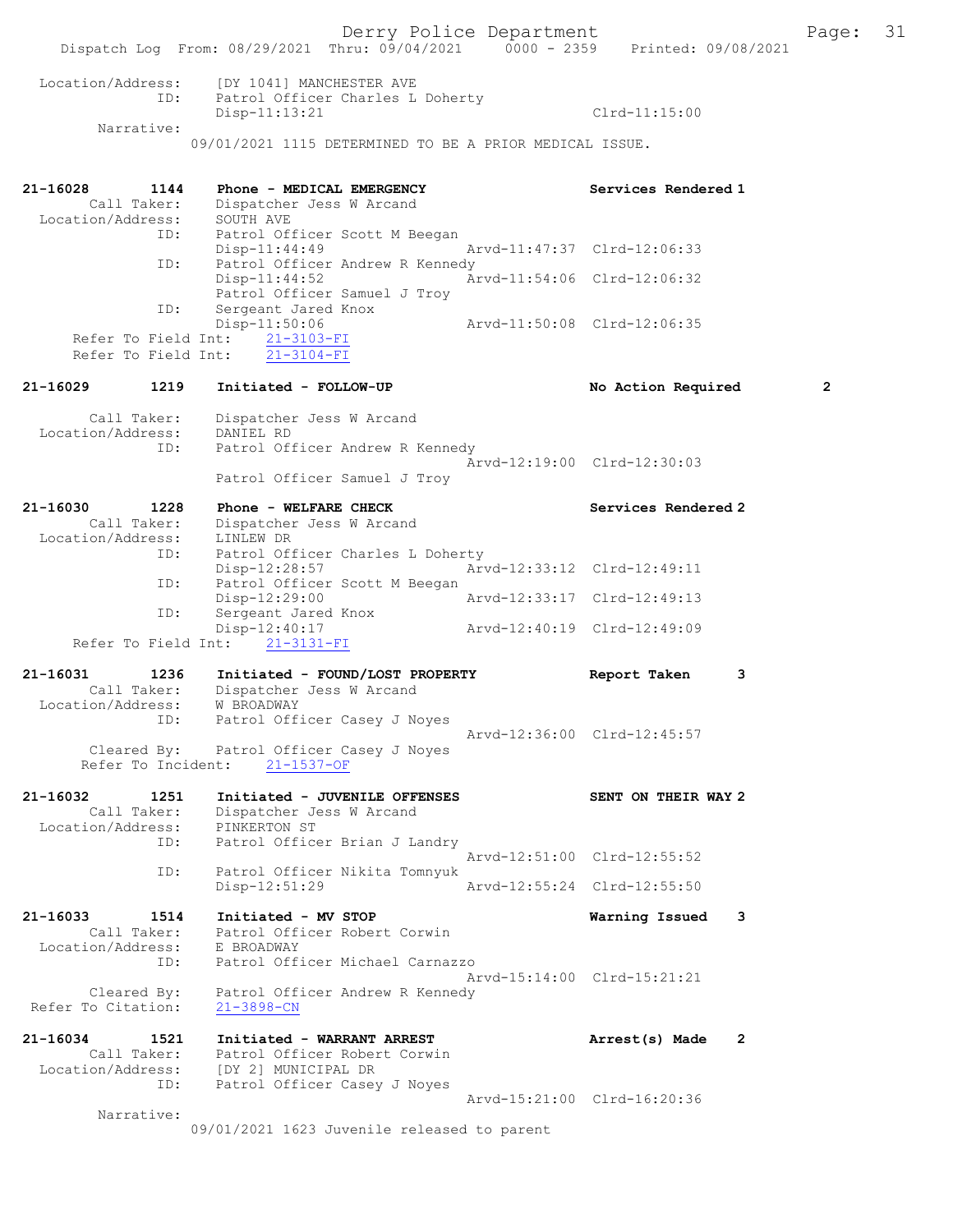Refer To Arrest: 21-832-AR

21-16035 1604 Initiated - MV STOP Warning Issued 3 Call Taker: Patrol Officer Andrew R Kennedy Location/Address: RT 28 ID: Patrol Officer Jack Stafford Arvd-16:04:00 Clrd-16:09:11 Refer To Citation: 21-3899-CN 21-16036 1614 Initiated - DOMESTIC DISTURBANCE Matter Mediated 1 Call Taker: Patrol Officer Andrew R Kennedy Location/Address: [DY 136] ROCKINGHAM RD ID: Patrol Officer Jack Stafford Arvd-16:14:00 Clrd-16:32:30 ID: Patrol Officer Timothy J Underhill Arvd-16:18:43 Clrd-16:31:25 Arrived By: Patrol Officer Robert Corwin Cleared By: Patrol Officer Robert Corwin ID: Sergeant Michael W Hughes Disp-16:21:33 Arvd-16:21:42 Clrd-16:31:46 Refer To Field Int: 21-3105-FI 21-16037 1655 Initiated - FOLLOW-UP Cleared 2 Call Taker: Patrol Officer Andrew R Kennedy Location/Address: WALNUT HILL RD ID: Patrol Officer Monica Ricci Arvd-16:55:00 Clrd-17:04:00 21-16038 1700 Walk-In - SAFEKEEPING Report Taken 2 Call Taker: Patrol Officer Robert Corwin Location/Address: [DY 2] MUNICIPAL DR ID: Patrol Officer Casey J Noyes Disp-17:01:49 Arvd-17:01:52 Clrd-18:04:47 Refer To Incident: 21-1538-OF 21-16039 1706 Initiated - SUBPOENA DELIVERY Services Rendered 1 Call Taker: Patrol Officer Andrew R Kennedy Location/Address: [DY 462] WALNUT HILL RD ID: Patrol Officer Monica Ricci Arvd-17:06:00 Clrd-17:17:29 21-16040 1711 Initiated - FOLLOW-UP Warning Issued 2 Call Taker: Patrol Officer Andrew R Kennedy Location/Address: HIGHLAND AVE ID: Patrol Officer Michael Carnazzo Arvd-17:11:00 Clrd-17:21:56 Refer To Field Int: 21-3106-FI 21-16041 1813 Phone - SUSPICIOUS ACTIVITY Matter Mediated 2 Call Taker: Patrol Officer Kevin L Davies Location/Address: E BROADWAY ID: Patrol Officer Michael Carnazzo Disp-18:15:49 Arvd-18:17:14 Clrd-18:29:55 Arrived By: Patrol Officer Robert Corwin Cleared By: Patrol Officer Robert Corwin ID: Patrol Officer Michael P Accorto Disp-18:15:52 Arvd-18:15:55 Clrd-18:30:06 Cleared By: Patrol Officer Robert Corwin Refer To Field Int: 21-3107-FI 21-16042 1917 Phone - SUSPICIOUS ACTIVITY Arrest(s) Made 2 Call Taker: Patrol Officer Kevin L Davies Location/Address: LARAWAY CT ID: Patrol Officer Michael P Accorto Disp-19:17:32 Arvd-19:23:04 Clrd-20:12:13 Cleared By: Patrol Officer Robert Corwin ID: Patrol Officer Monica Ricci Disp-19:17:34 Arvd-19:23:06 Clrd-19:31:02 ID: Patrol Officer Jack Stafford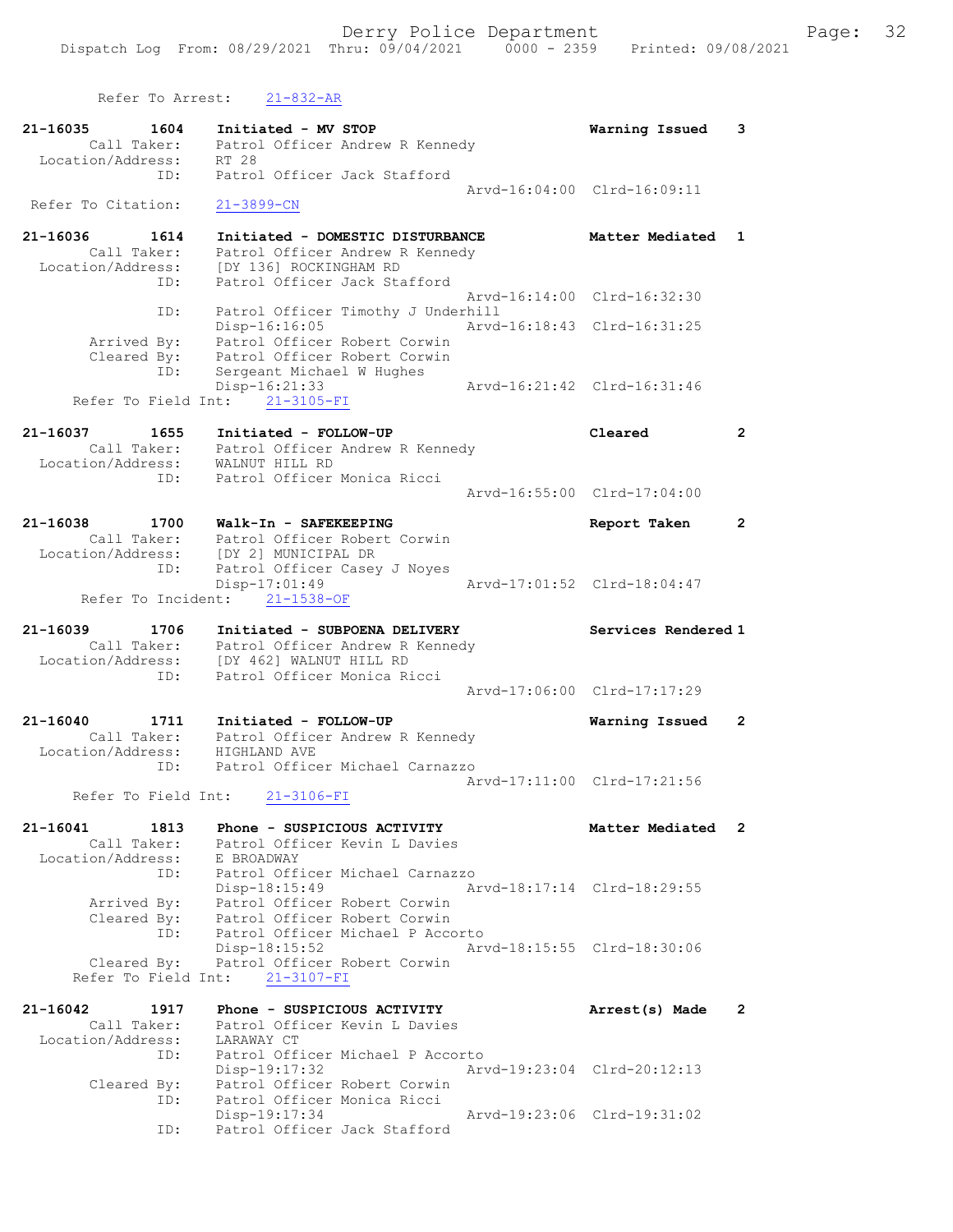Derry Police Department Page: 33 Dispatch Log From: 08/29/2021 Thru: 09/04/2021 0000 - 2359 Printed: 09/08/2021 Disp-19:31:06 Arvd-19:31:08 Clrd-20:12:10 Cleared By: Patrol Officer Robert Corwin Narrative: 09/01/2021 1923 subject called 911 saying people were trying to kill him. Contact was made at 11B Tinkham Narrative: 09/01/2021 1924 subject requested to go to PMC for a psych eval. 722 transporting to PMC s/m: 28877.1 Narrative: 09/01/2021 1930 722 off at PMC 28878.9 Refer To Arrest: 21-833-AR 21-16043 1934 Radio - FOLLOW-UP Cleared 2 Call Taker: Patrol Officer Kevin L Davies Location/Address: [DY 2] MUNICIPAL DR ID: Patrol Officer Joshua Martin<br>Disp-19:34:51 Arvd-19:34:55 Clrd-22:12:14 Disp-19:34:51<br>Cleared By: Patrol Officer Robert Corwin Patrol Officer Robert Corwin 21-16044 2052 Phone - PROPERTY CHECK No Action Required 2 Call Taker: Patrol Officer Kevin L Davies Location/Address: REBECCA LN ID: Patrol Officer Michael Carnazzo Disp-20:54:33 Arvd-21:00:23 Clrd-21:02:31 Arrived By: Patrol Officer Robert Corwin Cleared By: Patrol Officer Robert Corwin 21-16045 2119 Initiated - PROPERTY CHECK Cleared 2 Call Taker: Patrol Officer Robert Corwin Location/Address: [DY 3681] HAMPSTEAD RD ID: Patrol Officer Monica Ricci Arvd-21:19:00 Clrd-21:23:34 21-16046 2121 Initiated - FOLLOW-UP Cleared 2 Call Taker: Patrol Officer Robert Corwin Location/Address: [DY 2258] E BROADWAY ID: Patrol Officer Michael Carnazzo Arvd-21:21:00 Clrd-21:25:31 21-16047 2123 Phone - FOUND/LOST PROPERTY Report Taken 3 Call Taker: Patrol Officer Kevin L Davies Location/Address: [DY 2] MUNICIPAL DR ID: Patrol Officer Kevin L Davies Disp-21:24:44 Arvd-21:24:46 Clrd-22:46:21 Cleared By: Patrol Officer Robert Corwin Refer To Incident: 21-1539-OF 21-16048 2242 Phone - DISTURBANCE Quieted on Request 1 Call Taker: Patrol Officer Robert Corwin Location/Address: PEMBROKE DR ID: Patrol Officer Monica Ricci Disp-22:46:10 Arvd-22:46:17 Clrd-22:52:34 Cleared By: Dispatcher Christine D Carlson ID: Patrol Officer Michael P Accorto Disp-22:46:14 Arvd-22:46:19 Clrd-22:52:37 Cleared By: Dispatcher Christine D Carlson 21-16049 2354 Initiated - PROPERTY CHECK Services Rendered 2 Call Taker: Dispatcher Christine D Carlson Location/Address: [DY 3681] HAMPSTEAD RD ID: Patrol Officer Ryan M Panaro Arvd-23:54:00 Clrd-23:55:53

For Date: 09/02/2021 - Thursday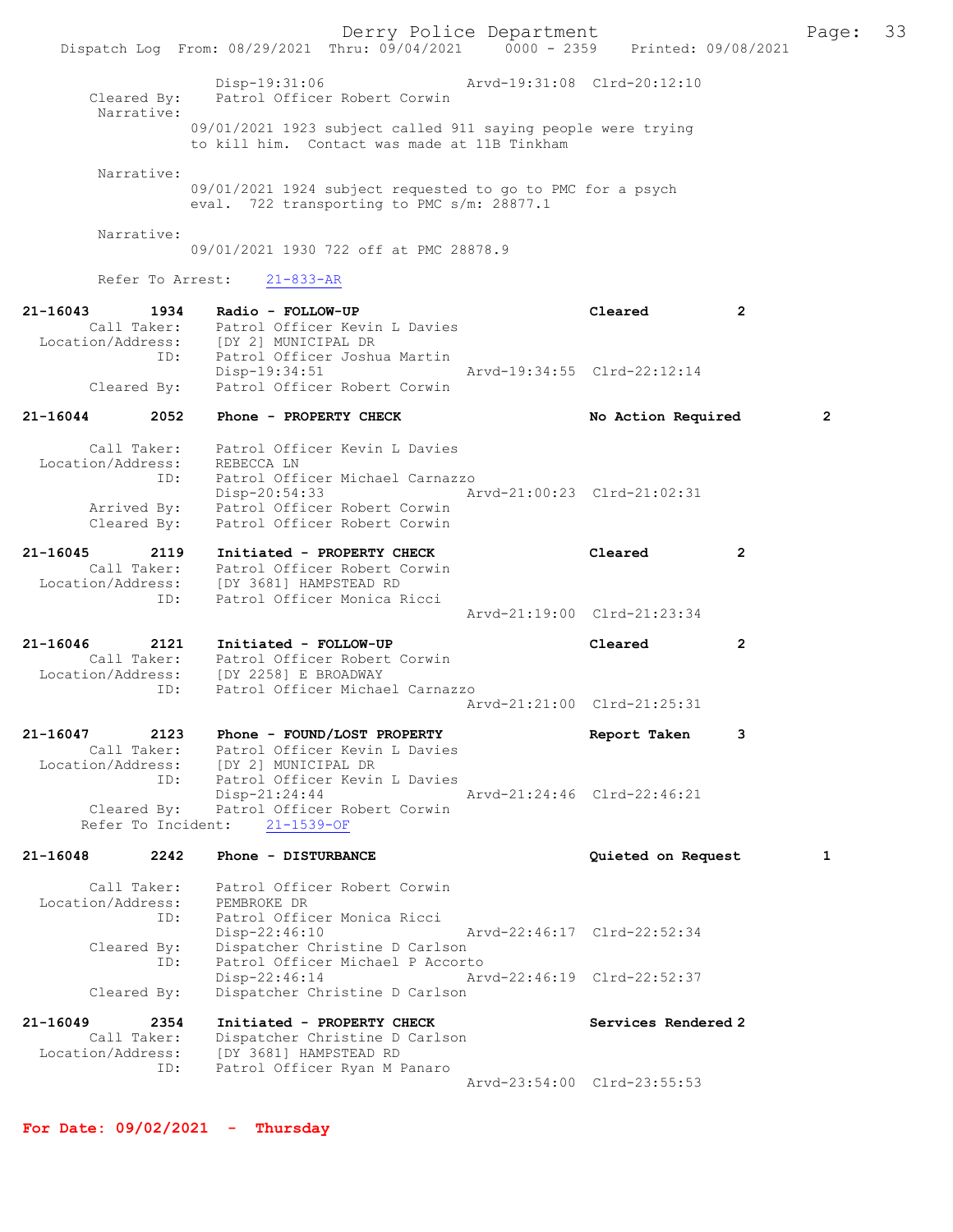Derry Police Department Fage: 34

| 21-16050<br>0258<br>Call Taker:<br>Location/Address:        | Phone - ALARM, BURGLAR<br>Dispatcher Christine D Carlson<br>[DY 3040] ISLAND POND RD                                   | <b>False Alarm</b><br>1     |
|-------------------------------------------------------------|------------------------------------------------------------------------------------------------------------------------|-----------------------------|
| ID:                                                         | Patrol Officer Cody Johnson<br>$Disp-02:59:35$                                                                         | Arvd-03:07:09 Clrd-03:21:28 |
| ID:                                                         | Patrol Officer Brendan S Holden<br>Disp-02:59:36                                                                       | Arvd-03:08:03 Clrd-03:21:26 |
| Narrative:                                                  | 09/02/2021 0259 Kitchen motion                                                                                         |                             |
| 21-16051<br>0438                                            | Phone - ALARM, BURGLAR                                                                                                 | <b>False Alarm</b><br>1     |
| Call Taker:<br>Location/Address:<br>ID:                     | Dispatcher Christine D Carlson<br>[DY 279] DUBEAU DR<br>Patrol Officer Cody Johnson                                    |                             |
| ID:                                                         | Disp-04:39:39<br>Patrol Officer Ryan M Panaro                                                                          | Arvd-04:46:17 Clrd-04:53:11 |
| Narrative:                                                  | $Disp-04:39:40$                                                                                                        | Arvd-04:49:01 Clrd-04:53:10 |
|                                                             | 09/02/2021 0439 Front entry                                                                                            |                             |
| 21-16052<br>0505<br>Call Taker:<br>Location/Address:<br>ID: | Initiated - PROPERTY CHECK<br>Dispatcher Christine D Carlson<br>[DY 3681] HAMPSTEAD RD<br>Patrol Officer Ryan M Panaro | Services Rendered 2         |
|                                                             |                                                                                                                        | Arvd-05:05:00 Clrd-05:06:16 |
| 21-16053<br>0711<br>Call Taker:<br>Location/Address:        | Phone - SUSPICIOUS ACTIVITY<br>Dispatcher Jonathon S Pickering<br>N MAIN ST                                            | SENT ON THEIR WAY 2         |
| ID:                                                         | Patrol Officer James M McClafferty<br>Disp-07:11:35                                                                    | $Clrd-07:13:30$             |
| ID:                                                         | Patrol Officer Brian J Landry<br>Disp-07:11:36                                                                         | Arvd-07:13:28 Clrd-07:15:45 |
| Narrative:                                                  | 09/02/2021 0713 checking NH 4984502                                                                                    |                             |
| 21-16054<br>0720                                            | Initiated - ANIMAL COMPLAINT                                                                                           | 1<br>No Action Required     |
| Call Taker:<br>Location/Address:<br>ID:                     | Dispatcher Jonathon S Pickering<br>ISLAND POND RD<br>Dispatcher Jonathon S Pickering                                   |                             |
| Narrative:                                                  |                                                                                                                        | Arvd-07:20:00 Clrd-07:20:48 |
| Narrative:                                                  | 09/02/2021 0720 dead beaver, Division 5 notified                                                                       |                             |
|                                                             | 09/02/2021 0727 Division 5 refused to respond, info given to<br>DPW                                                    |                             |
| 21-16055<br>0740<br>Call Taker:<br>Location/Address:<br>ID: | Initiated - MV STOP<br>Dispatcher Jonathon S Pickering<br>SOUTH AVE<br>Patrol Officer Nicholas M Granville             | Warning Issued<br>3         |
| Refer To Citation:                                          | $21 - 3900 - CN$                                                                                                       | Aryd-07:40:00 Clrd-07:43:57 |
| 21-16056<br>0752                                            | Initiated - MV STOP                                                                                                    | Warning Issued<br>3         |
| Call Taker:<br>Location/Address:<br>ID:                     | Dispatcher Jonathon S Pickering<br>SOUTH AVE<br>Patrol Officer Nicholas M Granville                                    |                             |
| Refer To Citation:                                          | $21 - 3901 - CN$                                                                                                       | Arvd-07:52:00 Clrd-08:00:00 |
| 21-16057<br>0800<br>Call Taker:                             | Initiated - MV STOP<br>Dispatcher Jonathon S Pickering                                                                 | Warning Issued<br>3         |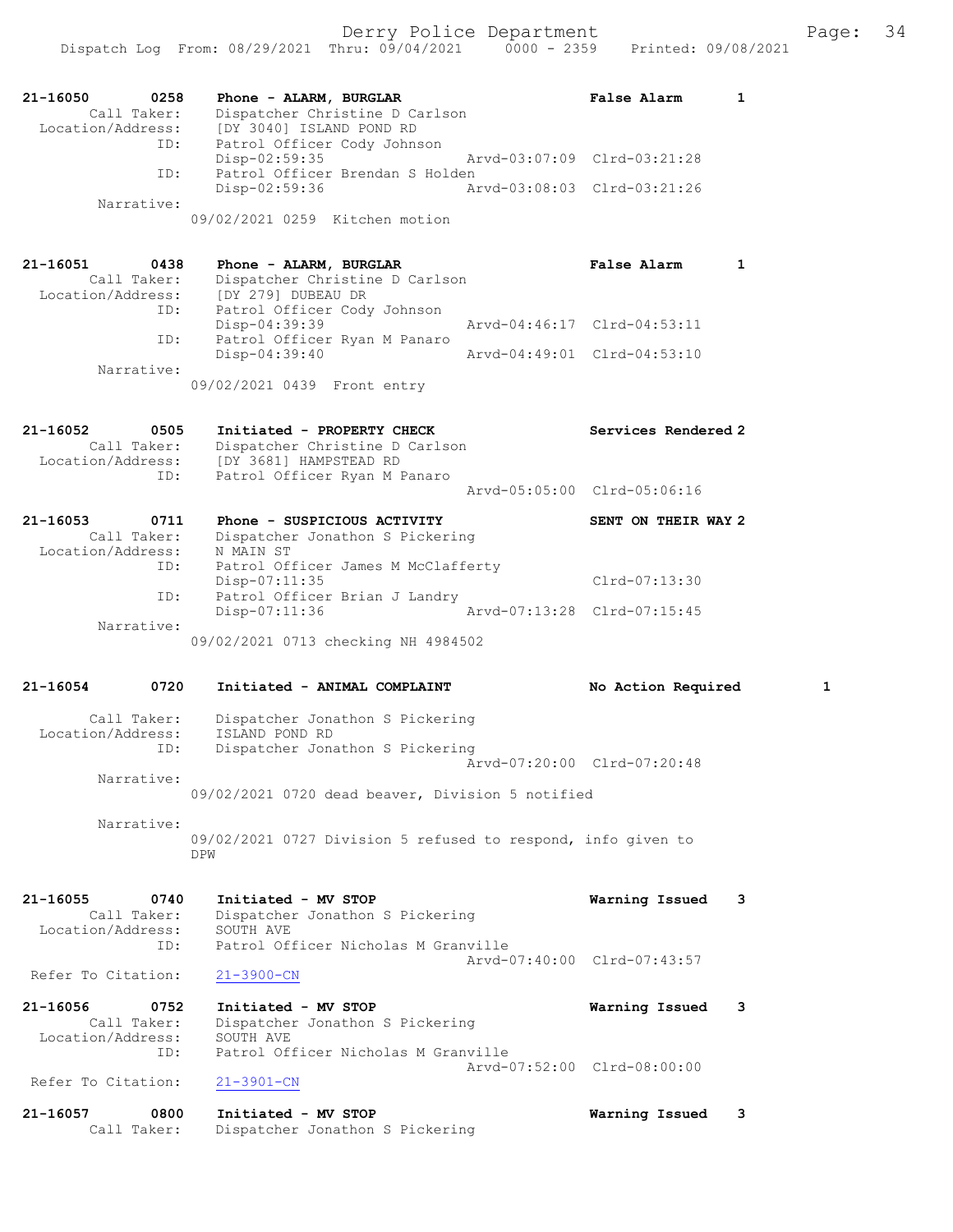Derry Police Department Fage: 35 Dispatch Log From: 08/29/2021 Thru: 09/04/2021 0000 - 2359 Printed: 09/08/2021 Location/Address: [DY 13] SOUTH AVE<br>TD: Patrol Officer Nic ID: Patrol Officer Nicholas M Granville Arvd-08:00:00 Clrd-08:07:39<br>
21-3903-CN Refer To Citation: 21-16058 0815 Initiated - PARKING COMPLAINT Vehicle checked 1 Call Taker: Dispatcher Jonathon S Pickering Location/Address: CHESTER RD + NESMITH ST ID: Patrol Officer James M McClafferty Arvd-08:15:00 Clrd-08:17:13 21-16059 0819 Initiated - MV STOP Warning Issued 3 Call Taker: Dispatcher Jonathon S Pickering Location/Address: [DY 2124] HAMPSTEAD RD ID: Patrol Officer Samuel J Troy Arvd-08:19:00 Clrd-08:32:36 Refer To Citation: 21-3902-CN 21-16060 0844 Initiated - SUBPOENA DELIVERY Served 1 Call Taker: Dispatcher Jonathon S Pickering Location/Address: GULF RD ID: Patrol Officer Samuel J Troy Arvd-08:44:00 Clrd-08:53:02 21-16061 0856 Initiated - Community Relations No Action Required 2 Call Taker: Sergeant Jared Knox Location/Address: [DY 749] W RUNNING BROOK LN ID: Patrol Officer Charles L Doherty Disp-08:57:30 Arvd-08:57:34 Clrd-09:12:15 Cleared By: Dispatcher Jonathon S Pickering 21-16062 0903 Initiated - PROPERTY CHECK Services Rendered 2 Call Taker: Dispatcher Jonathon S Pickering Location/Address: [DY 3681] HAMPSTEAD RD ID: Patrol Officer James M McClafferty Arvd-09:03:00 Clrd-09:11:21 21-16063 0912 Initiated - Community Relations Services Rendered 2 Call Taker: Dispatcher Jonathon S Pickering Location/Address: [DY 278] S MAIN ST ID: Patrol Officer Charles L Doherty Arvd-09:12:00 Clrd-09:22:30 21-16064 0916 Initiated - Community Relations Services Rendered 2 Call Taker: Dispatcher Jonathon S Pickering Location/Address: DUBEAU DR ID: Patrol Officer James M McClafferty Arvd-09:16:00 Clrd-09:30:12 21-16065 0919 Phone - MEDICAL EMERGENCY Transported to Hospital 1 Call Taker: Dispatcher Jonathon S Pickering Location/Address: W BROADWAY ID: Patrol Officer Nicholas M Granville Disp-09:19:56 Arvd-09:22:28 Clrd-09:32:43 ID: Patrol Officer Timothy J Underhill Disp-09:19:59 Arvd-09:22:38 Clrd-09:32:44 ID: Sergeant Jeffrey M Dawe<br>Disp-09:20:09 Disp-09:20:09 Arvd-09:23:46 Clrd-09:32:45 Narrative: 09/02/2021 0927 DFD on scene Refer To Field Int: 21-3122-FI 21-16066 0922 Phone - MV ACCIDENT Report Taken 1 Call Taker: Dispatcher Jonathon S Pickering Location/Address: [DY 1787] CHESTER RD ID: Patrol Officer Charles L Doherty Disp-09:22:41 Arvd-09:24:37 Clrd-09:47:44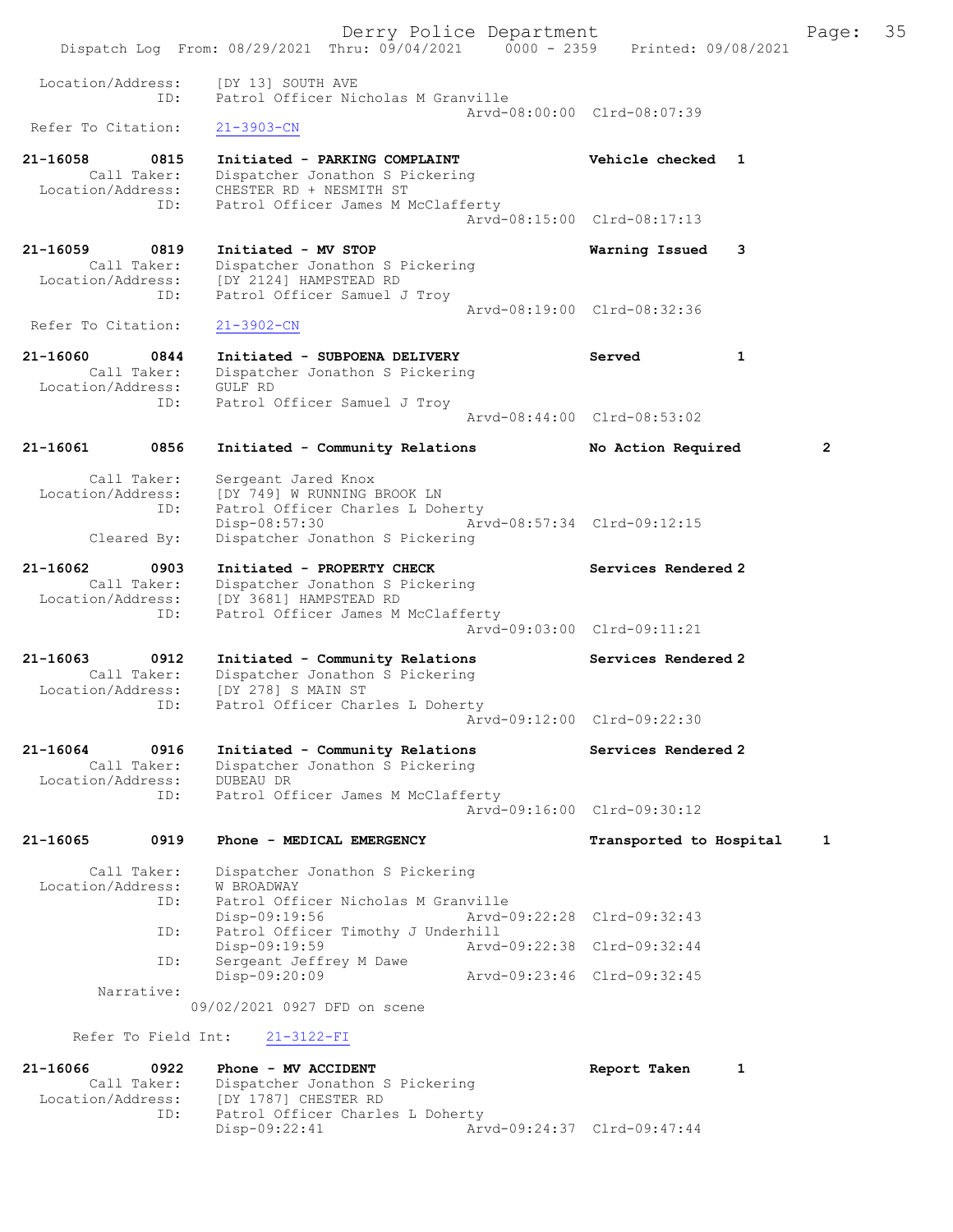Derry Police Department The Page: 36 Dispatch Log From: 08/29/2021 Thru: 09/04/2021 0000 - 2359 Printed: 09/08/2021 ID: Patrol Officer Samuel J Troy Disp-09:22:43 Arvd-09:24:38 Clrd-09:36:20 Refer To Citation: Narrative: 09/02/2021 0927 off with NH 2125732 and NH V28861 Narrative: 09/02/2021 0946 Woodbury v Schumacher -full report Refer To Accident: 21-418-AC 21-16067 0943 Initiated - Community Relations No Action Required 2 Call Taker: Dispatcher Jonathon S Pickering<br>Location/Address: [DY 1278] EASTGATE RD ess: [DY 1278] EASTGATE RD<br>ID: Patrol Officer James M Patrol Officer James M McClafferty Arvd-09:43:00 Clrd-10:00:24 21-16068 0943 Initiated - FOLLOW-UP No Action Required 2 Call Taker: Dispatcher Jonathon S Pickering<br>ion/Address: BIRCH ST Location/Address:<br>ID: Patrol Officer Timothy J Underhill Arvd-09:43:00 Clrd-09:49:36 21-16069 0947 Initiated - Community Relations No Action Required 2 Call Taker: Dispatcher Jonathon S Pickering<br>Location/Address: [DY 278] S MAIN ST ess: [DY 278] S MAIN ST<br>ID: Patrol Officer Char Patrol Officer Charles L Doherty Arvd-09:47:00 Clrd-10:06:41 21-16070 1005 Phone - JUVENILE OFFENSES Services Rendered 2 Call Taker: Dispatcher Jonathon S Pickering<br>Location/Address: [DY 250] PINKERTON ST ess: [DY 250] PINKERTON ST<br>ID: Patrol Officer Brian & Patrol Officer Brian J Landry<br>Disp-10:05:57 Disp-10:05:57 Arvd-10:07:43 Clrd-10:27:43<br>TD: Patrol Officer Samuel J Trov Patrol Officer Samuel J Troy<br>Disp-10:06:09 Disp-10:06:09 Arvd-10:07:56 Clrd-10:27:51<br>ID: Sergeant Jeffrey M Dawe Sergeant Jeffrey M Dawe<br>Disp-10:06:12 Disp-10:06:12 Arvd-10:07:42 Clrd-10:27:43 Narrative: 09/02/2021 1007 off with subject behind the Low Building Narrative: 09/02/2021 1027 parent notified and juvenile released on scene with warning Refer To Summons: 21-834-AR 21-16071 1011 Phone - Loose Dog Complaint No Action Required 2 Call Taker: Dispatcher Jonathon S Pickering Location/Address: LAMPTON DR ID: Patrol Officer James M McClafferty Disp-10:12:45 Clrd-10:15:36 Narrative: 09/02/2021 1015 recovered by homeowner prior to police arrival 21-16072 1017 Initiated - SEXUAL OFFENDER REGISTRATION Services Rendered 1<br>Call Taker: Dispatcher Jonathon S Pickering Call Taker: Dispatcher Jonathon S Pickering<br>Location/Address: [DY 2] MUNICIPAL DR ess: [DY 2] MUNICIPAL DR<br>ID: Detective Beniamin J Detective Benjamin J Doyle Arvd-10:17:00 Clrd-10:27:46 21-16073 1037 Initiated - Community Relations No Action Required 2 Call Taker: Dispatcher Jonathon S Pickering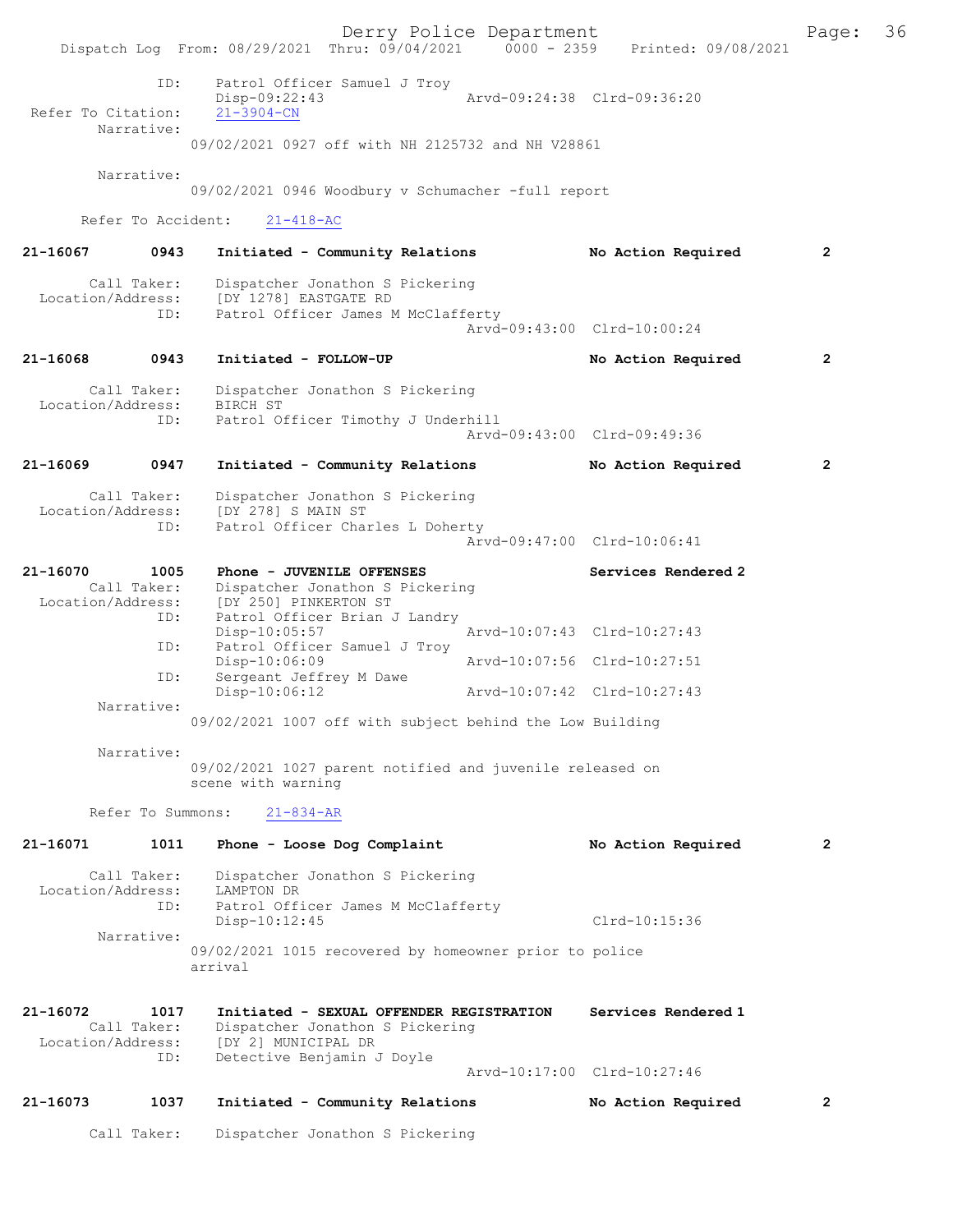Derry Police Department Fage: 37 Dispatch Log From: 08/29/2021 Thru: 09/04/2021 0000 - 2359 Printed: 09/08/2021 Location/Address: [DY 281] DRURY LN ID: Patrol Officer Samuel J Troy Fatrol Officer Samuel J Troy<br>Patrol Officer Samuel J Troy<br>Arvd-10:37:00 Clrd-11:05:46 21-16074 1037 Initiated - Radar Trailer Cleared 3 Call Taker: Dispatcher Jonathon S Pickering Location/Address: SOUTH AVE ID: Patrol Officer Nicholas M Granville Arvd-10:37:00 Clrd-10:49:32 21-16075 1118 Phone - UNWANTED SUBJECT Report Taken 2 Call Taker: Dispatcher Jonathon S Pickering Location/Address: PARKLAND DR ID: Patrol Officer Samuel J Troy Disp-11:22:03 Arvd-11:26:37 Clrd-12:44:09 ID: Patrol Officer Timothy J Underhill<br>Disp-11:22:26 Arvd-11:26:36 Clrd-12:44:05 Disp-11:22:26 Arvd-11:26:36 Clrd-12:44:05 ID: Sergeant Jeffrey M Dawe Disp-11:22:31 Arvd-11:26:39 Clrd-12:44:03 ID: Patrol Officer Charles L Doherty<br>Disp-11:23:26 Arv Arvd-11:26:37 Clrd-12:35:06 Narrative: 09/02/2021 1118 subject refusing to leave BHU property Narrative: 09/02/2021 1223 subject now admitted to PMC-ER Refer To Incident: 21-1541-OF 21-16076 1222 Phone - NEIGHBORHOOD DISPUTE Matter Mediated 2 Call Taker: Dispatcher Jonathon S Pickering Location/Address: ROCKINGHAM RD ID: Patrol Officer Samuel J Troy Disp-12:45:36 Arvd-12:48:52 Clrd-13:13:15 21-16077 1240 Initiated - FOUND/LOST PROPERTY Report Taken 3 Call Taker: Dispatcher Jonathon S Pickering Location/Address: BIRCH ST + SOUTH AVE ID: Patrol Officer Charles L Doherty Arvd-12:40:00 Clrd-12:41:26<br>21-1540-OF Arvd-12:40:00 Clrd-12:41:26 Refer To Incident: 21-16078 1254 Phone - ALARM, BURGLAR False Alarm 1 Call Taker: Dispatcher Jonathon S Pickering Location/Address: TSIENNETO RD ID: Patrol Officer James M McClafferty Disp-12:55:16 Arvd-12:58:57 Clrd-13:05:32 ID: Patrol Officer Timothy J Underhill<br>Disp-12:55:19 Arvd- Disp-12:55:19 Arvd-12:57:13 Clrd-13:05:30 Refer To Field Int: 21-3130-FI 21-16079 1258 Phone - MV ACCIDENT 1 21 Report Taken 1 Call Taker: Dispatcher Jonathon S Pickering Location/Address: [DY 260] FOLSOM RD ID: Patrol Officer Nicholas M Granville Disp-12:58:56 Arvd-13:02:23 Clrd-14:10:00<br>21-3950-CN Refer To Citation: Narrative: 09/02/2021 1336 Winsper vs. Porter - Reportable Refer To Accident: 21-419-AC 21-16080 1321 Initiated - ASSIST OTHER AGENCY Report Taken 3 Call Taker: Dispatcher Jonathon S Pickering Location/Address: [DY 2] MUNICIPAL DR ID: Detective Scott A Tompkins Arvd-13:21:00 Clrd-13:23:04<br>21-1542-OF Refer To Incident: 21-16081 1418 Phone - MV ACCIDENT Report Taken 1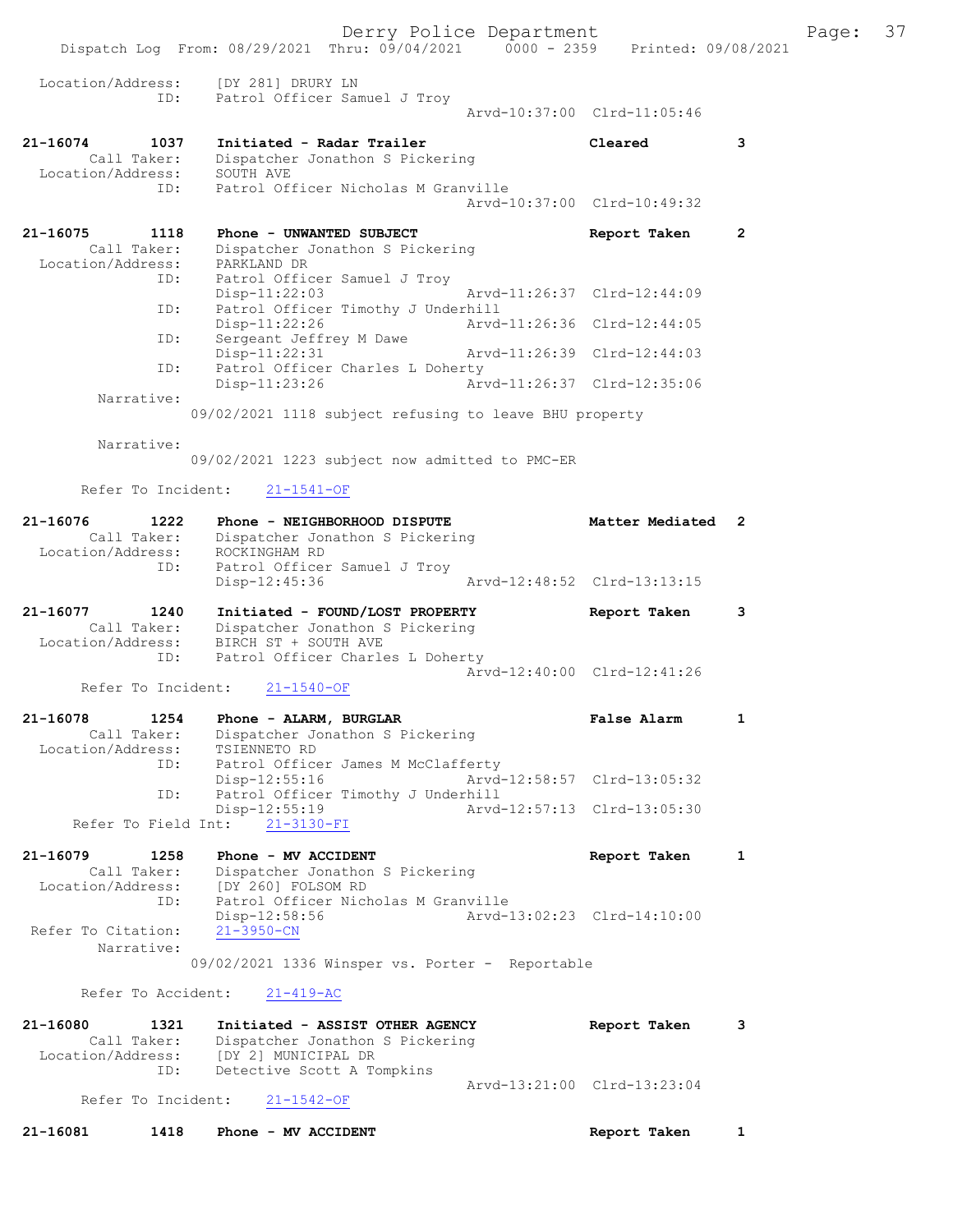Derry Police Department Fage: 38 Dispatch Log From: 08/29/2021 Thru: 09/04/2021 0000 - 2359 Printed: 09/08/2021 Call Taker: Dispatcher Jonathon S Pickering Location/Address: E DERRY RD ID: Patrol Officer Timothy J Underhill Disp-14:18:19 Arvd-14:35:38 Clrd-14:49:34 Narrative: 09/02/2021 1445 Newnan v parked vehicle - full report Refer To Accident: 21-420-AC 21-16082 1518 Initiated - SUBPOENA DELIVERY No Action Required 1 Call Taker: Dispatcher Christina L Power Location/Address: CRYSTAL AVE ID: Patrol Officer Michael Carnazzo Arvd-15:18:00 Clrd-15:27:51 21-16083 1531 Initiated - SUBPOENA DELIVERY Cleared 1 Call Taker: Dispatcher Christina L Power Location/Address: FAIRWAY DR ID: Patrol Officer Joshua Martin Arvd-15:31:00 Clrd-16:01:36 21-16084 1543 Phone - ASSIST CITIZEN 1988 Services Rendered 3 Call Taker: Sergeant Michael W Hughes Location/Address: [DY 997] PARKLAND DR ID: Patrol Officer Michael Carnazzo Disp-15:44:01 Arvd-15:44:04 Clrd-16:09:45 Cleared By: Dispatcher Christina L Power ID: Sergeant Seth Plumer Disp-15:44:09 Arvd-15:44:13 Clrd-16:09:48 Cleared By: Disp-15:44:09<br>Cleared By: Dispatcher Christina L Power Refer To Field Int: 21-3123-FI 21-16085 1601 Initiated - ATTEMPTED PAPER SERVICE Served 2 Call Taker: Dispatcher Christina L Power Location/Address: REDFIELD CIR ID: Patrol Officer Jack Stafford Arvd-16:01:00 Clrd-16:05:52 Refer To Summons: 21-835-AR 21-16086 1625 Phone - SUSPICIOUS ACTIVITY ADVICE GIVEN 2 Call Taker: Dispatcher Christina L Power Location/Address: DAMREN RD ID: Patrol Officer Sara R Joyce<br>Disp-16:36:43 Disp-16:36:43 Arvd-16:38:12 Clrd-16:55:05 Patrol Officer Nathan S Lavoie Refer To Field Int: 21-3150-FI 21-16087 1635 Initiated - SUBPOENA DELIVERY Not Served 1 Call Taker: Sergeant Michael W Hughes Location/Address: REBECCA LN ID: Patrol Officer Michael Carnazzo Arvd-16:35:00 Clrd-16:40:41 Cleared By: Dispatcher Christina L Power 21-16088 1657 Initiated - FOLLOW-UP Cleared 2 Call Taker: Dispatcher Christina L Power Location/Address: E BROADWAY ID: Patrol Officer Michael Carnazzo Arvd-16:57:00 Clrd-17:01:09 21-16089 1700 Initiated - MV STOP Warning Issued 3 Call Taker: Dispatcher Christina L Power Location/Address: HAMPSTEAD RD ID: Patrol Officer Sara R Joyce Arvd-17:00:00 Clrd-17:05:16 Patrol Officer Nathan S Lavoie Refer To Citation: 21-3907-CN 21-16090 1704 Initiated - DISPERSE A GROUP SENT ON THEIR WAY 2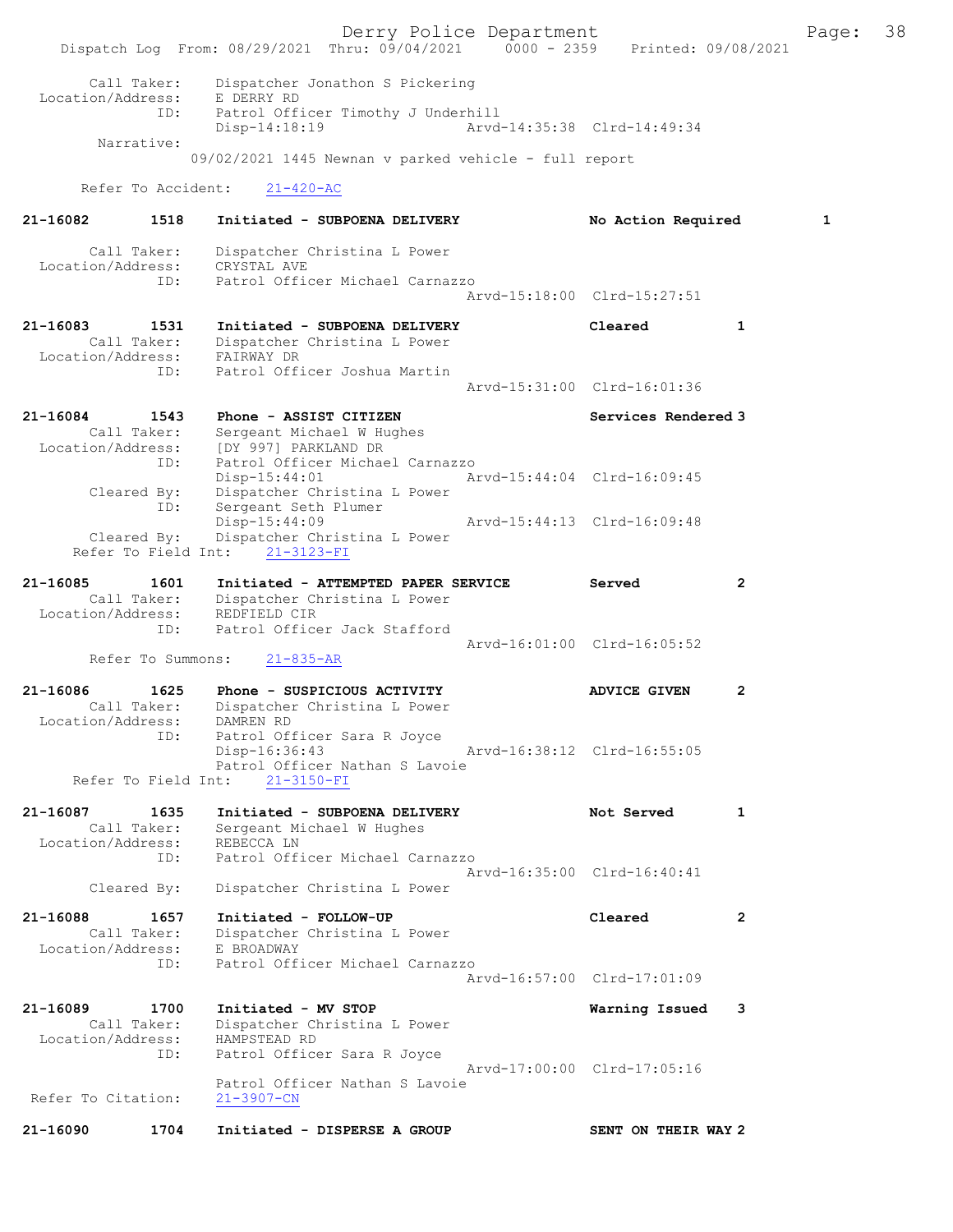Dispatch Log From: 08/29/2021 Thru: 09/04/2021 0000 - 2359 Printed: 09/08/2021 Call Taker: Dispatcher Christina L Power Location/Address: CRYSTAL AVE ID: Patrol Officer Joshua Martin Arvd-17:04:00 Clrd-17:12:06 21-16091 1724 Phone - VIN CHECK Services Rendered 3 Call Taker: Dispatcher Christina L Power Location/Address: FENWAY ST ID: Patrol Officer Michael Carnazzo Disp-17:25:34 Arvd-17:45:00 Clrd-17:45:01 21-16092 1745 Other - PARKING COMPLAINT Vehicle checked 1 Call Taker: Sergeant Michael W Hughes Location/Address: MATTHEW DR ID: Patrol Officer Jack Stafford Disp-18:20:45 Arvd-18:25:11 Clrd-18:56:29 Dispatched By: Dispatcher Christina L Power Arrived By: Dispatcher Christina L Power Cleared By: Dispatcher Christina L Power 21-16093 1746 Initiated - MV STOP 121-16093 Arrest(s) Made 3 Call Taker: Dispatcher Christina L Power Location/Address: W BROADWAY ID: Patrol Officer Michael Carnazzo Arvd-17:46:00 Clrd-18:40:15 ID: Patrol Officer Joshua Martin Disp-17:50:05 Arvd-17:52:50 Clrd-18:08:14 Dispatched By: Patrol Officer Kevin L Davies Arrived By: Patrol Officer Kevin L Davies ID: Sergeant Seth Plumer Disp-17:56:13 Arvd-17:58:38 Clrd-18:08:12 Dispatched By: Patrol Officer Kevin L Davies Narrative: 09/02/2021 1755 one in custody Narrative: 09/02/2021 1801 enroute to hq;s s/m 7902.5 Narrative: 09/02/2021 1805 off at hq's e/m 7903.6 Narrative: charged with OAS and EBW for DUI; Rogers,Frederick 300 Fremont St Manchester, NH dob 062592 Narrative: 09/02/2021 2057 released upon payment of the \$1,500 fine on the EBW, with a court date of 1/6/22 Narrative: 09/02/2021 2101 Released on PR bail on the OAS with a court date of 1/6/22 Refer To Arrest: 21-836-AR 21-16094 1754 Phone - ROAD RAGE North States and Arrival 1 Call Taker: Patrol Officer Kevin L Davies Location/Address: FRANKLIN ST EXT ID: Sergeant Seth Plumer Disp-17:55:30 Clrd-17:56:05 ID: Patrol Officer Jack Stafford Disp-17:57:45 Arvd-18:04:21 Clrd-18:10:13 Arrived By: Dispatcher Christina L Power Cleared By: Dispatcher Christina L Power 21-16095 1810 Phone - SUSPICIOUS ACTIVITY Services Rendered 2 Call Taker: Patrol Officer Kevin L Davies Location/Address: [DY 2071] PINKERTON ST

Derry Police Department The Page: 39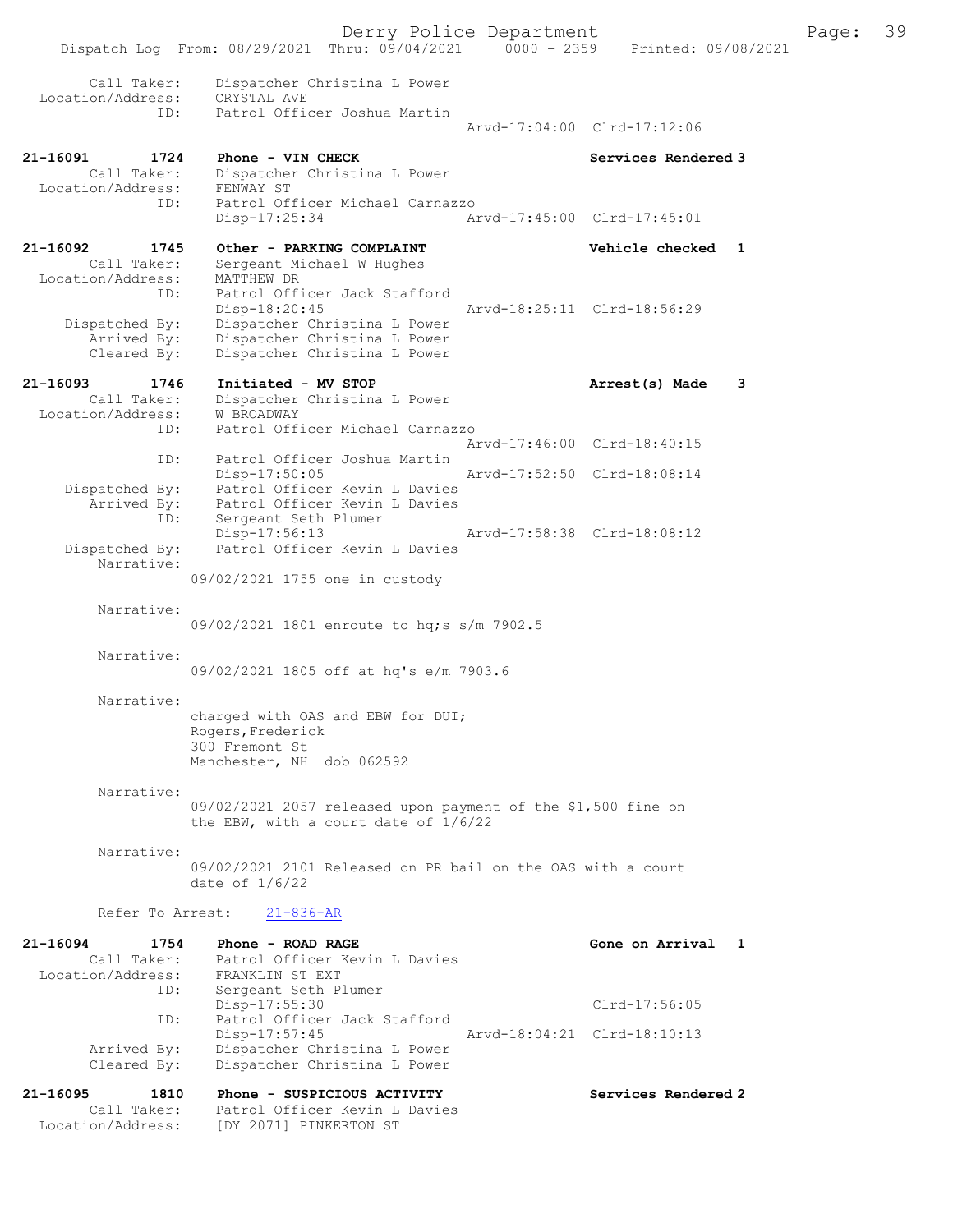Derry Police Department The Page: 40 Dispatch Log From: 08/29/2021 Thru: 09/04/2021 0000 - 2359 Printed: 09/08/2021 ID: Patrol Officer Joshua Martin Disp-18:11:39 Arvd-18:14:58 Clrd-18:19:19<br>Arrived By: Dispatcher Christina L Power Arrived By: Dispatcher Christina L Power<br>Cleared By: Dispatcher Christina L Power Dispatcher Christina L Power Narrative: juveniles acting disorderly. Narrative: located and counselled 21-16096 1824 Initiated - MV STOP Warning Issued 3 Call Taker: Dispatcher Christina L Power Location/Address: ess: BYPASS 28<br>ID: Patrol Officer Sara R Joyce Arvd-18:24:00 Clrd-18:34:18 Patrol Officer Nathan S Lavoie Cleared By: Patrol Officer Kevin L Davies Refer To Citation: 21-3908-CN 21-16097 1838 Walk-In - WARRANT ARREST Arrest(s) Made 2 Call Taker: Dispatcher Christina L Power Location/Address: [DY 2] MUNICIPAL DR ID: Patrol Officer Michael Carnazzo Disp-18:40:20 Arvd-18:42:52 Clrd-19:50:18 ID: Patrol Officer Robert Corwin<br>Disp-19:29:13 Disp-19:29:13 Arvd-19:29:16 Clrd-19:50:45<br>Dispatched By: Sergeant Michael W Hughes ---.<br>Sergeant Michael W Hughes Arrived By: Sergeant Michael W Hughes<br>ID: Patrol Officer Robert Corw Patrol Officer Robert Corwin<br>Disp-21:25:52 Disp-21:25:52 Arvd-21:33:41 Clrd-22:46:43 Narrative: subject into hq's to turn himself in on a warrant for sex offender; knowing failure to comply (x3)and falsifying phisical evidence and sexual assault. Narrative: Dionne, Joshua 4 Martin St Derry, NH dob 112296 Narrative: 09/02/2021 2133 held on preventive detention, enroute to RCHOS s/m 28938.8 Narrative: 09/02/2021 2206 off at RCHOS e/m 28960.4 Refer To Arrest: 21-837-AR 21-16098 1856 Phone - ERRATIC OPERATION Report Taken 2 Call Taker: Dispatcher Christina L Power Location/Address: ----<br>
ID: ASHLEIGH DR<br>
ID: Patrol Officer Joshua Martin<br>
Disp-18:56:38 Disp-18:56:38 Arvd-18:56:40 Clrd-19:50:27<br>TD: Patrol Officer Sara R Joyce Patrol Officer Sara R Joyce<br>Disp-19:02:07 Disp-19:02:07 Arvd-19:06:41 Clrd-19:28:24 Patrol Officer Nathan S Lavoie ID: Sergeant Seth Plumer<br>Disp-19:11:22 Clrd-19:28:21 Narrative: blk p/up Narrative: mv check in Walmart lot Refer To Incident: 21-1543-OF 21-16099 1925 Initiated - MV STOP Warning Issued 3

Call Taker: Dispatcher Christina L Power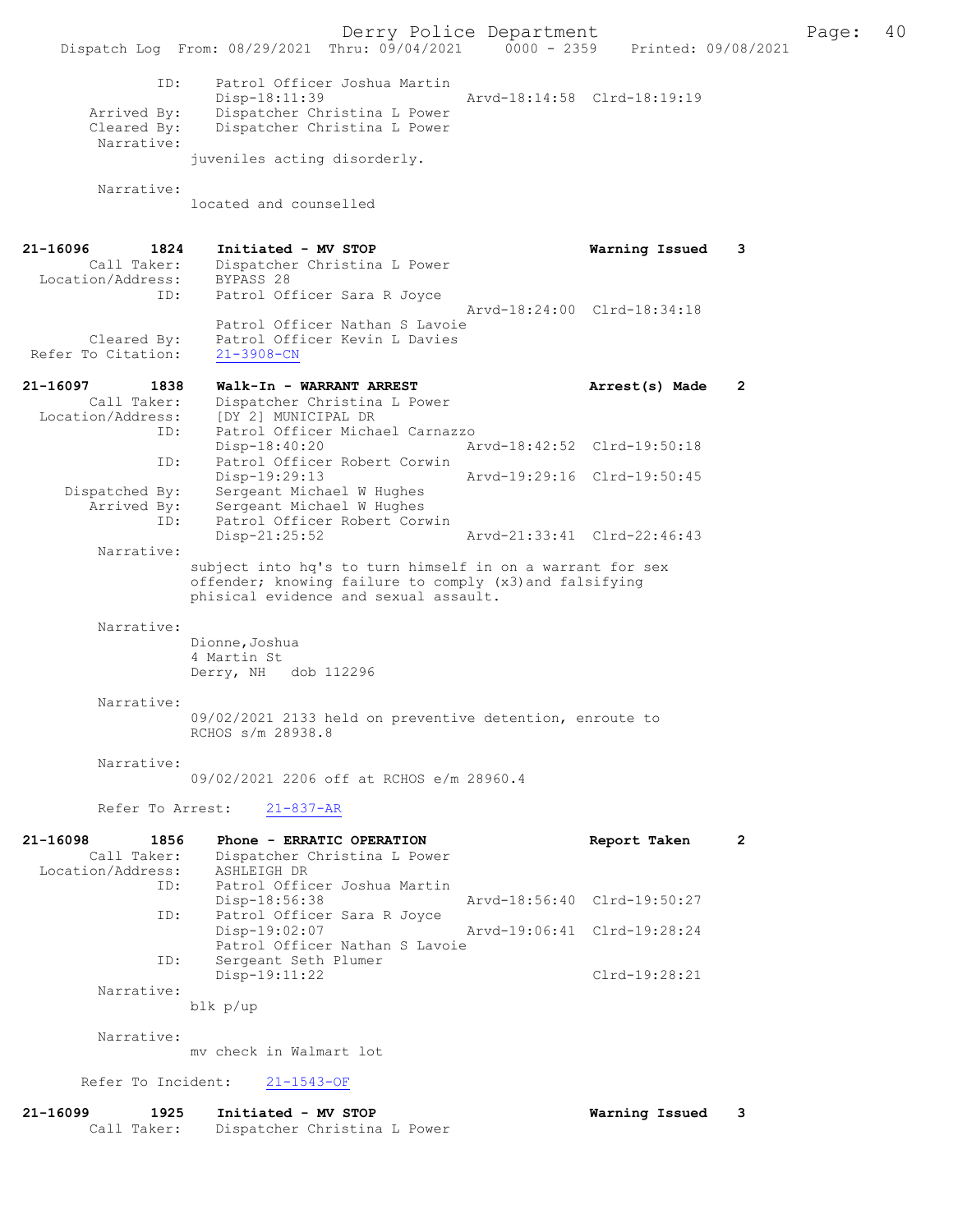Derry Police Department<br>Page: 41 (19/04/2021 0000 - 2359 Printed: 09/08/2021 Dispatch Log From: 08/29/2021 Thru: 09/04/2021 Location/Address: HAMPSTEAD RD ID: Detective Kevin G Ruppel Arvd-19:25:00 Clrd-19:34:43<br>TD: Detective Mark Borgatti Detective Mark Borgatti<br>Disp-19:28:00 Disp-19:28:00 Arvd-19:28:01 Clrd-19:34:40<br>TD: Patrol Officer Jack Stafford Patrol Officer Jack Stafford Disp-19:28:05 Clrd-19:33:15 21-16100 1939 Initiated - ROAD HAZARD Removed Hazard 2 Call Taker: Dispatcher Christina L Power Location/Address: TSIENNETO RD Patrol Officer Sara R Joyce Arvd-19:39:00 Clrd-19:43:18 Patrol Officer Nathan S Lavoie 21-16101 2012 Initiated - MV STOP **Warning Issued 3**<br>Call Taker: Dispatcher Christina L Power Dispatcher Christina L Power<br>S MAIN ST Location/Address:<br>ID: Patrol Officer Jack Stafford Arvd-20:12:00 Clrd-20:22:08<br>21-3909-CN Refer To Citation: 21-16102 2039 Phone - MV ACCIDENT 2010 2021 - 16102 Arrest(s) Made 1 Call Taker: Dispatcher Christina L Power<br>ion/Address: ROCKINGHAM RD Location/Address:<br>TD: Patrol Officer Joshua Martin Disp-20:40:23 Arvd-20:43:03 Clrd-21:33:20<br>TD: Patrol Officer Michael Carnazzo Patrol Officer Michael Carnazzo<br>Disp-20:40:26 A Disp-20:40:26 Arvd-20:44:03 Clrd-09/03/2021 @ 01:52:04 Cleared By: Dispatcher Christine D Carlson ID: Sergeant Seth Plumer<br>Disp-20:41:15 Disp-20:41:15 Arvd-20:41:17 Clrd-22:46:39<br>TD: Sergeant Patrick H Dawson Sergeant Patrick H Dawson<br>Disp-23:01:17 Disp-23:01:17 Arvd-23:01:20 Clrd-23:30:33 Dispatched By: Patrol Officer Kevin L Davies Arrived By: Patrol Officer Kevin L Davies<br>Cleared By: Dispatcher Christine D Carlson Exteed Accept Christine D Carlson<br>
ID: Dispatcher Christine D Carlson<br>
ID: Patrol Officer Robert Corwin Patrol Officer Robert Corwin<br>Disp-23:07:08 Disp-23:07:08 Arvd-23:30:10 Clrd-09/03/2021 @ 00:47:12 Dispatched By: Patrol Officer Kevin L Davies Arrived By: Dispatcher Christine D Carlson<br>Cleared By: Dispatcher Christine D Carlson Dispatcher Christine D Carlson Narrative: 09/02/2021 2100 next on the list requested, Spacetown Auto assigned Narrative: 09/02/2021 2114 wrecker on scene Narrative: 09/02/2021 2118 Eversource on scene Narrative: Willard vs pole, full report. Narrative: 09/02/2021 2215 in custody for DUI Narrative: 09/02/2021 2347 Subject information (DWI 2nd, op after susp, felony poss c/d): Melissa Willard 40 Bedard Ave Derry NH DOB: 3/2/91 Narrative: 09/03/2021 0011 One in custody at this time Narrative: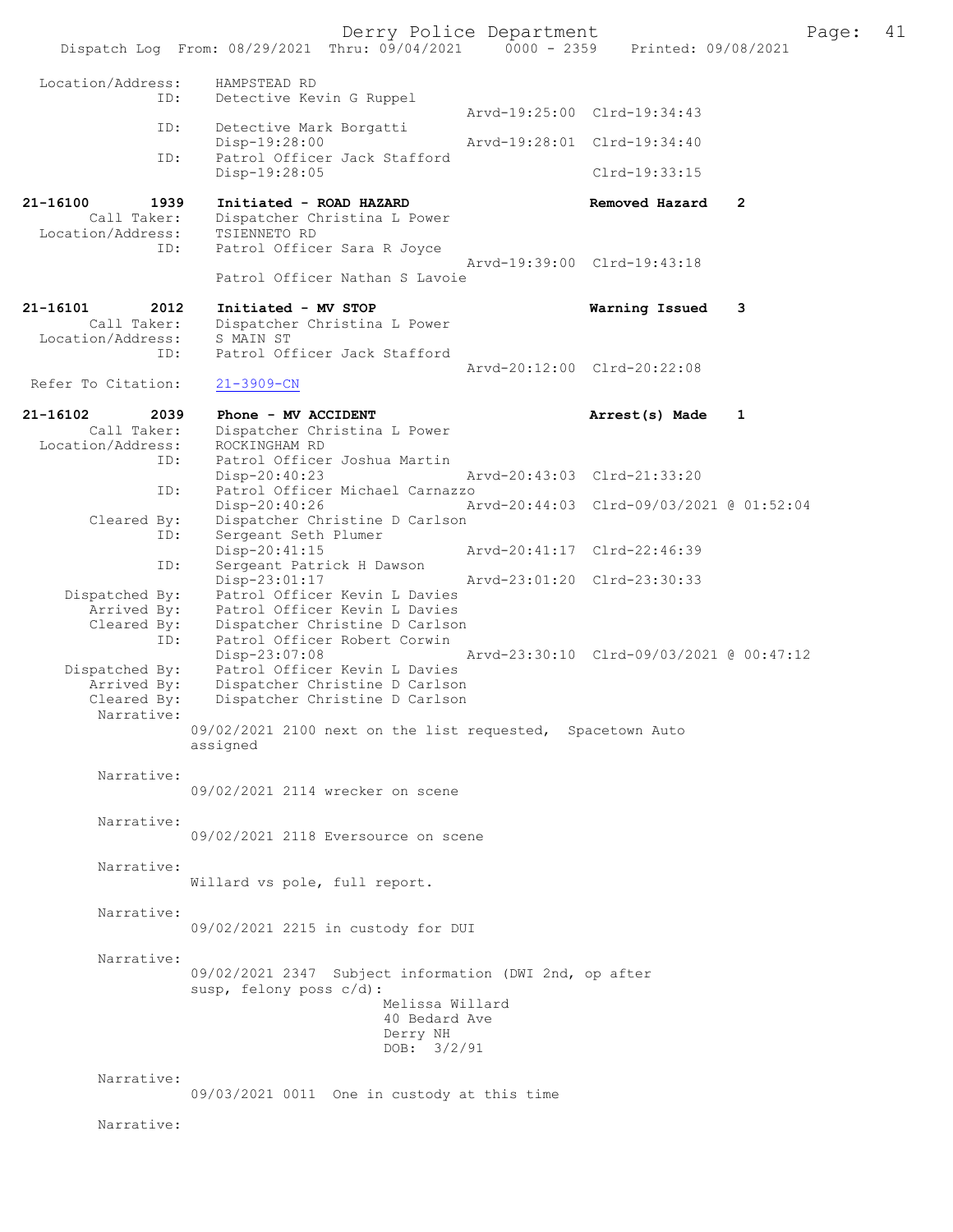|                                                             |                                                           | Derry Police Department                                                                           |                             | Dispatch Log From: 08/29/2021 Thru: 09/04/2021 0000 - 2359 Printed: 09/08/2021 | Page: | 42 |
|-------------------------------------------------------------|-----------------------------------------------------------|---------------------------------------------------------------------------------------------------|-----------------------------|--------------------------------------------------------------------------------|-------|----|
|                                                             |                                                           | +09/03/2021 0013 707 enroute to HQ, s/m: 28,982.2                                                 |                             |                                                                                |       |    |
| Narrative:                                                  |                                                           | 09/03/2021 0017 off at HQ, e/m: 28,984.8                                                          |                             |                                                                                |       |    |
| Narrative:                                                  |                                                           | $09/03/2021$ 0028 B/C called at this time - v/m left                                              |                             |                                                                                |       |    |
| Narrative:                                                  |                                                           | 09/03/2021 0040 Subject placed in cell 1 at this time                                             |                             |                                                                                |       |    |
| Narrative:                                                  |                                                           | $09/03/2021$ 0041 B/C called a second time                                                        |                             |                                                                                |       |    |
| Narrative:                                                  |                                                           | $09/03/2021$ 0052 B/C called a third time - notified                                              |                             |                                                                                |       |    |
| Narrative:                                                  | 09/03/2021 0118 B/C off at HQ                             |                                                                                                   |                             |                                                                                |       |    |
| Narrative:                                                  | b/c Mencis at this time                                   | 09/03/2021 0138 Subject released on PR bail w/ TBD court by                                       |                             |                                                                                |       |    |
| Narrative:                                                  | this time                                                 | 09/03/2021 0140 Booking, AFIS and cell videos completed at                                        |                             |                                                                                |       |    |
| Narrative:                                                  |                                                           | 09/03/2021 0151 Subject released to sober party                                                   |                             |                                                                                |       |    |
| Refer To Arrest:                                            | Refer To Accident: 21-421-AC<br>$21 - 838 - AR$           |                                                                                                   |                             |                                                                                |       |    |
| 21-16103                                                    | 2056 Phone - ASSIST OTHER AGENCY                          |                                                                                                   |                             | Assistance Rendered                                                            | 3     |    |
| Location/Address:<br>ID:                                    | Call Taker: Dispatcher Christina L Power<br>DREW WOODS DR | Patrol Officer Jack Stafford                                                                      |                             |                                                                                |       |    |
| Refer To Field Int:                                         | Disp-20:56:48<br>$21 - 3124 - FI$                         |                                                                                                   | Arvd-21:06:04 Clrd-21:10:51 |                                                                                |       |    |
|                                                             |                                                           |                                                                                                   |                             |                                                                                |       |    |
| 21-16104<br>2206<br>Call Taker:                             | Phone - SUSPICIOUS ACTIVITY                               | Patrol Officer Kevin L Davies                                                                     |                             | Gone on Arrival 2                                                              |       |    |
| Location/Address:<br>ID:<br>Arrived By:<br>Cleared By:      | LINLEW DR<br>$Disp-22:09:32$                              | Patrol Officer Joshua Martin<br>Dispatcher Christina L Power<br>Dispatcher Christina L Power      | Arvd-22:16:23 Clrd-22:24:30 |                                                                                |       |    |
| ID:<br>Arrived By:<br>Cleared By:                           | Disp-22:09:36                                             | Patrol Officer Jack Stafford<br>Dispatcher Christina L Power<br>Dispatcher Christina L Power      | Arvd-22:12:32 Clrd-22:24:32 |                                                                                |       |    |
| Narrative:                                                  |                                                           | two cars parked on grass with lights running and the smell<br>of lighter fluid. unusual to caller |                             |                                                                                |       |    |
| 21-16105<br>2307<br>Call Taker:<br>Location/Address:<br>ID: | Radio - PROPERTY CHECK<br>HUMPHREY RD                     | Patrol Officer Kevin L Davies<br>Patrol Officer Melissa M Houde                                   |                             | Services Rendered 2                                                            |       |    |
| Cleared By:                                                 | Disp-23:08:33                                             | Dispatcher Christine D Carlson                                                                    | Arvd-23:08:35 Clrd-23:08:52 |                                                                                |       |    |
| 21-16106<br>2319<br>Call Taker:<br>Location/Address:<br>ID: | Initiated - PROPERTY CHECK<br>PIERCE AVE                  | Dispatcher Christine D Carlson<br>Patrol Officer Brendan S Holden                                 |                             | Services Rendered 2                                                            |       |    |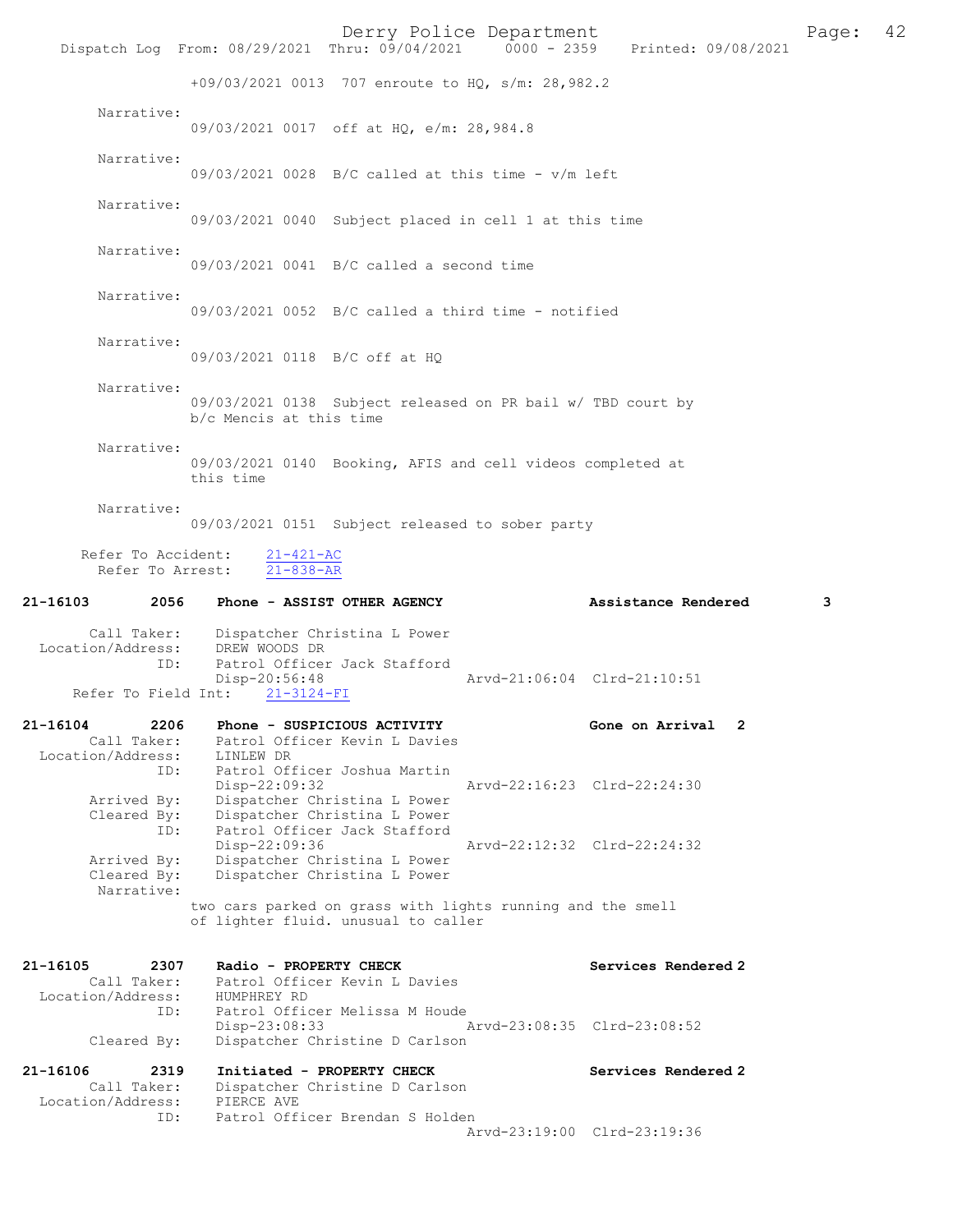| 21-16107<br>2338<br>Call Taker:                      | Walk-In - ASSIST CITIZEN<br>Patrol Officer Kevin L Davies                                                 | <b>ADVICE GIVEN</b>         |  |
|------------------------------------------------------|-----------------------------------------------------------------------------------------------------------|-----------------------------|--|
| Location/Address:<br>TD:                             | [DY 2] MUNICIPAL DR<br>Patrol Officer Kevin L Davies<br>$Disp-23:39:05$<br>Refer To Field Int: 21-3125-FI | Aryd-23:39:08 Clrd-23:52:27 |  |
| 21-16108<br>2342<br>Call Taker:<br>Location/Address: | Initiated - MV STOP<br>Dispatcher Christine D Carlson<br>S MAIN ST                                        | Warning Issued              |  |
| ID:<br>Refer To Citation:                            | Patrol Officer Melissa M Houde<br>$21 - 3910 - CN$                                                        | Aryd-23:42:00 Clrd-23:46:34 |  |

21-16109 2343 Initiated - DISOBEYING A POLICE OFFICER Report Taken 2 Call Taker: Dispatcher Christine D Carlson Location/Address: E BROADWAY ID: Patrol Officer Brendan S Holden Arvd-23:43:00 Clrd-23:59:59<br>
21-1544-OF **Arve** 

Refer To Incident:

### For Date: 09/03/2021 - Friday

| 21-16110          | 0002        | Initiated - MV CHECK           | Vehicle checked 1           |  |
|-------------------|-------------|--------------------------------|-----------------------------|--|
|                   | Call Taker: | Dispatcher Christine D Carlson |                             |  |
| Location/Address: |             | [DY 15] HAMPSTEAD RD           |                             |  |
|                   | ID:         | Patrol Officer Ryan M Panaro   |                             |  |
|                   |             |                                | Arvd-00:02:00 Clrd-00:04:01 |  |
| 21-16111          | 0003        | Initiated - MV CHECK           | Vehicle checked 1           |  |
|                   | Call Taker: | Dispatcher Christine D Carlson |                             |  |
| Location/Address: |             | ROCKINGHAM RD                  |                             |  |

 ID: Patrol Officer Melissa M Houde Arvd-00:03:00 Clrd-00:05:18

21-16112 0019 Initiated - MV STOP Warning Issued 3 Call Taker: Dispatcher Christine D Carlson Location/Address: KENDALL POND RD ID: Patrol Officer Melissa M Houde Arvd-00:19:29 Clrd-00:24:19<br>21-3911-CN Refer To Citation:

#### 21-16113 0035 Initiated - MV STOP Warning Issued 3 Call Taker: Dispatcher Christine D Carlson Location/Address: S MAIN ST + FAIRWAY DR ID: Patrol Officer Melissa M Houde Arvd-00:35:00 Clrd-00:42:36

Refer To Citation: 21-3912-CN

# 21-16114 0158 Initiated - MV CHECK SENT ON THEIR WAY 1

 Call Taker: Dispatcher Christine D Carlson Location/Address: N MAIN ST + PINKERTON ST ID: Patrol Officer Ryan M Panaro Arvd-01:58:00 Clrd-02:03:33 ID: Patrol Officer Brendan S Holden Disp-02:01:56 Arvd-02:01:57 Clrd-02:03:30

21-16115 0556 Phone - ASSIST CITIZEN Services Rendered 3 Call Taker: Dispatcher Christine D Carlson Location/Address: [DY 1530] BIRCH ST ID: Patrol Officer Brendan S Holden Disp-05:57:10 Arvd-05:58:31 Clrd-06:25:17 Narrative: 09/03/2021 0604 DFD requested - enroute

| 21-16116 | 0707        | Initiated - ALARM, BURGLAR      | <b>False Alarm</b> |  |
|----------|-------------|---------------------------------|--------------------|--|
|          | Call Taker: | Dispatcher Jonathon S Pickering |                    |  |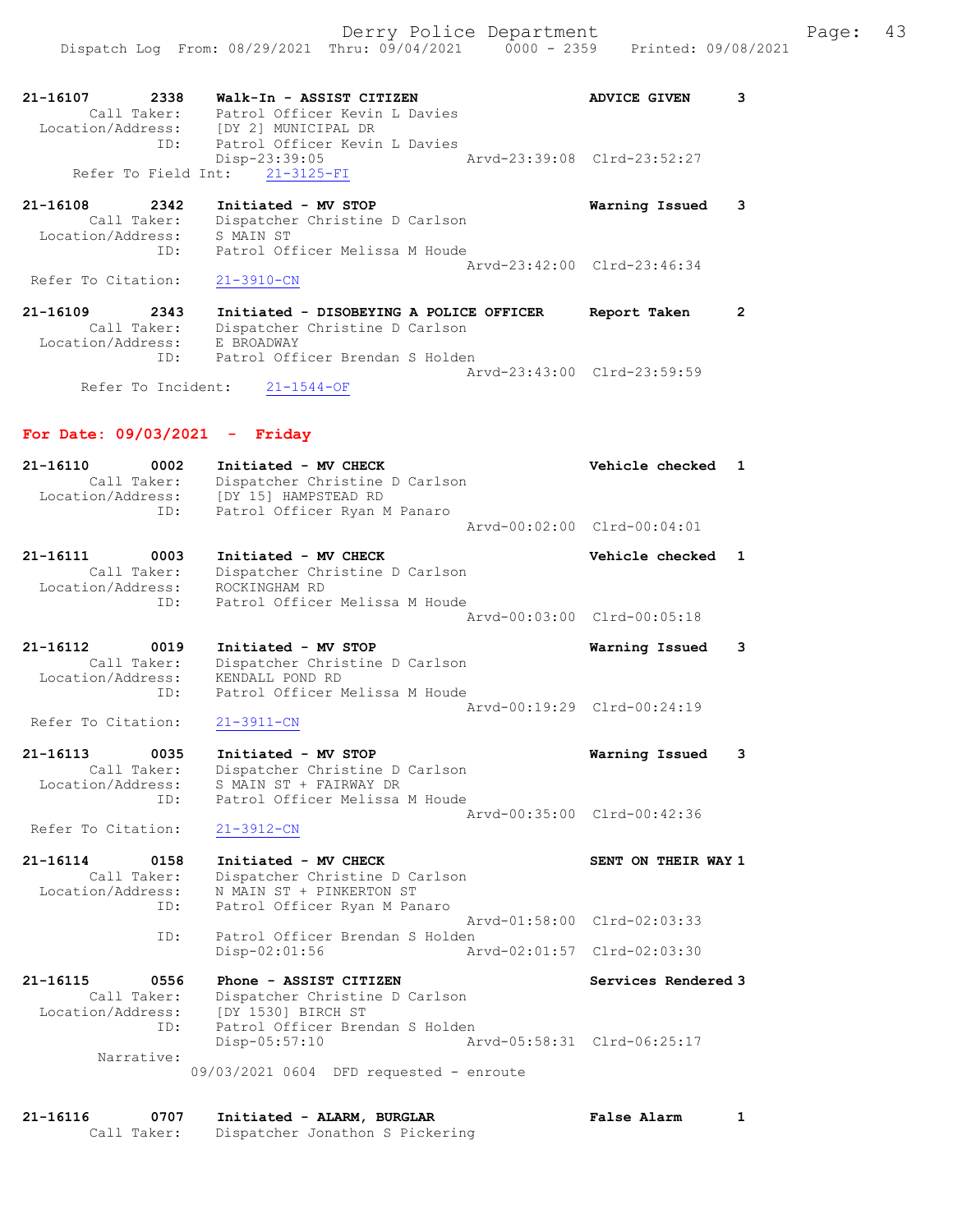Derry Police Department The Page: 44 Dispatch Log From: 08/29/2021 Thru: 09/04/2021 0000 - 2359 Printed: 09/08/2021 Location/Address: [DY 1041] MANCHESTER AVE ID: Patrol Officer Melissa M Houde Arvd-07:07:00 Clrd-07:10:00<br>TD: Patrol Officer Brian J Landry Patrol Officer Brian J Landry<br>Disp-07:07:54 Disp-07:07:54 Arvd-07:08:37 Clrd-07:09:32 Narrative: 09/03/2021 0709 officer off with an audible alarm Narrative: 09/03/2021 0709 702 off with an employee Narrative: 09/03/2021 0710 determined to be accidental by employee 21-16117 0712 Initiated - Radar Trailer Cleared 3<br>Call Taker: Dispatcher Jonathon S Pickering Dispatcher Jonathon S Pickering<br>CHESTER RD Location/Address: ID: Patrol Officer James M McClafferty Arvd-07:12:00 Clrd-07:32:55<br>ID: Patrol Officer Brendan S Holden ID: Patrol Officer Brendan S Holden Disp-19:36:51 Arvd-19:36:53 Clrd-19:36:55<br>Dispatched By: Dispatcher Christina L Power Dispatcher Christina L Power Arrived By: Dispatcher Christina L Power<br>Cleared By: Dispatcher Christina L Power Dispatcher Christina L Power 21-16118 0732 Phone - ALARM, BURGLAR **False Alarm** 1 Call Taker: Dispatcher Jonathon S Pickering Call Taker: Dispatcher Jonathon S Pickering<br>Location/Address: [DY 1188] TSIENNETO RD ess: [DY 1188] TSIENNETO RD<br>ID: Patrol Officer Brian J Patrol Officer Brian J Landry<br>Disp-07:33:36 Disp-07:33:36 Arvd-07:35:14 Clrd-07:42:23 ID: Patrol Officer James M McClafferty Disp-07:35:17 <br>http://arvd-07:37:10 Clrd-07:42:24<br>t: 21-3144-FI Refer To Field Int: 21-16119 0755 Phone - Loose Dog Complaint No Action Required 2 Call Taker: Dispatcher Jonathon S Pickering<br>Location/Address: [DY 3316] KENDALL POND RD ess: [DY 3316] KENDALL POND RD<br>ID: Patrol Officer Nicholas M Patrol Officer Nicholas M Granville Disp-07:55:45 Arvd-08:02:10 Clrd-08:06:41 Narrative: 09/03/2021 0804 dog reunited with owner prior to PD arrival 21-16120 0756 Phone - MEDICAL EMERGENCY No Action Required 1 Call Taker: Dispatcher Jonathon S Pickering<br>on/Address: W BROADWAY Location/Address: ID: Patrol Officer Brian J Landry Disp-07:58:44 Arvd-08:02:09 Clrd-08:04:12 Refer To Field Int: 21-3126-FI 21-16121 0814 Initiated - MV STOP Summons Issued 3<br>Call Taker: Dispatcher Jonathon S Pickering Call Taker: Dispatcher Jonathon S Pickering<br>Location/Address: S MAIN ST + FAIRWAY DR ess: S MAIN ST + FAIRWAY DR<br>ID: Patrol Officer Melissa Patrol Officer Melissa M Houde Arvd-08:14:00 Clrd-08:20:15<br>21-816-001054 Refer To Citation: 21-16122 0823 Phone - WELFARE CHECK Transported to Hospital 2 Call Taker: Dispatcher Jonathon S Pickering<br>on/Address: ROCCO DR Location/Address: ID: Patrol Officer Nicholas M Granville Disp-08:24:13 Arvd-08:28:46 Clrd-09:26:39<br>TD: Patrol Officer Brian J Landry Patrol Officer Brian J Landry Disp-08:24:16 Arvd-08:29:20 Clrd-08:51:45 ID: Sergeant Jeffrey M Dawe<br>Disp-08:26:26 Disp-08:26:26 Arvd-08:34:14 Clrd-08:51:44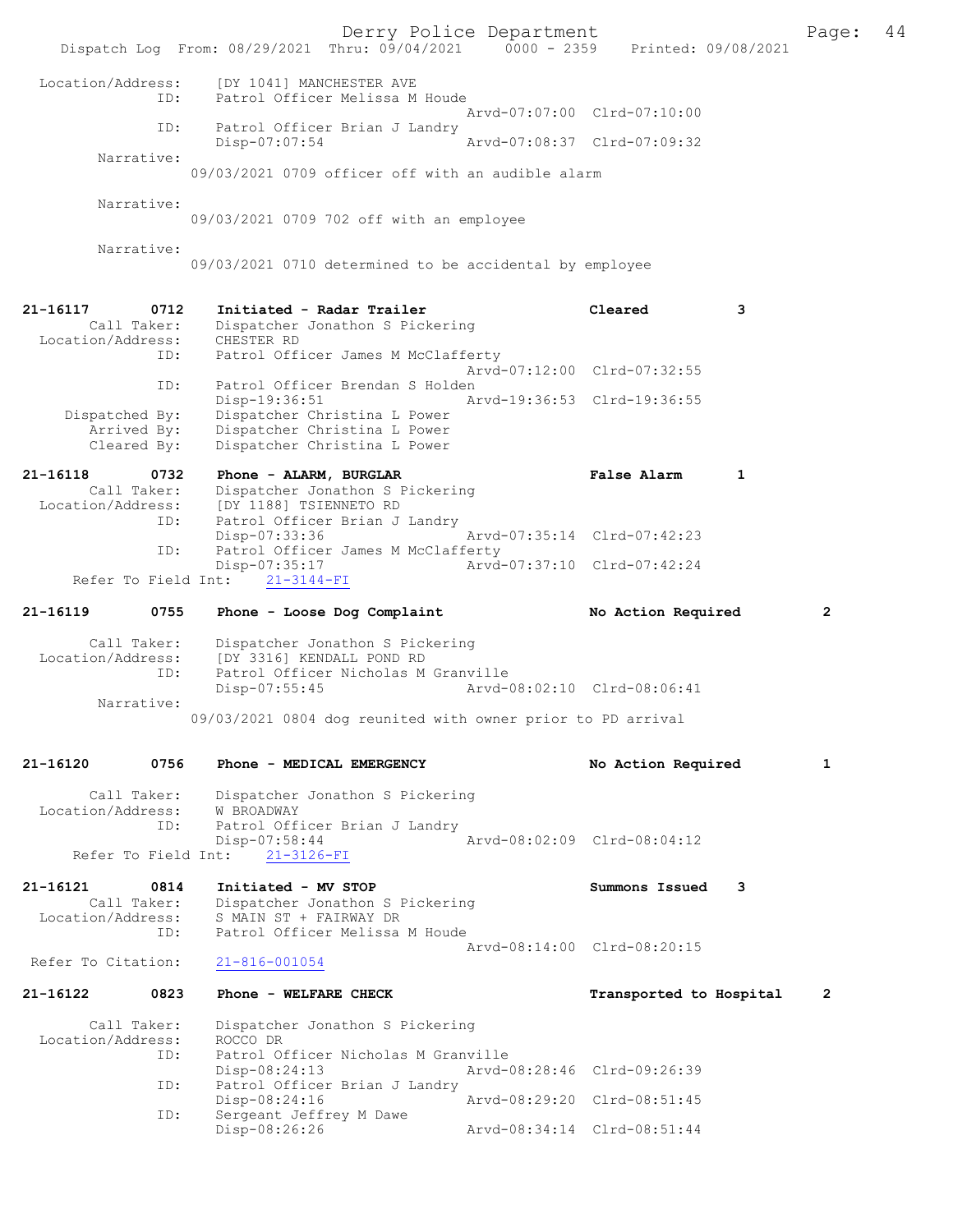Derry Police Department Fage: 45 Dispatch Log From: 08/29/2021 Thru: 09/04/2021 0000 - 2359 Printed: 09/08/2021 Narrative: 09/03/2021 0850 309 providing a courtesy transport to PMC s/m: 7934.2 Narrative: 09/03/2021 0858 309 off at PMC e/m: 7936.4 Refer To Incident: 21-1545-OF 21-16123 0835 Initiated - SUBPOENA DELIVERY Not Served 1 Call Taker: Sergeant Jared Knox Location/Address: FAIRWAY DR ID: Patrol Officer Melissa M Houde Arvd-08:35:00 Clrd-08:39:05 Cleared By: Dispatcher Jonathon S Pickering 21-16124 0915 Initiated - SUBPOENA DELIVERY Served 1 Call Taker: Dispatcher Jonathon S Pickering Location/Address: [DY 2783] HILDA AVE ID: Patrol Officer James M McClafferty Arvd-09:15:00 Clrd-09:18:39 21-16125 0921 Initiated - MV STOP Warning Issued 3 Call Taker: Dispatcher Jonathon S Pickering Location/Address: ISLAND POND RD ID: Patrol Officer Brian J Landry Arvd-09:21:00 Clrd-09:31:09 Refer To Citation: 21-3913-CN 21-16126 0928 Initiated - SUBPOENA DELIVERY Served 1 Call Taker: Dispatcher Jonathon S Pickering Location/Address: TSIENNETO RD ID: Patrol Officer Melissa M Houde Arvd-09:28:00 Clrd-09:30:49 21-16127 0932 Initiated - SUBPOENA DELIVERY Not Served 1 Call Taker: Dispatcher Jonathon S Pickering Location/Address: [DY 1139] ISLAND POND RD ID: Patrol Officer Awess Abdulkadir Arvd-09:32:00 Clrd-09:37:10 21-16128 0946 Initiated - ATTEMPTED PAPER SERVICE Not Served 2 Call Taker: Dispatcher Jonathon S Pickering Location/Address: FAIRWAY DR ID: Patrol Officer Timothy J Underhill Arvd-09:46:00 Clrd-09:51:37 ID: Patrol Officer Brian J Landry<br>Disp-09:46:40 Arvd-09:46:43 Clrd-09:51:37 Disp-09:46:40 21-16129 0956 Phone - SUSPICIOUS ACTIVITY Services Rendered 2 Call Taker: Dispatcher Jonathon S Pickering Location/Address: WINDHAM RD ID: Patrol Officer Awess Abdulkadir Disp-09:56:25 Arvd-10:02:21 Clrd-10:37:14 ID: Patrol Officer Nicholas M Granville Disp-09:56:28 Arvd-10:02:20 Clrd-10:37:12 ID: Sergeant Jeffrey M Dawe<br>Disp-09:56:32 Disp-09:56:32 Arvd-10:08:56 Clrd-10:37:10 Narrative: 09/03/2021 1034 report of a tent set up in woods near rail trail Narrative: 09/03/2021 1037 site located, follow up needed 21-16130 0959 Phone - CRIMINAL THREAT Report Taken 2 Call Taker: Dispatcher Jonathon S Pickering Location/Address: LARAWAY CT

ID: Patrol Officer Melissa M Houde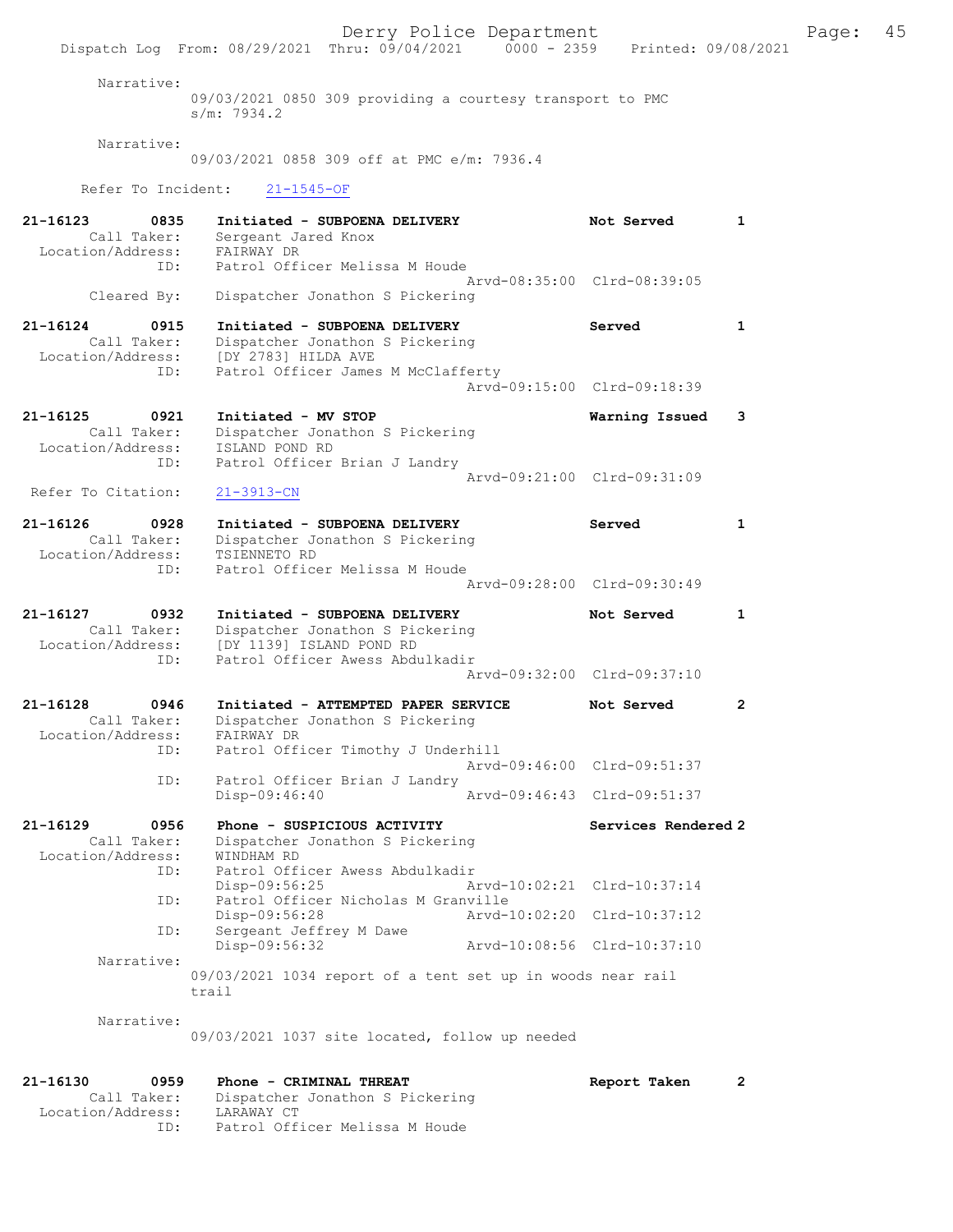Derry Police Department Fage: 46 Dispatch Log From: 08/29/2021 Thru: 09/04/2021 0000 - 2359 Printed: 09/08/2021 Disp-10:00:16 Arvd-10:07:26 Clrd-10:37:58<br>ID: Patrol Officer James M McClafferty Patrol Officer James M McClafferty Disp-10:22:12 Arvd-10:22:14 Clrd-10:29:37 Narrative: 09/03/2021 1035 criminal threat via phone Refer To Incident: 21-1546-OF 21-16131 1007 Initiated - SEXUAL OFFENDER REGISTRATION Services Rendered 1 Call Taker: Dispatcher Jonathon S Pickering Location/Address: [DY 2] MUNICIPAL DR ID: Detective Peter A Houlis Arvd-10:07:00 Clrd-10:08:42 21-16132 1010 Initiated - ATTEMPTED PAPER SERVICE Not Served 2 Call Taker: Dispatcher Jonathon S Pickering Location/Address: KENDALL POND RD ID: Patrol Officer Timothy J Underhill Arvd-10:10:00 Clrd-10:12:28 ID: Patrol Officer Brian J Landry<br>Disp-10:10:55 Disp-10:10:55 Arvd-10:10:56 Clrd-10:12:29 21-16133 1012 Phone - ATTEMPTED PAPER SERVICE Not Served 2 Call Taker: Dispatcher Jonathon S Pickering Location/Address: DIAMOND DR ID: Patrol Officer Timothy J Underhill Disp-10:15:56 Arvd-10:16:00 Clrd-10:19:46 Cleared By: Sergeant Jared Knox ID: Patrol Officer Brian J Landry Disp-10:15:59 Arvd-10:16:00 Clrd-10:19:49 Cleared By: Sergeant Jared Knox 21-16134 1021 Phone - SUSPICIOUS ACTIVITY Could Not Locate 2 Call Taker: Dispatcher Jonathon S Pickering Location/Address: [DY 146] ASHLEIGH DR ID: Patrol Officer Timothy J Underhill<br>Disp-10:22:04 Arvd- Disp-10:22:04 Arvd-10:29:41 Clrd-10:37:44 ID: Patrol Officer Brian J Landry Disp-10:22:06 Arvd-10:29:42 Clrd-10:37:48 Narrative: 09/03/2021 1022 subject possibly drinking out of a bottle Narrative: 09/03/2021 1034 checking Wayne Dr Refer To Field Int: 21-3143-FI 21-16135 1024 Phone - WARRANT ARREST Report Taken 2 Call Taker: Dispatcher Jonathon S Pickering Location/Address: [DY 2] MUNICIPAL DR ID: Patrol Officer Casey J Noyes<br>Disp-10:24:36 Disp-10:24:36 Arvd-10:24:37 Clrd-10:49:46 Narrative: 09/03/2021 1033 subject turning himself in on a warrant Narrative: 09/03/2021 1033 Subject Info: Isaiah Sanchez 50 Howard St Ext Salem, MA DOB:8/13/97 Arrested on a warrant for Conduct After an Accident Narrative: 09/03/2021 1049 subject released on a summons, court date 1/6/22 Refer To Arrest: 21-839-AR

21-16136 1054 Initiated - WARRANT ARREST Services Rendered 2 Call Taker: Dispatcher Jonathon S Pickering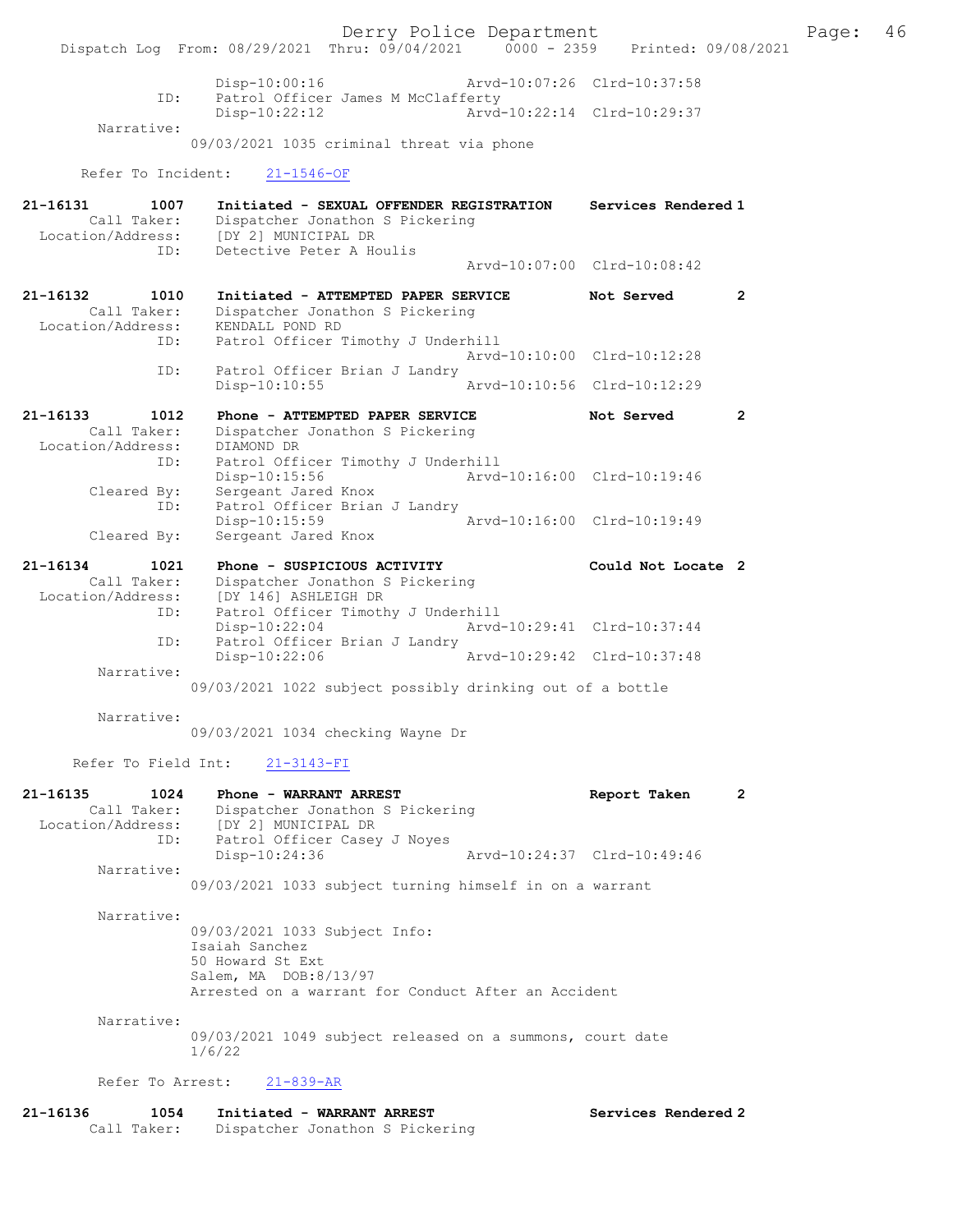Derry Police Department The Page: 47 Dispatch Log From: 08/29/2021 Thru: 09/04/2021 0000 - 2359 Printed: 09/08/2021 Location/Address: [DY 2] MUNICIPAL DR<br>TD: Patrol Officer Cases ID: Patrol Officer Casey J Noyes Arvd-10:54:00 Clrd-11:28:52 Narrative: 09/03/2021 1055 juvenile being processed on a juvenile petition Narrative: 09/03/2021 1110 released back to parent Refer To Arrest: 21-840-AR 21-16137 1110 Phone - MV ACCIDENT 121-16137 Report Taken 1 Call Taker: Dispatcher Jonathon S Pickering Location/Address: [DY 1173] MANCHESTER RD ID: Patrol Officer Melissa M Houde Disp-11:11:15 Arvd-11:17:10 Clrd-11:37:06 Narrative: 09/03/2021 1120 off with NH 452687 and NH HELCAT Narrative: 09/03/2021 1129 Fales v Pare - full report Refer To Accident: 21-422-AC 21-16138 1116 Initiated - MV STOP Warning Issued 3 Call Taker: Dispatcher Jonathon S Pickering<br>ion/Address: ISLAND POND RD Location/Address:<br>ID: Patrol Officer Awess Abdulkadir Arvd-11:16:00 Clrd-11:22:52<br>21-3914-CN Refer To Citation: 21-16139 1137 Initiated - FOLLOW-UP No Action Required 2 Call Taker: Dispatcher Jonathon S Pickering Location/Address: PEARL ST ID: Patrol Officer Melissa M Houde Arvd-11:37:00 Clrd-11:47:32 21-16140 1200 Phone - FOLLOW-UP SENT ON THEIR WAY 2 Call Taker: Dispatcher Jonathon S Pickering<br>ion/Address: ROLLINS ST Location/Address:<br>ID: Patrol Officer Nicholas M Granville Disp-12:00:56 Clrd-12:01:58 ID: Patrol Officer Timothy J Underhill<br>Disp-12:01:00 Arvd-Disp-12:01:00 Arvd-12:02:53 Clrd-12:16:59<br>TD: Patrol Officer Melissa M Houde Patrol Officer Melissa M Houde<br>Disp-12:01:56 A Disp-12:01:56 Arvd-12:02:54 Clrd-12:16:58<br>ID: Sergeant Jeffrey M Dawe Sergeant Jeffrey M Dawe<br>Disp-12:08:54 Disp-12:08:54 Arvd-12:08:56 Clrd-12:17:00 21-16141 1246 Initiated - MV STOP Warning Issued 3 Call Taker: Dispatcher Jonathon S Pickering<br>ion/Address: ISLAND POND RD Location/Address: ID: Patrol Officer Awess Abdulkadir Arvd-12:46:00 Clrd-12:56:12<br>21-3915-CN Refer To Citation: 21-16142 1302 Phone - ABANDONED 911 1 No Action Required 1 Call Taker: Dispatcher Jonathon S Pickering<br>Location/Address: [DY 997] PARKLAND DR Location/Address: [DY 997] PARKLAND DR ID: Dispatcher Jonathon S Pickering Disp-13:02:33 Arvd-13:02:34 Clrd-13:02:35 Narrative: 09/03/2021 1302 originated from BHU, contact made with staff, no issues found 21-16143 1332 Phone - ALARM(OTHER) False Alarm 2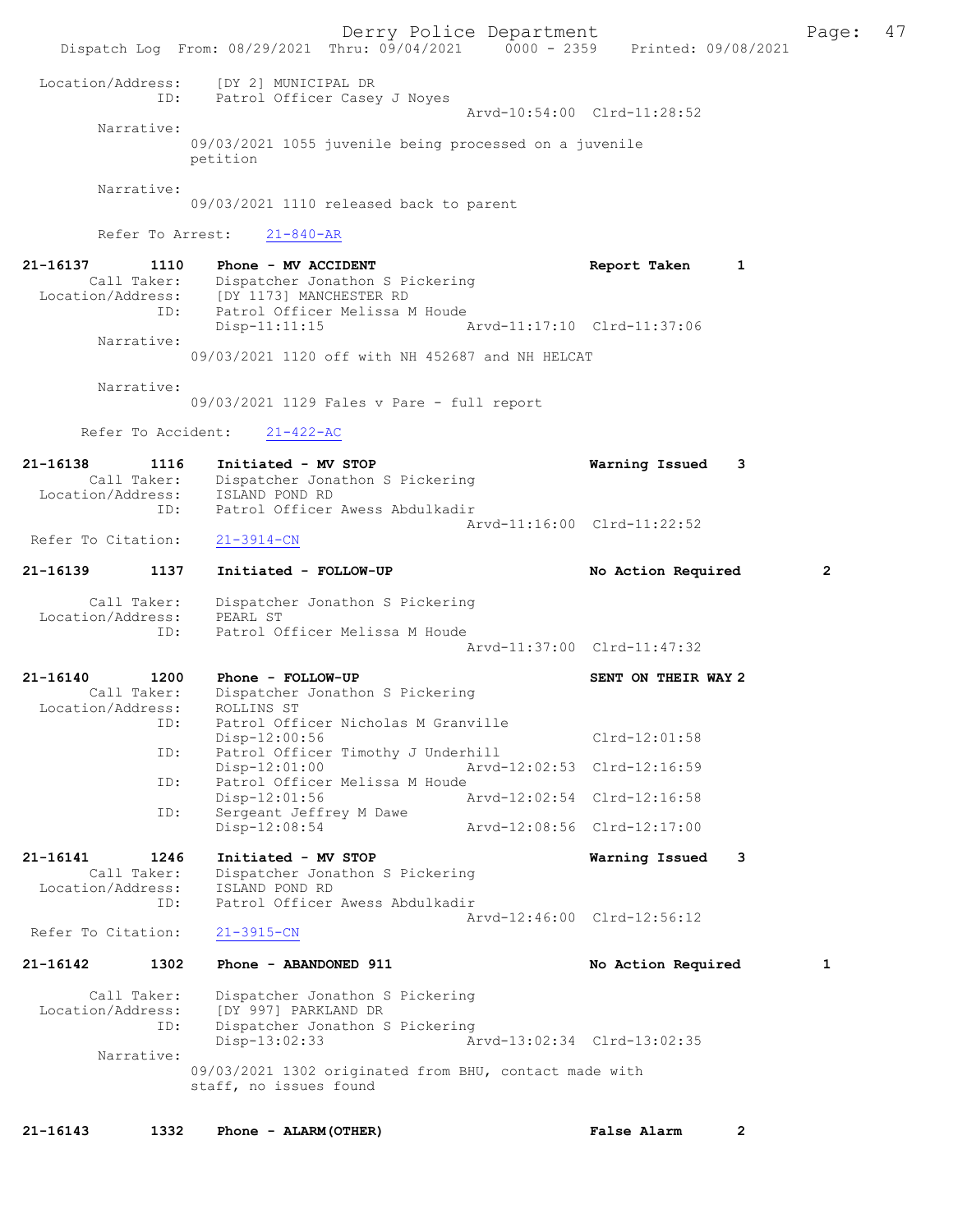Derry Police Department

Page: 48<br>3/08/2021

|                                  | Dispatch Log From: 08/29/2021 Thru: 09/04/2021                          | $0000 - 2359$               | Printed: 09/08/2            |              |
|----------------------------------|-------------------------------------------------------------------------|-----------------------------|-----------------------------|--------------|
| Call Taker:                      | Dispatcher Jonathon S Pickering                                         |                             |                             |              |
| Location/Address:<br>ID:         | [DY 278] S MAIN ST<br>Patrol Officer Timothy J Underhill                |                             |                             |              |
|                                  | Disp-13:33:22                                                           |                             | Arvd-13:35:12 Clrd-13:40:49 |              |
| ID:                              | Patrol Officer Brian J Landry<br>Disp-13:33:26                          | Arvd-13:35:09               | Clrd-13:40:48               |              |
| ID:                              | Patrol Officer Awess Abdulkadir<br>Disp-13:35:23                        | Arvd-13:35:24               | $Clrd-13:40:50$             |              |
| ID:                              | Sergeant Jeffrey M Dawe<br>Disp-13:35:46                                |                             | Arvd-13:40:46 Clrd-13:40:47 |              |
| Dispatched By:<br>Narrative:     | Sergeant Jared Knox                                                     |                             |                             |              |
|                                  | 09/03/2021 1340 panic alarm, confirmed accidental                       |                             |                             |              |
| Refer To Field Int:              | $21 - 3151 - FI$                                                        |                             |                             |              |
| 21-16144<br>1335                 | Phone - COMPLAINT                                                       |                             | Services Rendered 3         |              |
| Call Taker:<br>Location/Address: | Dispatcher Jonathon S Pickering<br>[DY 3077] CHESTER RD                 |                             |                             |              |
| ID:                              | Patrol Officer James M McClafferty                                      |                             |                             |              |
|                                  | Disp-13:35:44                                                           |                             | Aryd-13:42:48 Clrd-14:01:25 |              |
| Narrative:                       | 09/03/2021 1335 complaint of improperly cared for animals               |                             |                             |              |
| Narrative:                       |                                                                         |                             |                             |              |
|                                  | 09/03/2021 1401 checked, no issues found, staff notified of<br>concerns |                             |                             |              |
| Refer To Field Int:              | $21 - 3134 - FI$                                                        |                             |                             |              |
| 21-16145<br>1347                 | Phone - THEFT                                                           |                             | Report Taken                | $\mathbf{2}$ |
| Call Taker:                      | Dispatcher Jonathon S Pickering                                         |                             |                             |              |
| Location/Address:<br>ID:         | LANE RD<br>Patrol Officer Awess Abdulkadir                              |                             |                             |              |
|                                  | Disp-13:48:12                                                           |                             | Arvd-13:54:37 Clrd-14:18:43 |              |
| ID:                              | Sergeant Jeffrey M Dawe<br>Disp-13:54:24                                | Arvd-13:54:42               | $Clrd-14:12:06$             |              |
| ID:                              | Patrol Officer Timothy J Underhill<br>Disp-13:54:39                     | Arvd-13:54:41               | $Clrd-14:18:42$             |              |
| Narrative:                       |                                                                         |                             |                             |              |
|                                  | 09/03/2021 1359 theft of package                                        |                             |                             |              |
| Refer To Incident:               | 21-1547-OF                                                              |                             |                             |              |
| 21-16146<br>1357                 | Phone - JUVENILE OFFENSES                                               |                             | Gone on Arrival             | 2            |
| Call Taker:<br>Location/Address: | Dispatcher Jonathon S Pickering<br>CRYSTAL AVE                          |                             |                             |              |
| ID:                              | Patrol Officer Melissa M Houde                                          |                             |                             |              |
|                                  | $Disp-13:57:22$                                                         | Arvd-13:57:24 Clrd-14:00:40 |                             |              |
| ID:                              | Patrol Officer Brian J Landry<br>Disp-13:57:28                          |                             | Arvd-13:57:29 Clrd-14:00:40 |              |
| Narrative:                       | 09/03/2021 1358 teenagers being unruly                                  |                             |                             |              |
|                                  |                                                                         |                             |                             |              |
| 21-16147<br>1517                 | Initiated - MV STOP                                                     |                             | Warning Issued              | 3            |
| Call Taker:                      | Dispatcher Christina L Power                                            |                             |                             |              |
| Location/Address:<br>ID:         | W BROADWAY<br>Patrol Officer Collin Kennedy                             |                             |                             |              |
|                                  |                                                                         |                             | Arvd-15:17:00 Clrd-15:24:42 |              |
| Refer To Citation:               | $21 - 3917 - CN$                                                        |                             |                             |              |
| 21-16148<br>1521                 | Initiated - MV STOP                                                     |                             | Warning Issued              | 3            |
| Call Taker:<br>Location/Address: | Dispatcher Christina L Power<br>S MAIN ST                               |                             |                             |              |
| ID:                              | Sergeant James M Belanger                                               |                             |                             |              |
| Refer To Citation:               | $21 - 3919 - CN$                                                        |                             | Arvd-15:21:00 Clrd-15:26:32 |              |
| 21-16149<br>1523                 | Initiated - MV STOP                                                     |                             | Warning Issued              | 3            |
|                                  |                                                                         |                             |                             |              |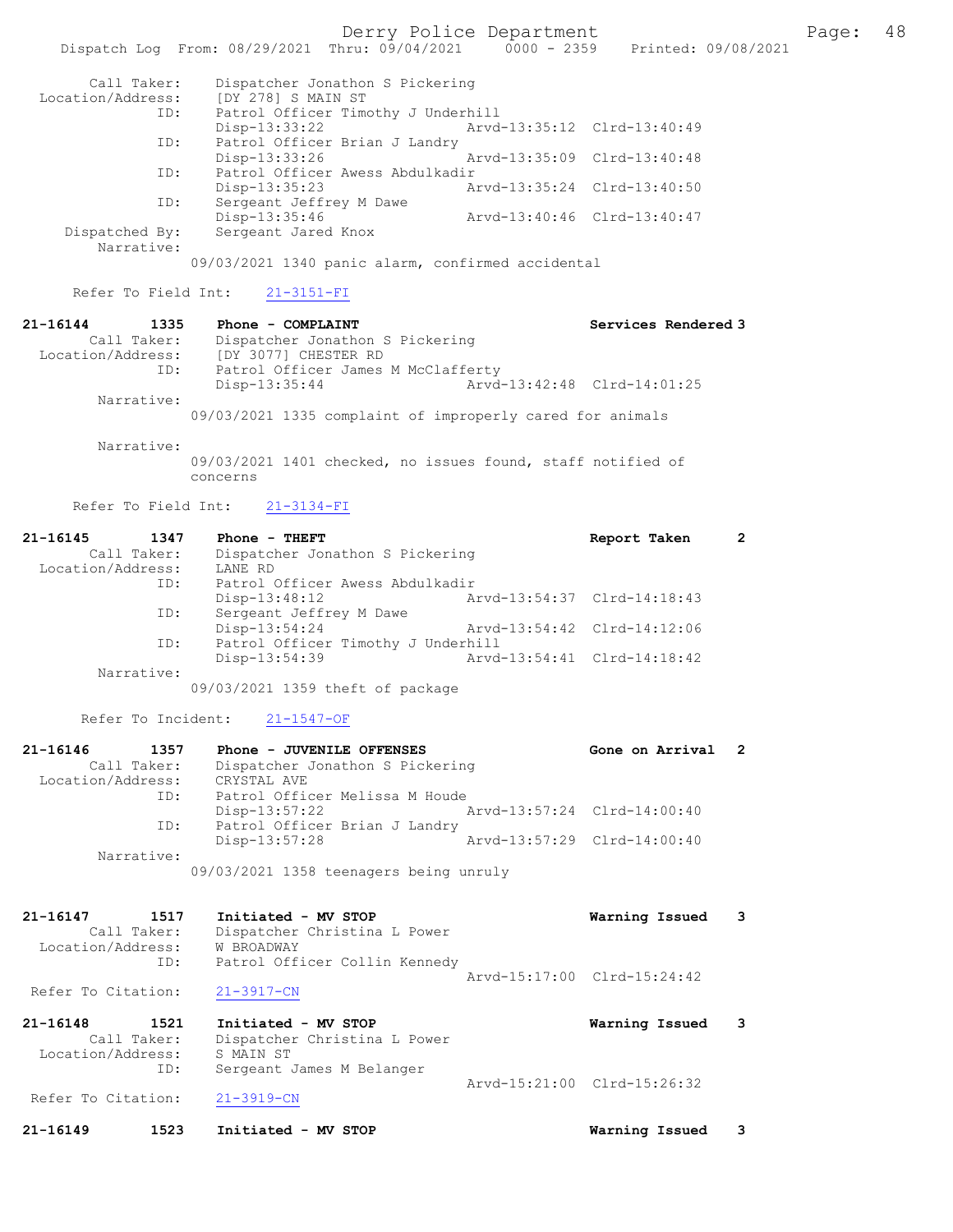Derry Police Department Fage: 49 Dispatch Log From: 08/29/2021 Thru: 09/04/2021 0000 - 2359 Printed: 09/08/2021 Call Taker: Dispatcher Christina L Power Location/Address: HAMPSTEAD RD ID: Patrol Officer Brendan S Holden Arvd-15:23:00 Clrd-15:28:23 Refer To Citation: 21-3918-CN 21-16150 1533 Initiated - ROAD HAZARD Cleared 2 Call Taker: Dispatcher Christina L Power Location/Address: HAMPSTEAD RD ID: Patrol Officer Brendan S Holden Arvd-15:33:00 Clrd-15:53:10 Narrative: debris in the roadway 21-16151 1538 Initiated - SUBPOENA DELIVERY Not Served 1 Call Taker: Dispatcher Christina L Power Location/Address: PARKLAND DR ID: Patrol Officer Collin Kennedy Arvd-15:38:00 Clrd-15:52:21 21-16152 1545 Phone - HIT AND RUN Report Taken 2 Call Taker: Dispatcher Christina L Power Location/Address: BIRCH ST ID: Patrol Officer Collin Kennedy Disp-15:52:39 Arvd-15:55:37 Clrd-16:09:39 Refer To Incident: 21-1548-OF 21-16153 1550 Initiated - SUBPOENA DELIVERY Not Served 1 Call Taker: Dispatcher Christina L Power Location/Address: ASHLEIGH DR ID: Patrol Officer Joshua Martin Arvd-15:50:00 Clrd-15:52:48 21-16154 1608 Phone - DOMESTIC DISTURBANCE Arrest(s) Made 1 Call Taker: Dispatcher Christina L Power Location/Address: TSIENNETO RD ID: Patrol Officer Brendan S Holden<br>Disp-16:09:29 Ar Disp-16:09:29 Arvd-16:12:42 Clrd-16:53:04<br>Disp-16:09:37 Arvd-16:11:55 Clrd-17:09:46<br>Disp-16:09:37 Arvd-16:11:55 Clrd-17:09:46 ID: Patrol Officer Joshua Martin Disp-16:09:37 Arvd-16:11:55 Clrd-17:09:46 ID: Sergeant James M Belanger Disp-16:12:02 Arvd-16:12:04 Clrd-16:41:51 Narrative: mother/daughter Narrative: 09/03/2021 1639 one in custody for assault (x3), enroute to hq's s/m 48540.4 Narrative: 09/03/2021 1643 off at hq's e/m 48540.8 with; Parziale, Deborah 5 Tsienneto Rd Derry, NH dob 072158 Narrative: 09/03/2021 1653 BC notified Narrative: 09/03/2021 1903 released on PR bail with a court date of 1/6/22 Refer To Arrest: 21-841-AR 21-16155 1614 Initiated - FOLLOW-UP Cleared 2<br>Cleared Call Taker: Dispatcher Christine I Bouer Call Taker: Dispatcher Christina L Power Location/Address: BIRCH ST

ID: Patrol Officer Collin Kennedy

Arvd-16:14:00 Clrd-16:31:17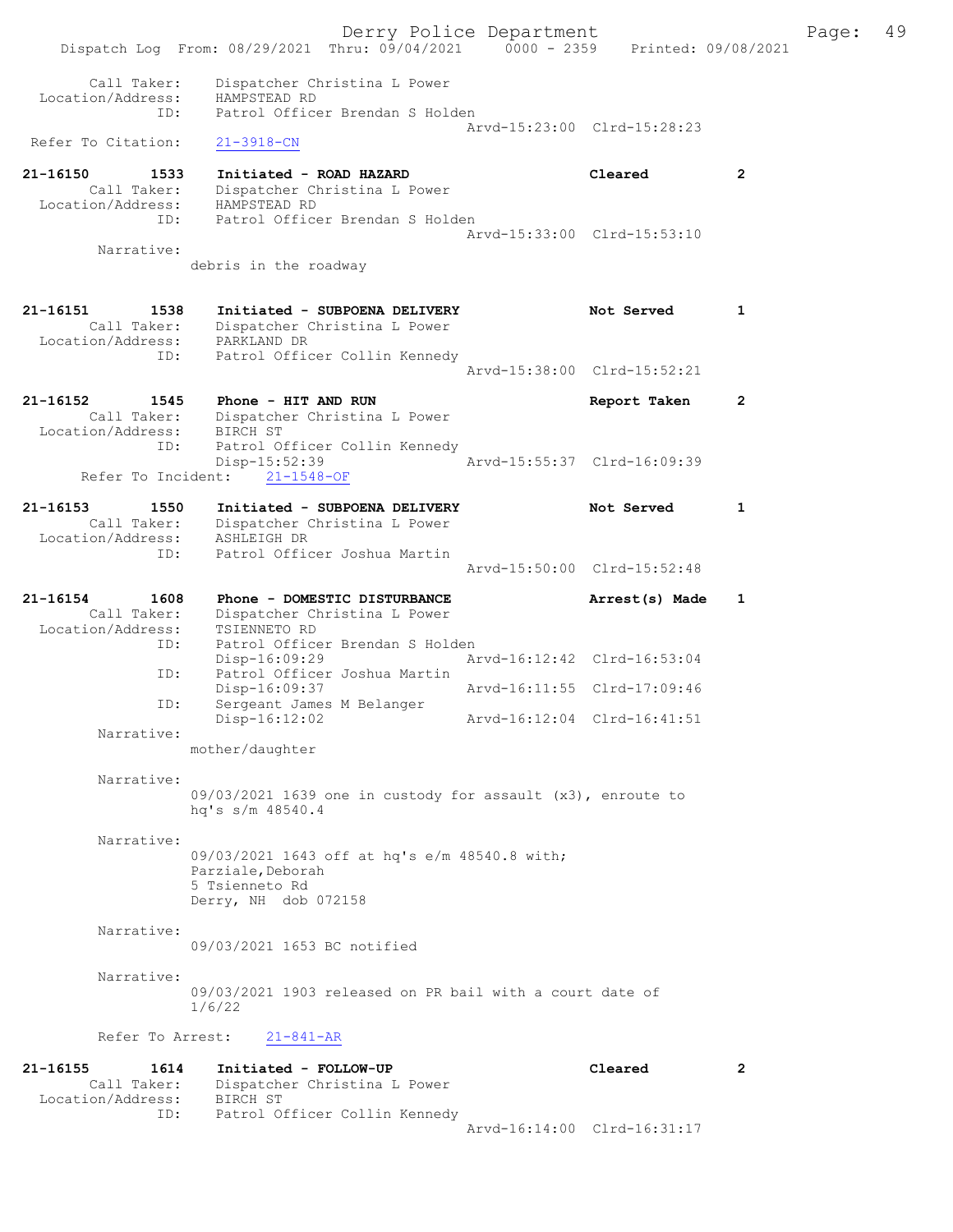| 21-16156<br>1627<br>Call Taker:<br>Location/Address: | Initiated - MV STOP<br>Dispatcher Christina L Power<br>WINDHAM RD            | Warning Issued              | 3 |
|------------------------------------------------------|------------------------------------------------------------------------------|-----------------------------|---|
| ID:                                                  | Patrol Officer Sara R Joyce                                                  | Arvd-16:27:00 Clrd-16:36:14 |   |
| Refer To Citation:                                   | Patrol Officer Ryan M Panaro<br>$21 - 3920 - CN$                             |                             |   |
| $21 - 16157$<br>1700                                 | Phone - DOMESTIC DISTURBANCE                                                 | Arrest(s) Made              | 1 |
| Call Taker:<br>Location/Address:                     | Sergeant Michael W Hughes<br>OAK ST                                          |                             |   |
| ID:                                                  | Patrol Officer Collin Kennedy                                                |                             |   |
| Arrived By:                                          | $Disp-17:01:21$<br>Dispatcher Christina L Power                              | Arvd-17:03:37 Clrd-18:21:17 |   |
| Cleared By:                                          | Dispatcher Christina L Power                                                 |                             |   |
| ID:                                                  | Patrol Officer Sara R Joyce<br>$Disp-17:01:26$                               | Arvd-17:04:52 Clrd-17:43:03 |   |
|                                                      | Patrol Officer Ryan M Panaro                                                 |                             |   |
| Arrived By:<br>Cleared By:                           | Dispatcher Christina L Power<br>Dispatcher Christina L Power                 |                             |   |
| ID:                                                  | Sergeant James M Belanger                                                    |                             |   |
| Dispatched By:                                       | Disp-17:12:18<br>Dispatcher Christina L Power                                | Arvd-17:12:21 Clrd-17:40:45 |   |
| Arrived By:                                          | Dispatcher Christina L Power                                                 |                             |   |
| Cleared By:<br>Narrative:                            | Dispatcher Christina L Power                                                 |                             |   |
|                                                      | 09/03/2021 1728 one in custody for criminal mischief and<br>resisting arrest |                             |   |
| Narrative:                                           |                                                                              |                             |   |
|                                                      | 09/03/2021 1731 enroute to hqs s/m 26971.9                                   |                             |   |
| Narrative:                                           |                                                                              |                             |   |
|                                                      | 09/03/2021 1740 off at hq's e/m 26973.0 with;<br>Dejesus, Ashley             |                             |   |
|                                                      | 16 Oak St                                                                    |                             |   |
|                                                      | Derry, NH dob 020796                                                         |                             |   |
| Narrative:                                           |                                                                              |                             |   |
|                                                      | 09/03/2021 1903 released on a summons with a court date of<br>1/6/22         |                             |   |
| Refer To Arrest:                                     | $21 - 842 - AR$                                                              |                             |   |
| 21-16158                                             | 1819 Phone - ABANDONED 911                                                   | No Action Required          |   |
| Call Taker:<br>Location/Address:                     | Dispatcher Christina L Power<br>PARKLAND DR                                  |                             |   |
| ID:                                                  | Dispatcher Christina L Power                                                 |                             |   |
| Narrative:                                           | Disp-18:20:52                                                                | Arvd-18:20:53 Clrd-18:20:54 |   |
|                                                      | no issues upon checking                                                      |                             |   |
| 21-16159<br>1823                                     | Initiated - ATTEMPTED PAPER SERVICE                                          | Served                      | 2 |
| Call Taker:                                          | Dispatcher Christina L Power<br>HAMPSTEAD RD                                 |                             |   |
| Location/Address:<br>ID:                             | Patrol Officer Brendan S Holden                                              |                             |   |
|                                                      |                                                                              | Arvd-18:23:00 Clrd-18:39:01 |   |
| 21-16160<br>1845                                     | Phone - MV CHECK                                                             | Gone on Arrival 1           |   |
| Call Taker:<br>Location/Address:                     | Dispatcher Christina L Power<br>E DERRY RD + OLD CHESTER RD                  |                             |   |
| ID:                                                  | Patrol Officer Brendan S Holden                                              |                             |   |
|                                                      | $Disp-18:45:50$                                                              | Arvd-18:53:26 Clrd-18:58:39 |   |
| 21-16161<br>1852                                     | Phone - SUSPICIOUS ACTIVITY                                                  | Services Rendered 2         |   |
| Call Taker:<br>Location/Address:                     | Dispatcher Christina L Power<br>HAMPSTEAD RD                                 |                             |   |
|                                                      |                                                                              |                             |   |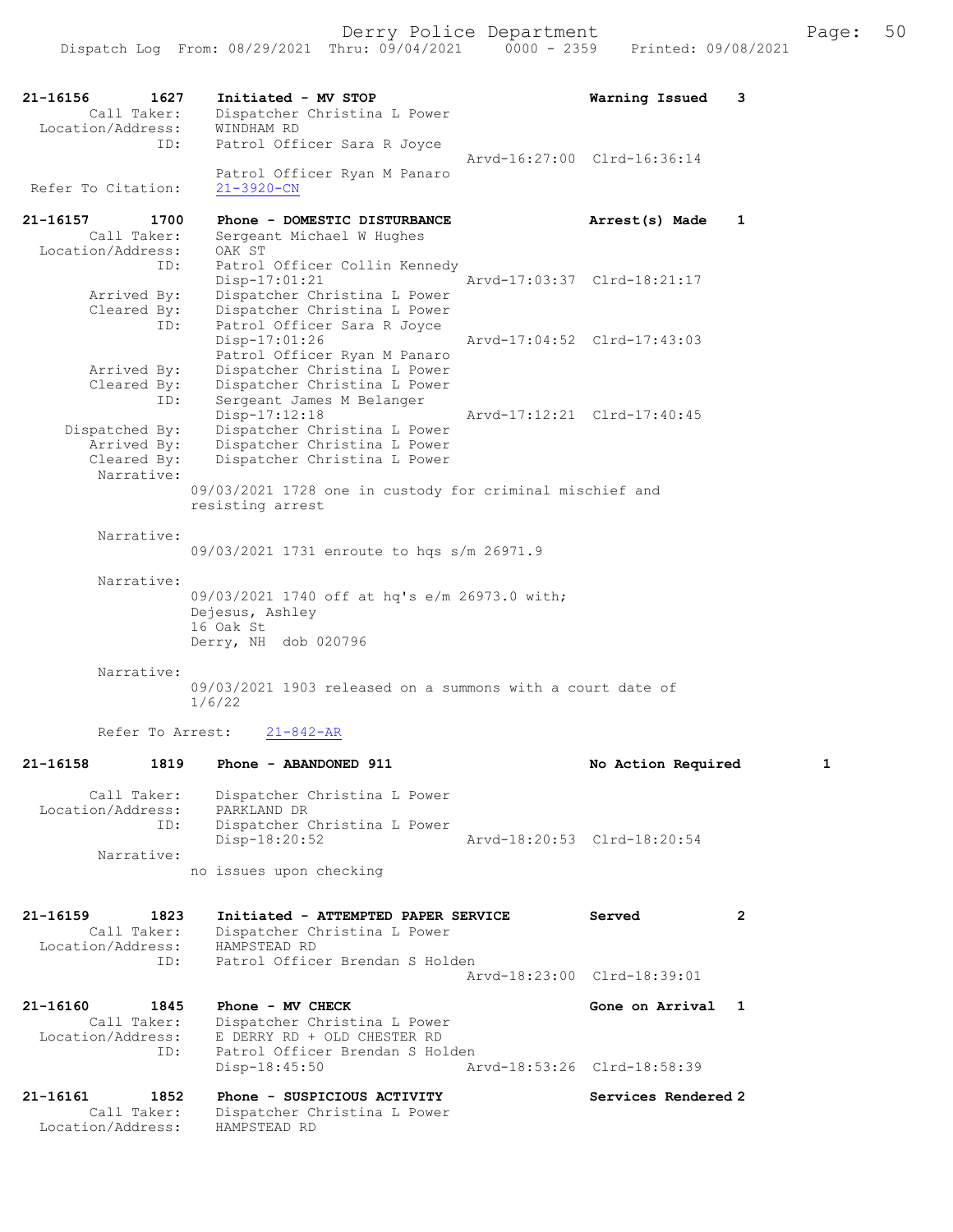Derry Police Department Fage: 51

Dispatch Log From: 08/29/2021 Thru: 09/04/2021 0000 - 2359 Printed: 09/08/2021

 ID: Patrol Officer Brendan S Holden Disp-19:00:10 Arvd-19:09:43 Clrd-19:14:55 Narrative: white bag on the side of the road

Narrative:

determined to be trash

| 21-16162          | 1853           | Phone - WARRANT ARREST                                    | Arrest(s) Made              | 2 |
|-------------------|----------------|-----------------------------------------------------------|-----------------------------|---|
|                   | Call Taker:    | Dispatcher Christina L Power                              |                             |   |
| Location/Address: |                | [LCN] FRANCONIA PD                                        |                             |   |
|                   | ID:            | Patrol Officer Robert Corwin                              |                             |   |
|                   |                | $Disp-19:06:50$                                           | Arvd-19:06:53 Clrd-19:07:13 |   |
|                   | Dispatched By: | Patrol Officer Robert Corwin                              |                             |   |
|                   | Arrived By:    | Patrol Officer Robert Corwin                              |                             |   |
|                   | ID:            | Patrol Officer Robert Corwin                              |                             |   |
|                   |                | $Disp-19:07:48$                                           | Arvd-19:07:51 Clrd-19:17:10 |   |
|                   | Cleared By:    | Patrol Officer Robert Corwin                              |                             |   |
|                   | Narrative:     |                                                           |                             |   |
|                   |                | FPD advises of one in custody on a DPD warrant for simple |                             |   |
|                   |                | assault (x2)                                              |                             |   |
|                   |                | Munro, Brendan                                            |                             |   |
|                   |                | 35 Hillside Ave                                           |                             |   |
|                   |                | Derry, NH dob 080493                                      |                             |   |
|                   |                |                                                           |                             |   |
|                   |                |                                                           |                             |   |

Refer To Arrest: 21-844-AR

| 21-16163          | 1902        | Phone - ASSIST OTHER AGENCY   |                             | Cleared |  |
|-------------------|-------------|-------------------------------|-----------------------------|---------|--|
|                   | Call Taker: | Dispatcher Christina L Power  |                             |         |  |
| Location/Address: |             | W BROADWAY                    |                             |         |  |
|                   | ID:         | Patrol Officer Scott M Beegan |                             |         |  |
|                   |             | Disp-19:03:10                 | Arvd-19:07:18 Clrd-19:08:14 |         |  |
|                   | Narrative:  |                               |                             |         |  |
|                   |             | DFD                           |                             |         |  |

| $21 - 16164$<br>1917 | Other - KEEP THE PEACE                              |                             | Services Rendered 2 |
|----------------------|-----------------------------------------------------|-----------------------------|---------------------|
| Call Taker:          | Patrol Officer Robert Corwin                        |                             |                     |
| Location/Address:    | OAK ST                                              |                             |                     |
| ID:                  | Patrol Officer Joshua Martin                        |                             |                     |
|                      | $Disp-19:26:16$                                     | Arvd-19:33:07 Clrd-19:46:50 |                     |
| Arrived By:          | Dispatcher Christina L Power                        |                             |                     |
| Cleared By:          | Dispatcher Christina L Power                        |                             |                     |
| ID:                  | Patrol Officer Scott M Beegan                       |                             |                     |
|                      | Disp-19:26:20                                       | Arvd-19:28:49 Clrd-19:46:48 |                     |
| Arrived By:          | Dispatcher Christina L Power                        |                             |                     |
| Cleared By:          | Dispatcher Christina L Power                        |                             |                     |
| Narrative:           |                                                     |                             |                     |
|                      | 09/03/2021 1928 courtesy ride to Oak St s/m 29070.2 |                             |                     |

Narrative:

09/03/2021 1932 e/m 29071.3

| $21 - 16165$<br>1922 | Initiated - MV STOP          | Warning Issued              | 3 |
|----------------------|------------------------------|-----------------------------|---|
| Call Taker:          | Patrol Officer Robert Corwin |                             |   |
| Location/Address:    | ASHLEIGH DR                  |                             |   |
| ID:                  | Patrol Officer Joshua Martin |                             |   |
|                      |                              | Aryd-19:22:00 Clrd-19:26:08 |   |
| Cleared By:          | Dispatcher Christina L Power |                             |   |
| Refer To Citation:   | $21 - 3921 - CN$             |                             |   |
|                      |                              |                             |   |
|                      |                              |                             |   |
| 21-16166<br>1958     | Initiated - MV CHECK         | Could Not Locate 1          |   |
| Call Taker:          | Dispatcher Christina L Power |                             |   |
| Location/Address:    | N MAIN ST                    |                             |   |
| ID:                  | Patrol Officer Joshua Martin |                             |   |
|                      |                              | Arvd-19:58:00 Clrd-20:06:08 |   |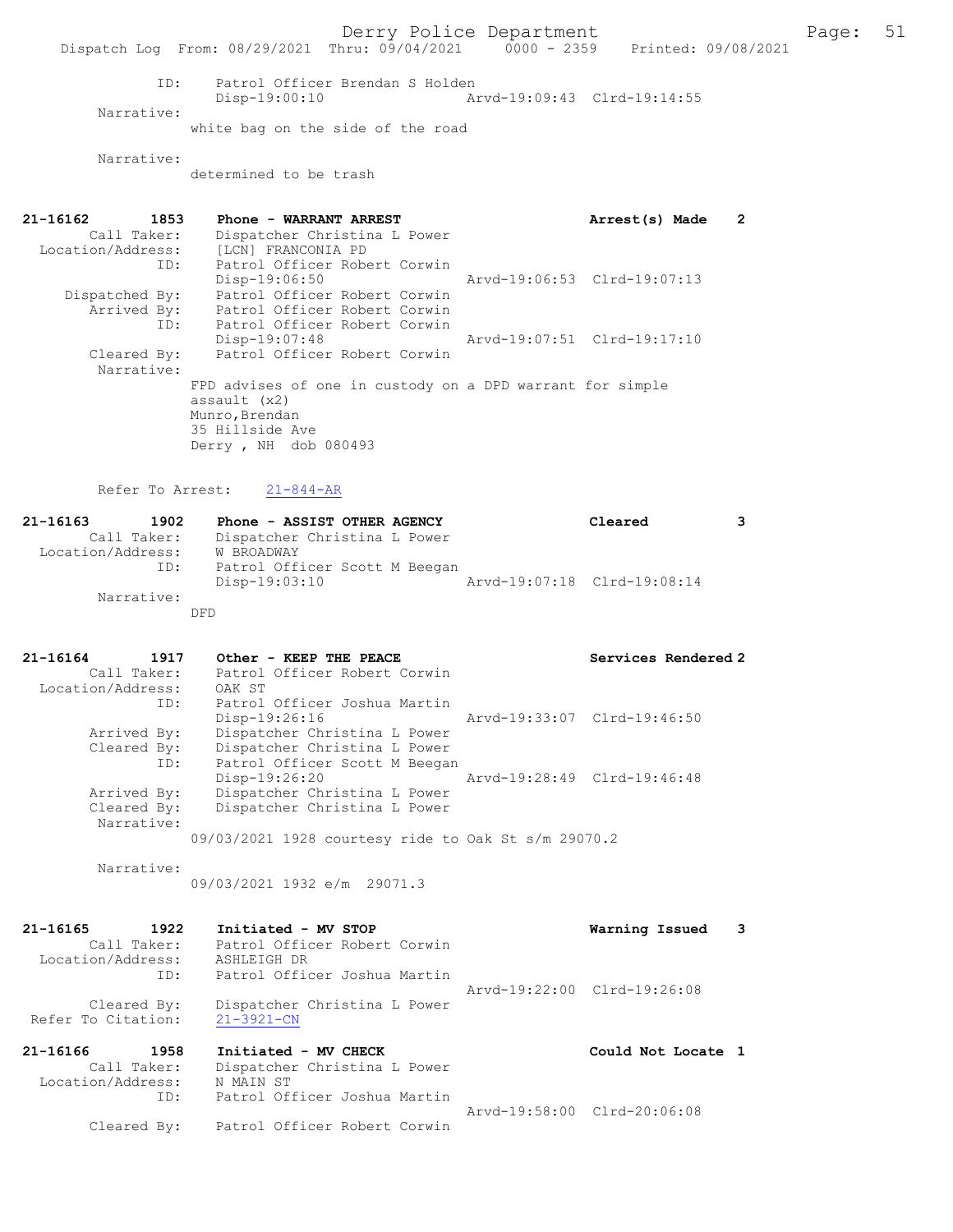|                                 | checked and no issues.                                          |                             |
|---------------------------------|-----------------------------------------------------------------|-----------------------------|
| Narrative:                      |                                                                 |                             |
|                                 | Patrol Officer Ryan M Panaro                                    | Arvd-20:19:08 Clrd-20:26:52 |
| ID:                             | Patrol Officer Sara R Joyce<br>Disp-20:15:40                    |                             |
|                                 | $Disp-20:15:38$                                                 | Arvd-20:16:49 Clrd-20:26:54 |
| ID:                             | Patrol Officer Scott M Beegan                                   |                             |
| Location/Address:               | Dispatcher Christina L Power<br>LARAWAY CT                      |                             |
| 21-16168<br>2011<br>Call Taker: | Phone - SUSPICIOUS ACTIVITY                                     | Services Rendered 2         |
|                                 |                                                                 |                             |
|                                 | flailing raccoon near roadway                                   |                             |
| Narrative:                      |                                                                 |                             |
| Cleared By:                     | Dispatcher Christina L Power                                    |                             |
| ID:                             | Patrol Officer Scott M Beegan<br>$Disp-20:04:10$                | Arvd-20:07:57 Clrd-20:10:02 |
| Location/Address:               | MAPLE ST                                                        |                             |
|                                 | Call Taker: Patrol Officer Robert Corwin                        |                             |
| 21-16167<br>2001                | Phone - ANIMAL COMPLAINT                                        | Could Not Locate 1          |
| Refer To Incident:              | $21 - 1549 - OF$                                                |                             |
|                                 | motorcycle                                                      |                             |
| Narrative:                      |                                                                 |                             |
| Cleared By:                     | Patrol Officer Robert Corwin                                    |                             |
| Dispatched By:<br>Arrived By:   | Patrol Officer Robert Corwin<br>Patrol Officer Robert Corwin    |                             |
|                                 | Disp-20:05:35                                                   | Arvd-20:05:38 Clrd-20:06:06 |
| ID:                             | Sergeant James M Belanger                                       |                             |
| Cleared By:                     | Patrol Officer Robert Corwin                                    |                             |
| Arrived By:                     | Patrol Officer Robert Corwin                                    |                             |
| Dispatched By:                  | Patrol Officer Robert Corwin                                    |                             |
|                                 | Disp-20:05:28<br>Patrol Officer Ryan M Panaro                   | Arvd-20:05:31 Clrd-20:06:04 |
| ID:                             | Patrol Officer Sara R Joyce                                     |                             |
|                                 | Disp-19:59:33                                                   | Arvd-20:01:35 Clrd-20:01:39 |
| ID:                             | Sergeant James M Belanger                                       |                             |
|                                 | Patrol Officer Ryan M Panaro                                    |                             |
| ID:                             | Patrol Officer Sara R Joyce<br>Disp-19:59:31                    | $Clrd-20:01:34$             |
|                                 |                                                                 |                             |
|                                 | Thru: $09/04/2021$ 0000 - 2359<br>Dispatch Log From: 08/29/2021 | Printed: 09/08/2021         |
|                                 |                                                                 |                             |
|                                 | Derry Police Department                                         |                             |

 Location/Address: HAMPSTEAD RD ID: Patrol Officer Brendan S Holden Arvd-20:33:00 Clrd-20:39:18<br>21-3922-CN Refer To Citation:

#### 21-16170 2040 Initiated - MV CHECK SENT ON THEIR WAY 1<br>Call Taker: Dispatcher Christina L Power Dispatcher Christina L Power<br>HUMPHREY RD Location/Address:<br>ID: Patrol Officer Sara R Joyce Arvd-20:40:00 Clrd-20:46:24

Patrol Officer Ryan M Panaro

21-16171 2045 Phone - FIREWORKS COMPLAINT Quieted on Request 2 Call Taker: Patrol Officer Robert Corwin<br>ion/Address: GAMACHE RD Location/Address: ID: Patrol Officer Collin Kennedy Disp-20:45:56 Cleared By: Dispatcher Christina L Power Cleared By: Dispatcher Christina L Power By: Dispatcher Christina L Power<br>ID: Patrol Officer Scott M Beegan Patrol Officer Scott M Beegan<br>Disp-20:46:00 Disp-20:46:00 Arvd-20:52:28 Clrd-21:11:10<br>Arrived By: Dispatcher Christina L Power Arrived By: Dispatcher Christina L Power<br>Cleared By: Dispatcher Christina L Power By: Dispatcher Christina L Power<br>ID: Patrol Officer Sara R Jovce Patrol Officer Sara R Joyce<br>Disp-20:46:38 Arvd-21:02:05 Clrd-21:11:13 Patrol Officer Ryan M Panaro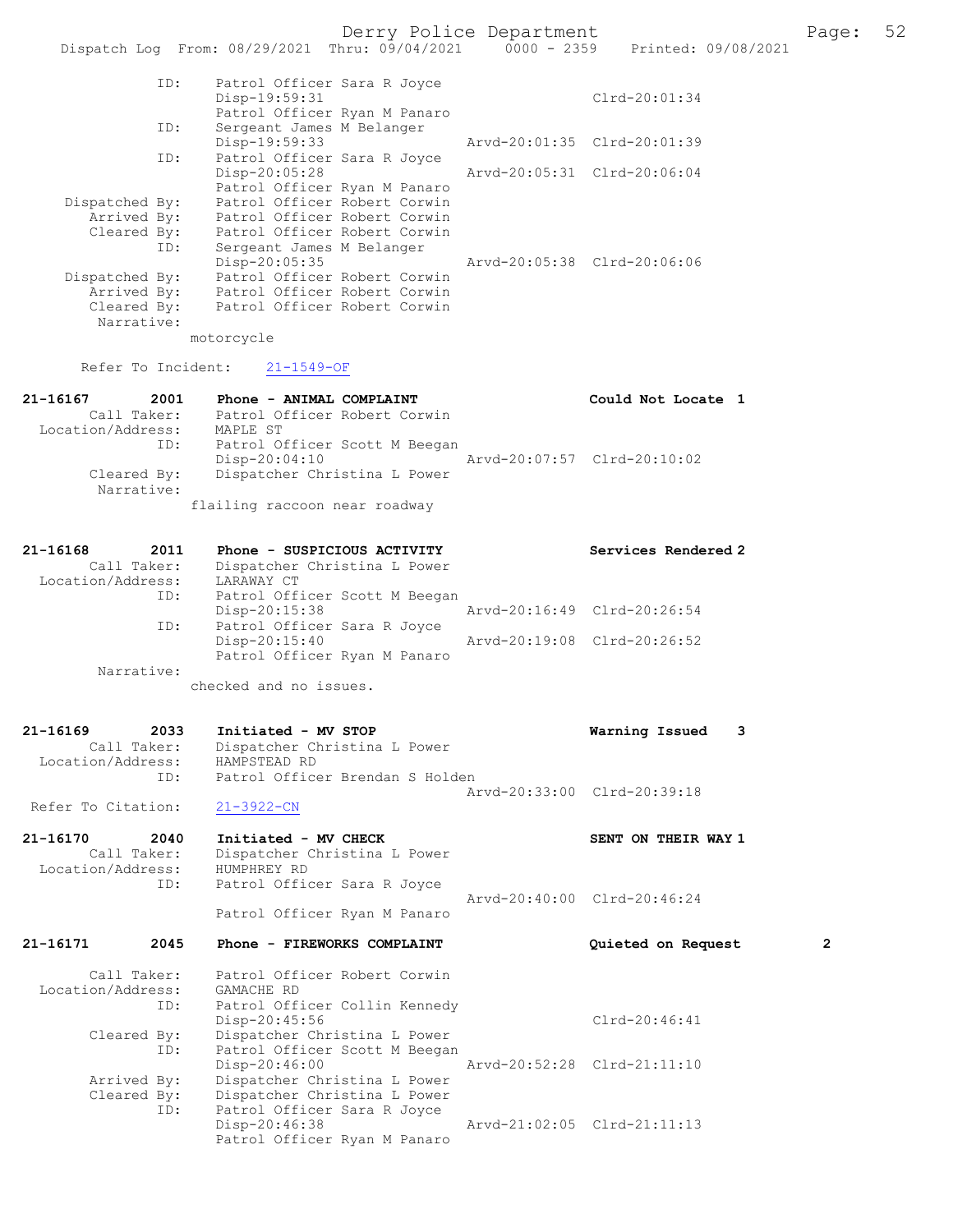Derry Police Department Form Page: 53 Dispatch Log From: 08/29/2021 Thru: 09/04/2021 0000 - 2359 Printed: 09/08/2021 Dispatched By: Dispatcher Christina L Power Cleared By: Dispatcher Christina L Power 21-16172 2048 Initiated - MV STOP Summons Issued 3 Call Taker: Dispatcher Christina L Power<br>ion/Address: LINLEW DR Location/Address:<br>TD: Patrol Officer Brendan S Holden Arvd-20:48:00 Clrd-21:11:19<br>21-3923-CN Refer To Citation: Refer To Summons: 21-845-AR 21-16173 2127 Initiated - MV STOP Warning Issued 3 Call Taker: Dispatcher Christina L Power<br>ion/Address: CRYSTAL AVE Location/Address:<br>ID: Patrol Officer Collin Kennedy Arvd-21:27:00 Clrd-21:35:35<br>21-3924-CN Refer To Citation: 21-16174 2304 Phone - DISTURBANCE Report Taken 1 Call Taker: Patrol Officer Robert Corwin Location/Address: PEMBROKE DR<br>ID: Patrol Offi Patrol Officer Collin Kennedy<br>Disp-23:14:18 Disp-23:14:18 Arvd-23:19:12 Clrd-23:38:26 Dispatched By: Dispatcher Jess W Arcand Arrived By: Dispatcher Jess W Arcand Cleared By: Dispatcher Jess W Arcand ID: Patrol Officer Scott M Beegan Disp-23:14:21 Arvd-23:19:14 Clrd-23:38:24 Dispatched By: Dispatcher Jess W Arcand Arrived By: Dispatcher Jess W Arcand Cleared By: Dispatcher Jess W Arcand ID: Sergeant Patrick H Dawson<br>Disp-23:19:26 Disp-23:19:26 Arvd-23:19:28 Clrd-23:30:31<br>Dispatched By: Dispatcher Jess W Arcand spatched By: Dispatcher Jess W Arcand<br>Arrived By: Dispatcher Jess W Arcand Dispatcher Jess W Arcand Cleared By: Dispatcher Jess W Arcand Refer To Incident: 21-1550-OF 21-16175 2316 Phone - DOMESTIC DISTURBANCE Verbal in Nature 1 Call Taker: Dispatcher Jess W Arcand<br>ion/Address: EVERETT ST Location/Address: ID: Patrol Officer Brendan S Holden Disp-23:16:37 Clrd-23:20:50<br>The Patrol Officer Ryan M Panaro Patrol Officer Ryan M Panaro Disp-23:17:09 Arvd-23:19:01 Clrd-23:23:51<br>ID: Patrol Officer Melissa M Houde Patrol Officer Melissa M Houde<br>Disp-23:17:13 Disp-23:17:13 Arvd-23:20:47 Clrd-23:23:39 Refer To Field Int: 21-3135-FI 21-16176 2345 Initiated - MV STOP Warning Issued 3 Call Taker: Dispatcher Jess W Arcand Location/Address: TSIENNETO RD<br>ID: Patrol Office Patrol Officer Collin Kennedy Arvd-23:45:00 Clrd-23:47:43<br>TD: Patrol Officer Scott M Beegan Patrol Officer Scott M Beegan<br>Disp-23:45:21 Disp-23:45:21 Arvd-23:45:23 Clrd-23:47:41 21-16177 2346 Initiated - DISOBEYING A POLICE OFFICER Report Taken 2<br>Call Taker: Dispatcher Jess W Arcand Dispatcher Jess W Arcand<br>E BROADWAY Location/Address:<br>TD: Patrol Officer Brendan S Holden Arvd-23:46:00 Clrd-09/04/2021 @ 00:07:49 ID: Patrol Officer Ryan M Panaro Disp-23:59:32 Arvd-00:02:09 Clrd-09/04/2021 @ 00:06:37 Patrol Officer Melissa M Houde<br>Arrived By: Patrol Officer Robert Corwin By: Patrol Officer Robert Corwin<br>ID: Patrol Officer Scott M Beegar Patrol Officer Scott M Beegan Disp-23:59:35 Arvd-00:02:11 Clrd-09/04/2021 @ 00:07:12<br>Arrived By: Patrol Officer Robert Corwin By: Patrol Officer Robert Corwin<br>ID: Sergeant Patrick H Dawson Sergeant Patrick H Dawson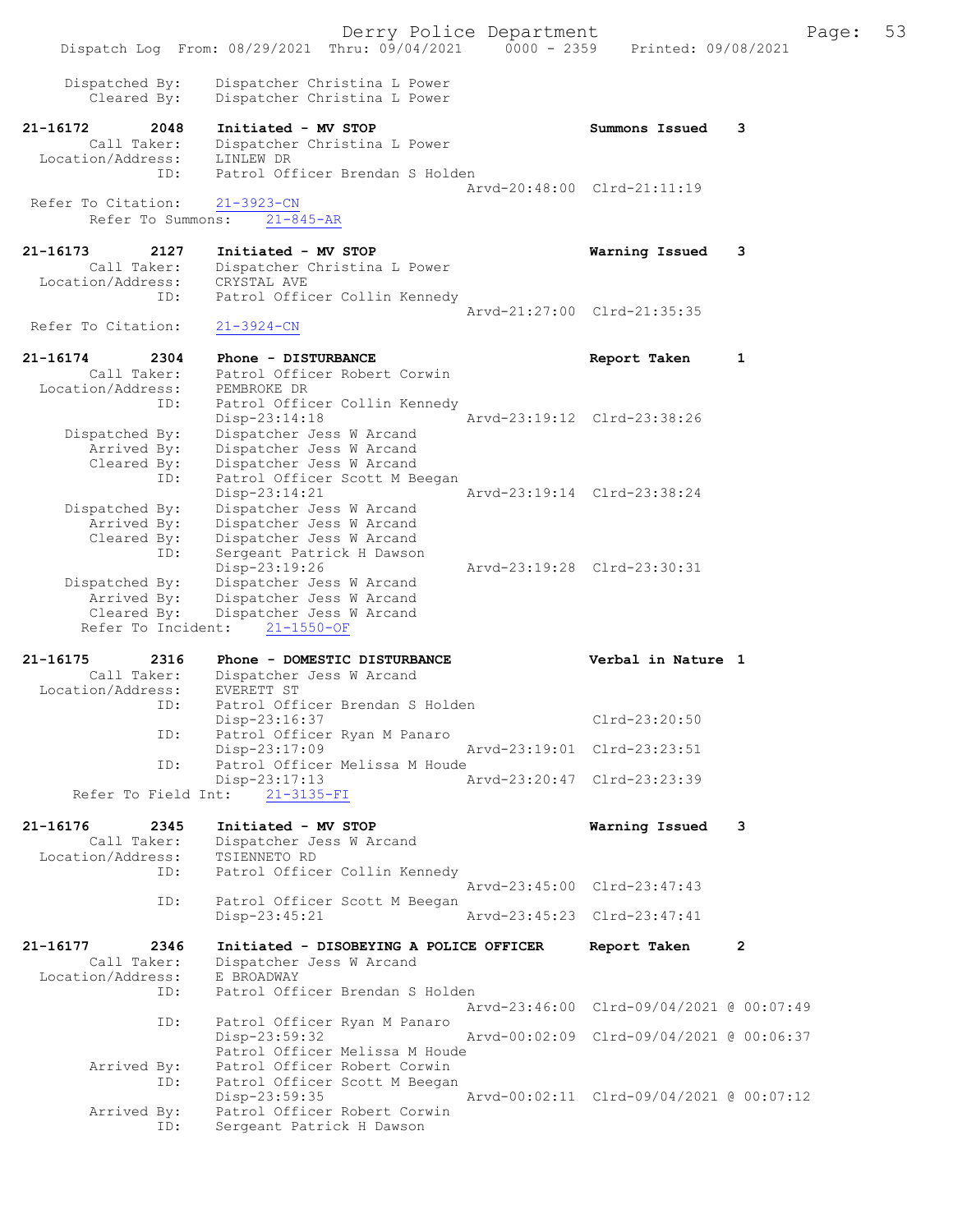Derry Police Department Fage: 54

Dispatch Log From: 08/29/2021 Thru: 09/04/2021 0000 - 2359 Printed: 09/08/2021

 Disp-23:59:36 Arvd-00:02:12 Clrd-09/04/2021 @ 00:07:04 Arrived By: Patrol Officer Robert Corwin Refer To Incident: 21-1551-OF

| 21-16178          | 2351        | Other - ATTEMPT TO LOCATE     | Could Not Locate 2          |  |
|-------------------|-------------|-------------------------------|-----------------------------|--|
|                   | Call Taker: | Dispatcher Jess W Arcand      |                             |  |
| Location/Address: |             | CRYSTAL AVE                   |                             |  |
|                   | ID:         | Patrol Officer Collin Kennedy |                             |  |
|                   |             | Disp-23:51:50                 | Arvd-23:51:52 Clrd-23:54:50 |  |

# For Date: 09/04/2021 - Saturday

| 21-16179<br>Call Taker:<br>Location/Address: | 0005               | $911 - FIGHT$<br>Dispatcher Jess W Arcand<br>ROCKINGHAM RD                                        | Report Taken                | $\overline{2}$ |
|----------------------------------------------|--------------------|---------------------------------------------------------------------------------------------------|-----------------------------|----------------|
|                                              | ID:                | Patrol Officer Ryan M Panaro<br>$Disp-00:06:40$<br>Patrol Officer Melissa M Houde                 | Arvd-00:12:17 Clrd-00:27:22 |                |
|                                              | ID:                | Patrol Officer Collin Kennedy<br>Disp-00:06:50                                                    | Arvd-00:12:20 Clrd-00:21:49 |                |
|                                              | ID:                | Sergeant Patrick H Dawson<br>$Disp-00:07:11$                                                      | Arvd-00:13:51 Clrd-00:27:21 |                |
|                                              | ID:                | Patrol Officer Scott M Beegan<br>$Disp-00:07:15$                                                  | Arvd-00:13:53 Clrd-00:21:47 |                |
|                                              | ID:                | Patrol Officer Brendan S Holden<br>Disp-00:07:56                                                  | Arvd-00:19:41 Clrd-00:21:45 |                |
|                                              | Refer To Incident: | $21 - 1552 - OF$                                                                                  |                             |                |
| 21-16180                                     | 0031               | Initiated - FOLLOW-UP                                                                             | No Action Required          | 2              |
| Call Taker:<br>Location/Address:             | ID:                | Dispatcher Jess W Arcand<br>PARKLAND DR<br>Patrol Officer Ryan M Panaro                           |                             |                |
|                                              |                    | Patrol Officer Melissa M Houde                                                                    | Arvd-00:31:00 Clrd-00:37:54 |                |
| 21-16181                                     | 0042               | Initiated - FOLLOW-UP                                                                             | No Action Required          | 2              |
| Call Taker:<br>Location/Address:             | ID:                | Dispatcher Jess W Arcand<br>WATERMAN HILL RD<br>Patrol Officer Brendan S Holden                   |                             |                |
|                                              |                    |                                                                                                   | Arvd-00:42:00 Clrd-00:56:12 |                |
|                                              | ID:                | Sergeant Patrick H Dawson<br>$Disp-00:43:02$                                                      | Arvd-00:43:25 Clrd-00:56:12 |                |
|                                              | ID:                | Patrol Officer Collin Kennedy<br>Disp-00:43:09                                                    | Arvd-00:43:28 Clrd-00:56:12 |                |
|                                              | ID:                | Patrol Officer Scott M Beegan<br>$Disp-00:43:22$                                                  | Arvd-00:43:24 Clrd-00:56:12 |                |
| 21-16182<br>Call Taker:<br>Location/Address: | 0125<br>ID:        | Initiated - MV STOP<br>Dispatcher Jess W Arcand<br>E BROADWAY<br>Patrol Officer Ryan M Panaro     | Warning Issued              | 3              |
| Refer To Citation:                           |                    | Patrol Officer Melissa M Houde<br>$21 - 3925 - CN$                                                | Arvd-01:25:00 Clrd-01:29:20 |                |
| 21-16183<br>Call Taker:<br>Location/Address: | 0136<br>ID:        | Initiated - MV CHECK<br>Dispatcher Jess W Arcand<br>TSIENNETO RD<br>Patrol Officer Collin Kennedy | SENT ON THEIR WAY 1         |                |
|                                              |                    |                                                                                                   | Arvd-01:36:00 Clrd-01:39:25 |                |
| 21-16184<br>Call Taker:<br>Location/Address: | 0141<br>ID:        | Initiated - MV CHECK<br>Dispatcher Jess W Arcand<br>E BROADWAY<br>Patrol Officer Ryan M Panaro    | SENT ON THEIR WAY 1         |                |
|                                              |                    | Patrol Officer Melissa M Houde                                                                    | Arvd-01:41:00 Clrd-01:42:47 |                |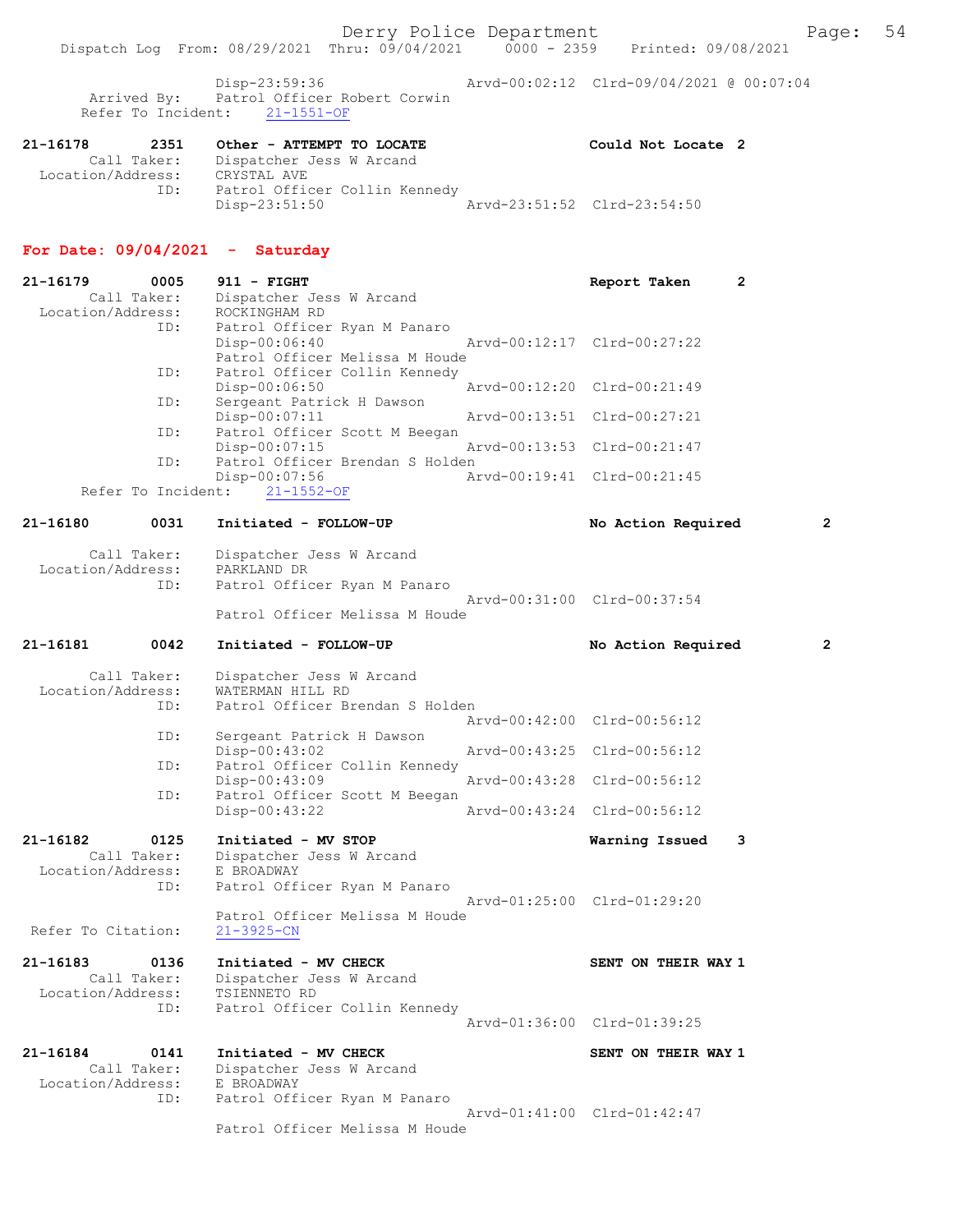| 21-16185<br>0142<br>Call Taker:<br>Location/Address: | Initiated - MV STOP<br>Dispatcher Jess W Arcand<br>S MAIN ST + FAIRWAY DR | Summons Issued<br>3                |
|------------------------------------------------------|---------------------------------------------------------------------------|------------------------------------|
| ID:                                                  | Sergeant Patrick H Dawson                                                 | Arvd-01:42:00 Clrd-01:50:45        |
| ID:                                                  | Patrol Officer Brendan S Holden<br>$Disp-01:43:38$                        | $Clrd-01:45:29$                    |
| ID:                                                  | Patrol Officer Collin Kennedy<br>$Disp-01:44:58$                          | Arvd-01:45:00 Clrd-01:46:37        |
| Refer To Citation:                                   | $21 - 3926 - CN$                                                          |                                    |
| 21-16186<br>0151                                     | Initiated - MV STOP                                                       | Warning Issued<br>3                |
| Call Taker:<br>Location/Address:                     | Dispatcher Jess W Arcand<br>TSIENNETO RD                                  |                                    |
| ID:                                                  | Patrol Officer Ryan M Panaro                                              | Arvd-01:51:00 Clrd-01:54:47        |
| Refer To Citation:                                   | Patrol Officer Melissa M Houde<br>$21 - 3927 - CN$                        |                                    |
| 21-16187<br>0208                                     | $911 - THEFT$                                                             | $\overline{2}$<br>Report Taken     |
| Call Taker:                                          | Dispatcher Jess W Arcand                                                  |                                    |
| Location/Address:<br>ID:                             | ROCKINGHAM RD<br>Patrol Officer Ryan M Panaro                             |                                    |
|                                                      | $Disp-02:10:12$<br>Patrol Officer Melissa M Houde                         | Arvd-02:16:28 Clrd-03:00:27        |
| Narrative:                                           | 09/04/2021 0209 CELL PHONE                                                |                                    |
| Refer To Incident:                                   | $21 - 1553 - OF$                                                          |                                    |
| 21-16188<br>0212                                     | Phone - WELFARE CHECK                                                     | Services Rendered 2                |
| Call Taker:                                          | Dispatcher Jess W Arcand                                                  |                                    |
| Location/Address:<br>ID:                             | LARAWAY CT<br>Patrol Officer Collin Kennedy                               |                                    |
| ID:                                                  | $Disp-02:13:12$<br>Patrol Officer Brendan S Holden                        | Arvd-02:16:42 Clrd-02:26:10        |
| Refer To Field Int:                                  | $Disp-02:13:15$<br>$21 - 3163 - FI$                                       | Arvd-02:17:26 Clrd-02:26:12        |
|                                                      |                                                                           |                                    |
| 21-16189<br>0325<br>Call Taker:                      | Phone - SUSPICIOUS ACTIVITY<br>Dispatcher Jess W Arcand                   | Services Rendered 2                |
| Location/Address:                                    | MUNICIPAL DR                                                              |                                    |
| ID:                                                  | Dispatcher Jess W Arcand<br>Disp-03:25:45                                 | Arvd-03:25:47 Clrd-03:25:55        |
| Refer To Field Int:                                  | $21 - 3136 - FI$                                                          |                                    |
| 21-16190<br>0458                                     | Initiated - FOLLOW-UP                                                     | 2<br>No Action Required            |
| Call Taker:                                          | Dispatcher Jess W Arcand                                                  |                                    |
| Location/Address:<br>ID:                             | MUNICIPAL DR<br>Patrol Officer Brendan S Holden                           |                                    |
|                                                      |                                                                           | Aryd-04:58:00 Clrd-06:49:00        |
| 21-16191<br>0459                                     | Phone - ALARM, BURGLAR                                                    | <b>False Alarm</b><br>$\mathbf{1}$ |
| Call Taker:<br>Location/Address:                     | Dispatcher Jess W Arcand<br>[DY 1306] BIRCH ST                            |                                    |
| ID:                                                  | Patrol Officer Ryan M Panaro                                              |                                    |
|                                                      | $Disp-05:21:54$<br>Patrol Officer Melissa M Houde                         | Arvd-05:21:56 Clrd-05:21:58        |
| 21-16192<br>0732                                     | Initiated - MV STOP                                                       | 3<br>Warning Issued                |
| Call Taker:<br>Location/Address:                     | Dispatcher Jonathon S Pickering<br>CHESTER RD + SILVESTRI CIR             |                                    |
| ID:                                                  | Patrol Officer Nikita Tomnyuk                                             |                                    |
| Refer To Citation:                                   | $21 - 3928 - CN$                                                          | Arvd-07:32:00 Clrd-07:38:51        |
| 21-16193<br>0756                                     | Initiated - MV STOP                                                       | Warning Issued<br>3                |
| Call Taker:                                          | Dispatcher Jonathon S Pickering                                           |                                    |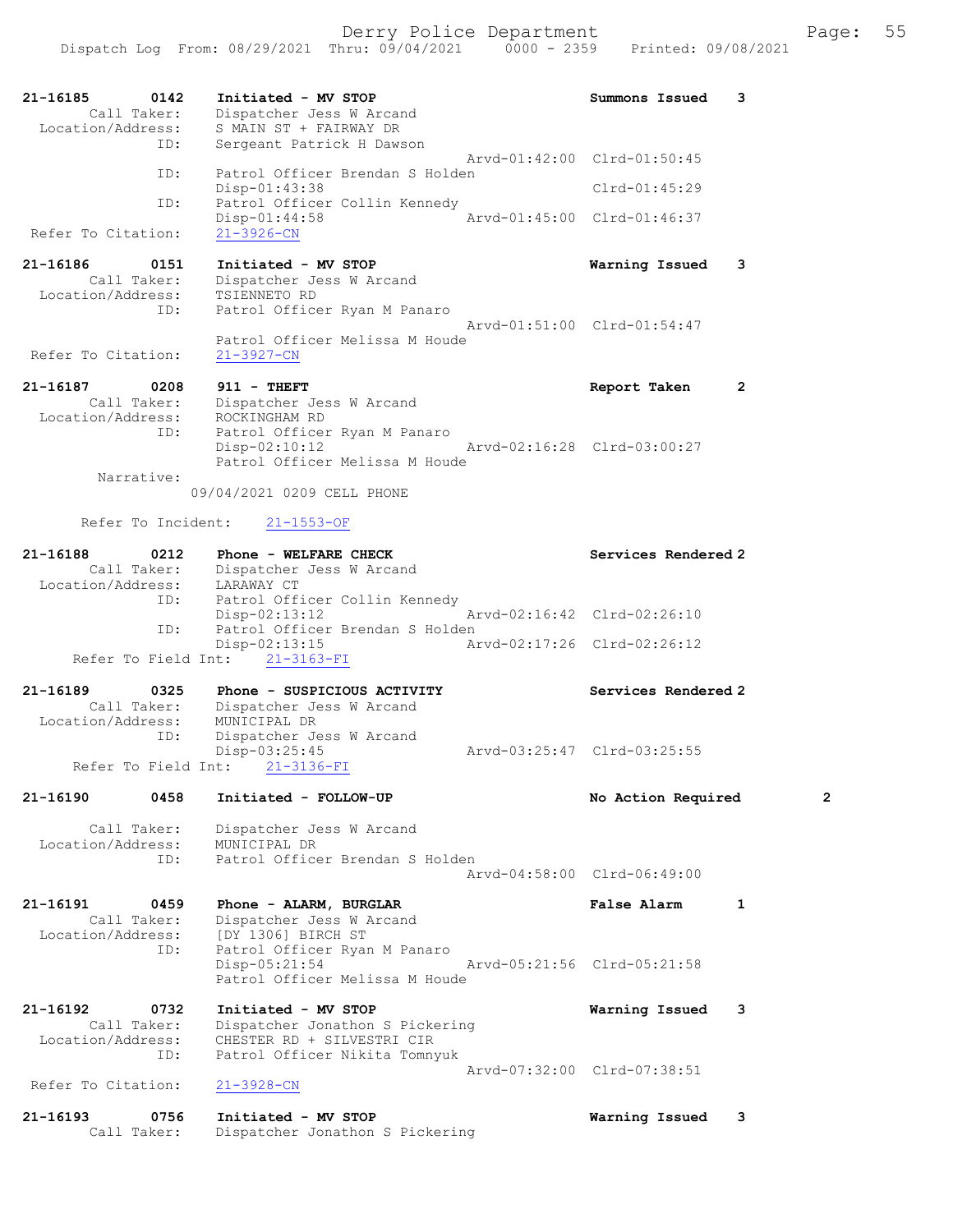Derry Police Department Fage: 56 Dispatch Log From: 08/29/2021 Thru: 09/04/2021 0000 - 2359 Printed: 09/08/2021 Location/Address: E BROADWAY ID: Patrol Officer Nicholas M Granville Arvd-07:56:00 Clrd-07:59:51<br>
21-3930-CN Refer To Citation: 21-16194 0801 Initiated - MV STOP Warning Issued 3 Call Taker: Dispatcher Jonathon S Pickering Location/Address: ISLAND POND RD ID: Patrol Officer Awess Abdulkadir Arvd-08:01:00 Clrd-08:06:41 Refer To Citation: 21-3929-CN 21-16195 0806 Initiated - FOLLOW-UP No Action Required 2 Call Taker: Dispatcher Jonathon S Pickering Location/Address: [DY 2] MUNICIPAL DR ID: Patrol Officer James M McClafferty Arvd-08:06:00 Clrd-08:38:22 21-16196 0822 Initiated - MV STOP Warning Issued 3 Call Taker: Dispatcher Jonathon S Pickering Location/Address: ROCKINGHAM RD ID: Patrol Officer Awess Abdulkadir Arvd-08:22:00 Clrd-08:31:21 Refer To Citation: 21-3931-CN 21-16197 0835 Initiated - SERVE RESTRAINING ORDER Not Served 2 Call Taker: Dispatcher Jonathon S Pickering Location/Address: [DY 997] PARKLAND DR ID: Patrol Officer Nicholas M Granville Arvd-08:35:00 Clrd-08:41:56 21-16198 0837 Initiated - ASSIST CITIZEN ADVICE GIVEN 3 Call Taker: Dispatcher Jonathon S Pickering Location/Address: [DY 2] MUNICIPAL DR ID: Dispatcher Jonathon S Pickering Arvd-08:37:00 Clrd-08:38:34 Narrative: 09/04/2021 0838 advice given to resident in regards to family matters Refer To Field Int: 21-3137-FI 21-16199 0847 Phone - THEFT Report Taken 2 Call Taker: Dispatcher Jonathon S Pickering Location/Address: S MAIN ST ID: Patrol Officer Nikita Tomnyuk Disp-08:49:31 Arvd-08:52:28 Clrd-09:00:09 Arrived By: Patrol Officer James M McClafferty Cleared By: Patrol Officer James M McClafferty Narrative: 09/04/2021 0848 catalytic converter stolen from a vehicle Refer To Incident: 21-1554-OF 21-16200 0906 Phone - SERVE RESTRAINING ORDER Served Call Taker: Dispatcher Jonathon S Pickering Call Taker: Dispatcher Jonathon S Pickering Location/Address: LINLEW DR ID: Patrol Officer Nicholas M Granville Disp-09:06:28 Arvd-09:11:06 Clrd-09:34:16<br>Cleared By: Patrol Officer James M McClafferty By: Patrol Officer James M McClafferty<br>ID: Patrol Officer Nikita Tomnyuk Patrol Officer Nikita Tomnyuk<br>Disp-09:06:29 Disp-09:06:29 Arvd-09:11:07 Clrd-09:34:12 Cleared By: Patrol Officer James M McClafferty

#### 21-16201 0938 Phone - SUSPICIOUS ACTIVITY No Action Required 2

 Call Taker: Dispatcher Jonathon S Pickering Location/Address: PEMBROKE DR ID: Patrol Officer Nikita Tomnyuk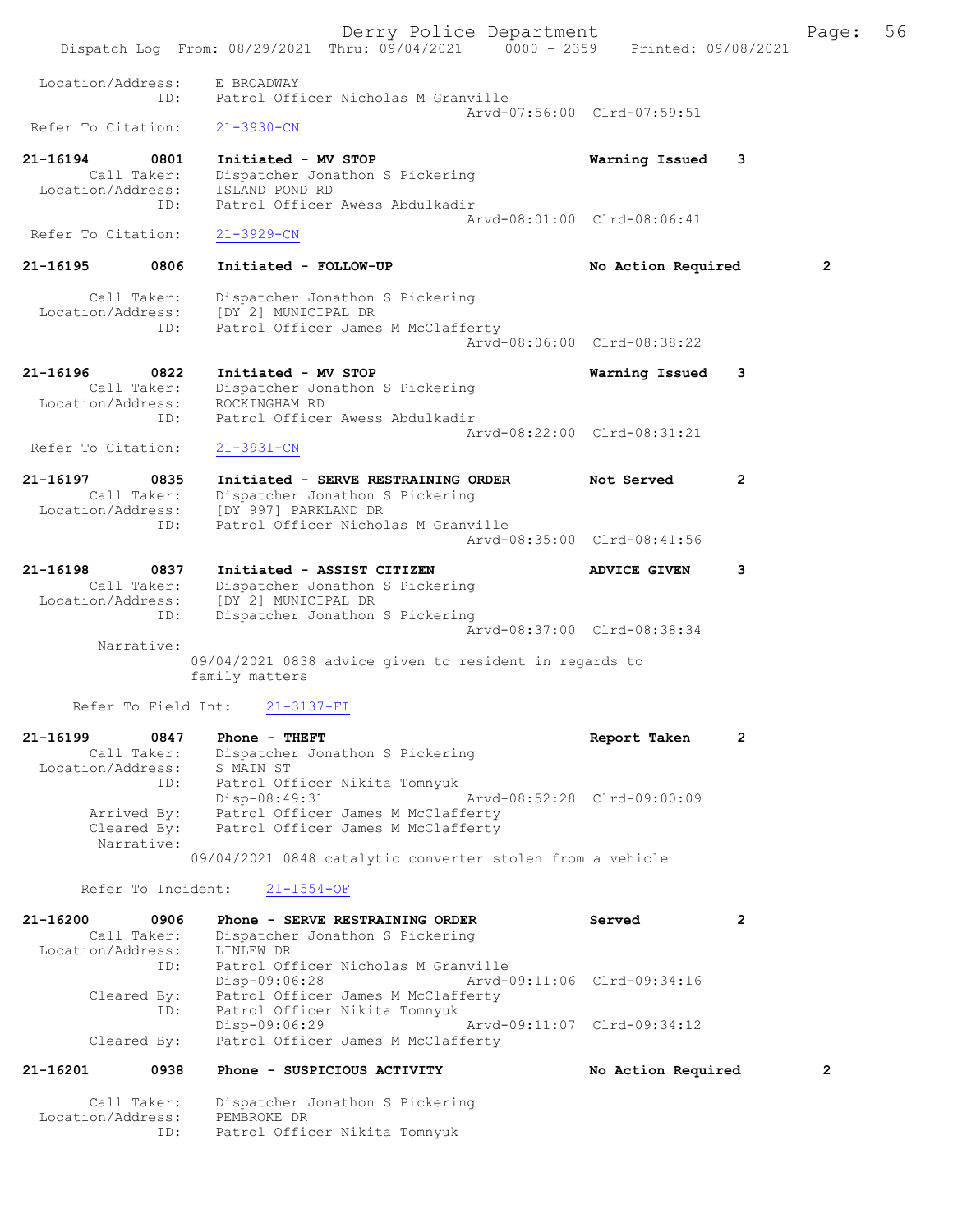Derry Police Department<br>Page: 57<br>Printed: 09/08/2021 0000 - 2359 Printed: 09/08/2021 Dispatch Log From: 08/29/2021 Thru: 09/04/2021 0000 - 2359 Disp-09:38:45 Arvd-09:43:30 Clrd-09:50:28 ID: Sergeant Jeffrey M Dawe<br>Disp-09:48:32 Disp-09:48:32 Arvd-09:48:34 Clrd-09:50:26 Narrative: 09/04/2021 0945 strange noise from inside a dumpster Narrative: 09/04/2021 0952 determined to be fire detector, batteries removed and item rendered safe Refer To Field Int: 21-3142-FI 21-16202 0939 Phone - SUSPICIOUS ACTIVITY Gone on Arrival 2 Call Taker: Dispatcher Jonathon S Pickering Location/Address: SUNVIEW DR ID: Patrol Officer Joshua Martin Disp-09:39:35 Arvd-09:45:12 Clrd-09:48:24 Narrative: 09/04/2021 0945 subject sleeping in a MV Narrative: 09/04/2021 0951 vehicle located, see call #21-16203 21-16203 0951 Initiated - MV CHECK Vehicle Moved 1 Call Taker: Dispatcher Jonathon S Pickering<br>ion/Address: SUNVIEW DR Location/Address: ID: Patrol Officer Joshua Martin Arvd-09:51:00 Clrd-09:56:11 21-16204 0959 Phone - OHRV COMPLAINT Gone on Arrival 1 Call Taker: Dispatcher Jonathon S Pickering<br>.on/Address: ROCKINGHAM RD Location/Address:<br>ID: Patrol Officer Nicholas M Granville<br>Disp-09:59:22 Arvd-1 Disp-09:59:22 Arvd-10:09:32 Clrd-10:14:26<br>Arrived By: Patrol Officer James M McClafferty Patrol Officer James M McClafferty 21-16205 0959 Phone - FOLLOW-UP No Required 2 Call Taker: Dispatcher Jonathon S Pickering<br>ion/Address: WATERMAN HILL RD Location/Address: ID: Patrol Officer Nikita Tomnyuk<br>Disp-09:59:51 Mrvd-10:15:37 Clrd-10:36:11 Disp-09:59:51 ID: Patrol Officer Andrew R Kennedy Disp-09:59:52 Arvd-10:15:37 Clrd-10:36:10 Patrol Officer Scott M Beegan<br>ID: Sergeant Jeffrey M Dawe Sergeant Jeffrey M Dawe<br>Disp-09:59:55 Disp-09:59:55 Arvd-10:15:37 Clrd-10:36:09 21-16206 1055 Initiated - FOLLOW-UP No Action Required 2 Call Taker: Dispatcher Jonathon S Pickering<br>Location/Address: [DY 2258] E BROADWAY Location/Address: [DY 2258] E BROADWAY ID: Patrol Officer Nicholas M Granville Arvd-10:55:00 Clrd-10:55:18 21-16207 1055 Initiated - SUBPOENA DELIVERY Not Served 1 Call Taker: Dispatcher Jonathon S Pickering<br>ion/Address: CRYSTAL AVE Location/Address:<br>TD: Patrol Officer Nicholas M Granville Arvd-10:55:00 Clrd-11:07:07 21-16208 1055 Initiated - FOLLOW-UP No Action Required 2 Call Taker: Dispatcher Jonathon S Pickering<br>ion/Address: RICHARDSON DR Location/Address: ID: Patrol Officer Andrew R Kennedy Arvd-10:55:00 Clrd-11:05:26 Patrol Officer Scott M Beegan<br>The Patrol Officer Nikita Tomnyuk Patrol Officer Nikita Tomnyuk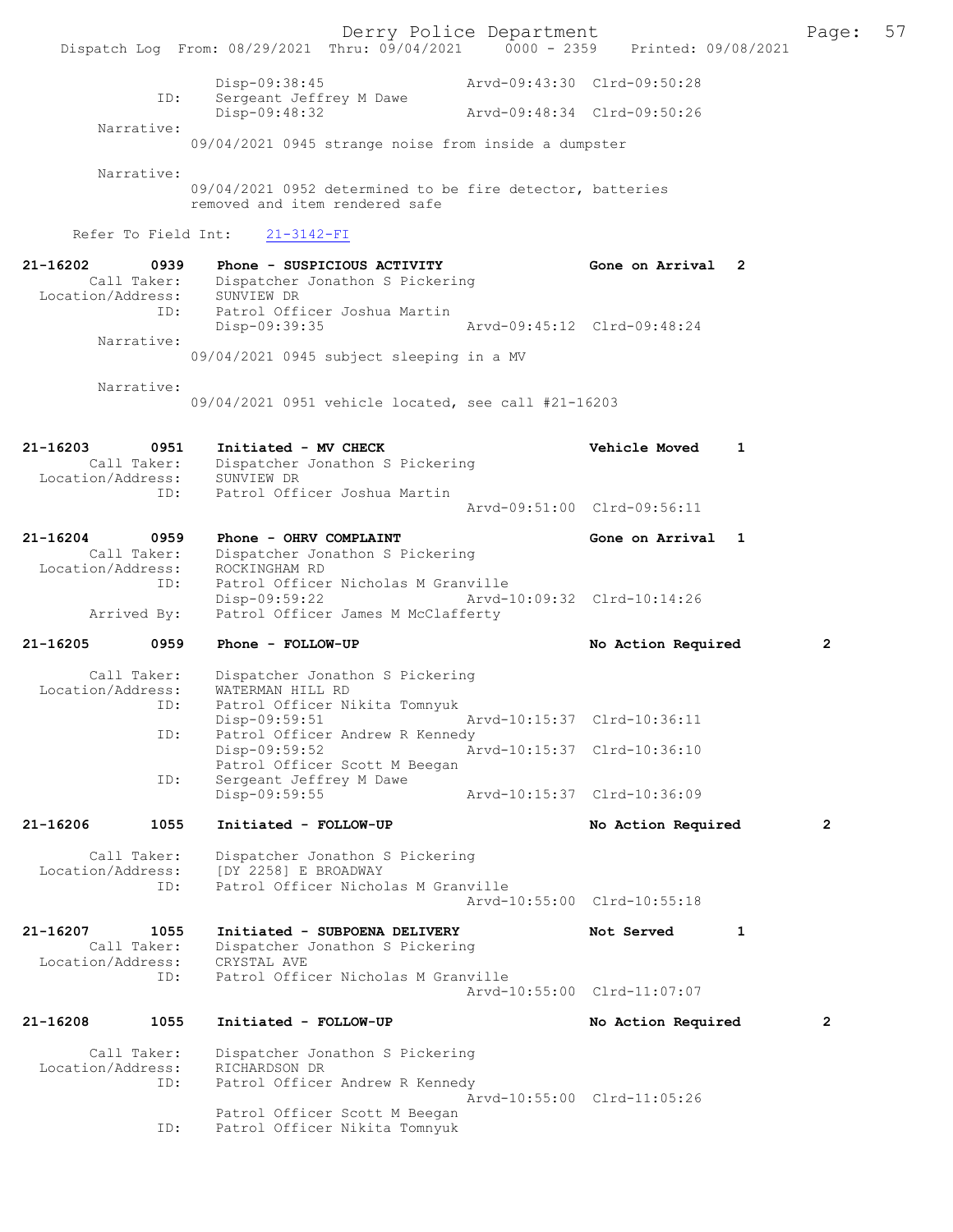|                               |                     | Disp-10:55:59                                                                                                               | Arvd-10:56:01 Clrd-11:05:27    |                |
|-------------------------------|---------------------|-----------------------------------------------------------------------------------------------------------------------------|--------------------------------|----------------|
| $21 - 16209$                  | 1125                | Phone - SUSPICIOUS ACTIVITY                                                                                                 | No Action Required             | $\overline{2}$ |
| Location/Address:             | Call Taker:<br>ID:  | Dispatcher Jonathon S Pickering<br>WALNUT HILL RD<br>Patrol Officer Nikita Tomnyuk                                          |                                |                |
|                               |                     | Disp-11:25:39                                                                                                               | $Clrd-11:27:17$                |                |
|                               | ID:                 | Patrol Officer Andrew R Kennedy<br>Disp-11:25:42<br>Patrol Officer Scott M Beegan                                           | $Clrd-11:27:19$                |                |
|                               | Narrative:          | 09/04/2021 1127 determined to be out of jurisdiction                                                                        |                                |                |
| 21-16210<br>Location/Address: | 1140<br>Call Taker: | Phone - CRIMINAL TRESPASS<br>Dispatcher Jonathon S Pickering<br>N HIGH ST                                                   | $\mathbf{2}$<br>Arrest(s) Made |                |
|                               | ID:<br>ID:          | Patrol Officer Joshua Martin<br>$Disp-11:41:41$<br>Patrol Officer Andrew R Kennedy                                          | Arvd-11:44:12 Clrd-13:39:45    |                |
|                               |                     | $Disp-11:41:42$<br>Patrol Officer Scott M Beegan                                                                            | Arvd-11:43:39 Clrd-13:39:44    |                |
|                               | ID:<br>ID:          | Sergeant Jeffrey M Dawe<br>Disp-11:44:09<br>Patrol Officer Awess Abdulkadir                                                 | Arvd-11:44:11 Clrd-13:34:55    |                |
|                               | Narrative:          | $Disp-11:44:16$                                                                                                             | Arvd-11:53:59 Clrd-13:34:59    |                |
|                               |                     | 09/04/2021 1143 off with subject on N High St                                                                               |                                |                |
|                               | Narrative:          | 09/04/2021 1146 434 off at residence                                                                                        |                                |                |
|                               | Narrative:          | 09/04/2021 1149 subject detained                                                                                            |                                |                |
|                               | Narrative:          | 09/04/2021 1205 off with MA 884FT3 on access road to Hood<br>Park                                                           |                                |                |
|                               | Narrative:          | 09/04/2021 1205 434 transporting subject to N High St s/m:<br>29150.4                                                       |                                |                |
|                               | Narrative:          | 09/04/2021 1207 S9 reports one in custody                                                                                   |                                |                |
|                               | Narrative:          | 09/04/2021 1209 434 back off at scene e/m: 29151.0                                                                          |                                |                |
|                               | Narrative:          | 09/04/2021 1210 737 transporting subject to DPDHQ s/m:<br>14448.7                                                           |                                |                |
|                               | Narrative:          | 09/04/2021 1212 737 off at DPDHO e/m: 14449.1                                                                               |                                |                |
|                               | Narrative:          | 09/04/2021 1234 Subject Info:<br>Patrick Ryan<br>9 Taylor Rd<br>Wellesley, MA DOB:5/16/02<br>Arrested for Criminal Trespass |                                |                |
|                               | Narrative:          | 09/04/2021 1239 placed in cell #3                                                                                           |                                |                |
|                               | Narrative:          | 09/04/2021 1255 PRISONER CHECKED                                                                                            |                                |                |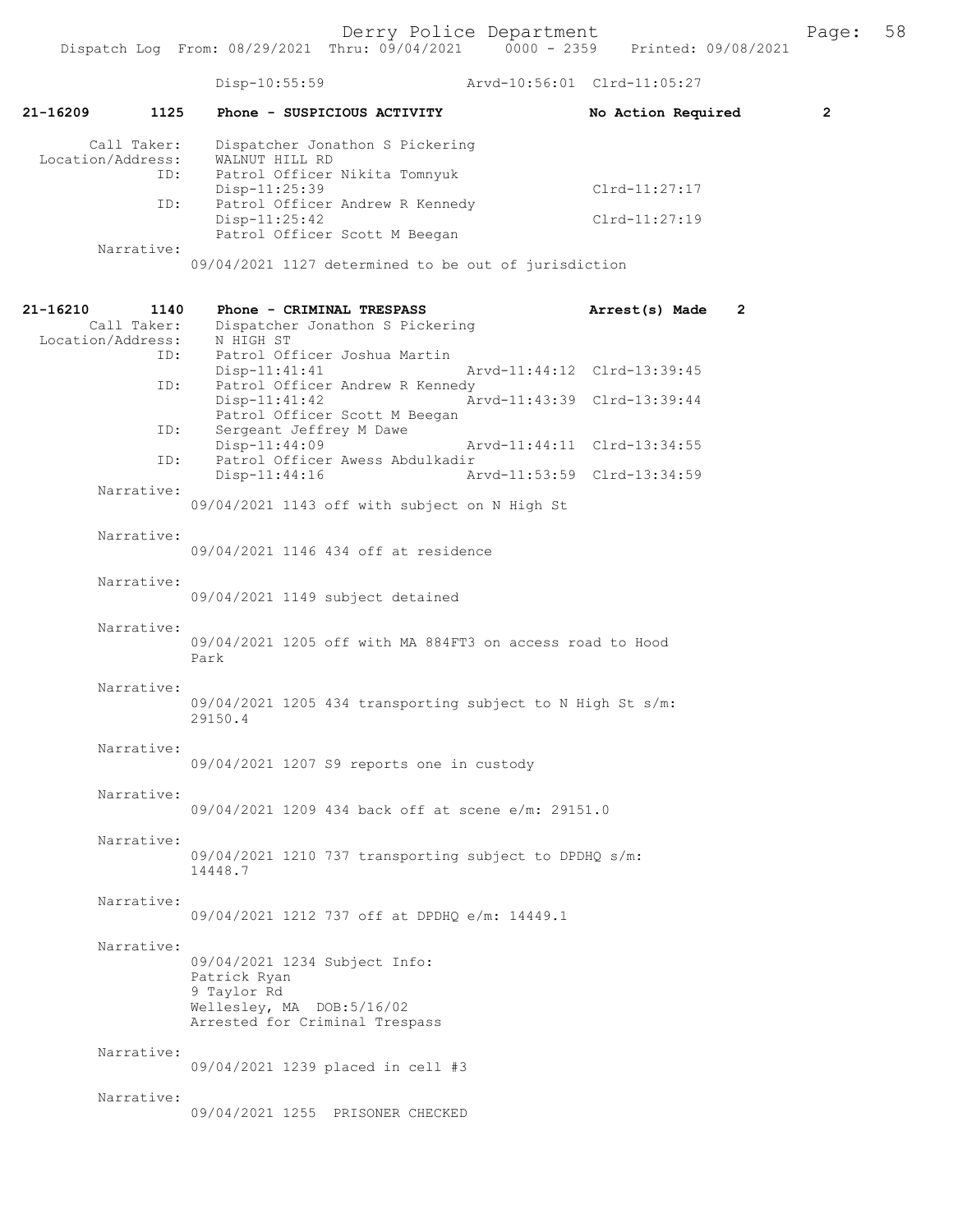Derry Police Department Fage: 59 Dispatch Log From: 08/29/2021 Thru: 09/04/2021 0000 - 2359 Printed: 09/08/2021 Narrative: 09/04/2021 1255 next on the list requested for MA 884FT3; Recovery Solutions assigned Narrative: 09/04/2021 1314 Recovery on scene Narrative: 09/04/2021 1335 PRISONER CHECK Narrative: 09/04/2021 1349 message left for bail commmissioner Narrative: 09/04/2021 1354 BC responding Narrative: 09/04/2021 1354 prisoner checked Narrative: 09/04/2021 1421 prisoner checked Narrative: 09/04/2021 1507 released on PR bail with a court date of 1/6/22 Refer To Arrest: 21-846-AR 21-16211 1216 Phone - ROAD RAGE Report Taken 1 Call Taker: Patrol Officer Jeffrey R Pike Location/Address: OLD CHESTER RD ID: Patrol Officer Nicholas M Granville<br>Disp-12:17:44 Arvd-1 Disp-12:17:44 Arvd-12:27:47 Clrd-12:44:05 Arrived By: Dispatcher Jonathon S Pickering Cleared By: Dispatcher Jonathon S Pickering Refer To Incident: 21-1555-OF 21-16212 1224 Phone - ASSIST CITIZEN Services Rendered 3 Call Taker: Dispatcher Jonathon S Pickering Location/Address: FAIRWAY DR ID: Patrol Officer Nikita Tomnyuk Disp-12:24:16 Arvd-12:27:48 Clrd-12:59:58<br>Cleared By: Patrol Officer Jeffrey R Pike Patrol Officer Jeffrey R Pike Narrative: 09/04/2021 1227 DFD on scene for MV lockout Narrative: 09/04/2021 1240 maintenance requested and responding Narrative: 09/04/2021 1246 maintenance on scene Refer To Field Int: 21-3141-FI 21-16213 1242 Phone - MV ACCIDENT Report Taken 1 Call Taker: Dispatcher Jonathon S Pickering<br>ion/Address: TSIENNETO RD Location/Address: ID: Patrol Officer Nicholas M Granville<br>Disp-12:44:11 Arvd- Disp-12:44:11 Arvd-12:50:47 Clrd-13:18:01 Narrative: 09/04/2021 1258 NH# 3026114 MA# 1ZPW61 Narrative: 09/04/2021 1314 Cazares v. Irwin - non reportable Refer To Accident: 21-423-AC 21-16214 1318 Initiated - SUBPOENA DELIVERY Served 1 Call Taker: Dispatcher Jonathon S Pickering<br>ion/Address: CRYSTAL AVE Location/Address: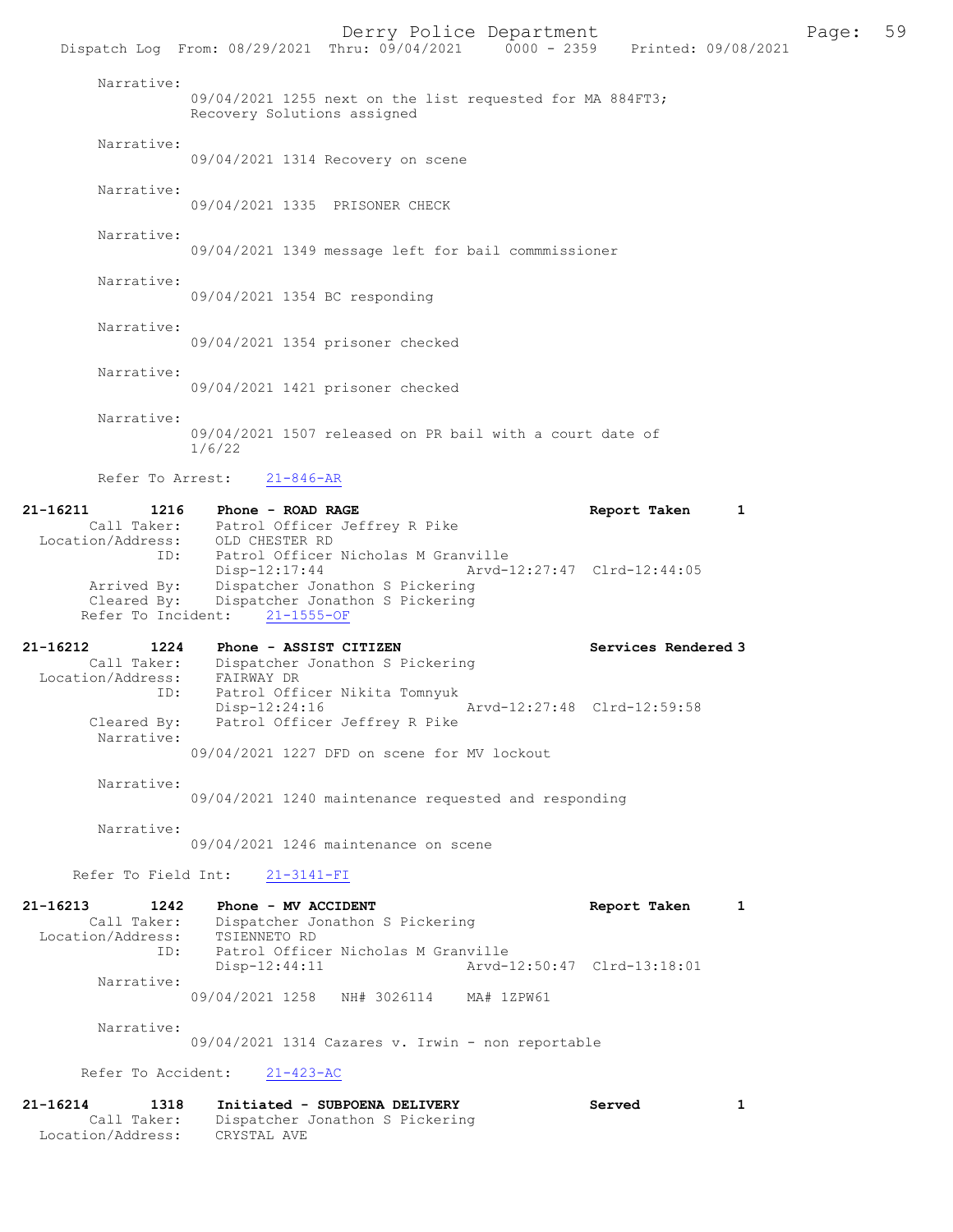|                                                             | Derry Police Department<br>Dispatch Log From: 08/29/2021 Thru: 09/04/2021 0000 - 2359 Printed: 09/08/2021                        |                             | 60<br>Page:    |
|-------------------------------------------------------------|----------------------------------------------------------------------------------------------------------------------------------|-----------------------------|----------------|
| ID:                                                         | Patrol Officer Nicholas M Granville                                                                                              | Arvd-13:18:00 Clrd-13:34:45 |                |
| 21-16215<br>1333<br>Call Taker:<br>Location/Address:<br>ID: | Initiated - MV STOP<br>Dispatcher Jonathon S Pickering<br>E DERRY RD + HAMPSTEAD RD<br>Patrol Officer Nikita Tomnyuk             | Warning Issued              | 3              |
| Refer To Citation:                                          | $21 - 3932 - CN$                                                                                                                 | Arvd-13:33:00 Clrd-13:39:06 |                |
| 21-16216<br>1341<br>Call Taker:<br>Location/Address:        | Initiated - SUBPOENA DELIVERY<br>Dispatcher Jonathon S Pickering<br>CRYSTAL AVE                                                  | Served                      | $\mathbf{1}$   |
| ID:                                                         | Patrol Officer Nicholas M Granville                                                                                              | Arvd-13:41:00 Clrd-13:47:31 |                |
| 21-16217<br>1418<br>Call Taker:                             | Phone - SUSPICIOUS ACTIVITY<br>Dispatcher Jonathon S Pickering                                                                   | <b>ADVICE GIVEN</b>         | $\mathbf{2}$   |
| Location/Address: FAIRWAY DR                                | Patrol Officer Andrew R Kennedy<br>ID:<br>Disp-14:19:54<br>Patrol Officer Scott M Beegan                                         | Arvd-14:25:40 Clrd-14:45:57 |                |
| Narrative:                                                  | 09/04/2021 1446 subject reporting items being moved in the                                                                       |                             |                |
|                                                             | apartment                                                                                                                        |                             |                |
| Refer To Field Int:                                         | $21 - 3138 - FI$                                                                                                                 |                             |                |
| 21-16218<br>1424                                            | Phone - ANIMAL COMPLAINT<br>Call Taker: Patrol Officer Jeffrey R Pike                                                            | Could Not Locate 1          |                |
| Arrived By:                                                 | Location/Address: STONEGATE LN<br>Patrol Officer Nicholas M Granville<br>ID:<br>Disp-14:25:47<br>Dispatcher Jonathon S Pickering | Arvd-14:31:13 Clrd-14:40:33 |                |
| Cleared By:<br>Narrative:                                   | Dispatcher Jonathon S Pickering<br>LOOSE K9                                                                                      |                             |                |
| 21-16219<br>1529                                            | Phone - ANIMAL COMPLAINT                                                                                                         | Vehicle checked 1           |                |
| Call Taker:<br>Location/Address:                            | Dispatcher Christina L Power<br>CRYSTAL AVE                                                                                      |                             |                |
| ID:                                                         | Patrol Officer Sara R Joyce<br>Disp-15:31:00<br>Patrol Officer Nathan S Lavoie                                                   | Arvd-15:34:23 Clrd-15:41:59 |                |
| Narrative:                                                  | dog inside a mv                                                                                                                  |                             |                |
| Narrative:                                                  |                                                                                                                                  |                             |                |
|                                                             | no issues                                                                                                                        |                             |                |
| 21-16220<br>1542<br>Call Taker:<br>Location/Address:        | Initiated - FOLLOW-UP<br>Dispatcher Christina L Power<br>ROCKINGHAM RD                                                           | Cleared                     | $\overline{2}$ |
| ID:                                                         | Patrol Officer Collin Kennedy                                                                                                    | Arvd-15:42:00 Clrd-16:01:10 |                |
| 1607<br>21-16221                                            | Phone - FOLLOW-UP                                                                                                                | Transported to Hospital     | $\overline{2}$ |
| Call Taker:<br>Location/Address:                            | Dispatcher Christina L Power<br>HAMPSTEAD RD                                                                                     |                             |                |
| ID:                                                         | Patrol Officer Joshua Martin<br>Disp-16:08:03                                                                                    | Arvd-16:19:01 Clrd-17:11:37 |                |
| ID:                                                         | Patrol Officer Collin Kennedy<br>Disp-16:08:05                                                                                   | Arvd-16:19:03 Clrd-16:20:17 |                |
| ID:                                                         | Sergeant Jeffrey M Dawe<br>Disp-16:08:07                                                                                         | Arvd-16:19:00 Clrd-17:11:35 |                |
| ID:                                                         | Patrol Officer Andrew R Kennedy<br>Disp-16:20:13                                                                                 | Arvd-16:20:15 Clrd-17:34:05 |                |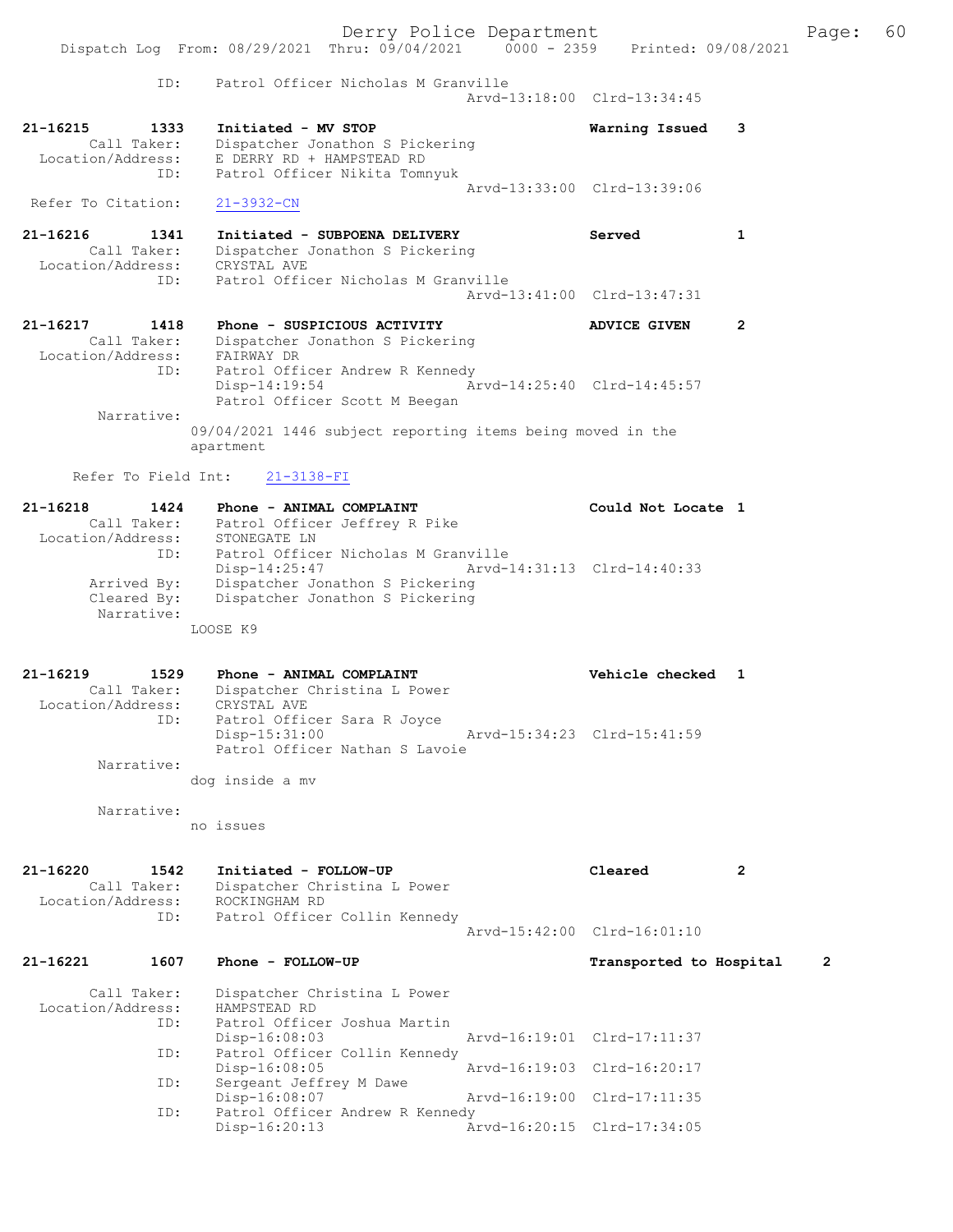Derry Police Department Fage: 61 Dispatch Log From: 08/29/2021 Thru: 09/04/2021 0000 - 2359 Printed: 09/08/2021 Patrol Officer Scott M Beegan ID: Patrol Officer Collin Kennedy Disp-17:34:02 Arvd-17:34:03 Clrd-17:43:53 Narrative: 09/04/2021 1706 One in custody on an IEA, enroute to PMC with one SM 14464.7 Narrative: 09/04/2021 1716 Off at PMC EM 14470.0 Refer To P/C: 21-847-AR 21-16222 1621 Initiated - MV STOP Warning Issued 3 Call Taker: Dispatcher Christina L Power Location/Address: BYPASS 28 ID: Patrol Officer Sara R Joyce Arvd-16:21:00 Clrd-16:30:05 Patrol Officer Nathan S Lavoie 21-16223 1651 Phone - VANDALISM Report Taken 3 Call Taker: Dispatcher Christina L Power Location/Address: KAREN AVE ID: Patrol Officer Monica Ricci Disp-16:52:36 Arvd-16:55:06 Clrd-17:24:10 Narrative: lawn 21-16224 1719 Phone - LARCENY /FORGERY/ FRAUD Report Taken 2 Call Taker: Dispatcher Christina L Power Location/Address: BYPASS 28 ID: Patrol Officer Michael P Accorto Disp-18:09:47 Arvd-18:14:51 Clrd-18:26:49 Dispatched By: Patrol Officer Jeffrey R Pike Refer To Incident: 21-1557-OF 21-16225 1738 Initiated - FOLLOW-UP Cleared 2 Call Taker: Dispatcher Christina L Power Location/Address: MUNICIPAL DR ID: Patrol Officer Michael Carnazzo Arvd-17:38:00 Clrd-19:06:05 21-16226 1745 Initiated - SUBPOENA DELIVERY Not Served 1 Call Taker: Dispatcher Christina L Power Location/Address: LINLEW DR ID: Patrol Officer Sara R Joyce Arvd-17:45:00 Clrd-17:51:06 Patrol Officer Nathan S Lavoie 21-16227 1751 Initiated - FOLLOW-UP Cleared 2 Call Taker: Dispatcher Christina L Power Location/Address: MUNICIPAL DR ID: Patrol Officer Collin Kennedy Arvd-17:51:00 Clrd-18:14:43 21-16228 1801 Initiated - MV CHECK SENT ON THEIR WAY 1 Call Taker: Dispatcher Christina L Power Location/Address: MAPLE ST ID: Patrol Officer Sara R Joyce Arvd-18:01:00 Clrd-18:16:44 Patrol Officer Nathan S Lavoie 21-16229 1844 Phone - DOMESTIC DISTURBANCE Verbal in Nature 1 Call Taker: Dispatcher Christina L Power Location/Address: SILVESTRI CIR ID: Patrol Officer Monica Ricci Disp-18:44:50 Arvd-18:47:48 Clrd-19:04:14 ID: Patrol Officer Sara R Joyce Disp-18:44:53 Arvd-18:46:31 Clrd-19:04:13 Patrol Officer Nathan S Lavoie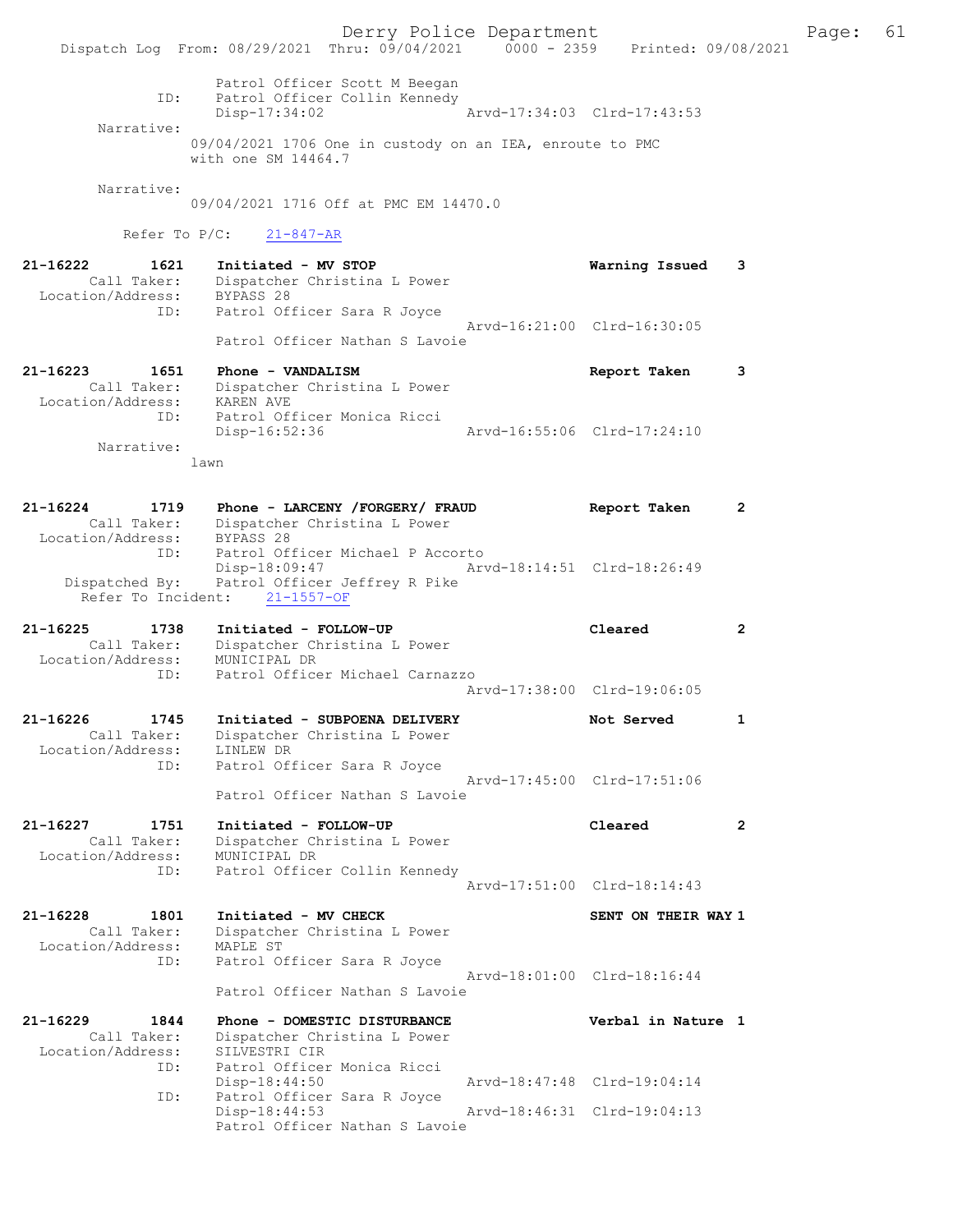Dispatch Log From:  $08/29/2021$  Thru:  $09/04/2021$  0000 - 2359 Printed: 09/08/2021 ID: Patrol Officer Michael P Accorto Disp-18:44:56 Arvd-18:47:49 Clrd-19:04:06 Refer To Field Int: 21-3139-FI 21-16230 1901 Phone - ERRATIC OPERATION Arrest(s) Made 2 Call Taker: Dispatcher Christina L Power Location/Address: WINDHAM RD ID: Patrol Officer Collin Kennedy Disp-19:04:09 Arvd-19:06:04 Clrd-20:37:08 ID: Patrol Officer Michael P Accorto<br>Disp-19:18:14 Art Disp-19:18:14 Arvd-19:20:58 Clrd-19:35:04 Cleared By: Patrol Officer Jeffrey R Pike ID: Sergeant Jeffrey M Dawe Disp-19:20:04 Arvd-19:25:30 Clrd-19:37:27 Cleared By: Patrol Officer Jeffrey R Pike Narrative: dodge ram Narrative: 09/04/2021 1918 mv check on Strawberry Hill Rd Narrative: 09/04/2021 1925 one in custody for DUI Narrative: 09/04/2021 1928 transporting to hq's s/m 45107.4 Narrative: 09/04/2021 1935 off at hq's e/m 45109.5 with; Goodwin, Scott 2 Strawberry Hill Rd Derry, NH dob 121484 Narrative: 09/04/2021 2003 BC paged Narrative: 09/04/2021 2020 Prisoner placed in Cell 3 Narrative: 09/04/2021 2036 prisoner check Narrative: 09/04/2021 2040 PRISONER CHECK Narrative: 09/04/2021 2111 PRISONER CHECK Narrative: 09/04/2021 2132 released on PR bail with a court date of 1/6/22 Refer To Arrest: 21-848-AR 21-16231 1916 Initiated - MV STOP Warning Issued 3 Call Taker: Dispatcher Christina L Power Location/Address: MANCHESTER RD ID: Patrol Officer Sara R Joyce Arvd-19:16:00 Clrd-19:26:10 Patrol Officer Nathan S Lavoie Refer To Citation: 21-3936-CN 21-16232 2101 911 - MEDICAL EMERGENCY Transported to Hospital 1 Call Taker: Patrol Officer Jeffrey R Pike Location/Address: [DY 2157] E BROADWAY ID: Patrol Officer Michael Carnazzo Disp-21:02:42 Arvd-21:06:24 Clrd-21:12:54 Cleared By: Dispatcher Christina L Power ID: Patrol Officer Michael P Accorto